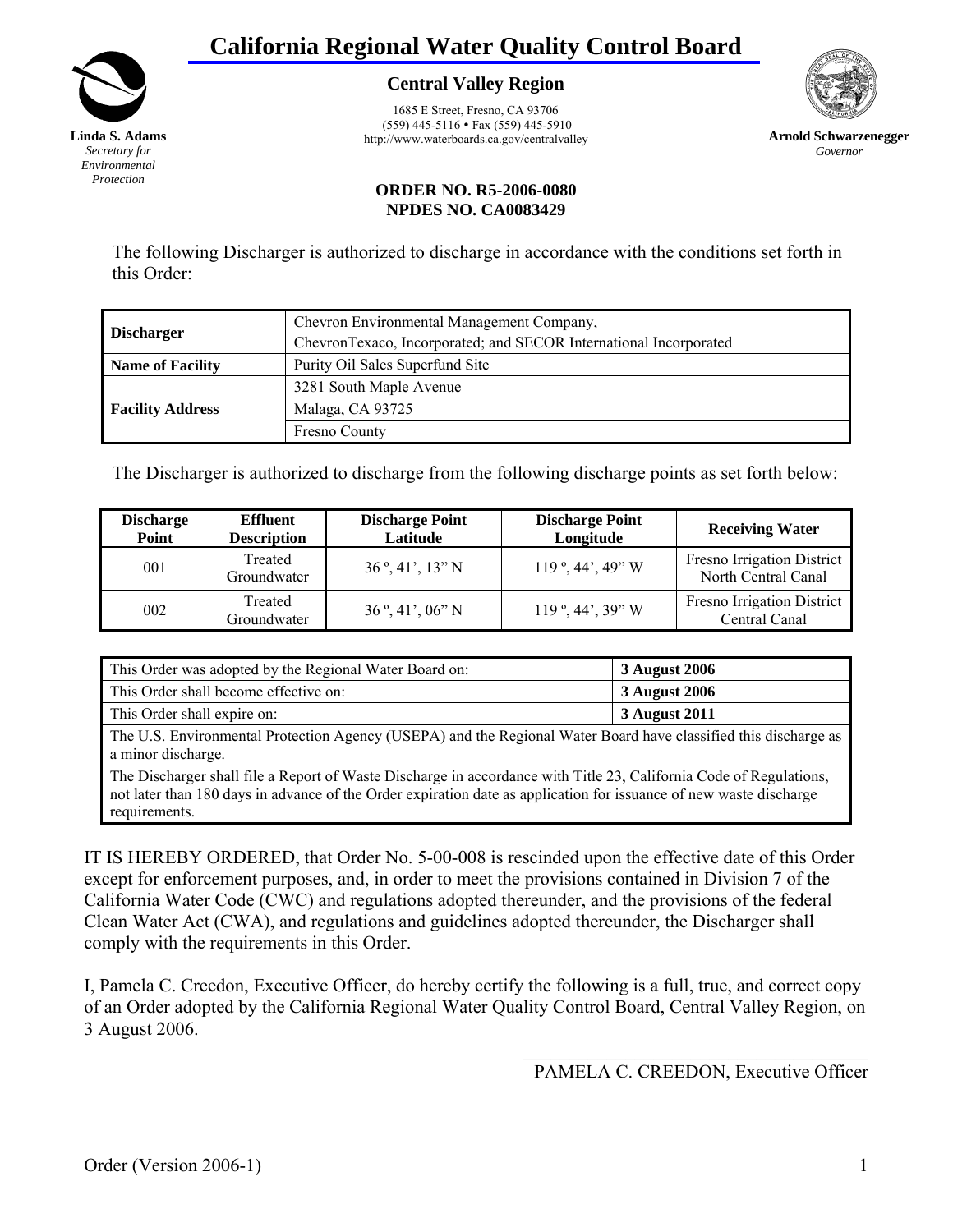#### **CALIFORNIA REGIONAL WATER QUALITY CONTROL BOARD REGION 5, CENTRAL VALLEY REGION**

#### **TABLE OF CONTENTS**

| $I_{\cdot}$ |                                                                                     |  |
|-------------|-------------------------------------------------------------------------------------|--|
| II.         |                                                                                     |  |
| III.        |                                                                                     |  |
| IV.         |                                                                                     |  |
|             |                                                                                     |  |
|             |                                                                                     |  |
|             | $C_{\cdot}$                                                                         |  |
| V.          |                                                                                     |  |
|             |                                                                                     |  |
|             | B.                                                                                  |  |
| VI.         |                                                                                     |  |
|             | $\mathsf{A}$                                                                        |  |
|             | <b>B.</b>                                                                           |  |
|             | $C_{\cdot}$                                                                         |  |
|             |                                                                                     |  |
|             | Special Studies, Technical Reports and Additional Monitoring Requirements  19<br>2. |  |
|             | 3.                                                                                  |  |
|             | 4.                                                                                  |  |
|             |                                                                                     |  |
|             |                                                                                     |  |
|             | 7.                                                                                  |  |
| VII.        |                                                                                     |  |
|             | $A_{-}$                                                                             |  |
|             | B.                                                                                  |  |
|             | $C_{\cdot}$                                                                         |  |
|             | D.                                                                                  |  |
|             |                                                                                     |  |
|             |                                                                                     |  |
|             |                                                                                     |  |
|             |                                                                                     |  |
|             |                                                                                     |  |
|             |                                                                                     |  |
|             |                                                                                     |  |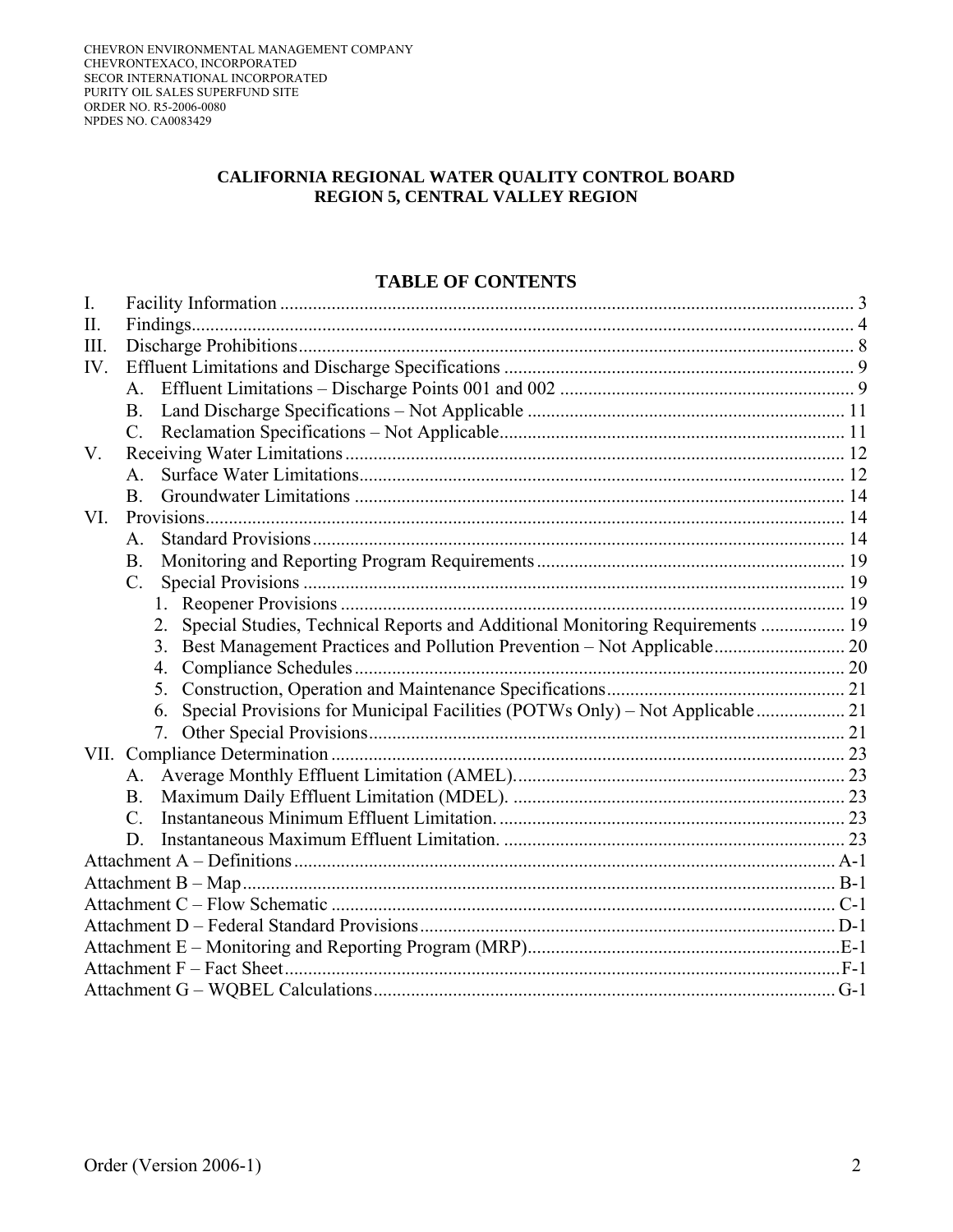## <span id="page-2-0"></span>**I. FACILITY INFORMATION**

The following Discharger is authorized to discharge in accordance with the conditions set forth in this Order:

|                                                     | Chevron Environmental Management Company,                         |
|-----------------------------------------------------|-------------------------------------------------------------------|
| <b>Discharger</b>                                   | ChevronTexaco, Incorporated; and SECOR International Incorporated |
| <b>Name of Facility</b>                             | Purity Oil Sales Superfund Site                                   |
|                                                     | 3281 South Maple Avenue                                           |
| <b>Facility Address</b>                             | Malaga, CA 93725                                                  |
|                                                     | Fresno County                                                     |
| <b>Facility Contact, Title, and</b><br><b>Phone</b> | Frank Gegunde, Project Geologist, (559) 271-2650                  |
| <b>Mailing Address</b>                              | <b>SAME</b>                                                       |
| <b>Type of Facility</b>                             | Groundwater Cleanup Project                                       |
| <b>Facility Design Flow</b>                         | 0.542 million gallons per day (mgd)                               |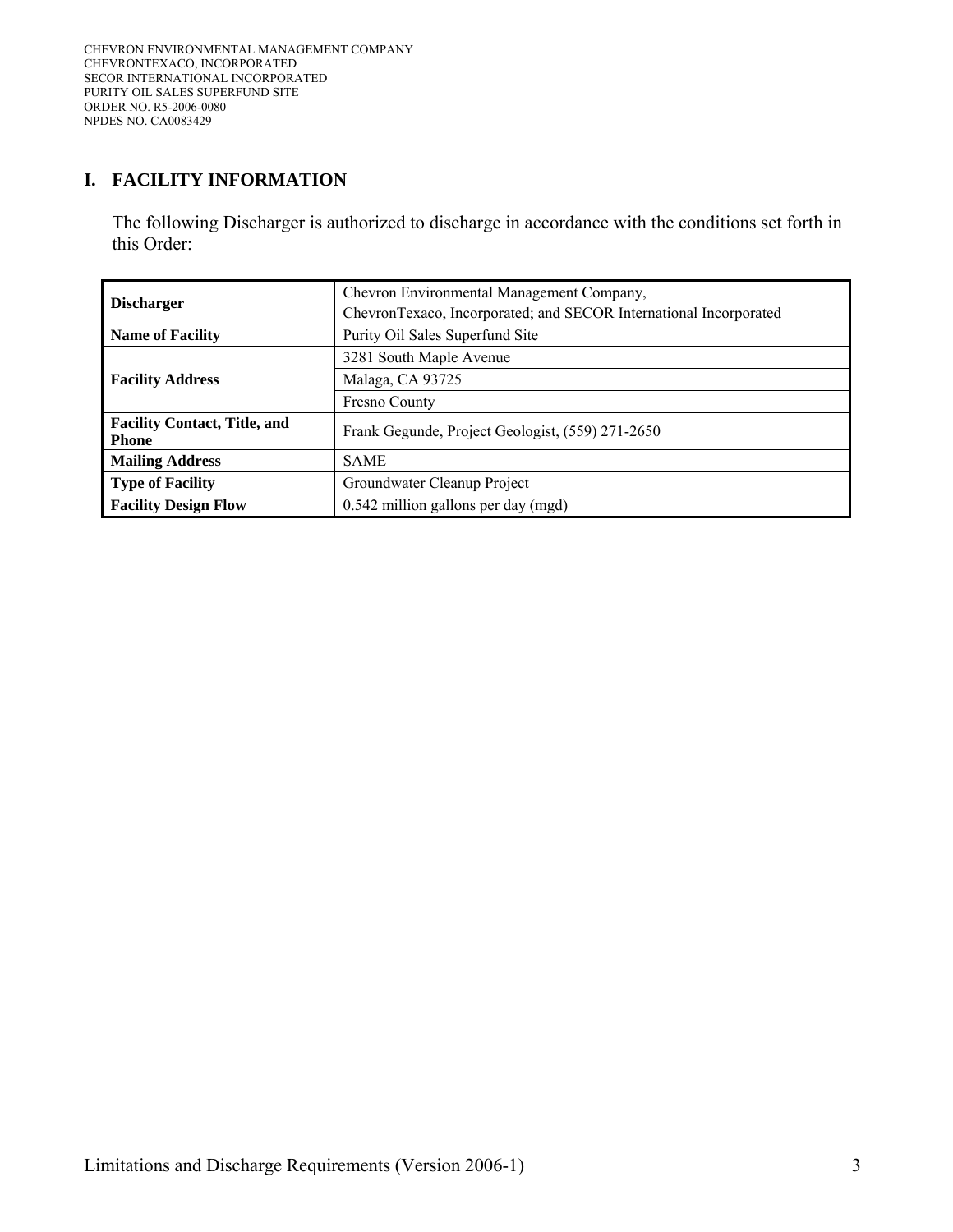## <span id="page-3-0"></span>**II. FINDINGS**

The California Regional Water Quality Control Board, Central Valley Region (hereinafter Regional Water Board), finds:

- A. **Background.** Chevron Environmental Management Company, ChevronTexaco, Incorporated; and SECOR International Incorporated (hereinafter Discharger) are currently discharging under Waste Discharge Requirements (WDRs) Order No. 5-00-008 and National Pollutant Discharge Elimination System (NPDES) Permit No. CA0083429. The Discharger submitted a Report of Waste Discharge, dated January 17, 2005 and applied for a NPDES permit renewal to discharge up to 0.542 mgd of treated groundwater from the Purity Oil Sales Superfund Site, hereinafter Facility. The application was complete on 17 February 2005.
- B. **Facility Description.** The Discharger operates a groundwater cleanup project. The groundwater treatment system (GWTS) consists of groundwater extraction wells, a groundwater feed tank, a potassium permanganate chemical feed system, greensand catalytic oxidizer/filters, and an air stripper column. Wastewater is discharged from Discharge Points 001 and 002 (see table on cover page) to the Fresno Irrigation District (FID) North Central Canal and FID Central Canal (canals), respectively, waters of the United States within the South Valley Floor Hydrologic Unit, Fresno Hydrologic Area (No. 551.30). The canals discharge to Fresno Slough and during periods of heavy rain Fresno Slough drains to the San Joaquin River, both of which are waters of the United States. Attachment B provides a topographic map of the area around the Facility. Attachment C provides a flow schematic of the Facility.
- C. **Legal Authorities.** This Order is issued pursuant to section 402 of the Federal Clean Water Act (CWA) and implementing regulations adopted by the U.S. Environmental Protection Agency (USEPA) and Chapter 5.5, Division 7 of the California Water Code (CWC). It shall serve as a NPDES permit for point source discharges from this facility to surface waters. This Order also serves as WDRs pursuant to Article 4, Chapter 4 of the CWC for discharges that are not subject to regulation under CWA section 402.
- D. **Background and Rationale for Requirements**. The Regional Water Board developed the requirements in this Order based on information submitted as part of the application, through monitoring and reporting programs, and through special studies. Attachments A through G, which contain background information and rationale for Order requirements, are hereby incorporated into this Order and, thus, constitute part of the Findings for this Order.
- E. **California Environmental Quality Act (CEQA).** This action to adopt an NPDES permit is exempt from the provisions of the California Environmental Quality Act (Public Resources Code Section 21000, et seq.) in accordance with Section 13389 of the CWC.
- F. **Technology-based Effluent Limitations***.* The Code of Federal Regulations (CFR) at 40 CFR 122.44(a) requires that permits include applicable technology-based limitations and standards. This Order includes technology-based effluent limitations based on Best Professional Judgment (BPJ) in accordance with 40 CFR 125.3. A detailed discussion of the technology-based effluent limitations development is included in the Fact Sheet (Attachment F).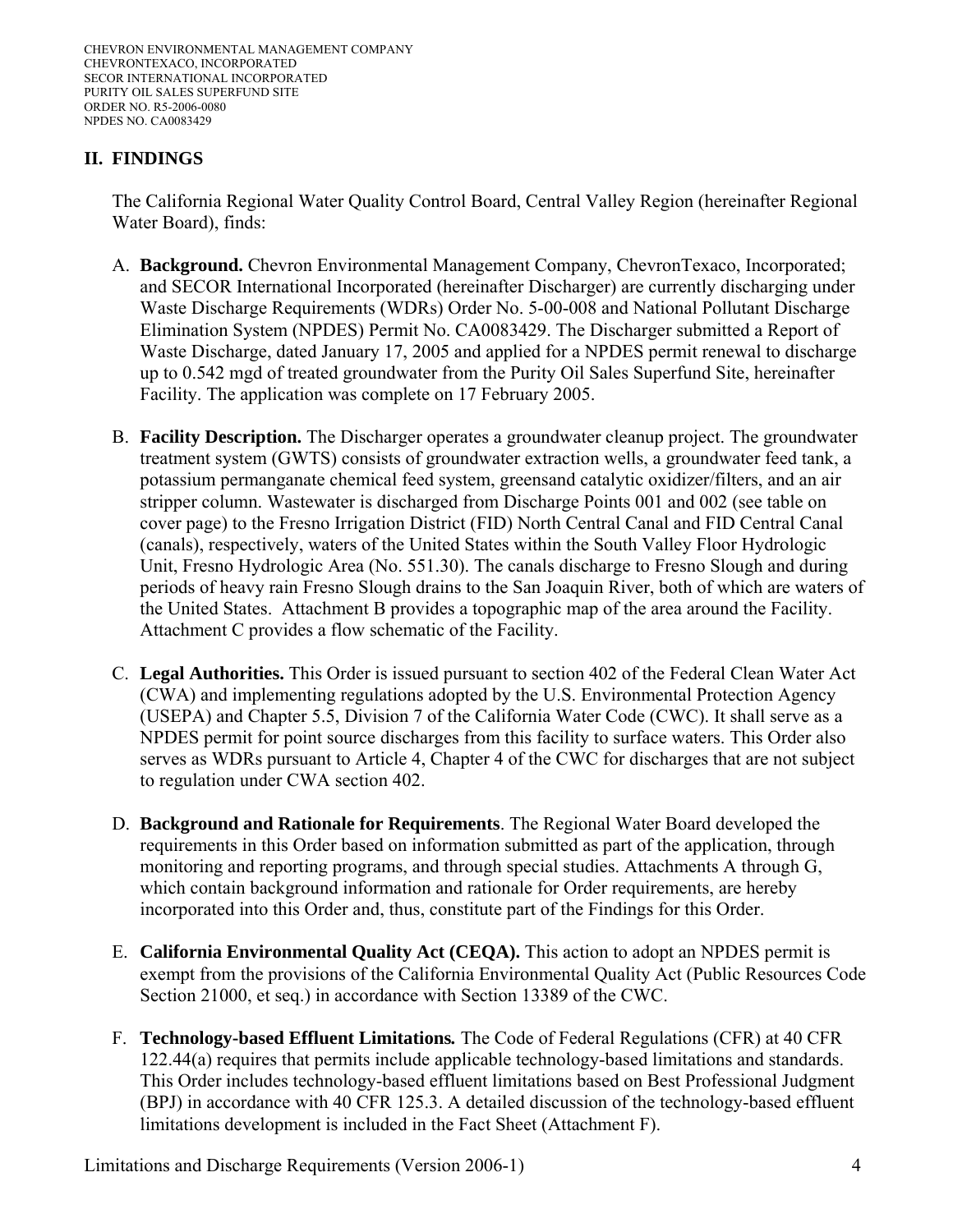- G. **Water Quality-based Effluent Limitations.** Section 122.44(d) of 40 CFR requires that permits include water quality-based effluent limitations (WQBELs) to attain and maintain applicable numeric and narrative water quality criteria to protect the beneficial uses of the receiving water. Where numeric water quality objectives have not been established, 40 CFR 122.44(d) specifies that WQBELs may be established using USEPA criteria guidance under CWA section 304(a), proposed State criteria or a State policy interpreting narrative criteria supplemented with other relevant information, or an indicator parameter.
- H. **Water Quality Control Plans.** The *Water Quality Control Plan for the Tulare Lake Basin, Second Edition* (hereinafter Basin Plan) designates beneficial uses, establishes water quality objectives, and contains implementation programs and policies to achieve those objectives for all waters addressed through the plan. In addition, State Water Resources Control Board (State Water Board) Resolution No. 88-63 requires that, with certain exceptions, the Regional Water Board assign the municipal and domestic supply (MUN) use to water bodies that do not have beneficial uses listed in the Basin Plan, therefore, this designation applies to the FID canals. As described above, the FID canals discharge to Fresno Slough, a Valley Floor Water. The Basin Plan designates the beneficial uses of Valley Floor Waters as: agricultural supply (AGR); industrial service supply (IND); industrial process supply (PRO); water contact recreation (REC-1); non-contact water recreation (REC-2); warm freshwater habitat (including spawning) (WARM); wildlife habitat (WILD); support of rare, threatened, or endangered species (RARE); and groundwater recharge (GWR). Discharges from the groundwater cleanup system to the FID canals must be protective of the beneficial uses of Fresno Slough. Therefore, for purposes of this Order the beneficial uses of Fresno Slough are considered applicable to the FID canals; along with the MUN designation in accordance with State Water Board Resolution No. 88-63. Beneficial uses applicable to the FID canals are as follows:

| <b>Discharge Point</b> | <b>Receiving Water Name</b> | <b>Beneficial Use(s)</b>                                        |
|------------------------|-----------------------------|-----------------------------------------------------------------|
| 001                    | FID North Central Canal     | MUN, AGR, IND, PRO, REC-1, REC-2, WARM, WILD,<br>RARE, and GWR. |
| 002                    | FID Central Canal           | MUN, AGR, IND, PRO, REC-1, REC-2, WARM, WILD,<br>RARE, and GWR. |

Requirements of this Order specifically implement the applicable Water Quality Control Plans.

- I. **National Toxics Rule (NTR) and California Toxics Rule (CTR).** USEPA adopted the NTR on December 22, 1992, which was amended on May 4, 1995 and November 9, 1999, and the CTR on May 18, 2000, which was amended on February 13, 2001. These rules include water quality criteria for priority pollutants and are applicable to this discharge.
- J. **State Implementation Policy.** On March 2, 2000, the State Water Board adopted the *Policy for Implementation of Toxics Standards for Inland Surface Waters, Enclosed Bays, and Estuaries of California* (State Implementation Policy or SIP*).* The SIP became effective on April 28, 2000, with respect to the priority pollutant criteria promulgated for California by the USEPA through the NTR and to the priority pollutant objectives established by the Regional Water Boards in their basin plans, with the exception of the provision on alternate test procedures for individual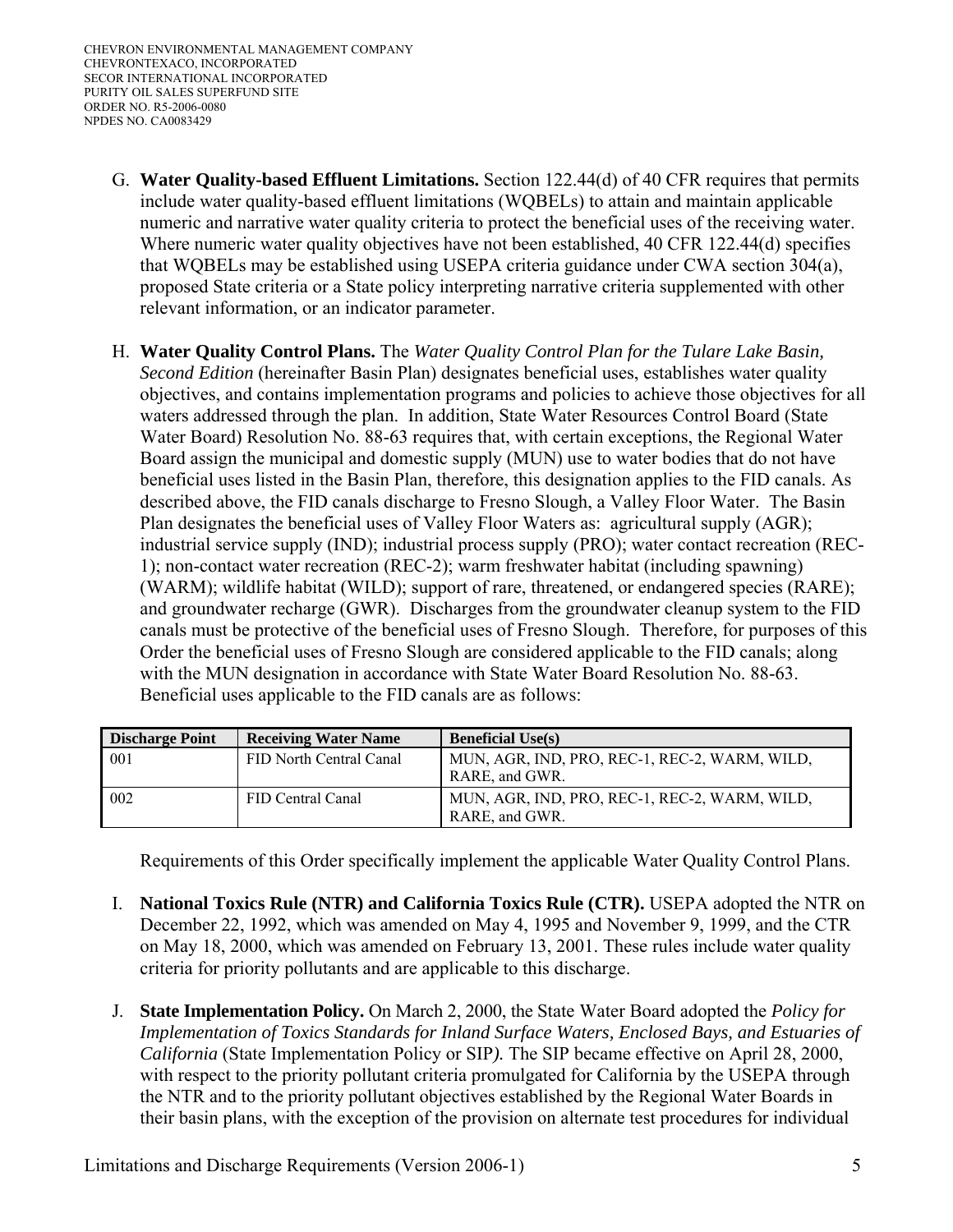discharges that have been approved by USEPA Regional Administrator. The alternate test procedures provision was effective on May 22, 2000. The SIP became effective on May 18, 2000. The SIP was amended by the State Water Board on February 24, 2005. The SIP includes procedures for determining the need for and calculating WQBELs and requires dischargers to submit data sufficient to do so.

- K. **Compliance Schedules and Interim Requirements.** Section 2.1 of the SIP provides that, based on a discharger's request and demonstration that it is infeasible for an existing discharger to achieve immediate compliance with an effluent limitation derived from a CTR criterion, compliance schedules may be allowed in an NPDES permit. Unless an exception has been granted under Section 5.3 of the SIP, a compliance schedule may not exceed 5 years from the date that the permit is issued or reissued, nor may it extend beyond 10 years from the effective date of the SIP (or May 18, 2010) to establish and comply with CTR criterion-based effluent limitations. Where a compliance schedule for a final effluent limitation exceeds 1 year, the Order must include interim numeric limitations for that constituent or parameter. Where allowed by the Basin Plan, compliance schedules and interim effluent limitations or discharge specifications may also be granted to allow time to implement a new or revised water quality objective. This Order does include compliance schedules and interim effluent limitations. A detailed discussion of the basis for the compliance schedule(s) and interim effluent limitation(s) is included in the Fact Sheet (Attachment F).
- L. **Antidegradation Policy.** Section 131.12 of 40 CFR requires that State water quality standards include an antidegradation policy consistent with the federal policy. The State Water Board established California's antidegradation policy in State Water Board Resolution 68-16, which incorporates the requirements of the federal antidegradation policy. Resolution 68-16 requires that existing quality of waters be maintained unless degradation is justified based on specific findings. As discussed in detail in the Fact Sheet (Attachment F) the permitted discharge is consistent with the antidegradation provisions of 40 CFR 131.12 and State Water Board Resolution 68-16.
- M. **Anti-Backsliding Requirements.** Sections 402(o)(2) and 303(d)(4) of the CWA and federal regulations at 40 CFR 122.44(l) prohibit backsliding in NPDES permits. These anti-backsliding provisions require effluent limitations in a reissued permit to be as stringent as those in the previous permit, with some exceptions where limitations may be relaxed. All effluent limitations in this Order are at least as stringent as the effluent limitations in the previous Order.
- N. **Monitoring and Reporting.** Section 122.48 of 40 CFR requires that all NPDES permits specify requirements for recording and reporting monitoring results. Sections 13267 and 13383 of the CWC authorize the Regional Water Boards to require technical and monitoring reports. The Monitoring and Reporting Program establishes monitoring and reporting requirements to implement federal and State requirements. This Monitoring and Reporting Program is provided in Attachment E.
- O. **Standard and Special Provisions.** Standard Provisions, which in accordance with 40 CFR 122.41 and 122.42, apply to all NPDES discharges and must be included in every NPDES permit, are provided in Attachment D. The Regional Water Board has also included in this Order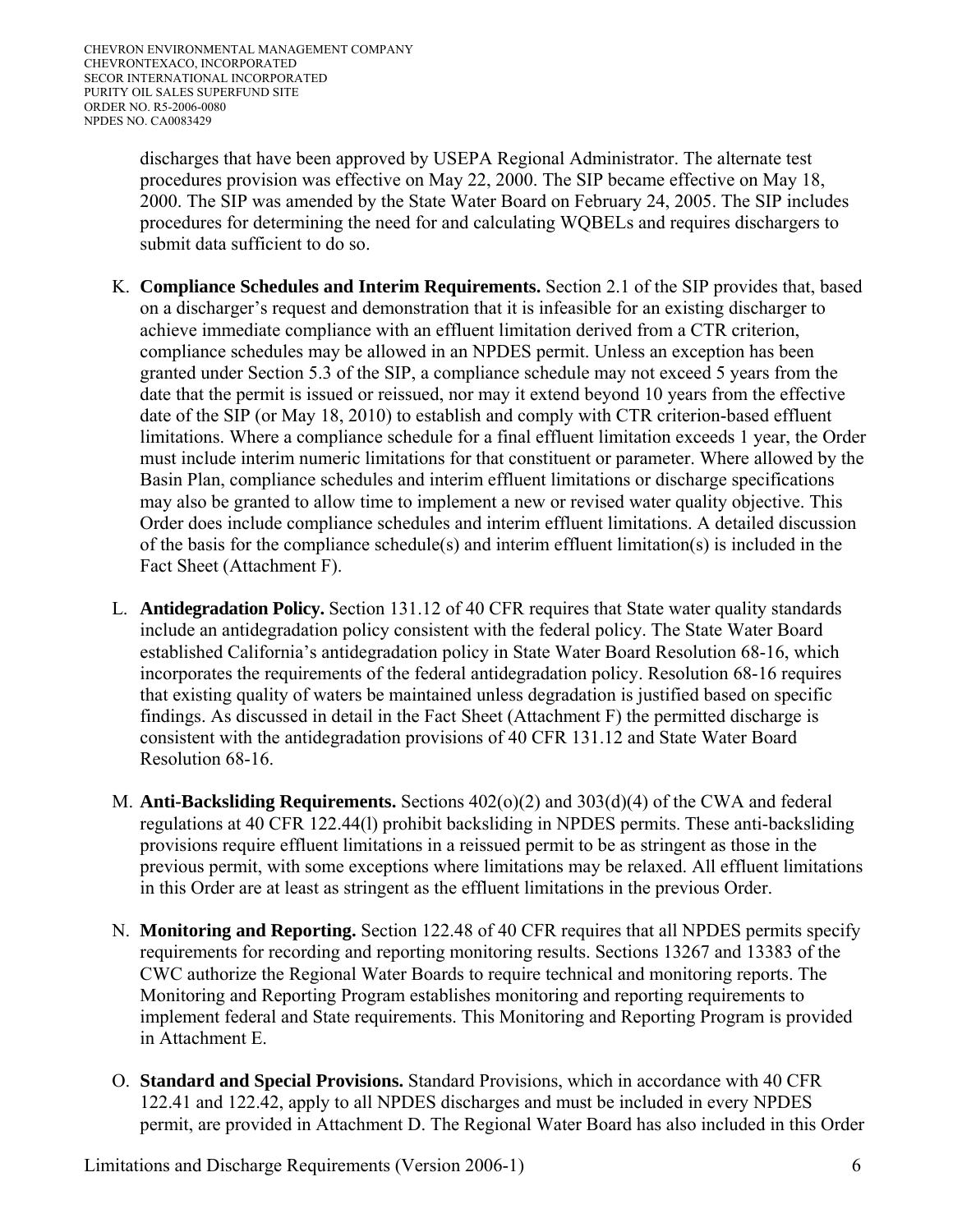special provisions applicable to the Discharger. A rationale for the special provisions contained in this Order is provided in the attached Fact Sheet (Attachment F).

- P. **Notification of Interested Parties.** The Regional Water Board has notified the Discharger and interested agencies and persons of its intent to prescribe Waste Discharge Requirements for the discharge and has provided them with an opportunity to submit their written comments and recommendations. Details of notification are provided in the Fact Sheet (Attachment F) of this Order.
- Q. **Consideration of Public Comment.** In a public meeting, all comments pertaining to the discharge were heard and considered. Details of the Public Hearing are provided in the Fact Sheet (Attachment F) of this Order.
- R. **Applicable Plans, Policies, and Regulations.** On March 30, 2000, USEPA revised its regulation that specifies when new and revised State and Tribal water quality standards (WQS) become effective for CWA purposes (40 CFR 131.21, 65 FR 24641, April 27, 2000). Under USEPA's new regulation (also known as the Alaska rule), new and revised standards submitted to USEPA after May 30, 2000, must be approved before being used for CWA purposes. The final rule also provides that standards already in effect and submitted to USEPA by May 30, 2000, may be used for CWA purposes, whether or not approved by USEPA.
- S. **Finding for No More Stringent than Federal Law**. This Order contains restrictions on individual pollutants that are no more stringent than required by the federal Clean Water Act. Individual pollutant restrictions consist of technology-based restrictions and water quality-based effluent limitations. The permit's technology-based pollutant restrictions are no more stringent than required by the Clean Water Act. Water quality-based effluent limitations have been scientifically derived to implement water quality objectives that protect beneficial uses. Both the beneficial uses and the water quality objectives have been approved pursuant to federal law and are the applicable federal water quality standards. To the extent that toxic pollutant water quality-based effluent limitations were derived from the California Toxics Rule, the California Toxics Rule is the applicable standard pursuant to 40 CFR 131.38. The scientific procedures for calculating the individual water quality-based effluent limitations are based on the CTR-SIP, which was approved by USEPA on May 1, 2001. Beneficial uses and water quality objectives contained in the Basin Plan which were used in the development of water quality-based effluent limitations were approved under state law and submitted to and approved by USEPA prior to May 30, 2000. Any water quality objectives and beneficial uses submitted to USEPA prior to May 30, 2000, but not approved by USEPA before that date, are nonetheless "applicable water quality standards for purposes of the [Clean Water] Act" pursuant to 40 CFR 131.21(c)(1). Collectively, this Order's restrictions on individual pollutants are no more stringent than required to implement the technology-based requirements of the Clean Water Act and the applicable water quality standards for purposes of the Clean Water Act.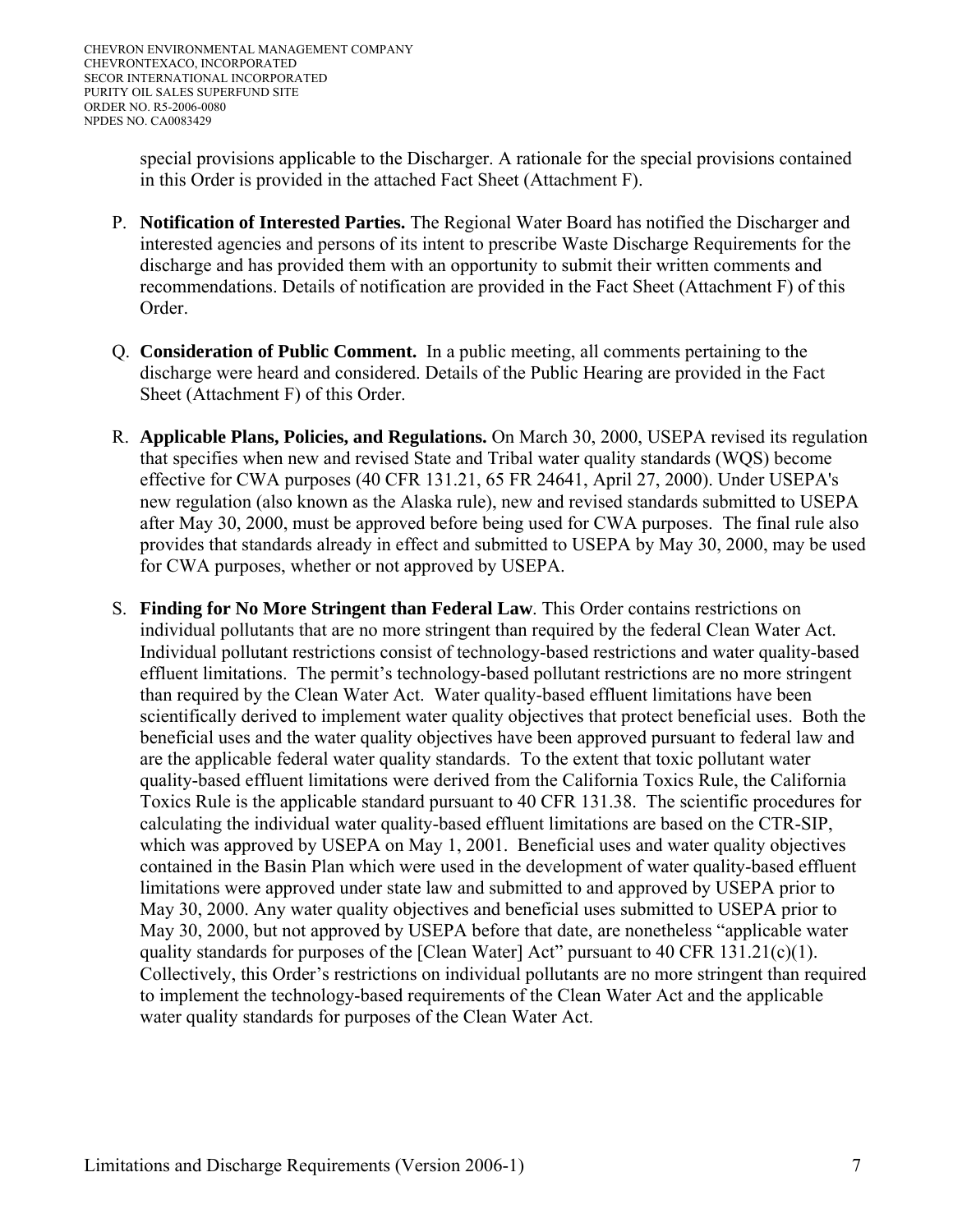### <span id="page-7-0"></span>**III. DISCHARGE PROHIBITIONS**

- A. Discharge of wastewater at a location or in a manner different from that described in the Findings is prohibited.
- B. The bypass or overflow of untreated wastewater or wastes to surface waters or surface water drainage courses is prohibited, except as allowed in Standard Provision I.G of Attachment D, Federal Standard Provisions.
- C. The discharge or treatment that creates a nuisance as defined in Section 13050 of the CWC is prohibited.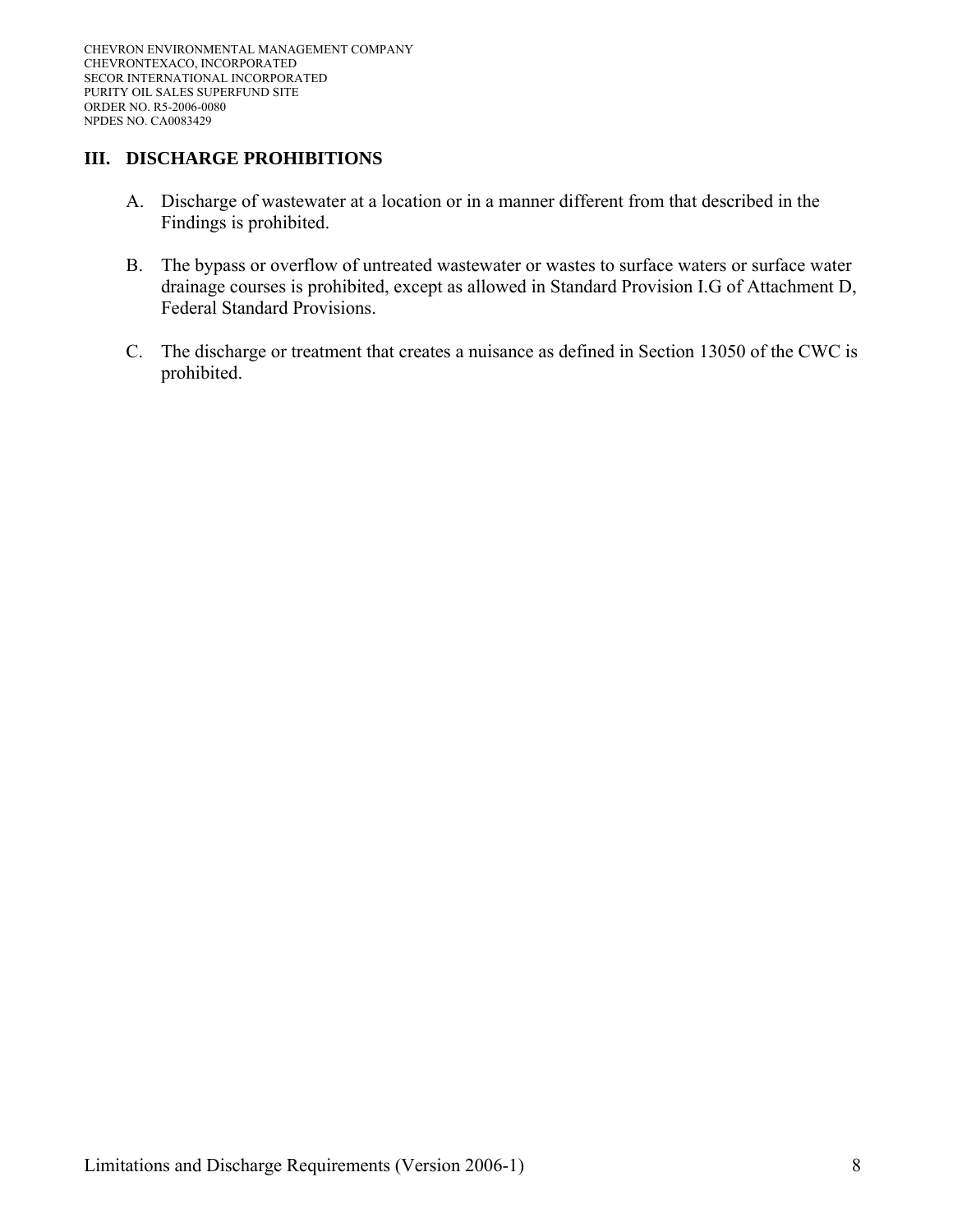<span id="page-8-0"></span>

| 1. Final Effluent Limitations - Discharge Points 001 and 002 |                |                                                  |                                                                                                                                                                                                                                           |                                        |                                               |
|--------------------------------------------------------------|----------------|--------------------------------------------------|-------------------------------------------------------------------------------------------------------------------------------------------------------------------------------------------------------------------------------------------|----------------------------------------|-----------------------------------------------|
|                                                              |                |                                                  |                                                                                                                                                                                                                                           |                                        |                                               |
|                                                              |                | Monitoring and Reporting Program (Attachment E): | a. The discharge of treated groundwater shall maintain compliance with the following effluent limitations at Discharge<br>Points 001 and 002 with compliance measured at Monitoring Locations M-001 or M-002 as described in the attached |                                        |                                               |
|                                                              |                |                                                  |                                                                                                                                                                                                                                           | <b>Effluent Limitations</b>            |                                               |
| Parameter                                                    | <b>Units</b>   | <b>Average Monthly</b>                           | <b>Maximum Daily</b>                                                                                                                                                                                                                      | <b>Instantaneous</b><br><b>Minimum</b> | <b>Instantaneous</b><br><b>Maximum</b>        |
| Flow                                                         | mgd            | 0.432                                            | 0.542                                                                                                                                                                                                                                     |                                        |                                               |
| pH                                                           | standard units | $\overline{\phantom{a}}$                         |                                                                                                                                                                                                                                           | 6.5                                    | 8.3                                           |
| Arsenic (total recoverable)                                  | $\mu$ g/L      | $=$                                              | 10                                                                                                                                                                                                                                        | --                                     |                                               |
|                                                              | lbs/day        | $\overline{\phantom{a}}$                         | 0.05                                                                                                                                                                                                                                      | $\mathbf{H}$                           | $\overline{\phantom{a}}$                      |
| Copper (total recoverable)                                   | $\mu g/L$      | 0.8                                              | 1.6                                                                                                                                                                                                                                       | $\overline{\phantom{a}}$               | $\sim$                                        |
|                                                              | lbs/day        | $3.6 \times 10^{-3}$                             | $7.2 \times 10^{-3}$                                                                                                                                                                                                                      | $\overline{\phantom{a}}$               | $\mathord{\hspace{1pt}\text{--}\hspace{1pt}}$ |
| Lead (total recoverable)                                     | $\mu g/L$      | 0.11                                             | 0.3                                                                                                                                                                                                                                       | $\overline{a}$                         | $-$                                           |
|                                                              | lbs/day        | $4.8 \times 10^{-4}$                             | $1.4 \times 10^{-3}$                                                                                                                                                                                                                      | $\overline{a}$                         | $- -$                                         |
| Nickel (total recoverable)                                   | $\mu$ g/L      | 4                                                | 11                                                                                                                                                                                                                                        | $\mathcal{L}_{\mathcal{F}}$            | $\overline{\phantom{a}}$                      |
|                                                              | lbs/day        | 0.02                                             | 0.05                                                                                                                                                                                                                                      | $\mathcal{L}_{\mathcal{F}}$            | $\overline{\phantom{a}}$                      |
|                                                              | mg/L           | $\mathbf{u}$                                     | 1.0                                                                                                                                                                                                                                       | $-$                                    | $\mathbf{--}$                                 |
| Boron (total recoverable)                                    | lbs/day        | $-$                                              | 4.5                                                                                                                                                                                                                                       | $-$                                    | $\sim$ $\sim$                                 |
|                                                              | mg/L           | $-$                                              | 175                                                                                                                                                                                                                                       | $-$                                    | $-$                                           |
| Chloride                                                     | lbs/day        |                                                  | 790                                                                                                                                                                                                                                       |                                        | $\overline{a}$                                |
| EC at $25^{\circ}$ C                                         | $\mu$ mhos/cm  | $\overline{\phantom{a}}$                         | 1000                                                                                                                                                                                                                                      | $\overline{\phantom{m}}$               | $\overline{\phantom{a}}$                      |
|                                                              | $\mu$ g/L      | $\sim$                                           | 300                                                                                                                                                                                                                                       | $\mathcal{L}_{\mathcal{F}}$            | $\overline{\phantom{a}}$                      |
| Iron (total recoverable)                                     | lbs/day        | $- -$                                            | 1.4                                                                                                                                                                                                                                       | $\mathbf{u}$                           | $\sim$                                        |
| Manganese (total                                             | $\mu$ g/L      | $\overline{\phantom{a}}$                         | 50                                                                                                                                                                                                                                        | $-$                                    | $\overline{\phantom{a}}$                      |
| recoverable)                                                 | lbs/day        | --                                               | 0.23                                                                                                                                                                                                                                      | $\sim$                                 | --                                            |
|                                                              | $\mu g/L$      | $-$                                              | < 0.5                                                                                                                                                                                                                                     | $-$                                    | $\overline{\phantom{a}}$                      |
| Dichloromethane                                              | lbs/day        | $\overline{\phantom{a}}$                         | $\overline{\phantom{a}}$                                                                                                                                                                                                                  | $\mathcal{L}_{\mathcal{F}}$            | $\overline{\phantom{a}}$                      |
|                                                              | $\mu$ g/L      | $\overline{\phantom{a}}$                         | < 0.5                                                                                                                                                                                                                                     | $\mathcal{L}_{\mathcal{F}}$            | $\overline{\phantom{a}}$                      |
| 1,2-Dichlorobenzene                                          | lbs/day        | $\mathbf{u}$                                     | $\overline{\phantom{a}}$                                                                                                                                                                                                                  |                                        |                                               |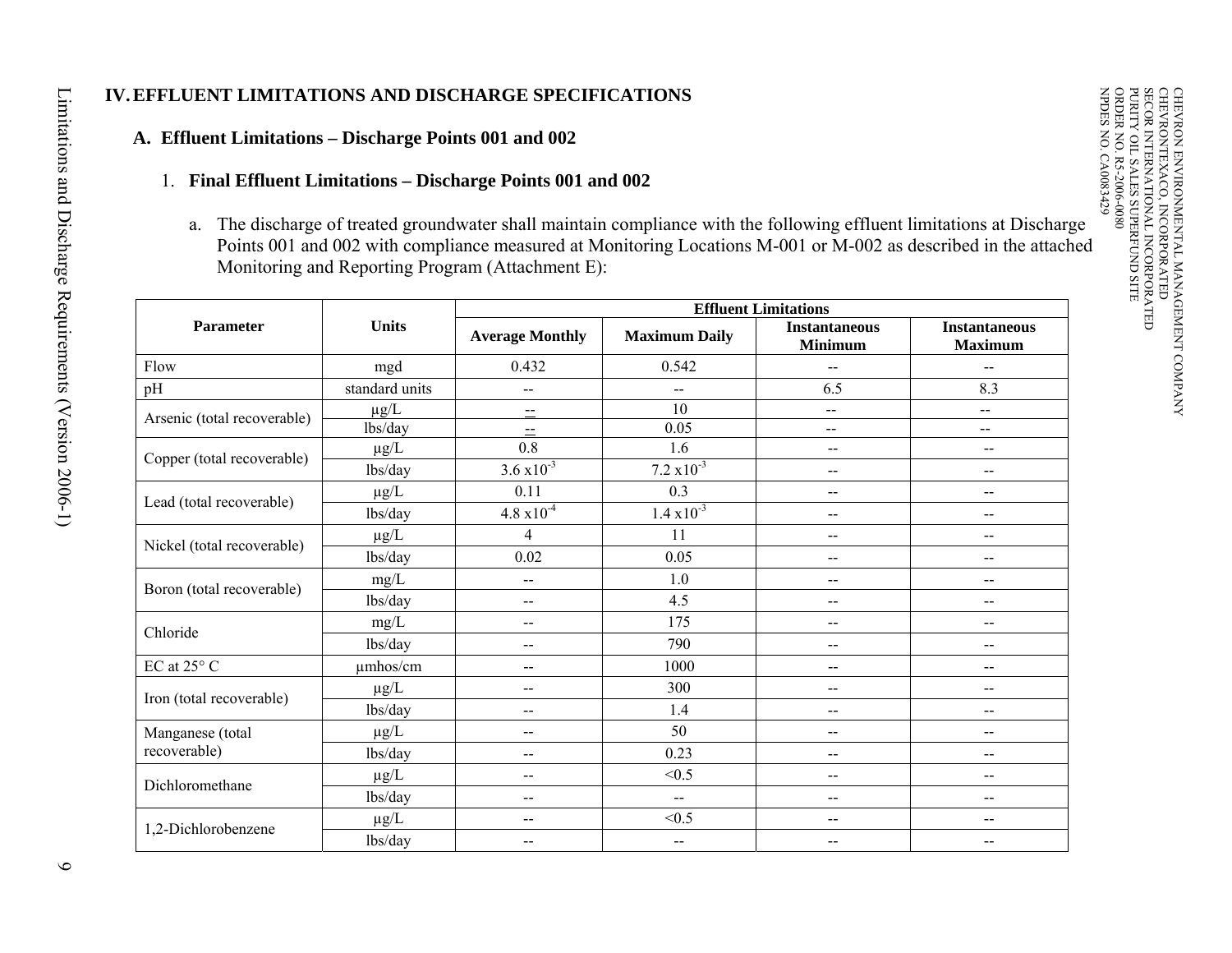|                      |              |                                               |                                               | <b>Effluent Limitations</b>                   |                                               |
|----------------------|--------------|-----------------------------------------------|-----------------------------------------------|-----------------------------------------------|-----------------------------------------------|
| Parameter            | <b>Units</b> | <b>Average Monthly</b>                        | <b>Maximum Daily</b>                          | <b>Instantaneous</b><br><b>Minimum</b>        | <b>Instantaneous</b><br><b>Maximum</b>        |
| 1,4-Dichlorobenzene  | $\mu g/L$    | $\rightarrow$                                 | < 0.5                                         | $\overline{\phantom{a}}$                      | $\overline{a}$                                |
|                      | lbs/day      | $\mathbf{u}$                                  | $\mathord{\hspace{1pt}\text{--}\hspace{1pt}}$ | $\overline{\phantom{a}}$                      | $\overline{\phantom{a}}$                      |
| <b>TCE</b>           | $\mu$ g/L    | $\mathbf{u}$                                  | < 0.5                                         | $\mathbf{u}$                                  | $\overline{\phantom{a}}$                      |
|                      | lbs/day      | $\mathord{\hspace{1pt}\text{--}\hspace{1pt}}$ | $\mathord{\hspace{1pt}\text{--}\hspace{1pt}}$ | $\mathord{\hspace{1pt}\text{--}\hspace{1pt}}$ | $\overline{\phantom{a}}$                      |
| $1,1$ -DCA           | $\mu g/L$    | $\mathord{\hspace{1pt}\text{--}\hspace{1pt}}$ | < 0.5                                         | $\mathord{\hspace{1pt}\text{--}\hspace{1pt}}$ | $\mathord{\hspace{1pt}\text{--}\hspace{1pt}}$ |
|                      | lbs/day      | $\mathord{\hspace{1pt}\text{--}\hspace{1pt}}$ | $\mathbf{u}$                                  | $\overline{\phantom{a}}$                      | $\mathord{\hspace{1pt}\text{--}\hspace{1pt}}$ |
| $1,2$ -DCA           | $\mu g/L$    | 0.38                                          | < 0.5                                         | $\overline{\phantom{a}}$                      | $\overline{\phantom{a}}$                      |
|                      | lbs/day      | $1.7x10^{-3}$                                 | $\overline{\phantom{a}}$                      | $\overline{\phantom{a}}$                      | $\overline{\phantom{a}}$                      |
| $1,1$ -DCE           | $\mu g/L$    | 0.057                                         | 0.11                                          | $\overline{\phantom{a}}$                      | $\overline{\phantom{a}}$                      |
|                      | lbs/day      | $2.6x10^{-4}$                                 | $5.2x10^{-4}$                                 | $\overline{\phantom{a}}$                      | $\overline{a}$                                |
|                      | $\mu g/L$    | $\mathbf{H}$                                  | < 0.5                                         | $\overline{\phantom{a}}$                      | $\overline{\phantom{a}}$                      |
| $cis-1,2-DCE$        | lbs/day      | $\overline{\phantom{a}}$                      | $\mathbf{H}=\mathbf{0}$                       | $\overline{a}$                                | $\overline{\phantom{a}}$                      |
|                      | $\mu g/L$    | $\mathcal{L}_{\mathcal{F}}$                   | < 0.5                                         | $\mathbf{u}$                                  | $\overline{\phantom{a}}$                      |
| $trans-1,2-DCE$      | lbs/day      | $\overline{\phantom{a}}$                      | $\mathord{\hspace{1pt}\text{--}\hspace{1pt}}$ | $-$                                           | $\overline{\phantom{a}}$                      |
|                      | $\mu g/L$    | $\overline{\phantom{a}}$                      | < 0.5                                         | $\overline{\phantom{a}}$                      | $\overline{\phantom{a}}$                      |
| Benzene              | lbs/day      | $-$                                           | $\overline{\phantom{a}}$                      | $\overline{\phantom{a}}$                      | $\overline{a}$                                |
|                      | $\mu g/L$    | $-$                                           | < 0.5                                         | $\overline{\phantom{m}}$                      | $\overline{\phantom{a}}$                      |
| Chlorobenzene        | lbs/day      | $\mathord{\hspace{1pt}\text{--}\hspace{1pt}}$ | $\overline{\phantom{a}}$                      | $-$                                           | $\overline{\phantom{m}}$                      |
|                      | $\mu g/L$    | $\overline{\phantom{a}}$                      | < 0.5                                         | $\overline{\phantom{m}}$                      | $\hspace{0.05cm} \textbf{--}$                 |
| Vinyl chloride       | lbs/day      | $\overline{\phantom{a}}$                      | $\mathbf{u}$                                  | $\overline{\phantom{a}}$                      | $\mathord{\hspace{1pt}\text{--}\hspace{1pt}}$ |
|                      | $\mu g/L$    | $\mathord{\hspace{1pt}\text{--}\hspace{1pt}}$ | < 0.5                                         | $\overline{\phantom{a}}$                      | $\overline{\phantom{m}}$                      |
| <b>MEK</b>           | lbs/day      | $\overline{\phantom{a}}$                      | $\mathord{\hspace{1pt}\text{--}\hspace{1pt}}$ | $\overline{\phantom{m}}$                      | $\overline{\phantom{a}}$                      |
|                      | $\mu g/L$    | $\overline{\phantom{m}}$                      | < 0.5                                         | $\mathord{\hspace{1pt}\text{--}\hspace{1pt}}$ | $\overline{\phantom{a}}$                      |
| 4-Methyl-2-pentanone | lbs/day      | $\overline{\phantom{a}}$                      | $\mathord{\hspace{1pt}\text{--}\hspace{1pt}}$ | $\overline{\phantom{a}}$                      | $\overline{\phantom{m}}$                      |
|                      | $\mu g/L$    | $\mathord{\hspace{1pt}\text{--}\hspace{1pt}}$ | < 0.5                                         | $\overline{\phantom{a}}$                      | $\overline{\phantom{a}}$                      |
| Total Xylene Isomers | lbs/day      | $\overline{\phantom{a}}$                      |                                               | $\overline{\phantom{a}}$                      | $\overline{\phantom{a}}$                      |
|                      | $\mu g/L$    | $\overline{\phantom{a}}$                      | Nondetectable <sup>a</sup>                    | $\overline{\phantom{a}}$                      | $\sim$                                        |
| Other VOCs           | lbs/day      | $\overline{\phantom{a}}$                      | $\sim$                                        | $\overline{a}$                                | $\overline{a}$                                |

CHEVRON ENVIRONMENTAL MANAGEMENT COMPANY<br>CHEVRONTEXACO, INCORPORATED<br>SECOR INTERNATIONAL INCORPORATED<br>PURITY OIL SALES SUPERFUND SITE<br>ORDER NO. CA0083429<br>NPDES NO. CA0083429

CHEVRON ENVIRONMENTAL MANAGEMENT COMPANY

PURITY OIL SALES SUPERFUND SITE SECOR INTERNATIONAL INCORPORATED CHEVRONTEXACO, INCORPORATED

ORDER NO. R5-2006-0080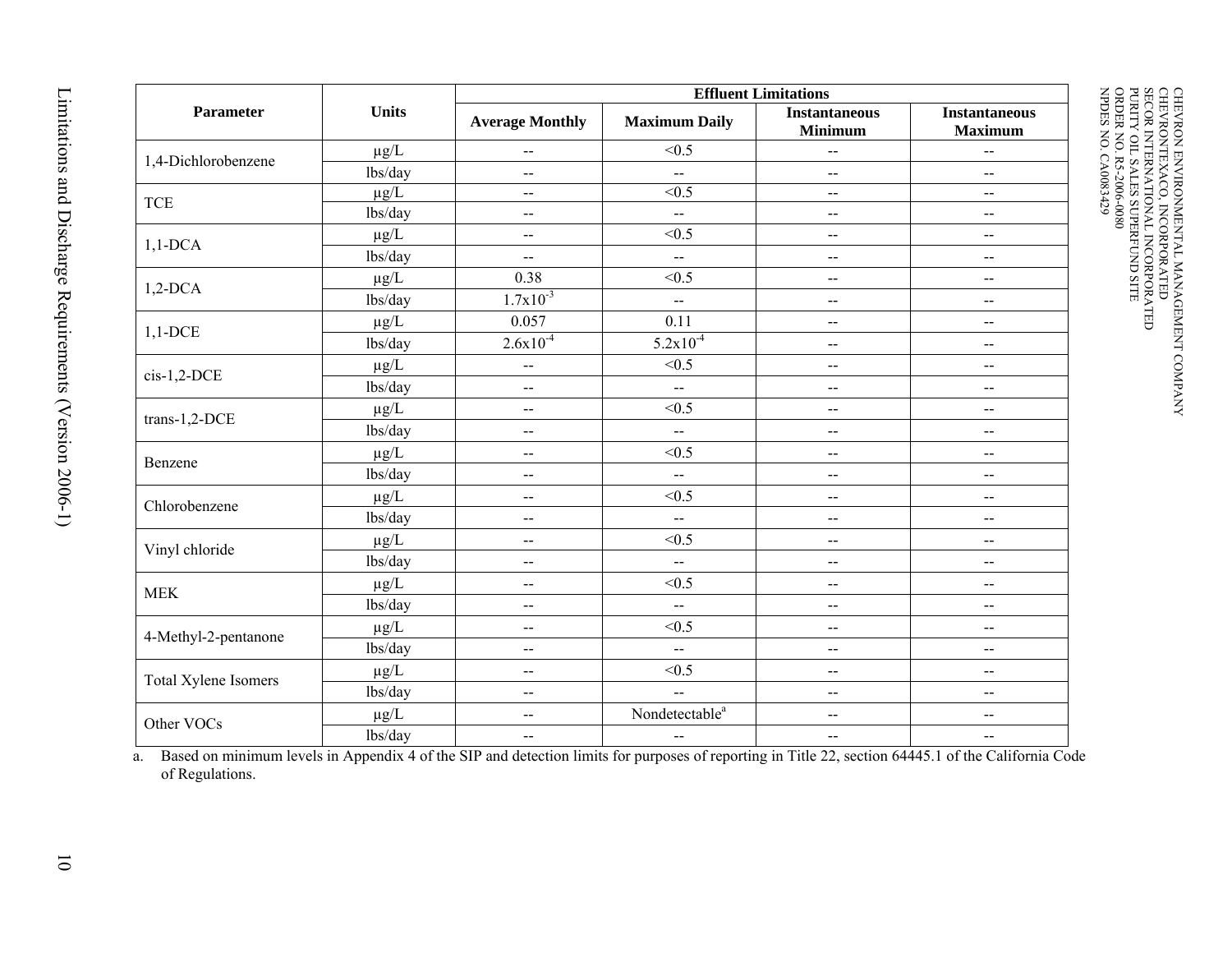| <b>Interim Effluent Limitations</b><br>2.<br>a. | During the period beginning 3 August 2006 and ending on 18 May 2010, the discharge of treated domestic                                                                                                                                                                                                                                                                                                                                |                                               |                          |                                     |                                               |                                    |
|-------------------------------------------------|---------------------------------------------------------------------------------------------------------------------------------------------------------------------------------------------------------------------------------------------------------------------------------------------------------------------------------------------------------------------------------------------------------------------------------------|-----------------------------------------------|--------------------------|-------------------------------------|-----------------------------------------------|------------------------------------|
|                                                 | wastewater shall maintain compliance with the following limitations at Discharge Point 001, with compliance<br>measured at Monitoring Location M-001 as described in the attached Monitoring and Reporting Program<br>(Attachment E). These interim effluent limitations shall apply in lieu of the corresponding final effluent limitations<br>specified for the same parameters during the time period indicated in this provision. |                                               |                          |                                     |                                               |                                    |
|                                                 |                                                                                                                                                                                                                                                                                                                                                                                                                                       |                                               |                          | <b>Interim Effluent Limitations</b> |                                               |                                    |
| Parameter                                       | <b>Units</b>                                                                                                                                                                                                                                                                                                                                                                                                                          | Average<br><b>Monthly</b>                     | Average<br>Weekly        | <b>Maximum</b><br><b>Daily</b>      | <b>Instantaneous</b><br>Min                   | <b>Instantaneous</b><br><b>Max</b> |
| Copper (total recoverable)                      | $\mu$ g/L                                                                                                                                                                                                                                                                                                                                                                                                                             | $\sim$ $\sim$                                 | $\overline{a}$           | 50                                  | $\mathbf{H}$                                  | $-$                                |
|                                                 | lbs/day                                                                                                                                                                                                                                                                                                                                                                                                                               | $\mathord{\hspace{1pt}\text{--}\hspace{1pt}}$ | $-$                      | 0.2                                 | $\mathbf{--}$                                 | $-$                                |
| Lead (total recoverable)                        | $\mu g/L$                                                                                                                                                                                                                                                                                                                                                                                                                             | $\overline{a}$                                | $\overline{\phantom{a}}$ | 7                                   | $\overline{\phantom{a}}$                      | $\overline{\phantom{a}}$           |
|                                                 | lbs/day                                                                                                                                                                                                                                                                                                                                                                                                                               | $\overline{\phantom{a}}$                      | $\overline{\phantom{a}}$ | 0.03                                | $\mathord{\hspace{1pt}\text{--}\hspace{1pt}}$ | $\overline{\phantom{a}}$           |
|                                                 | $\mu$ g/L<br>lbs/day                                                                                                                                                                                                                                                                                                                                                                                                                  | $\overline{\phantom{m}}$                      | $\qquad \qquad -$        | 70                                  | $\overline{\phantom{m}}$                      | --                                 |
| Nickel (total recoverable)                      |                                                                                                                                                                                                                                                                                                                                                                                                                                       |                                               | $\overline{a}$           | 0.3                                 | $\mathbf{--}$                                 | $\overline{a}$                     |

- 
- <span id="page-10-0"></span>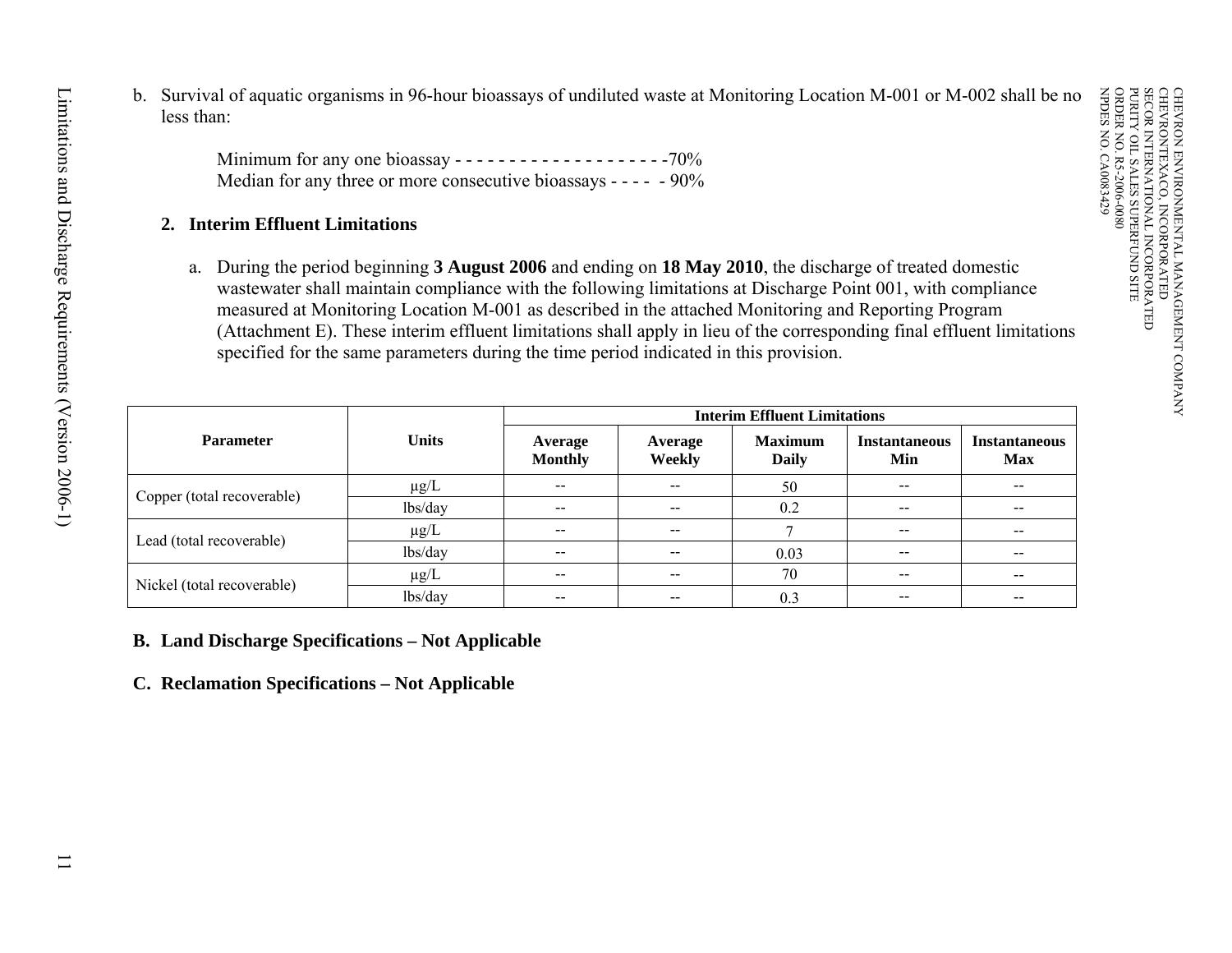## <span id="page-11-0"></span>**V. RECEIVING WATER LIMITATIONS**

#### **A. Surface Water Limitations**

Receiving water limitations are based on water quality objectives contained in the Basin Plan and are a required part of this Order. The discharge shall not cause the following in the FID canals:

- 1. Un-ionized ammonia to be present in amounts that adversely affect beneficial uses or that exceed  $0.025$  mg/L (as N).
- 2. Biostimulatory substances to be present in concentrations that promote aquatic growths to the extent that such growths cause nuisance or adversely affect beneficial uses.
- 3. Bacteria: The fecal coliform concentration based on a minimum of not less than five samples for any 30-day period shall not exceed a geometric mean of 200/100 ml, nor shall more than ten percent of the total number of samples taken during any 30-day period exceed 400/100 ml.
- 4. Dissolved Oxygen: Concentrations of dissolved oxygen to fall below 5.0 mg/L. The monthly median dissolved oxygen concentrations in the main water mass (at centroid of flow) of streams to fall below 85 percent of saturation concentration, and the 95 percentile concentration to fall below 75 percent of saturation concentration.
- 5. Oil and Grease: Oils, greases, waxes, or other materials in concentrations that cause nuisance, result in a visible film or coating on the water surface or on objects in the water, or otherwise adversely affect beneficial uses.
- 6. Color: Discoloration that causes nuisance or adversely affects beneficial uses.
- 7. pH: The pH of water to fall below 6.5, exceed 8.3, or changed at any time more than 0.3 units from normal ambient pH.
- 8. Temperature: The natural receiving water temperature to increase more than 5°F.
- 9. Settleable Material: Substances in concentrations that result in the deposition of material that causes nuisance or adversely affects beneficial uses.
- 10. Radioactivity: Radionuclides to be present in concentrations that are harmful to human, plant, animal or aquatic life nor that result in the accumulation of radionuclides in the food web to an extent that presents a hazard to human, plant, animal or aquatic life. Concentrations of radionuclides in excess of the maximum contaminant levels (MCLs) specified in Table 4 (MCL Radioactivity) of Section 64443 of Title 22 of the California Code of Regulations.
- 11. Toxicity: Toxic substances in concentrations that produce detrimental physiological responses in human, plant, animal, or aquatic life.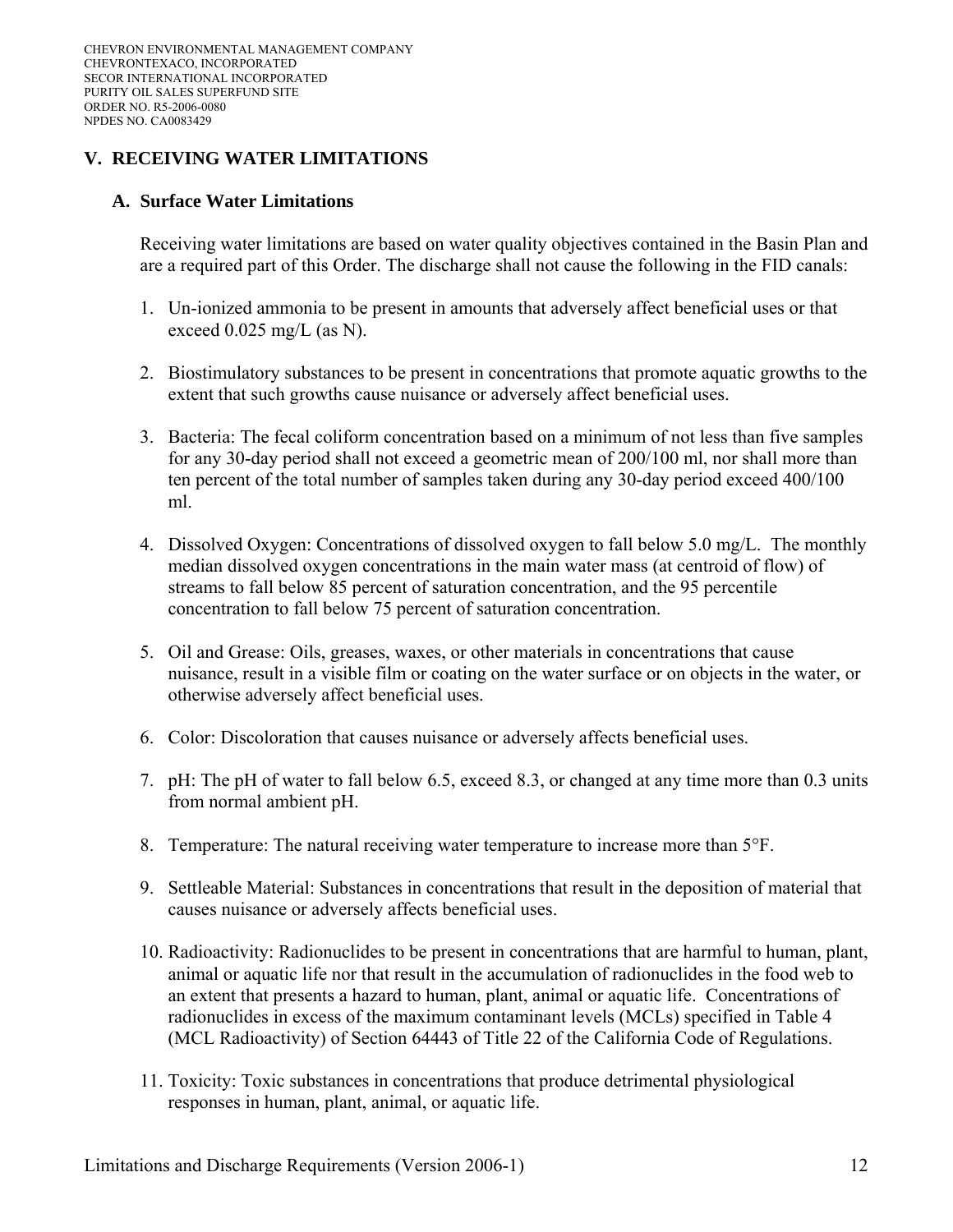- 12. Floating Material: Floating material in amounts that cause nuisance or adversely affect beneficial uses.
- 13. Sediment: Suspended sediment load and suspended sediment discharge rate altered in such a manner to cause nuisance or adversely affect beneficial uses.
- 14. Suspended Material: Suspended material concentrations that cause nuisance or adversely affect beneficial uses.
- 15. Taste and Odor: Taste- or odor-producing substances in concentrations that cause nuisance, adversely affect beneficial uses, or impart undesirable tastes or odors to fish flesh or other edible products of aquatic origin or to domestic or municipal water supplies.
- 16. Chemical constituents: Waters shall not contain chemical constituents in concentrations that adversely affect beneficial uses.
- 17. Turbidity: Changes in turbidity that cause nuisance or adversely affect beneficial uses. Turbidity attributable to controllable water quality factors to exceed the following:
	- a. More than 1 Nephelometric Turbidity Units (NTUs) where natural turbidity is between 0 and 5 NTUs.
	- b. More than 20 percent where natural turbidity is between 5 and 50 NTUs.
	- c. More than 10 NTUs where natural turbidity is between 50 and 100 NTUs.
	- d. More than 10 percent where natural turbidity is greater than 100 NTUs.
- 18. Pesticides:
	- a. Pesticides in individual or combined concentrations that adversely affect beneficial uses.
	- b. Pesticide concentrations in bottom sediments or aquatic life that adversely affect beneficial uses.
	- c. Concentrations exceeding the Maximum Contaminant Levels set forth in California Code of Regulations, Title 22, Division 4, Chapter 15.
- 19. Violation of any applicable water quality standard for receiving waters adopted by the Regional Water Board or the State Water Board pursuant to the Clean Water Act and regulations adopted thereunder.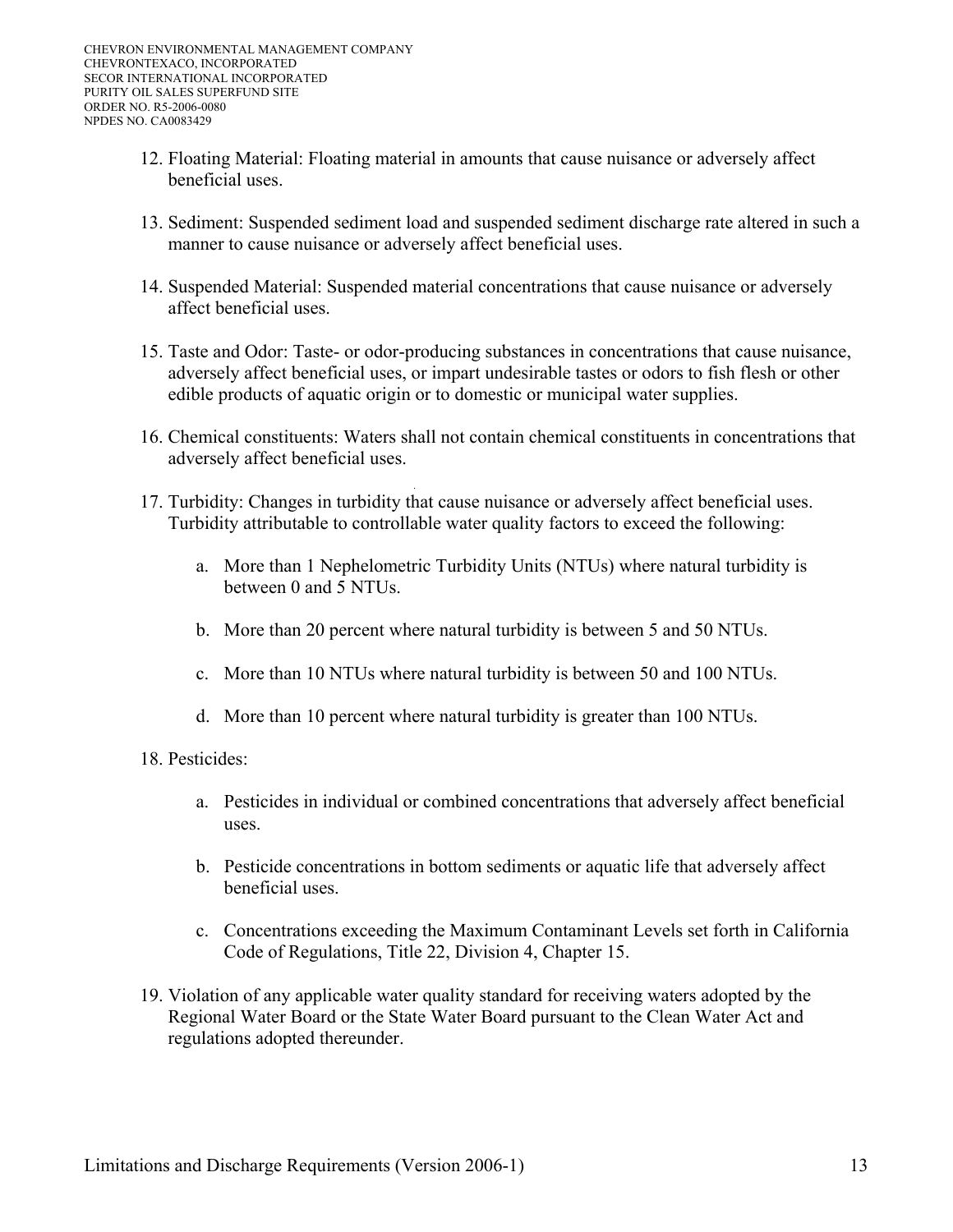#### <span id="page-13-0"></span>**B. Groundwater Limitations**

Release of waste constituents from any storage, treatment, or disposal component associated with the Facility shall not, in combination with other sources of the waste constituents, cause groundwater within influence of the Facility and discharge area(s) to contain waste constituents in concentrations in excess of natural background quality.

#### **VI. PROVISIONS**

#### **A. Standard Provisions**

1. **Federal Standard Provisions.** The Discharger shall comply with all Standard Provisions included in Attachment D of this Order.

 The Regional Water Board is authorized to enforce the terms of this permit under several provisions of the CWC, including, but not limited to, sections 13385, 13386, and 13387.

- 2. **Regional Water Board Standard Provisions.** The Discharger shall comply with the following provisions:
	- a. If the Discharger's wastewater treatment plant is publicly owned or subject to regulation by the California Public Utilities Commission, it shall be supervised and operated by persons possessing certificates of appropriate grade according to Title 23, CCR, Division 3, Chapter 14.
	- b. After notice and opportunity for a hearing, this Order may be terminated or modified for cause, including, but not limited to:
		- i. violation of any term or condition contained in this Order;
		- ii. obtaining this Order by misrepresentation or by failing to disclose fully all relevant facts;
		- iii. a change in any condition that requires either a temporary or permanent reduction or elimination of the authorized discharge; and
		- iv. a material change in the character, location, or volume of discharge.

The causes for modification include:

i. New regulations. New regulations have been promulgated under Section 405(d) of the Clean Water Act, or the standards or regulations on which the permit was based have been changed by promulgation of amended standards or regulations or by judicial decision after the permit was issued.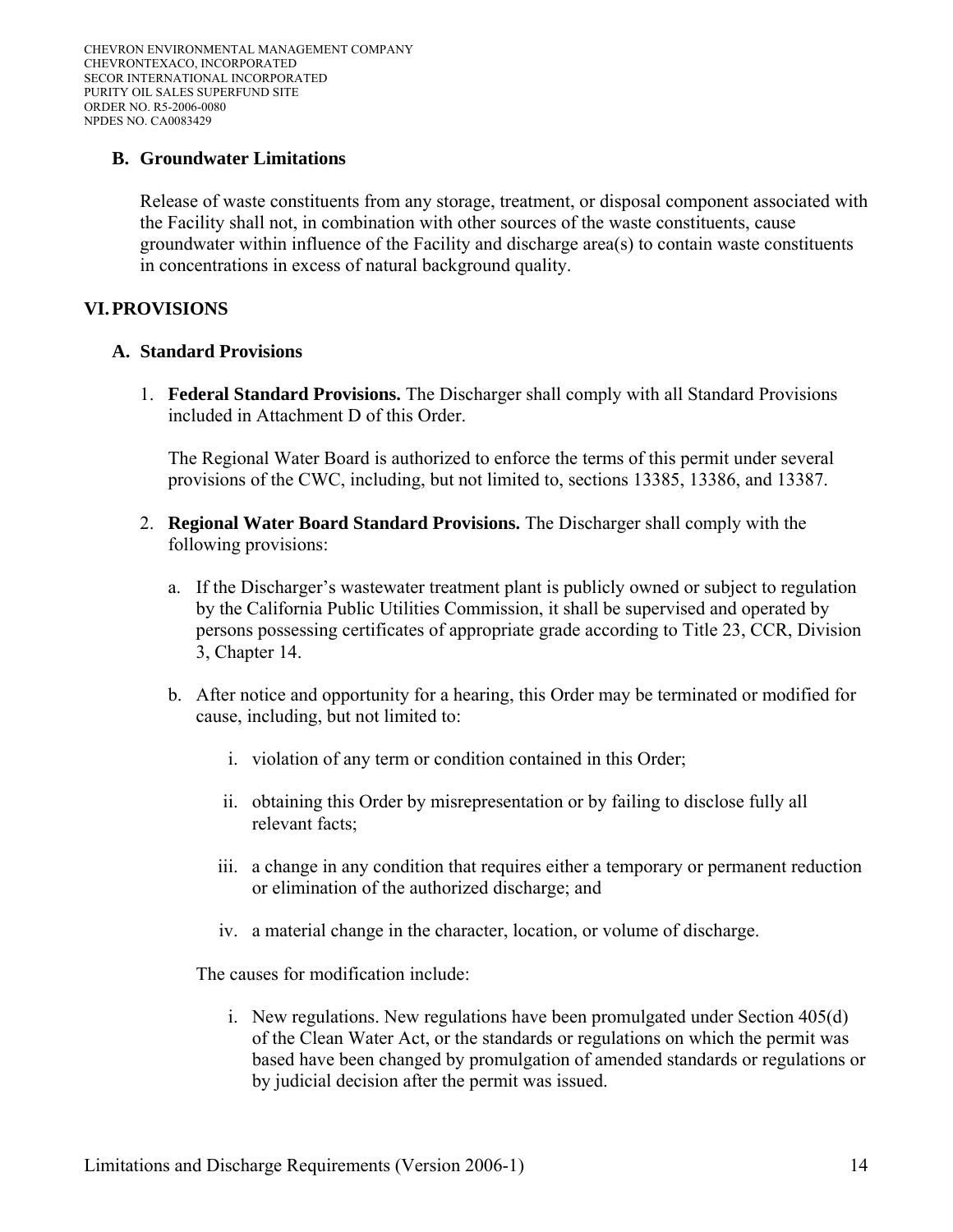- ii. Land application plans. When required by a permit condition to incorporate a land application plan for beneficial reuse of sewage sludge, to revise an existing land application plan, or to add a land application plan.
- iii. Change in sludge use or disposal practice. Under 40 Code of Federal Regulations (CFR) 122.62(a)(1), a change in the Discharger's sludge use or disposal practice is a cause for modification of the permit. It is cause for revocation and reissuance if the Discharger requests or agrees.

The Regional Water Board may review and revise this Order at any time upon application of any affected person or the Regional Water Board's own motion.

c. If a toxic effluent standard or prohibition (including any scheduled compliance specified in such effluent standard or prohibition) is established under Section 307(a) of the CWA, or amendments thereto, for a toxic pollutant that is present in the discharge authorized herein, and such standard or prohibition is more stringent than any limitation upon such pollutant in this Order, the Regional Water Board will revise or modify this Order in accordance with such toxic effluent standard or prohibition.

The Discharger shall comply with effluent standards and prohibitions within the time provided in the regulations that establish those standards or prohibitions, even if this Order has not yet been modified.

- d. This Order shall be modified, or alternately revoked and reissued, to comply with any applicable effluent standard or limitation issued or approved under Sections 301(b)(2)(C) and (D),  $04(b)(2)$ , and  $307(a)(2)$  of the CWA, if the effluent standard or limitation so issued or approved:
	- i. contains different conditions or is otherwise more stringent than any effluent limitation in the Order; or
	- ii. controls any pollutant limited in the Order.

The Order, as modified or reissued under this paragraph, shall also contain any other requirements of the CWA then applicable.

- e. The provisions of this Order are severable. If any provision of this Order is found invalid, the remainder of this Order shall not be affected.
- f. The Discharger shall ensure compliance with any existing or future pretreatment standard promulgated by USEPA under Section 307 of the CWA, or amendment thereto, for any discharge to the municipal system.
- g. The discharge of any radiological, chemical or biological warfare agent or high-level, radiological waste is prohibited.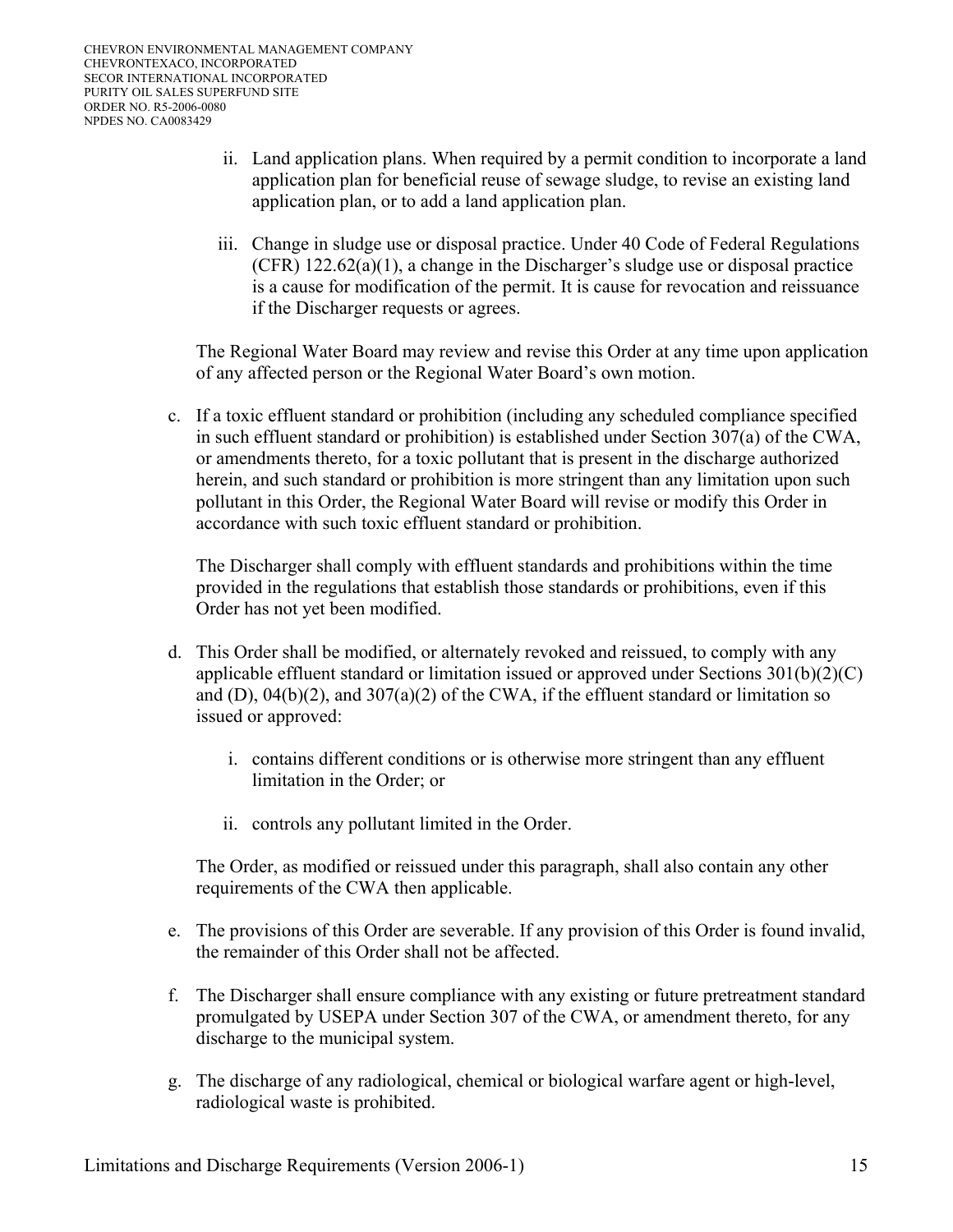- h. A copy of this Order shall be maintained at the discharge facility and be available at all times to operating personnel. Key operating personnel shall be familiar with its content.
- i. Neither the treatment nor the discharge shall create a condition of nuisance or pollution as defined by the CWC, Section 13050.
- j. Safeguard to electric power failure:
	- i. The Discharger shall provide safeguards to assure that, should there be reduction, loss, failure of electric power, the discharge shall comply with the terms and conditions of this Order.
	- ii. Upon written request by the Regional Water Board the Discharger shall submit a written description of safeguards. Such safeguards may include alternate power sources, standby generators, retention capacity, operating procedures, or other means. A description of the safeguards provided shall include an analysis of the frequency, duration, and impact of power failures experienced over the past five years on effluent quality and on the capability of the Discharger to comply with the terms and conditions of the Order. The adequacy of the safeguards is subject to the approval of the Regional Water Board.
	- iii. Should the treatment works not include safeguards against reduction, loss, or failure of electric power, or should the Board not approve the existing safeguards, the Discharger shall, within ninety days of having been advised in writing by the Regional Water Board that the existing safeguards are inadequate, provide to the Regional Water Board and USEPA a schedule of compliance for providing safeguards such that in the event of reduction, loss, or failure of electric power, the Discharger shall comply with the terms and conditions of this Order. The schedule of compliance shall, upon approval of the Regional Water Board, become a condition of this Order.
- k. The Discharger, upon written request of the Regional Water Board, shall file with the Regional Water Board a technical report on its preventive (failsafe) and contingency (cleanup) plans for controlling accidental discharges, and for minimizing the effect of such events.

The technical report shall:

- i. Identify the possible sources of spills, leaks, untreated waste by-pass, and contaminated drainage. Loading and storage areas, power outage, waste treatment unit outage, and failure of process equipment, tanks and pipes should be considered.
- ii. Evaluate the effectiveness of present facilities and procedures and state when they became operational.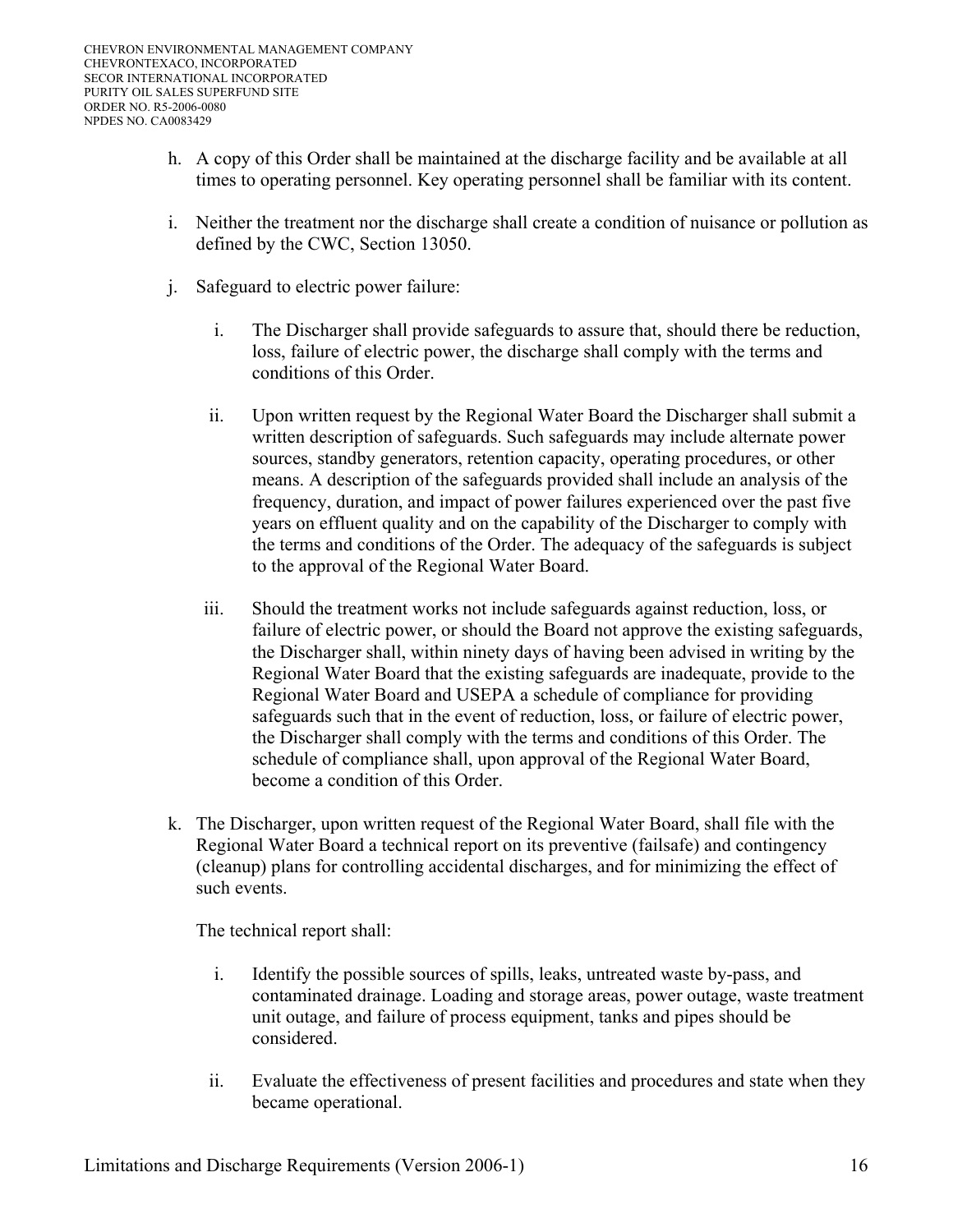iii. Predict the effectiveness of the proposed facilities and procedures and provide an implementation schedule containing interim and final dates when they will be constructed, implemented, or operational.

The Regional Water Board, after review of the technical report, may establish conditions, which it deems necessary to control accidental discharges and to minimize the effects of such events. Such conditions shall be incorporated as part of this Order, upon notice to the Discharger.

- l. The Discharger shall file with the Regional Board a Report of Waste Discharge at least 180 days before making any material change in the character, location, or volume of the discharge. A material change includes, but is not limited to, the following:
	- i. Adding a major industrial waste discharge to a discharge of essentially domestic sewage, or adding a new process or product by an industrial facility resulting in a change in the character of the waste.
	- ii. Significantly changing the disposal method or location, such as changing the disposal to another drainage area or water body.
	- iii. Significantly changing the method of treatment.
	- iv. Increasing the discharge flow beyond that specified in the Order.
- m. A publicly owned treatment works (POTW) whose waste flow has been increasing, or is projected to increase, shall estimate when flows will reach hydraulic and treatment capacities of its treatment and disposal facilities. The projections shall be made in January, based on the last three years' average dry weather flows, peak wet weather flows and total annual flows, as appropriate. When any projection shows that capacity of any part of the facilities may be exceeded in four years, the Discharger shall notify the Regional Water Board by **January 31.** A copy of the notification shall be sent to appropriate local elected officials, local permitting agencies and the press. Within 120 days of the notification, the Discharger shall submit a technical report showing how it will prevent flow volumes from exceeding capacity or how it will increase capacity to handle the larger flows. The Regional Water Board may extend the time for submitting the report.
- n. The Discharger shall submit technical reports as directed by the Executive Officer.
- o. Chemical, bacteriological, and bioassay analyses shall be conducted at a laboratory certified for such analyses by the State Department of Health Services. In the event a certified laboratory is not available to the Discharger, analyses performed by a noncertified laboratory will be accepted provided a Quality Assurance-Quality Control Program is instituted by the laboratory. A manual containing the steps followed in this program must be kept in the laboratory and shall be available for inspection by Regional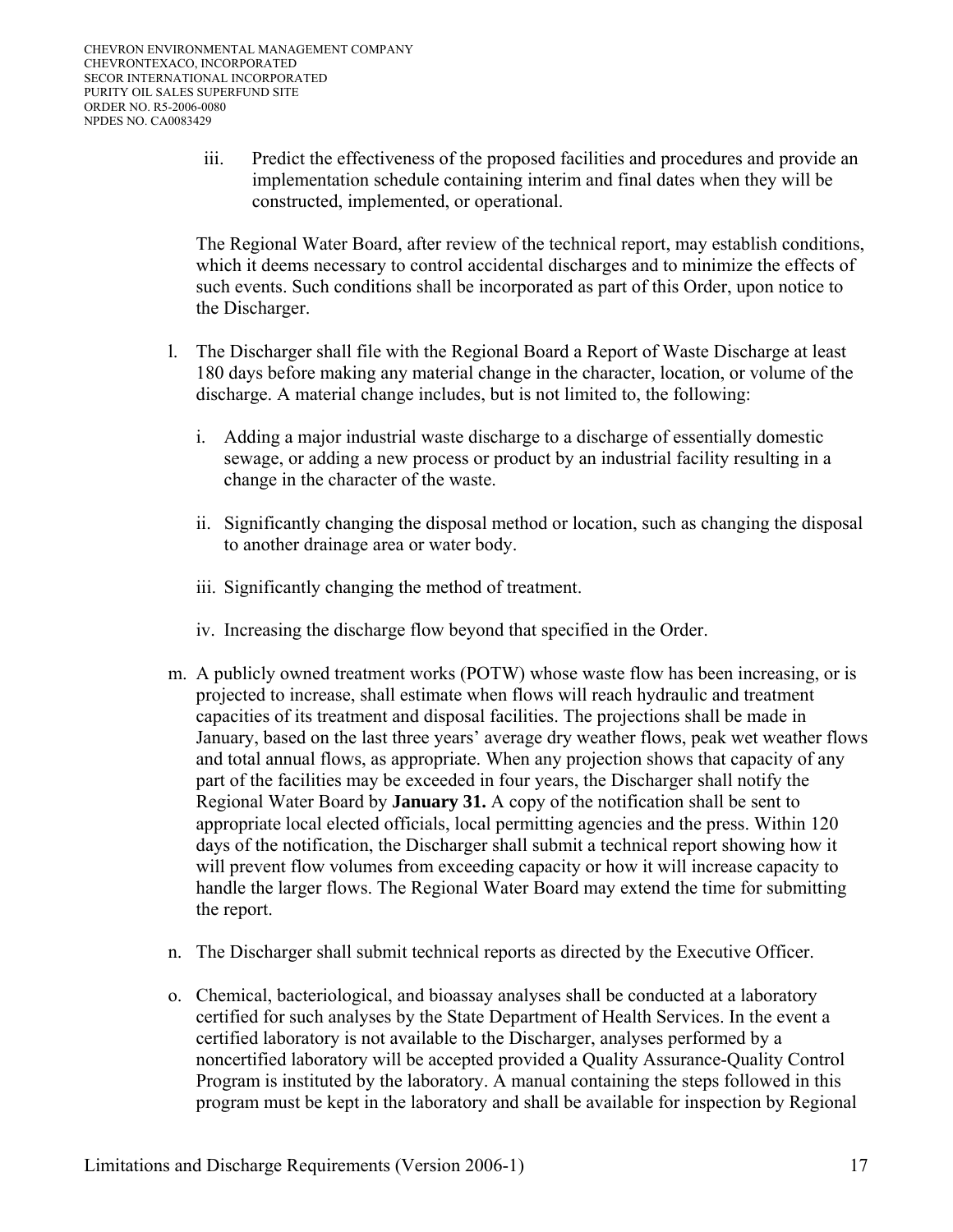Water Board staff. The Quality Assurance-Quality Control Program must conform to USEPA guidelines or to procedures approved by the Regional Water Board.

- i. Unless otherwise specified, all metals shall be reported as Total Metals.
- ii. Acute bioassays shall be performed in accordance with guidelines approved by the Regional Water Board and the Department of Fish and Game or in accordance with methods described in USEPA's manual for measuring acute toxicity of effluents (EPA-821-R-02-012 and subsequent amendments).
- iii. Short-term chronic bioassays shall be performed in accordance with USEPA guidelines (EPA-821-R-02-013 and subsequent amendments).
- p. Laboratories that perform sample analyses must be identified in all monitoring reports submitted to the Regional Water Board and USEPA.
- q. The Discharger shall conduct analysis on any sample provided by USEPA as part of the Discharge Monitoring Quality Assurance (DMQA) program. The results of any such analysis shall be submitted to USEPA's DMQA manager.
- r. Effluent samples shall be taken downstream of the last addition of wastes to the treatment or discharge works where a representative sample may be obtained prior to mixing with the receiving waters. Samples shall be collected at such a point and in such a manner to ensure a representative sample of the discharge.
- s. All monitoring and analysis instruments and devices used by the Discharger to fulfill the prescribed monitoring program shall be properly maintained and calibrated as necessary, at least yearly, to ensure their continued accuracy.
- t. The Discharger shall file with the Regional Water Board technical reports on selfmonitoring performed according to the detailed specifications contained in the Monitoring and Reporting Program attached to this Order.
- u. The results of all monitoring required by this Order shall be reported to the Regional Water Board, and shall be submitted in such a format as to allow direct comparison with the limitations and requirements of this Order. Unless otherwise specified, discharge flows shall be reported in terms of the monthly average and the daily maximum discharge flows.
- v. Upon written request of the Regional Water Board, the Discharger shall submit a summary monitoring report to the Regional Water Board. The report shall contain both tabular and graphical summaries of the monitoring data obtained during the previous year(s).
- w. The Discharger shall take all reasonable steps to minimize any adverse effects to waters of the State or users of those waters resulting from any discharge or sludge use or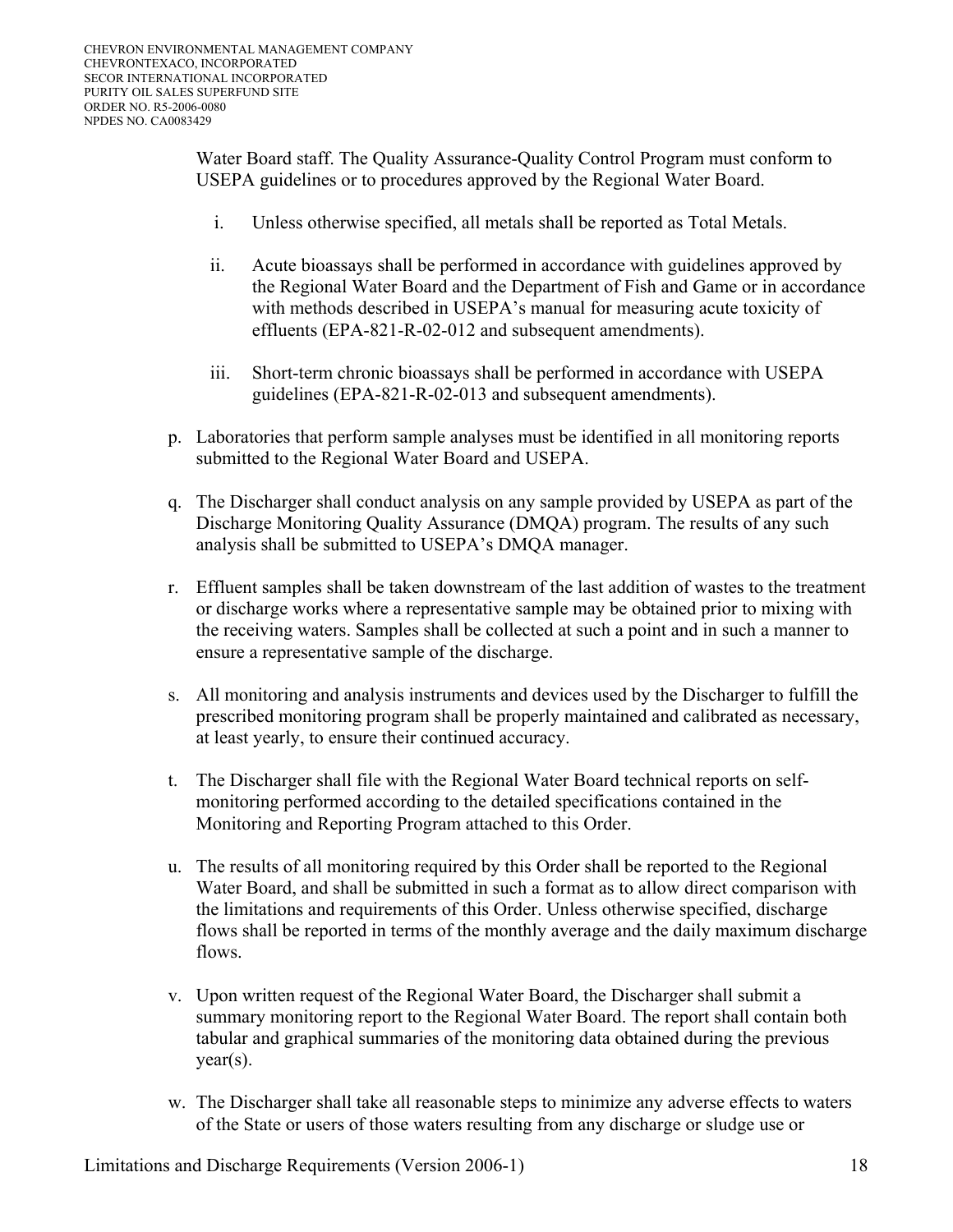<span id="page-18-0"></span>disposal in violation of this Order. Reasonable steps shall include such accelerated or additional monitoring as necessary to determine the nature and impact of the noncomplying discharge or sludge use or disposal.

x. The CWA provides that any person who falsifies, tampers with, or knowingly renders inaccurate any monitoring device or method required to be maintained under this Order shall, upon conviction, be punished by a fine of not more than \$10,000 per violation, or be imprisoned for not more than two years per violation, or by both.

## **B. Monitoring and Reporting Program Requirements**

The Discharger shall comply with the Monitoring and Reporting Program, and future revisions thereto, in Attachment E of this Order.

## **C. Special Provisions**

## **1. Reopener Provisions**

- a. Upon adoption of any applicable water quality standard for receiving waters by the Regional Water Board or the State Water Board pursuant to the CWA and regulations adopted thereunder, this permit may be reopened and receiving water limitations added.
- b. If chronic toxicity testing specified in Section VI.C.2.a indicates that the discharge causes, has the reasonable potential to cause, or contributes to an in-stream excursion above the water quality objective for toxicity, this Order shall be reopened and a chronic toxicity limitation included and/or a limitation for the specific toxicant identified in the TRE included. Additionally, if a chronic toxicity water quality objective is adopted by the State Water Board, this Order may be reopened and a limitation based on that objective included.
- c. If after review of effluent monitoring results or the study results specified in Sections VI.C.2.a and VI.C.2.b, it is determined that the discharge has reasonable potential to cause or contribute to an exceedance of a water quality objective, this Order will be reopened and effluent limitations added for the subject constituents.

### **2. Special Studies, Technical Reports and Additional Monitoring Requirements**

 a. The Discharger shall conduct the chronic toxicity testing specified in the Monitoring and Reporting Program. If the testing indicates that the discharge causes, has the reasonable potential to cause, or contributes to an in-stream excursion above the water quality objective for toxicity, the Discharger shall initiate a Toxicity Identification Evaluation (TIE) to identify the causes of toxicity. Upon completion of the TIE, the Discharger shall submit a workplan to conduct a Toxicity Reduction Evaluation (TRE) and, after Regional Water Board evaluation, conduct the TRE.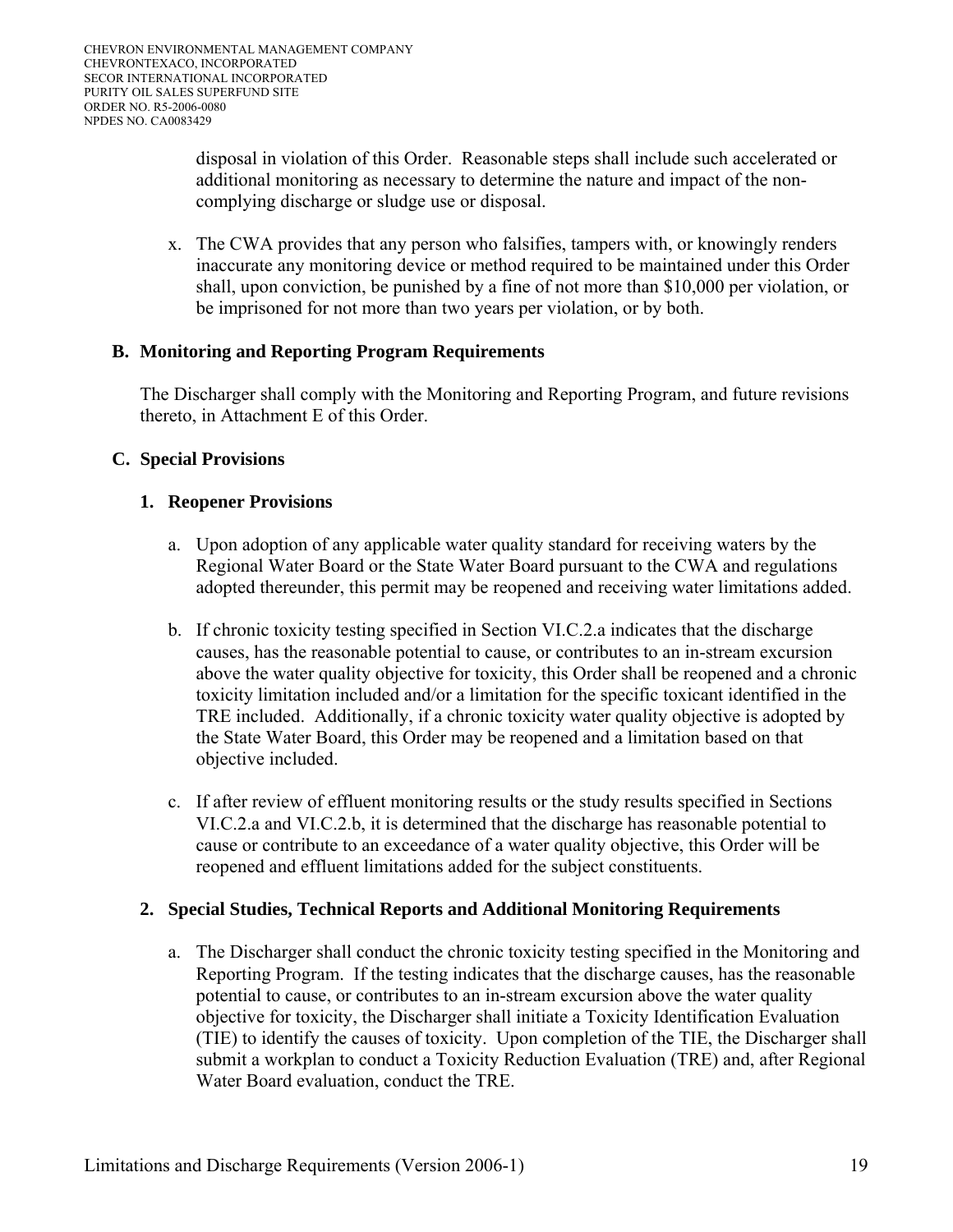<span id="page-19-0"></span> b. In a February 27, 2001 letter from the Regional Water Board, the Discharger was directed under section 13267 of the CWC to conduct a receiving water and effluent priority pollutant monitoring study in accordance with the requirements of section 1.2 of the SIP. The letter required the Discharger to analyze the discharge and receiving water upstream of the discharge twice for priority pollutants. The Discharger sampled the effluent twice, but has sampled the upstream receiving water only once for priority pollutants. The Discharger shall comply with the following time schedule in conducting a study of these constituents potential effect in surface waters:

| <b>Task</b> | <b>Description</b>                                                                            | <b>Due Date</b>      |
|-------------|-----------------------------------------------------------------------------------------------|----------------------|
|             | Submit Workplan and Time Schedule to sample<br>the upstream receiving water once for priority | 3 November 2006      |
|             | pollutants.                                                                                   |                      |
| ii.         | Begin Sampling                                                                                | 2 February 2007      |
| iii.        | <b>Complete Sampling</b>                                                                      | <b>3 August 2007</b> |
| iv.         | Submit Study Report                                                                           | 3 October 2007       |

 The Discharger shall submit to the Regional Water Board on or before each due date, the specified document or a written report detailing compliance or noncompliance with the specific date and task. If noncompliance is reported, the Discharger shall state the reasons for noncompliance and include an estimate of the date when the Discharger will be in compliance. The Discharger shall notify the Regional Water Board by letter when it returns to compliance with the time schedule.

## **3. Best Management Practices and Pollution Prevention – Not Applicable**

### **4. Compliance Schedules**

Section IV.C.3 of the attached Fact Sheet (Attachment F) indicates that copper, lead, and nickel concentrations in the discharge have a reasonable potential to cause or contribute to an in stream excursion above water quality criteria. The Discharger shall comply with the following:

| <b>Task</b> | <b>Description</b>                                             | <b>Due Date</b>    |
|-------------|----------------------------------------------------------------|--------------------|
| a.          | Submit a technical report containing a compliance schedule     | 18 September 2006. |
|             | justification sufficient to satisfy SIP Section 2.1, paragraph |                    |
|             | 3. The report shall include: (1) documentation that diligent   |                    |
|             | efforts have been made to quantify pollutant (copper, lead,    |                    |
|             | and nickel) levels in the discharge and the sources of the     |                    |
|             | pollutant in the waste stream; (2) documentation of source     |                    |
|             | control measures and/or pollution minimization measures        |                    |
|             | efforts currently underway or completed; (3) a proposal,       |                    |
|             | including an implementation schedule, for additional or        |                    |
|             | future source control measures, pollutant minimization         |                    |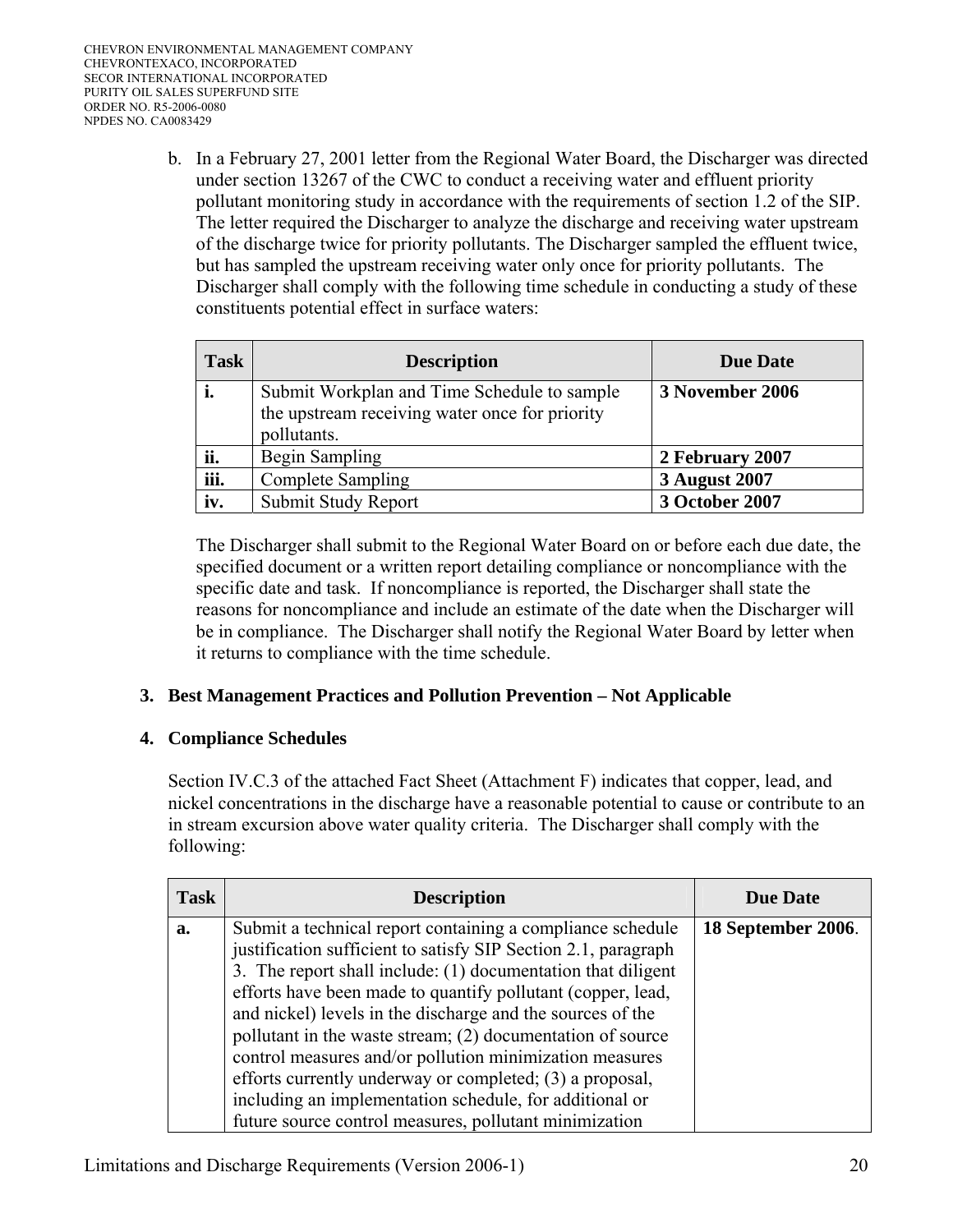<span id="page-20-0"></span>

| <b>Task</b>   | <b>Description</b>                                                                                                                                            | <b>Due Date</b>                                                                                            |
|---------------|---------------------------------------------------------------------------------------------------------------------------------------------------------------|------------------------------------------------------------------------------------------------------------|
|               | actions, or waste treatment (i.e. GWTS upgrades or<br>operational modifications); and (4) a demonstration that the<br>proposed schedule is short as possible. |                                                                                                            |
| b.            | If approved, begin implementation of the items identified in<br>Task a, above. If rejected, comply immediately with Final<br>Effluent Limitations IV.A.1.a.   | Within 30 days of<br>approval or rejection<br>of the technical<br>report by the<br>Executive Officer.      |
| $c_{\bullet}$ | <b>Submit Quarterly Progress Reports</b>                                                                                                                      | 1 <sup>st</sup> day of the second<br>month following the<br>close of each<br>calendar quarter.             |
| d.            | Comply fully with Final Effluent Limitations IV.A.1.a.                                                                                                        | By the deadline<br>approved by the<br><b>Executive Officer</b><br>but no later than 18<br><b>May 2010.</b> |

#### **5. Construction, Operation and Maintenance Specifications**

Each greensands filter shall be cleaned by backflushing with approximately 5,070 gallons of uncontaminated water after treating approximately 35,000 gallons of groundwater.

#### **6. Special Provisions for Municipal Facilities (POTWs Only) – Not Applicable**

#### **7. Other Special Provisions**

- a. Any proposed change in greensands filter backwash water disposal practice from that described in section II.A of Attachment F shall be reported to the Regional Water Board Executive Officer at least 90 days in advance of the change.
- b. Prior to making any change in the discharge point, place of use, or purpose of use of the wastewater, the Discharger shall obtain approval of, or clearance from the State Water Board (Division of Water Rights).
- c. In the event of any change in control or ownership of land or waste discharge facilities presently owned or controlled by the Discharger, the Discharger shall notify the succeeding owner or operator of the existence of this Order by letter, a copy of which shall be immediately forwarded to this office.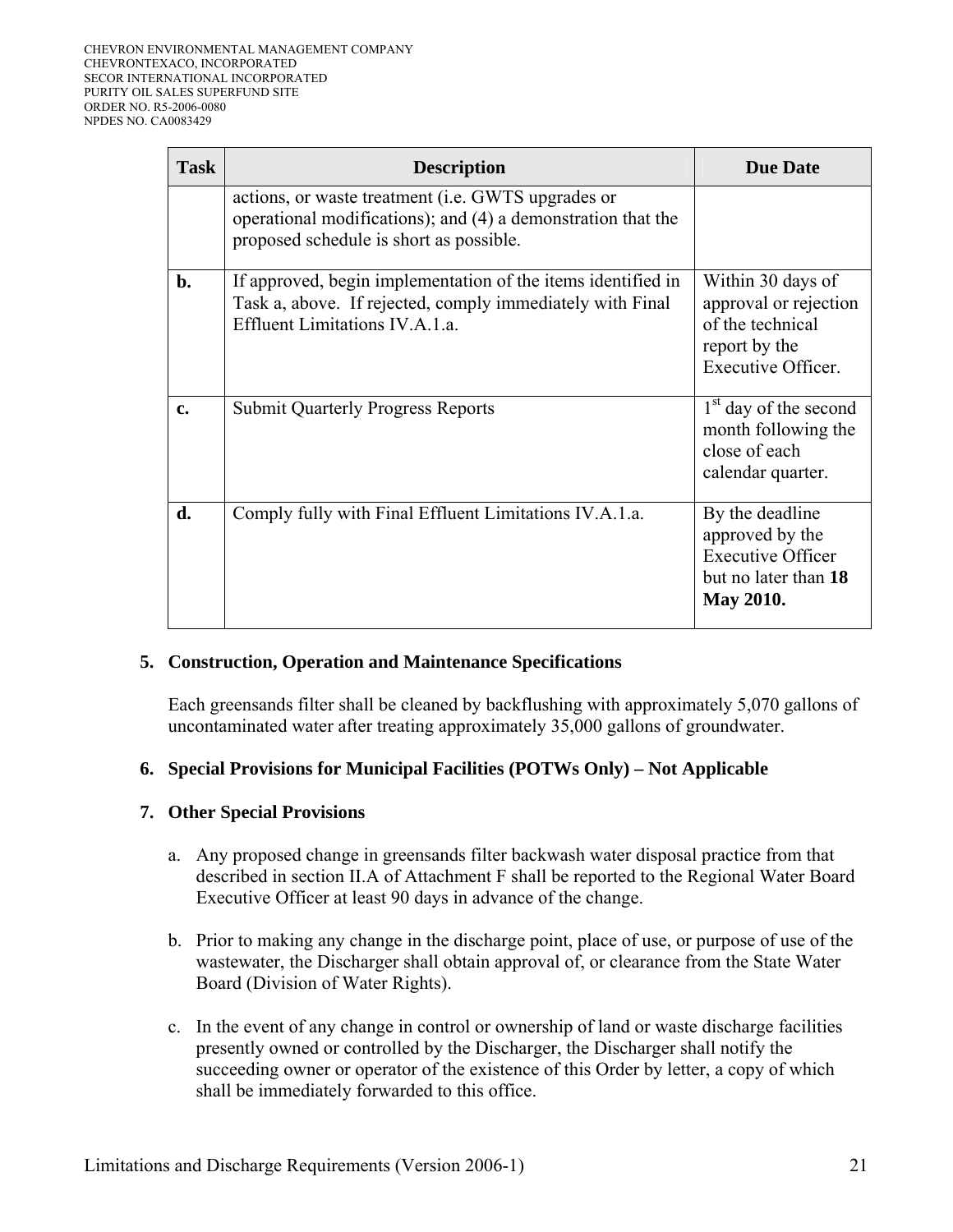To assume operation under this Order, the succeeding owner or operator must apply in writing to the Regional Water Board Executive Officer requesting transfer of the Order. The request must contain the requesting entity's full legal name, the State of incorporation if a corporation, address and telephone number of the persons responsible for contact with the Regional Water Board and a statement. The statement shall comply with the signatory paragraph of Standard Provision V.B, Attachment D, and state that the new owner or operator assumes full responsibility for compliance with this Order. Failure to submit the request shall be considered a discharge without requirements, a violation of the California Water Code. Transfer shall be approved or disapproved in writing by the Regional Water Board Executive Officer.

d. All technical reports required herein that involve planning, investigation, evaluation, design, or other work requiring interpretation and proper application of engineering or geologic sciences, shall be prepared by or under the direction of persons registered to practice in California pursuant to California Business and Professions Code, Sections 6735, 7835, and 7835.1. To demonstrate compliance with Title 16, CCR, Sections 415 and 3065, all technical reports must contain a statement of the qualifications of the responsible registered professional(s). As required by these laws, completed technical reports must bear the signature(s) and seal(s) of the registered professional(s) in a manner such that all work can be clearly attributed to the professional(s) responsible for the work.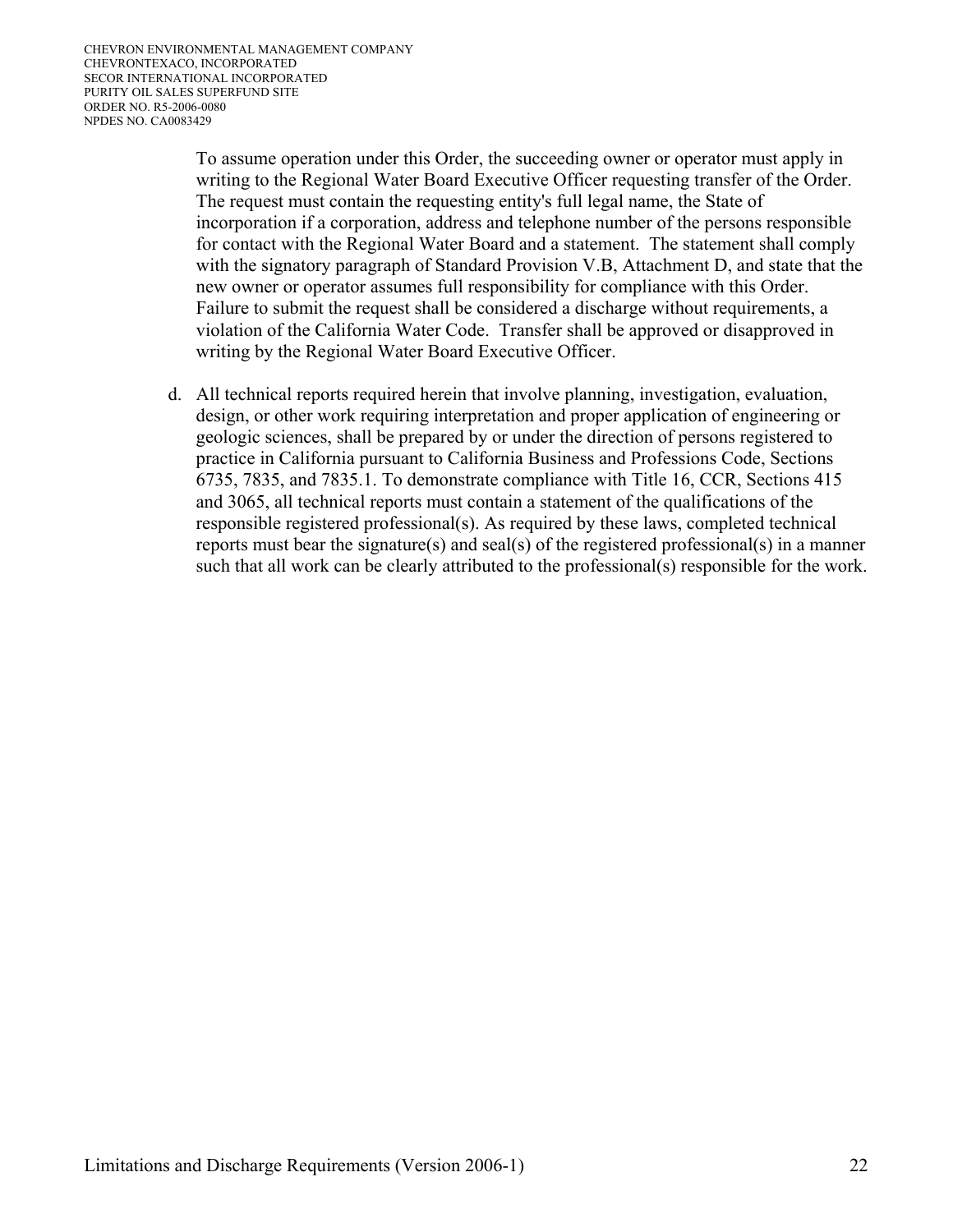## <span id="page-22-0"></span>**VII. COMPLIANCE DETERMINATION**

Compliance with the effluent limitations contained in Section IV of this Order will be determined as specified below:

## **A. Average Monthly Effluent Limitation (AMEL).**

If the average of daily discharges over a calendar month exceeds the AMEL for a given parameter, an alleged violation will be flagged and the discharger will be considered out of compliance for each day of that month for that parameter (e.g., resulting in 31 days of noncompliance in a 31-day month). The average of daily discharges over the calendar month that exceeds the AMEL for a parameter will be considered out of compliance for that month only. If only a single sample is taken during the calendar month and the analytical result for that sample exceeds the AMEL, the discharger will be considered out of compliance for that calendar month. For any one calendar month during which no sample (daily discharge) is taken, no compliance determination can be made for that calendar month.

## **B. Maximum Daily Effluent Limitation (MDEL).**

If a daily discharge exceeds the MDEL for a given parameter, an alleged violation will be flagged and the discharger will be considered out of compliance for that parameter for that 1 day only within the reporting period. For any 1 day during which no sample is taken, no compliance determination can be made for that day.

### **C. Instantaneous Minimum Effluent Limitation.**

If the analytical result of a single grab sample is lower than the instantaneous minimum effluent limitation for a parameter, a violation will be flagged and the discharger will be considered out of compliance for that parameter for that single sample. Non-compliance for each sample will be considered separately (e.g., the results of two grab samples taken within a calendar day that both are lower than the instantaneous minimum effluent limitation would result in two instances of non-compliance with the instantaneous minimum effluent limitation).

### **D. Instantaneous Maximum Effluent Limitation.**

If the analytical result of a single grab sample is higher than the instantaneous maximum effluent limitation for a parameter, a violation will be flagged and the discharger will be considered out of compliance for that parameter for that single sample. Non-compliance for each sample will be considered separately (e.g., the results of two grab samples taken within a calendar day that both exceed the instantaneous maximum effluent limitation would result in two instances of noncompliance with the instantaneous maximum effluent limitation).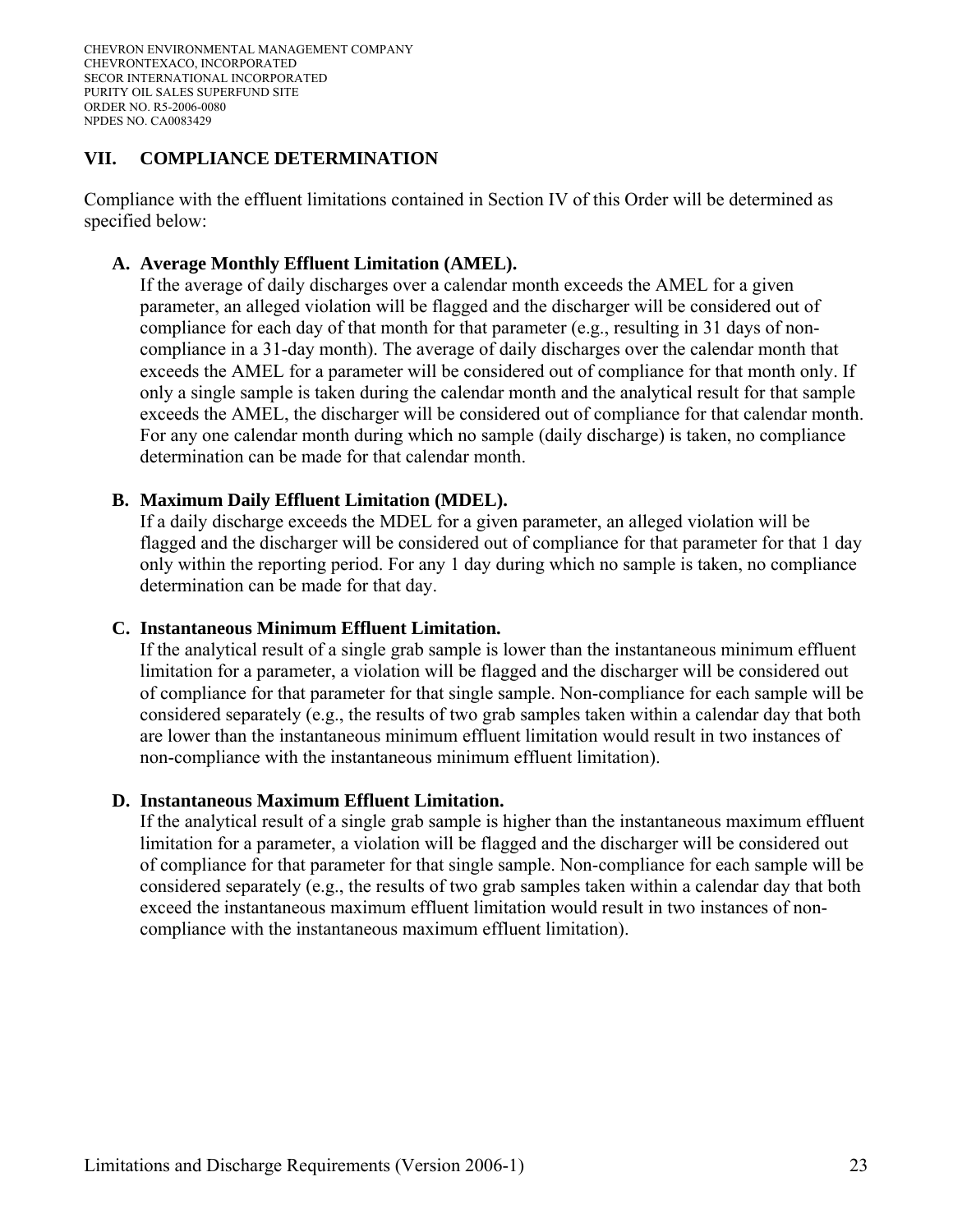## **ATTACHMENT A – DEFINITIONS**

**Average Monthly Effluent Limitation (AMEL):** the highest allowable average of daily discharges over a calendar month, calculated as the sum of all daily discharges measured during a calendar month divided by the number of daily discharges measured during that month.

**Daily Discharge:** Daily Discharge is defined as either: (1) the total mass of the constituent discharged over the calendar day (12:00 am through 11:59 pm) or any 24-hour period that reasonably represents a calendar day for purposes of sampling (as specified in the permit), for a constituent with limitations expressed in units of mass or; (2) the unweighted arithmetic mean measurement of the constituent over the day for a constituent with limitations expressed in other units of measurement (e.g., concentration).

The daily discharge may be determined by the analytical results of a composite sample taken over the course of one day (a calendar day or other 24-hour period defined as a day) or by the arithmetic mean of analytical results from one or more grab samples taken over the course of the day.

For composite sampling, if 1 day is defined as a 24-hour period other than a calendar day, the analytical result for the 24-hour period will be considered as the result for the calendar day in which the 24-hour period ends.

**Instantaneous Maximum Effluent Limitation:** the highest allowable value for any single grab sample or aliquot (i.e., each grab sample or aliquot is independently compared to the instantaneous maximum limitation).

**Instantaneous Minimum Effluent Limitation:** the lowest allowable value for any single grab sample or aliquot (i.e., each grab sample or aliquot is independently compared to the instantaneous minimum limitation).

**Maximum Daily Effluent Limitation (MDEL):** the highest allowable daily discharge of a pollutant.

**Method Detection Limit (MDL):** is the minimum concentration of a substance that can be measured and reported with 99 percent confidence that the analyte concentration is greater than zero, as defined in 40 CFR 136, Appendix B.

**Minimum Level (ML):** is the concentration at which the entire analytical system must give a recognizable signal and acceptable calibration point. The ML is the concentration in a sample that is equivalent to the concentration of the lowest calibration standard analyzed by a specific analytical procedure, assuming that all the method specified sample weights, volumes, and processing steps have been followed.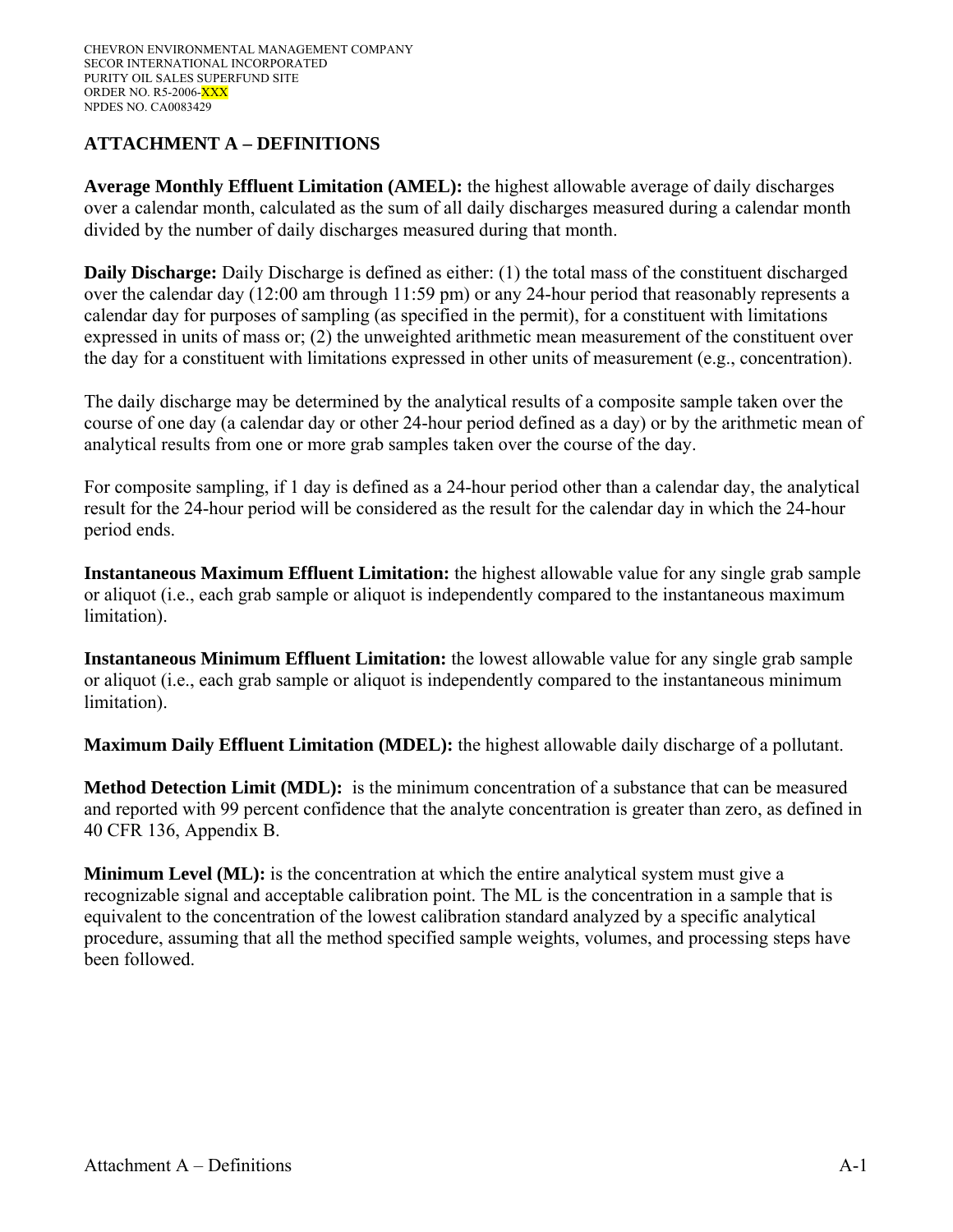

ORDER NO. R5-2006-0080

**ORDER NO. R5-2006-0080** 

PURITY OIL SALES SUPERFUND SITE SECOR INTERNATIONAL INCORPORATED CHEVRONTEXACO, INCORPORATED

INTERNATIONAL INCORPORA<br>7 OIL SALES SUPERFUND SITE

**INCORPORATED** 

**PURITY OIL** 

**SECOR** 

CHEVRON ENVIRONMENTAL MANAGEMENT COMPANY

CHEVRON ENVIRONMENTAL MANAGEMENT COMPANY<br>CHEVRONTEXACO, INCORPORATED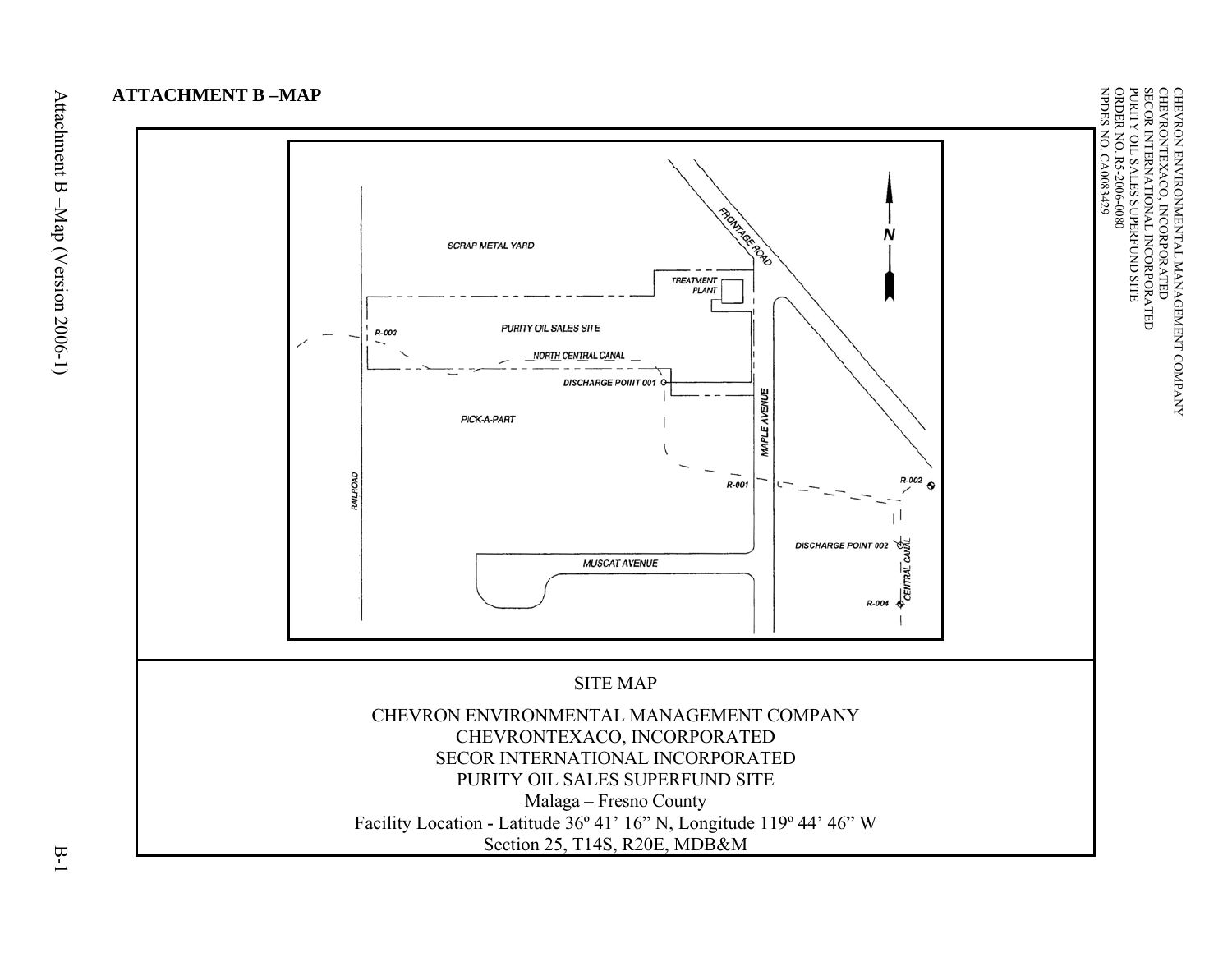## **ATTACHMENT C – FLOW SCHEMATIC**



CHEVRON ENVIRONMENTAL MANAGEMENT COMPANY<br>CHEVRONTEXACO, INCORPORATED<br>SECOR INTERNATIONAL INCORPORATED<br>PURITY OIL SALES SUPERFUND SITE<br>ORDER NO. CA0083429<br>NPDES NO. CA0083429

CHEVRON ENVIRONMENTAL MANAGEMENT COMPANY

PURITY OIL SALES SUPERFUND SITE SECOR INTERNATIONAL INCORPORATED CHEVRONTEXACO, INCORPORATED

ORDER NO. R5-2006-0080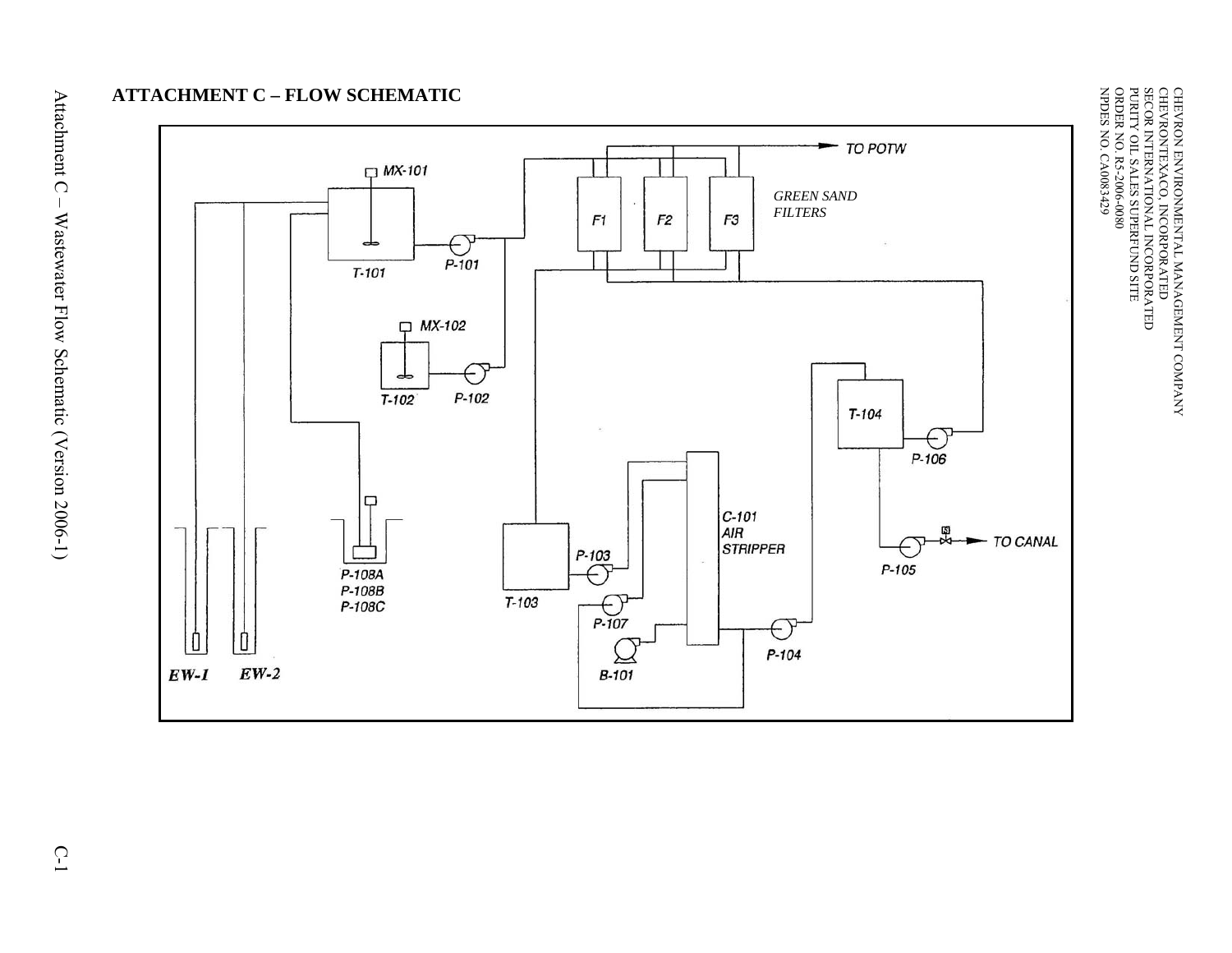## **ATTACHMENT D – FEDERAL STANDARD PROVISIONS**

## **I. STANDARD PROVISIONS – PERMIT COMPLIANCE**

#### **A. Duty to Comply**

- 1. The Discharger must comply with all of the conditions of this Order. Any noncompliance constitutes a violation of the Clean Water Act (CWA) and the California Water Code (CWC) and is grounds for enforcement action, for permit termination, revocation and reissuance, or denial of a permit renewal application [*40 CFR 122.41(a)*].
- 2. The Discharger shall comply with effluent standards or prohibitions established under Section 307(a) of the Clean Water Act for toxic pollutants and with standards for sewage sludge use or disposal established under Section 405(d) of the CWA within the time provided in the regulations that establish these standards or prohibitions, even if this Order has not been modified to incorporate the requirement [*40 CFR 122.41(a)(1)*].

#### **B. Need to Halt or Reduce Activity Not a Defense**

It shall not be a defense for a Discharger in an enforcement action that it would have been necessary to halt or reduce the permitted activity in order to maintain compliance with the conditions of this Order [*40 CFR 122.41(c)*].

#### **C. Duty to Mitigate**

The Discharger shall take all reasonable steps to minimize or prevent any discharge or sludge use or disposal in violation of this Order that has a reasonable likelihood of adversely affecting human health or the environment [*40 CFR 122.41(d)*].

#### **D. Proper Operation and Maintenance**

The Discharger shall at all times properly operate and maintain all facilities and systems of treatment and control (and related appurtenances) which are installed or used by the Discharger to achieve compliance with the conditions of this Order. Proper operation and maintenance also includes adequate laboratory controls and appropriate quality assurance procedures. This provision requires the operation of backup or auxiliary facilities or similar systems that are installed by a Discharger only when necessary to achieve compliance with the conditions of this Order [*40 CFR 122.41(e)*].

### **E. Property Rights**

1. This Order does not convey any property rights of any sort or any exclusive privileges [*40 CFR 122.41(g)*].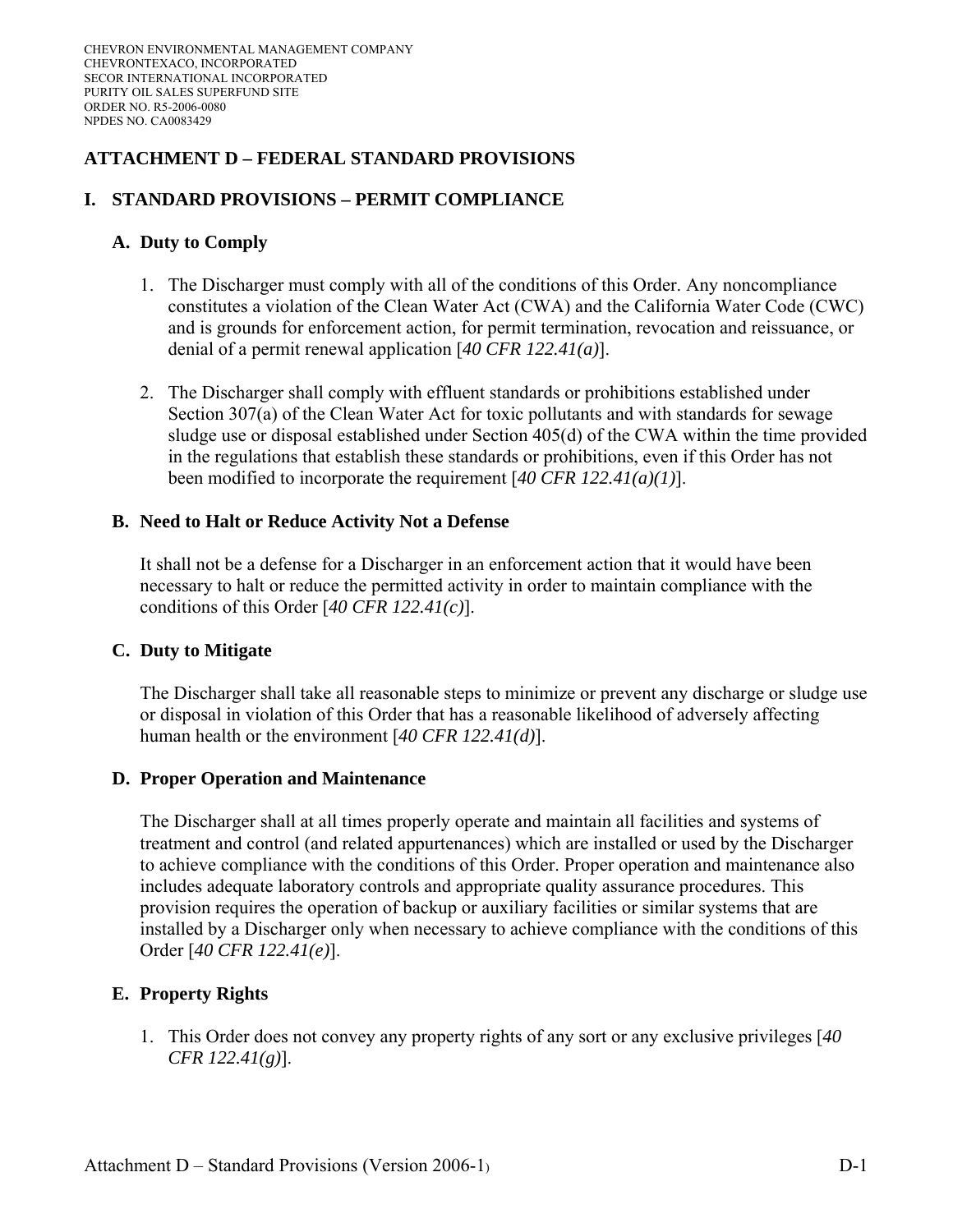2. The issuance of this Order does not authorize any injury to persons or property or invasion of other private rights, or any infringement of State or local law or regulations [*40 CFR 122.5(c)*].

## **F. Inspection and Entry**

The Discharger shall allow the Regional Water Quality Control Board (RWQCB), State Water Resources Control Board (SWRCB), United States Environmental Protection Agency (USEPA), and/or their authorized representatives (including an authorized contractor acting as their representative), upon the presentation of credentials and other documents, as may be required by law, to [*40 CFR 122.41(i)*] [*CWC 13383(c)*]:

- 1. Enter upon the Discharger's premises where a regulated facility or activity is located or conducted, or where records are kept under the conditions of this Order [*40 CFR 122.41(i)(1)*];
- 2. Have access to and copy, at reasonable times, any records that must be kept under the conditions of this Order [*40 CFR 122.41(i)(2)*];
- 3. Inspect and photograph, at reasonable times, any facilities, equipment (including monitoring and control equipment), practices, or operations regulated or required under this Order [*40 CFR 122.41(i)(3)*];
- 4. Sample or monitor, at reasonable times, for the purposes of assuring Order compliance or as otherwise authorized by the CWA or the CWC, any substances or parameters at any location [*40 CFR 122.41(i)(4)*].

### **G. Bypass**

- 1. Definitions
	- a. "Bypass" means the intentional diversion of waste streams from any portion of a treatment facility [*40 CFR 122.41(m)(1)(i)*].
	- b. "Severe property damage" means substantial physical damage to property, damage to the treatment facilities, which causes them to become inoperable, or substantial and permanent loss of natural resources that can reasonably be expected to occur in the absence of a bypass. Severe property damage does not mean economic loss caused by delays in production [*40 CFR 122.41(m)(1)(ii)*].
- 2. Bypass not exceeding limitations The Discharger may allow any bypass to occur which does not cause exceedances of effluent limitations, but only if it is for essential maintenance to assure efficient operation. These bypasses are not subject to the provisions listed in Standard Provisions – Permit Compliance I.G.3 and I.G.5 below [*40 CFR 122.41(m)(2)*].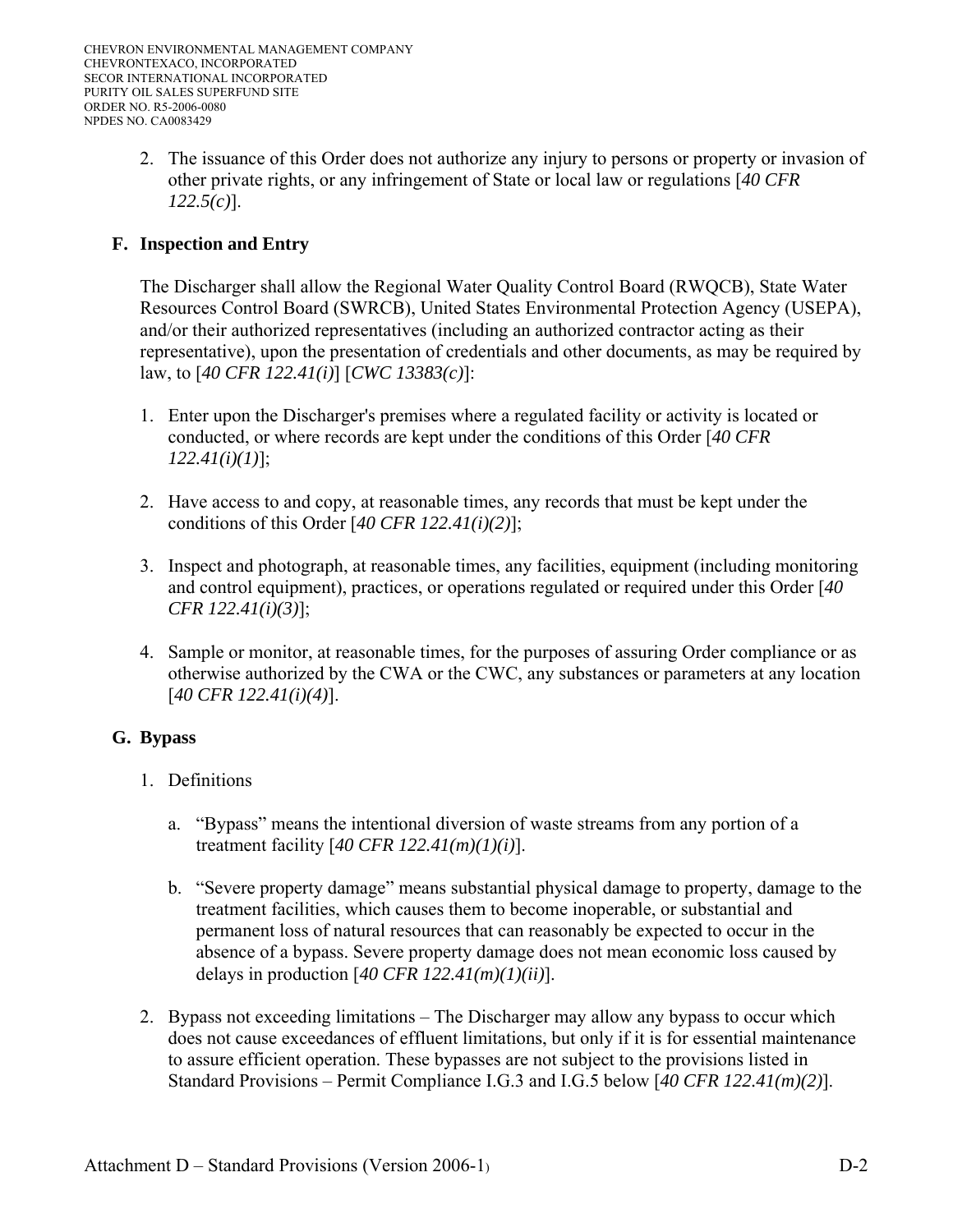- 3. Prohibition of bypass Bypass is prohibited, and the Regional Water Board may take enforcement action against a Discharger for bypass, unless [*40 CFR 122.41(m)(4)(i)*]:
	- a. Bypass was unavoidable to prevent loss of life, personal injury, or severe property damage [*40 CFR 122.41(m)(4)(A)*];
	- b. There were no feasible alternatives to the bypass, such as the use of auxiliary treatment facilities, retention of untreated wastes, or maintenance during normal periods of equipment downtime. This condition is not satisfied if adequate back-up equipment should have been installed in the exercise of reasonable engineering judgment to prevent a bypass that occurred during normal periods of equipment downtime or preventive maintenance [*40 CFR 122.41(m)(4)(B)*]; and
	- c. The Discharger submitted notice to the Regional Water Board as required under Standard Provision – Permit Compliance I.G.5 below [*40 CFR 122.41(m)(4)(C)*].
- 4. The Regional Water Board may approve an anticipated bypass, after considering its adverse effects, if the Regional Water Board determines that it will meet the three conditions listed in Standard Provisions – Permit Compliance I.G.3 above [*40 CFR 122.41(m)(4)(ii)*].
- 5. Notice
	- a. Anticipated bypass. If the Discharger knows in advance of the need for a bypass, it shall submit a notice, if possible at least 10 days before the date of the bypass [*40 CFR 122.41(m)(3)(i)*].
	- b. Unanticipated bypass. The Discharger shall submit notice of an unanticipated bypass as required in Standard Provisions - Reporting V.E below [*40 CFR 122.41(m)(3)(ii)*].

## **H. Upset**

Upset means an exceptional incident in which there is unintentional and temporary noncompliance with technology based permit effluent limitations because of factors beyond the reasonable control of the permittee. An upset does not include noncompliance to the extent caused by operational error, improperly designed treatment facilities, inadequate treatment facilities, lack of preventive maintenance, or careless or improper operation [*40 CFR 122.41(n)(1)*].

1. Effect of an upset. An upset constitutes an affirmative defense to an action brought for noncompliance with such technology based permit effluent limitations if the requirements of paragraph H.2 of this section are met. No determination made during administrative review of claims that noncompliance was caused by upset, and before an action for noncompliance, is final administrative action subject to judicial review [*40 CFR 122.41(n)(2)*].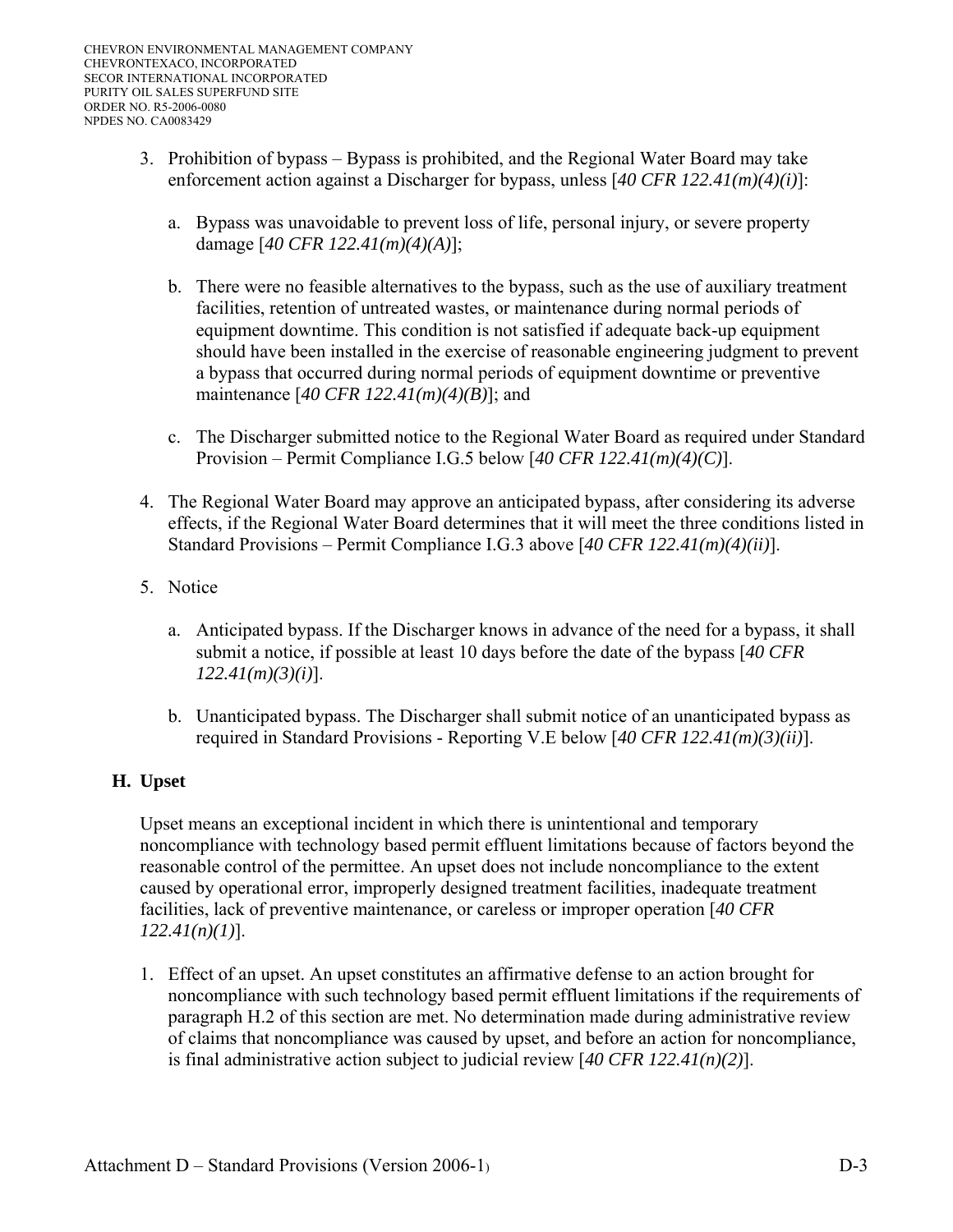- 2. Conditions necessary for a demonstration of upset. A Discharger who wishes to establish the affirmative defense of upset shall demonstrate, through properly signed, contemporaneous operating logs or other relevant evidence that [*40 CFR 122.41(n)(3)*]:
	- a. An upset occurred and that the Discharger can identify the cause(s) of the upset [*40 CFR 122.41(n)(3)(i)*];
	- b. The permitted facility was, at the time, being properly operated [*40 CFR 122.41(n)(3)(i)*];
	- c. The Discharger submitted notice of the upset as required in Standard Provisions Reporting V.E.2.b [*40 CFR 122.41(n)(3)(iii)*]; and
	- d. The Discharger complied with any remedial measures required under Standard Provisions – Permit Compliance I.C above [*40 CFR 122.41(n)(3)(iv)*].
- 3. Burden of proof. In any enforcement proceeding, the Discharger seeking to establish the occurrence of an upset has the burden of proof [*40 CFR 122.41(n)(4)*].

## **II. STANDARD PROVISIONS – PERMIT ACTION**

### **A. General**

This Order may be modified, revoked and reissued, or terminated for cause. The filing of a request by the Discharger for modification, revocation and reissuance, or termination, or a notification of planned changes or anticipated noncompliance does not stay any Order condition [*40 CFR 122.41(f)*].

### **B. Duty to Reapply**

If the Discharger wishes to continue an activity regulated by this Order after the expiration date of this Order, the Discharger must apply for and obtain a new permit [*40 CFR 122.41(b)*].

## **C. Transfers**

This Order is not transferable to any person except after notice to the Regional Water Board. The Regional Water Board may require modification or revocation and reissuance of the Order to change the name of the Discharger and incorporate such other requirements as may be necessary under the CWA and the CWC [*40 CFR 122.41(l)(3)*] [*40 CFR 122.61*].

## **III. STANDARD PROVISIONS – MONITORING**

- **A.** Samples and measurements taken for the purpose of monitoring shall be representative of the monitored activity [*40 CFR 122.41(j)(1)*].
- **B.** Monitoring results must be conducted according to test procedures under 40 CFR Part 136 or, in the case of sludge use or disposal, approved under 40 CFR Part 136 unless otherwise specified in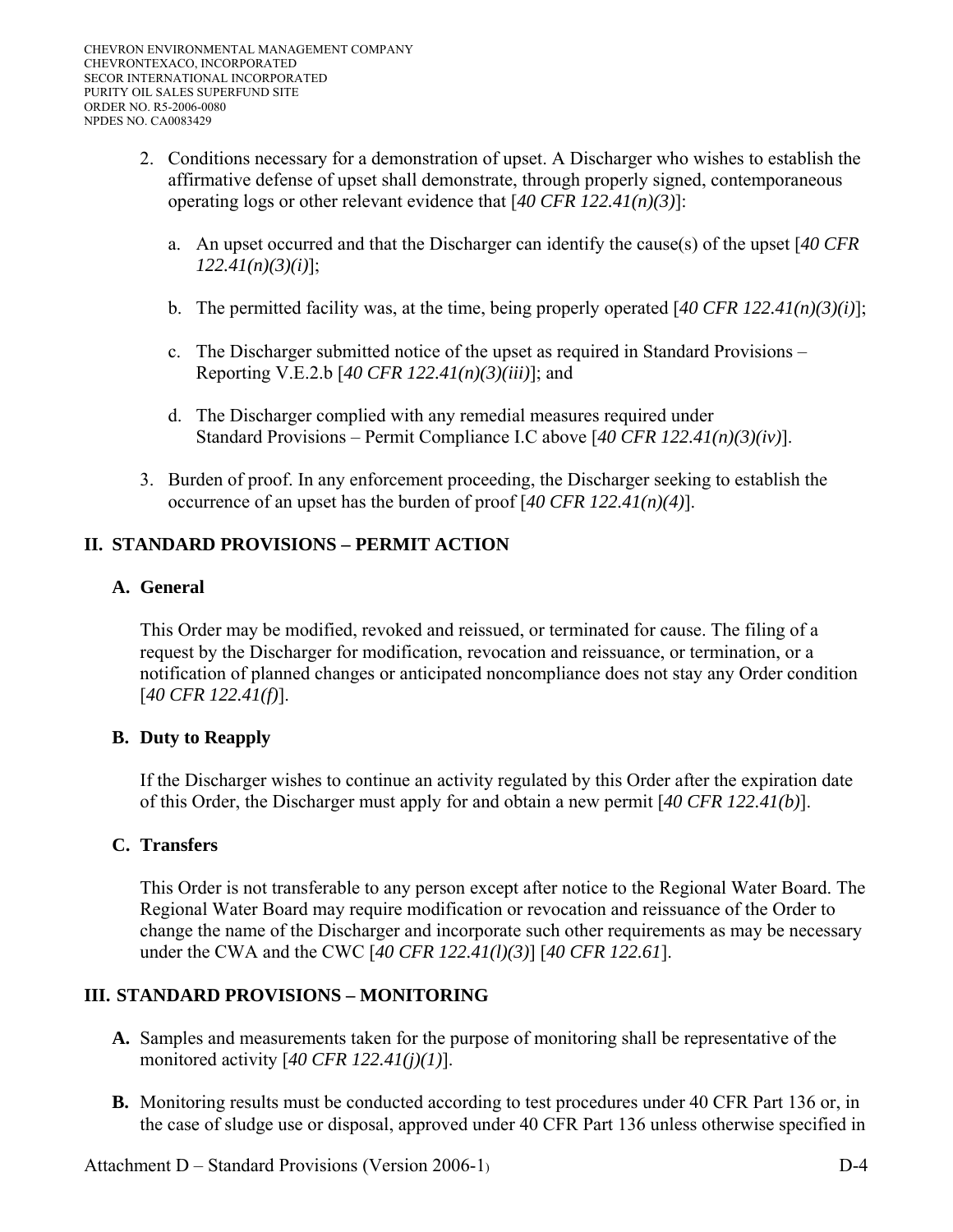40 CFR Part 503 unless other test procedures have been specified in this Order [*40 CFR 122.41(j)(4)*] [*40 CFR 122.44(i)(1)(iv)*].

## **IV. STANDARD PROVISIONS – RECORDS**

**A.** Except for records of monitoring information required by this Order related to the Discharger's sewage sludge use and disposal activities, which shall be retained for a period of at least five years (or longer as required by 40 CFR Part 503), the Discharger shall retain records of all monitoring information, including all calibration and maintenance records and all original strip chart recordings for continuous monitoring instrumentation, copies of all reports required by this Order, and records of all data used to complete the application for this Order, for a period of at least three (3) years from the date of the sample, measurement, report or application. This period may be extended by request of the Regional Water Board Executive Officer at any time [*40 CFR 122.41(j)(2)*].

## **B. Records of monitoring information shall include:**

- 1. The date, exact place, and time of sampling or measurements [*40 CFR 122.41(j)(3)(i)*];
- 2. The individual(s) who performed the sampling or measurements [*40 CFR 122.41(j)(3)(ii)*];
- 3. The date(s) analyses were performed [*40 CFR 122.41(j)(3)(iii)*];
- 4. The individual(s) who performed the analyses [*40 CFR 122.41(j)(3)(iv)*];
- 5. The analytical techniques or methods used [*40 CFR 122.41(j)(3)(v)*]; and
- 6. The results of such analyses [*40 CFR 122.41(j)(3)(vi)*].

### **C. Claims of confidentiality for the following information will be denied [***40 CFR 122.7(b)***]:**

- 1. The name and address of any permit applicant or Discharger [*40 CFR 122.7(b)(1)*]; and
- 2. Permit applications and attachments, permits and effluent data [*40 CFR 122.7(b)(2)*].

### **V. STANDARD PROVISIONS – REPORTING**

### **A. Duty to Provide Information**

The Discharger shall furnish to the Regional Water Board, SWRCB, or USEPA within a reasonable time, any information which the Regional Water Board, SWRCB, or USEPA may request to determine whether cause exists for modifying, revoking and reissuing, or terminating this Order or to determine compliance with this Order. Upon request, the Discharger shall also furnish to the Regional Water Board, SWRCB, or USEPA copies of records required to be kept by this Order [*40 CFR 122.41(h)*] [*CWC 13267*].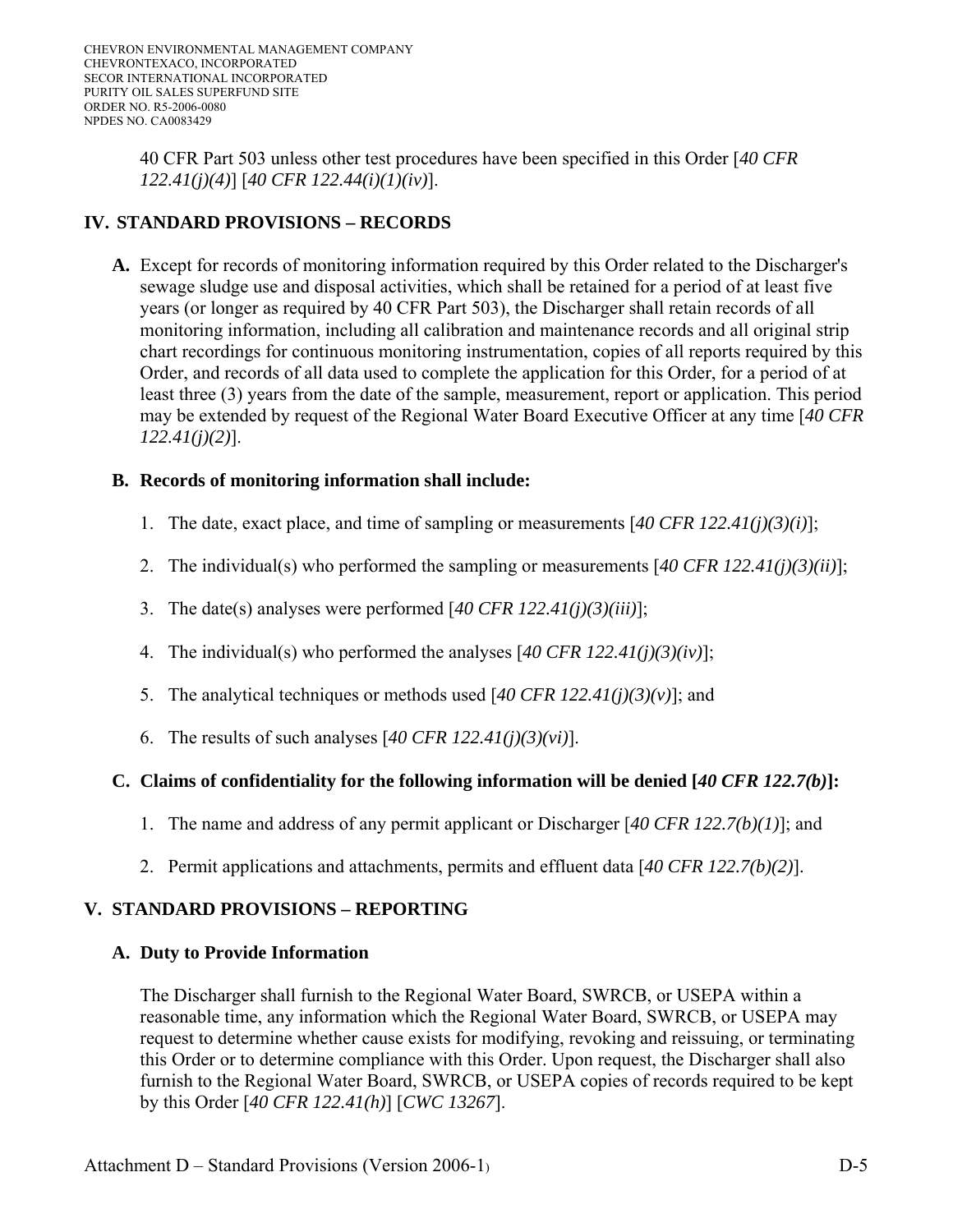#### **B. Signatory and Certification Requirements**

- 1. All applications, reports, or information submitted to the Regional Water Board, SWRCB, and/or USEPA shall be signed and certified in accordance with paragraph (2.) and (3.) of this provision [*40 CFR 122.41(k)*].
- 2. All permit applications shall be signed as follows:
	- a. For a corporation: By a responsible corporate officer. For the purpose of this section, a responsible corporate officer means: (i) A president, secretary, treasurer, or vicepresident of the corporation in charge of a principal business function, or any other person who performs similar policy- or decision-making functions for the corporation, or (ii) the manager of one or more manufacturing, production, or operating facilities, provided, the manager is authorized to make management decisions which govern the operation of the regulated facility including having the explicit or implicit duty of making major capital investment recommendations, and initiating and directing other comprehensive measures to assure long term environmental compliance with environmental laws and regulations; the manager can ensure that the necessary systems are established or actions taken to gather complete and accurate information for permit application requirements; and where authority to sign documents has been assigned or delegated to the manager in accordance with corporate procedures [*40 CFR 122.22(a)(1)*];
	- b. For a partnership or sole proprietorship: by a general partner or the proprietor, respectively [*40 CFR 122.22(a)(2)*]; or
	- c. For a municipality, State, federal, or other public agency: by either a principal executive officer or ranking elected official. For purposes of this provision, a principal executive officer of a federal agency includes: (i) the chief executive officer of the agency, or (ii) a senior executive officer having responsibility for the overall operations of a principal geographic unit of the agency (e.g., Regional Administrators of USEPA) [*40 CFR 122.22(a)(3)*].
- 3. All reports required by this Order and other information requested by the Regional Water Board, SWRCB, or USEPA shall be signed by a person described in paragraph (b) of this provision, or by a duly authorized representative of that person. A person is a duly authorized representative only if:
	- a. The authorization is made in writing by a person described in paragraph (2.) of this provision [*40 CFR 122.22(b)(1)*];
	- b. The authorization specified either an individual or a position having responsibility for the overall operation of the regulated facility or activity such as the position of plant manager, operator of a well or a well field, superintendent, position of equivalent responsibility, or an individual or position having overall responsibility for environmental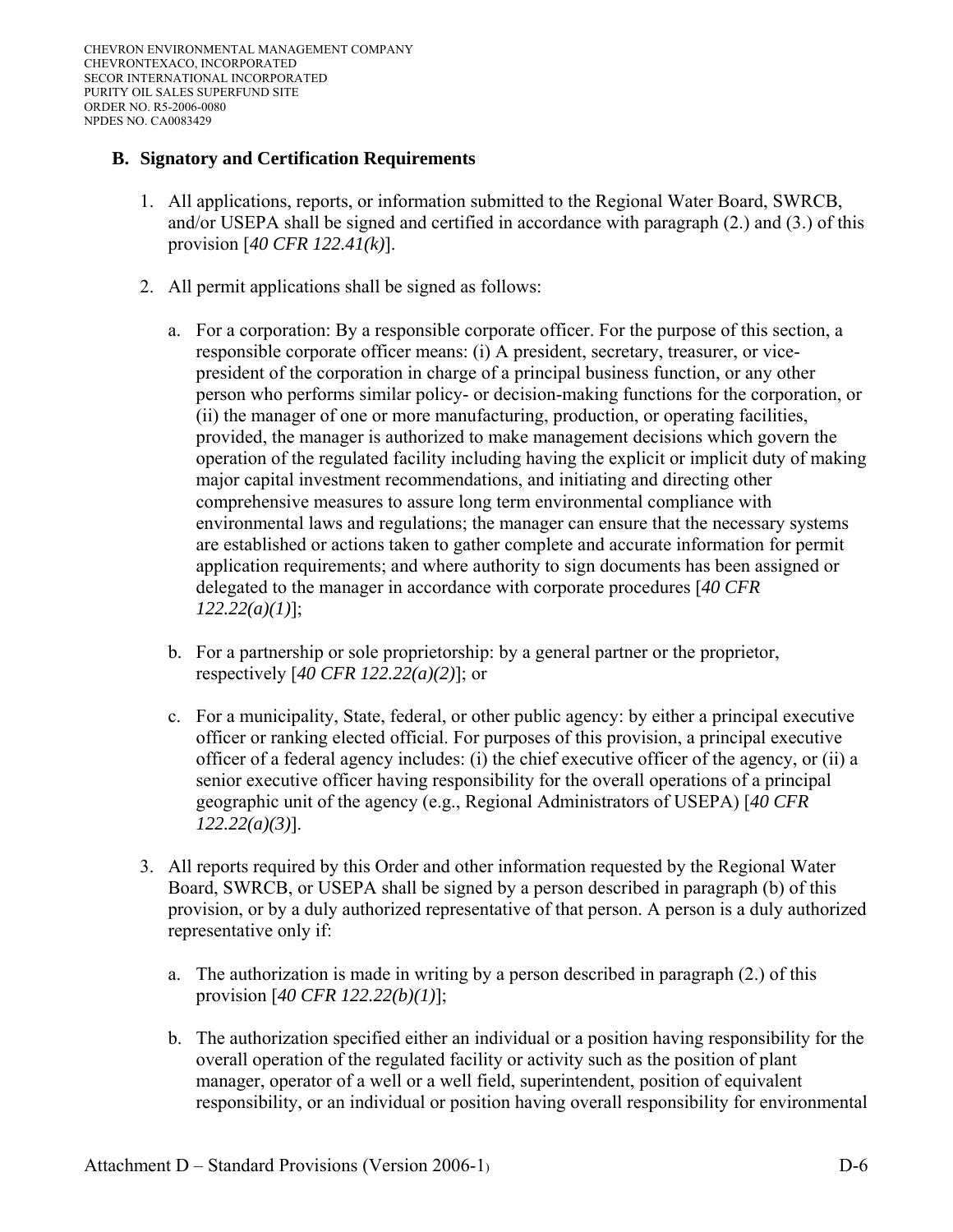matters for the company (a duly authorized representative may thus be either a named individual or any individual occupying a named position) [*40 CFR 122.22(b)(2)*]; and

- c. The written authorization is submitted to the Regional Water Board, SWRCB, or USEPA [*40 CFR 122.22(b)(3)*].
- 4. If an authorization under paragraph (3.) of this provision is no longer accurate because a different individual or position has responsibility for the overall operation of the facility, a new authorization satisfying the requirements of paragraph (3.) of this provision must be submitted to the Regional Water Board, SWRCB or USEPA prior to or together with any reports, information, or applications, to be signed by an authorized representative [40 CFR  $122.22(c)$ ].
- 5. Any person signing a document under paragraph (2.) or (3.) of this provision shall make the following certification:

"I certify under penalty of law that this document and all attachments were prepared under my direction or supervision in accordance with a system designed to assure that qualified personnel properly gather and evaluate the information submitted. Based on my inquiry of the person or persons who manage the system or those persons directly responsible for gathering the information, the information submitted is, to the best of my knowledge and belief, true, accurate, and complete. I am aware that there are significant penalties for submitting false information, including the possibility of fine and imprisonment for knowing violations" [*40 CFR 122.22(d)*].

### **C. Monitoring Reports**

- 1. Monitoring results shall be reported at the intervals specified in the Monitoring and Reporting Program in this Order [*40 CFR 122.41(l)(4)*].
- 2. Monitoring results must be reported on a Discharge Monitoring Report (DMR) form or forms provided or specified by the Regional Water Board or SWRCB for reporting results of monitoring of sludge use or disposal practices [*40 CFR 122.41(l)(4)(i)*].
- 3. If the Discharger monitors any pollutant more frequently than required by this Order using test procedures approved under 40 CFR Part 136 or, in the case of sludge use or disposal, approved under 40 CFR Part 136 unless otherwise specified in 40 CFR Part 503, or as specified in this Order, the results of this monitoring shall be included in the calculation and reporting of the data submitted in the DMR or sludge reporting form specified by the Regional Water Board [*40 CFR 122.41(l)(4)(ii)*].
- 4. Calculations for all limitations, which require averaging of measurements, shall utilize an arithmetic mean unless otherwise specified in this Order [*40 CFR 122.41(l)(4)(iii)*].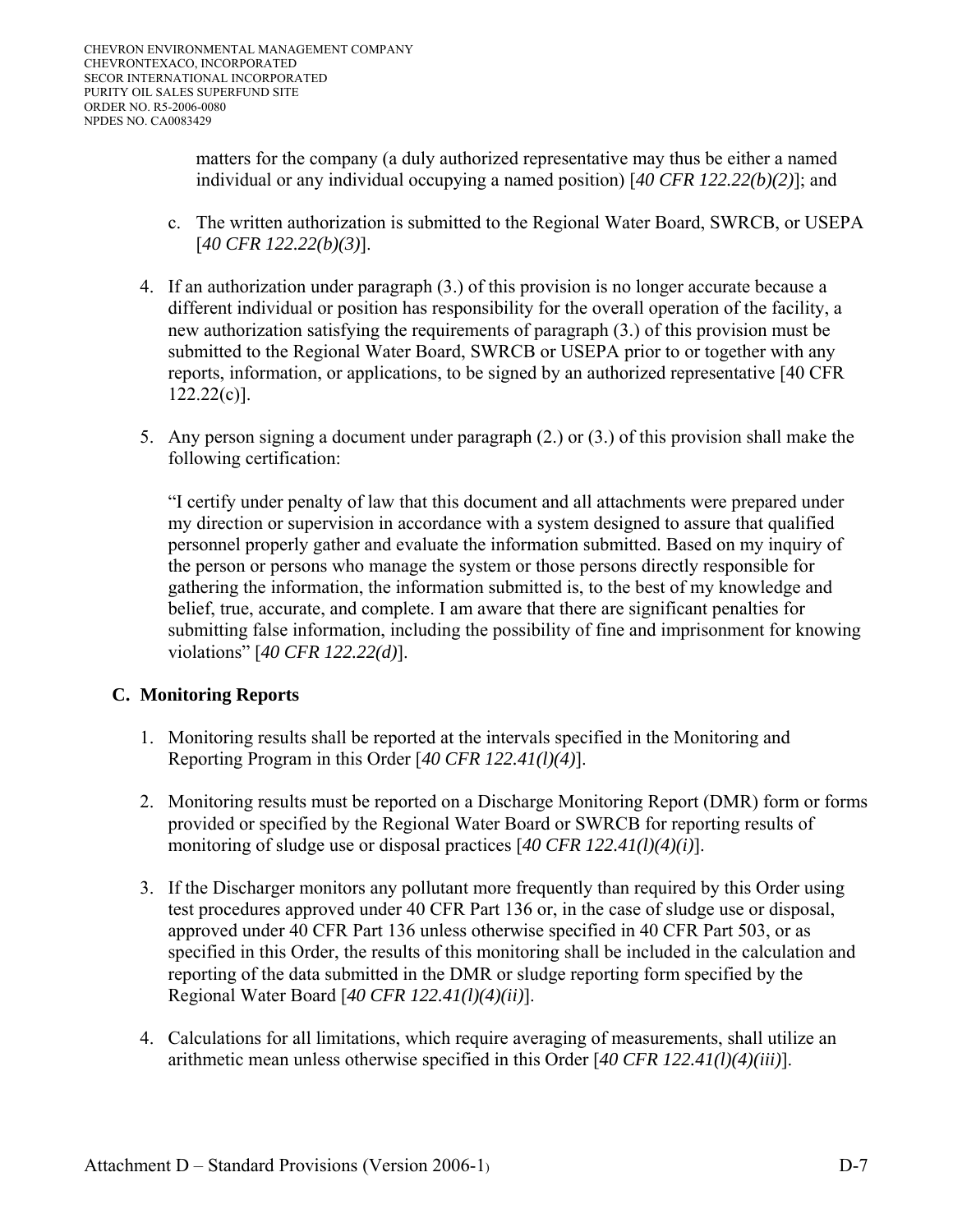#### **D. Compliance Schedules**

Reports of compliance or noncompliance with, or any progress reports on, interim and final requirements contained in any compliance schedule of this Order, shall be submitted no later than 14 days following each schedule date [*40 CFR 122.41(l)(5)*].

#### **E. Twenty-Four Hour Reporting**

- 1. The Discharger shall report any noncompliance that may endanger health or the environment. Any information shall be provided orally within 24 hours from the time the Discharger becomes aware of the circumstances. A written submission shall also be provided within five (5) days of the time the Discharger becomes aware of the circumstances. The written submission shall contain a description of the noncompliance and its cause; the period of noncompliance, including exact dates and times, and if the noncompliance has not been corrected, the anticipated time it is expected to continue; and steps taken or planned to reduce, eliminate, and prevent reoccurrence of the noncompliance [*40 CFR 122.41(l)(6)(i)*].
- 2. The following shall be included as information that must be reported within 24 hours under this paragraph [*40 CFR 122.41(l)(6)(ii)*]:
	- a. Any unanticipated bypass that exceeds any effluent limitation in this Order [*40 CFR 122.41(l)(6)(ii)(A)*].
	- b. Any upset that exceeds any effluent limitation in this Order [*40 CFR 122.41(l)(6)(ii)(B)*].
	- c. Violation of a maximum daily discharge limitation for any of the pollutants listed in this Order to be reported within 24 hours [*40 CFR 122.41(l)(6)(ii)(C)*].
- 3. The Regional Water Board may waive the above-required written report under this provision on a case-by-case basis if an oral report has been received within 24 hours [*40 CFR 122.41(l)(6)(iii)*].

#### **F. Planned Changes**

The Discharger shall give notice to the Regional Water Board as soon as possible of any planned physical alterations or additions to the permitted facility. Notice is required under this provision only when [*40 CFR 122.41(l)(1)*]:

- 1. The alteration or addition to a permitted facility may meet one of the criteria for determining whether a facility is a new source in 40 CFR 122.29(b) [*40 CFR 122.41(l)(1)(i)*]; or
- 2. The alteration or addition could significantly change the nature or increase the quantity of pollutants discharged. This notification applies to pollutants which are subject neither to effluent limitations in this Order nor to notification requirements under 40 CFR Part 122.42(a)(1) (see Additional Provisions—Notification Levels VII.A.1) [*40 CFR 122.41(l)(1)(ii)*].

Attachment D – Standard Provisions (Version 2006-1) D-8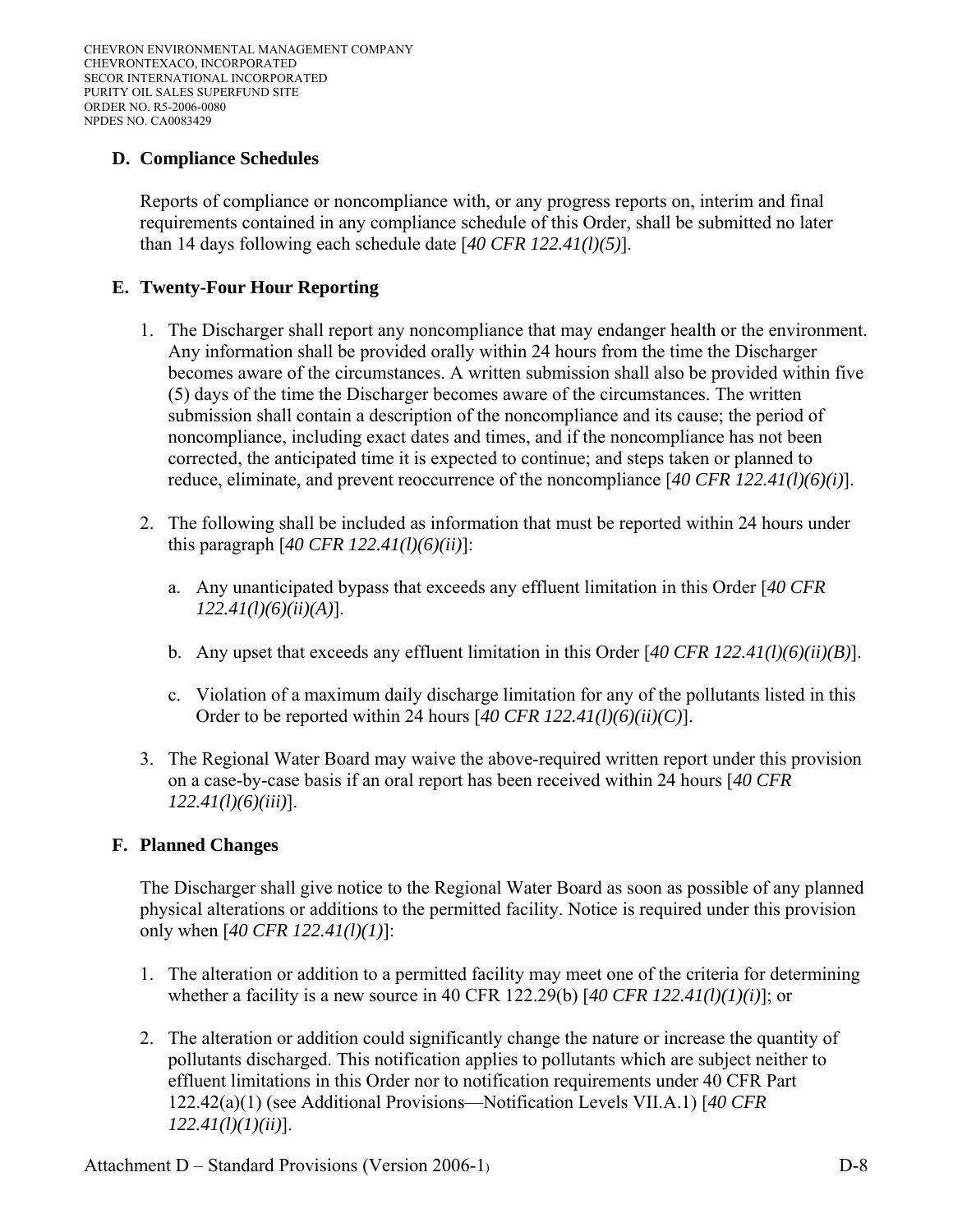3. The alteration or addition results in a significant change in the Discharger's sludge use or disposal practices, and such alteration, addition, or change may justify the application of permit conditions that are different from or absent in the existing permit, including notification of additional use or disposal sites not reported during the permit application process or not reported pursuant to an approved land application plan [*40 CFR 122.41(l)(1)(iii)*].

### **G. Anticipated Noncompliance**

The Discharger shall give advance notice to the Regional Water Board or SWRCB of any planned changes in the permitted facility or activity that may result in noncompliance with General Order requirements [*40 CFR 122.41(l)(2)].*

### **H. Other Noncompliance**

The Discharger shall report all instances of noncompliance not reported under Standard Provisions – Reporting E.3, E.4, and E.5 at the time monitoring reports are submitted. The reports shall contain the information listed in Standard Provision – Reporting V.E [*40 CFR 122.41(l)(7)*].

## **I. Other Information**

When the Discharger becomes aware that it failed to submit any relevant facts in a permit application, or submitted incorrect information in a permit application or in any report to the Regional Water Board, SWRCB, or USEPA, the Discharger shall promptly submit such facts or information [*40 CFR 122.41(l)(8)*].

## **VI. STANDARD PROVISIONS – ENFORCEMENT – NOT APPLICABLE**

## **VII. ADDITIONAL PROVISIONS – NOTIFICATION LEVELS**

### **A. Non-Municipal Facilities**

Existing manufacturing, commercial, mining, and silvicultural dischargers shall notify the Regional Water Board as soon as they know or have reason to believe [*40 CFR 122.42(a)*]:

- 1. That any activity has occurred or will occur that would result in the discharge, on a routine or frequent basis, of any toxic pollutant that is not limited in this Order, if that discharge will exceed the highest of the following "notification levels" [*40 CFR 122.42(a)(1)*]:
	- a. 100 micrograms per liter (μg/L) [*40 CFR 122.42(a)(1)(i)*];
	- b. 200 μg/L for acrolein and acrylonitrile; 500 μg/L for 2,4-dinitrophenol and 2-methyl-4,6-dinitrophenol; and 1 milligram per liter (mg/L) for antimony [*40 CFR 122.42(a)(1)(ii)*];

Attachment D – Standard Provisions (Version 2006-1) D-9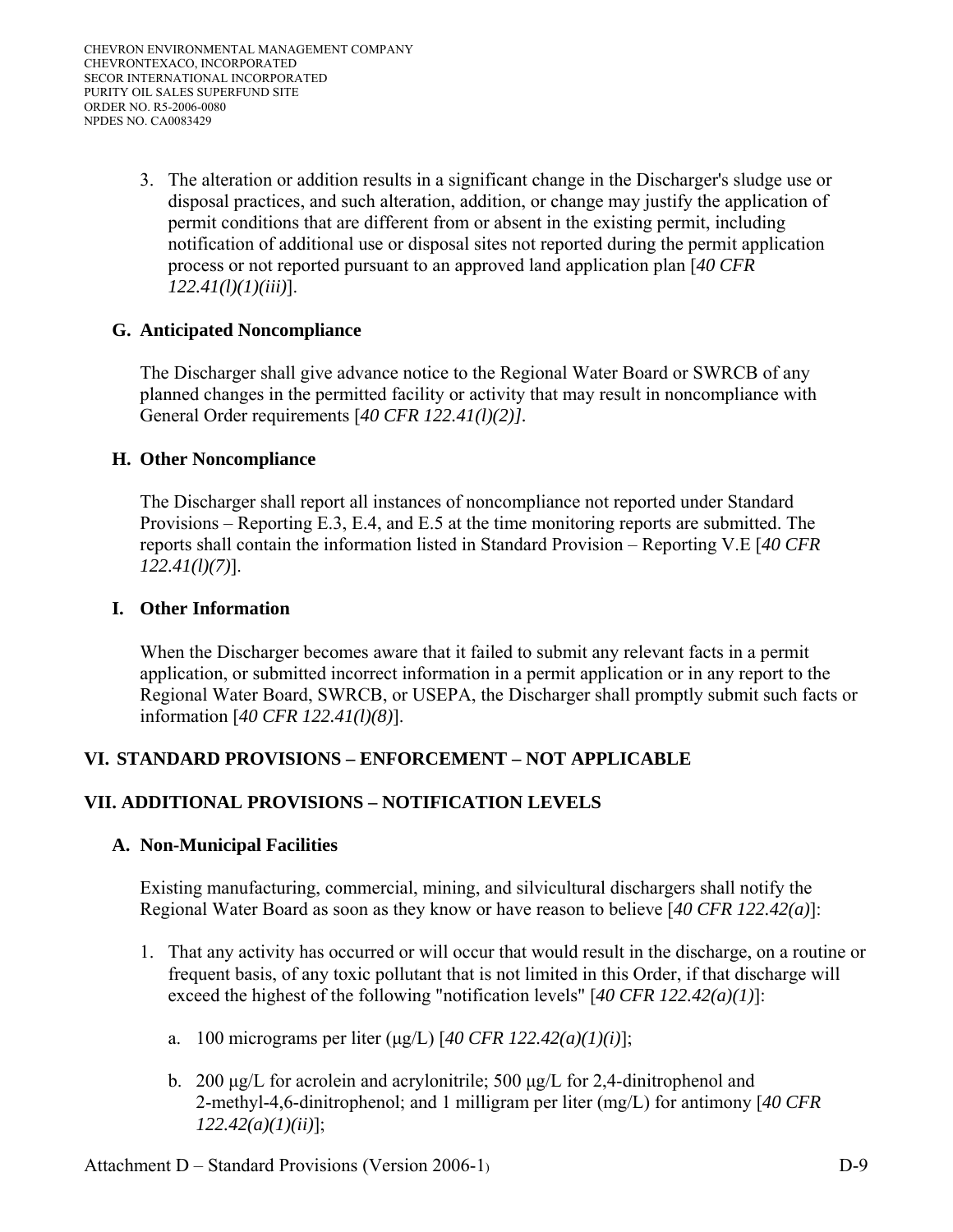- c. Five (5) times the maximum concentration value reported for that pollutant in the Report of Waste Discharge [*40 CFR 122.42(a)(1)(iii)*]; or
- d. The level established by the Regional Water Board in accordance with 40 CFR 122.44(f) [*40 CFR 122.42(a)(1)(iv)*].
- 2. That any activity has occurred or will occur that would result in the discharge, on a nonroutine or infrequent basis, of any toxic pollutant that is not limited in this Order, if that discharge will exceed the highest of the following "notification levels" [*40 CFR 122.42(a)(2)*]:
	- a. 500 micrograms per liter (μg/L) [*40 CFR 122.42(a)(2)(i)*];
	- b. 1 milligram per liter (mg/L) for antimony  $[40 \text{ CFR } 122.42(a)(2)(ii)]$ ;
	- c. Ten (10) times the maximum concentration value reported for that pollutant in the Report of Waste Discharge [*40 CFR 122.42(a)(2)(iii)*]; or
	- d. The level established by the Regional Water Board in accordance with 40 CFR 122.44(f) [*40 CFR 122.42(a)(2)(iv)*].

#### **B. Publicly-Owned Treatment Works (POTWs)**

 All POTWs shall provide adequate notice to the Regional Water Board of the following [*40 CFR 122.42(b)*]:

- 1. Any new introduction of pollutants into the POTW from an indirect discharger that would be subject to Sections 301 or 306 of the CWA if it were directly discharging those pollutants [*40 CFR 122.42(b)(1)*]; and
- 2. Any substantial change in the volume or character of pollutants being introduced into that POTW by a source introducing pollutants into the POTW at the time of adoption of the Order [*40 CFR 122.42(b)(2)*].

Adequate notice shall include information on the quality and quantity of effluent introduced into the POTW as well as any anticipated impact of the change on the quantity or quality of effluent to be discharged from the POTW [*40 CFR 122.42(b)(3)*].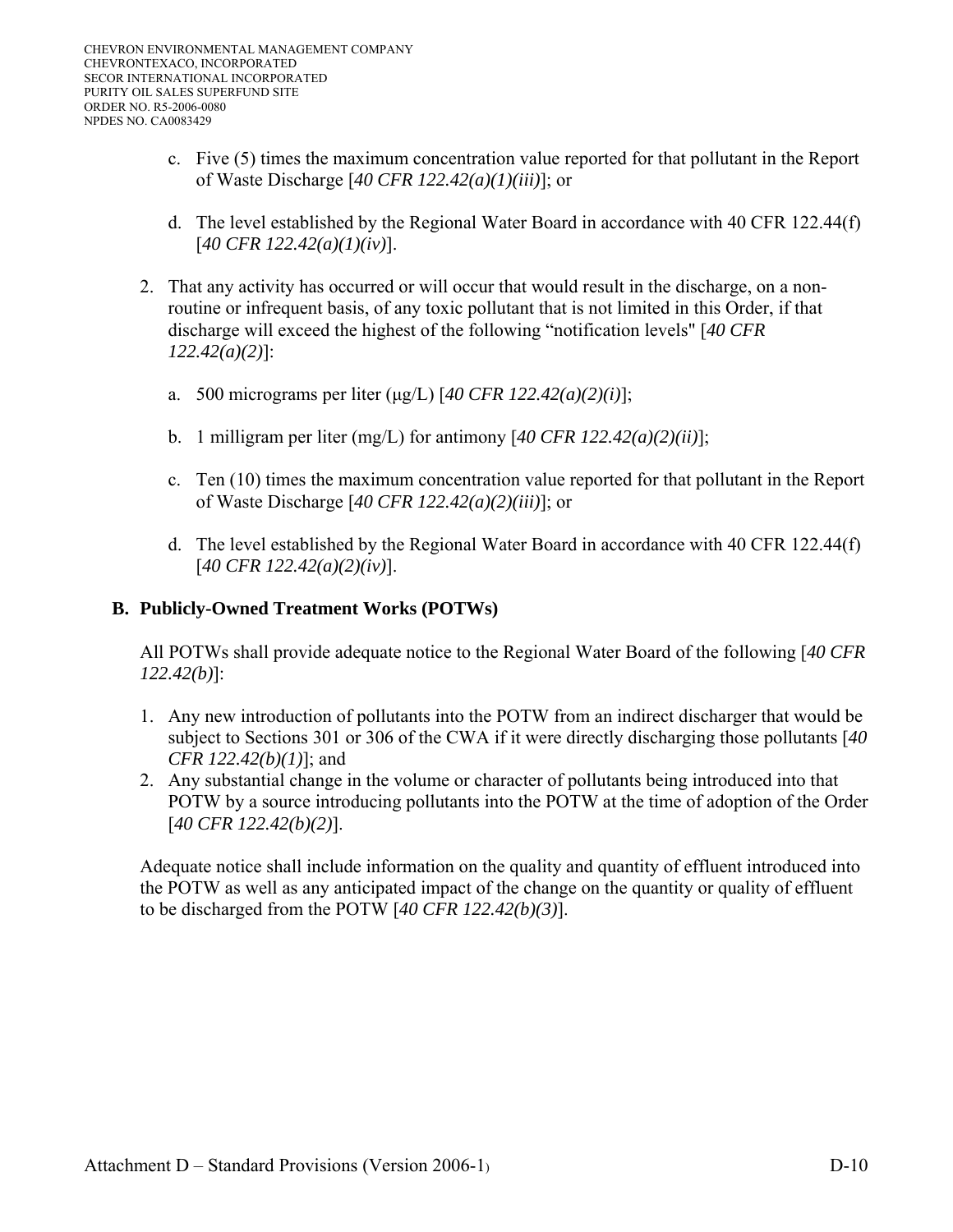# **Attachment E – Monitoring and Reporting Program – Table of Contents**

| $\mathbf{L}$ |                                               |  |
|--------------|-----------------------------------------------|--|
| П.           |                                               |  |
| III.         |                                               |  |
| IV.          |                                               |  |
|              |                                               |  |
| V.           |                                               |  |
| VI.          |                                               |  |
|              |                                               |  |
|              | VIII. Receiving Water Monitoring Requirements |  |
|              |                                               |  |
| IX.          |                                               |  |
|              |                                               |  |
| Х.           |                                               |  |
|              |                                               |  |
|              | B.                                            |  |
|              |                                               |  |
|              |                                               |  |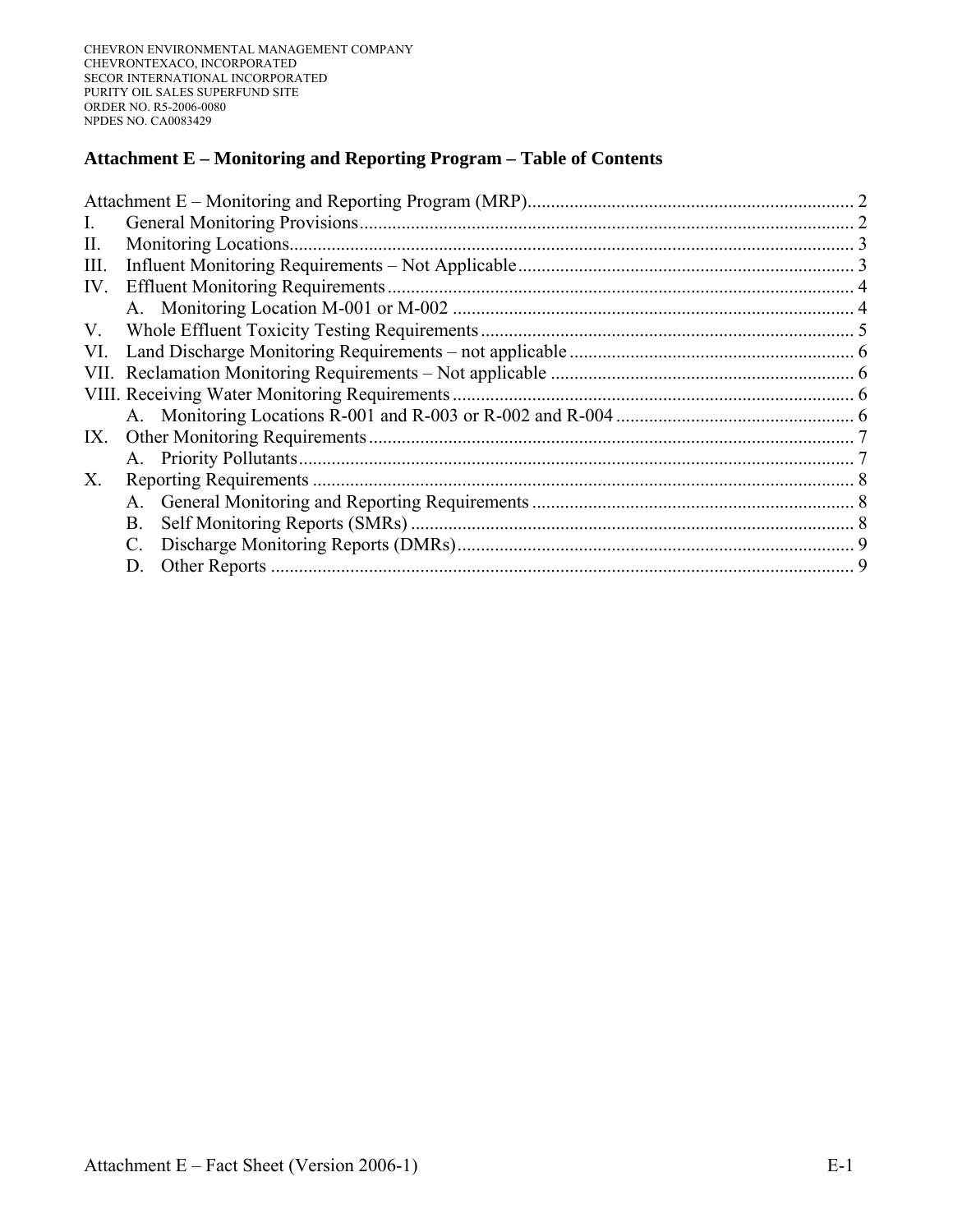# <span id="page-37-0"></span>**ATTACHMENT E – MONITORING AND REPORTING PROGRAM (MRP)**

The Code of Federal Regulations (CFR) at 40 CFR 122.48 requires that all NPDES permits specify monitoring and reporting requirements. California Water Code (CWC) sections 13267 and 13383 also authorize the Regional Water Board to require technical and monitoring reports. This MRP establishes monitoring and reporting requirements which implement the federal and State regulations.

# **I. GENERAL MONITORING PROVISIONS**

- A. Samples and measurements taken as required herein shall be representative of the volume and nature of the monitored discharge. All samples shall be taken at the monitoring locations specified below and, unless otherwise specified, before the monitored flow joins or is diluted by any other waste stream, body of water, or substance. Monitoring locations shall not be changed without notification to and the approval of this Regional Water Board.
- B. Appropriate flow measurement devices and methods consistent with accepted scientific practices shall be selected and used to ensure the accuracy and reliability of measurements of the volume of monitored discharges. The devices shall be installed, calibrated and maintained to ensure that the accuracy of the measurements is consistent with the accepted capability of that type of device. Devices selected shall be capable of measuring flows with a maximum deviation of less than  $\pm 10$  percent from true discharge rates throughout the range of expected discharge volumes. Guidance in selection, installation, calibration and operation of acceptable flow measurement devices can be obtained from the following references:
	- 1. "A Guide to Methods and Standards for the Measurement of Water Flow," U.S. Department of Commerce, National Bureau of Standards, NBS Special Publication 421, May 1975, 96 pp. (Available from the U.S. Government Printing Office, Washington, D.C. 20402. Order by SD Catalog No. C13.10:421.)
	- 2. "Water Measurement Manual," U.S. Department of Interior, Bureau of Reclamation, Second Edition, Revised Reprint, 1974, 327 pp. (Available from the U.S. Government Printing Office, Washington D.C. 20402. Order by Catalog No. 172.19/2:W29/2, Stock No. S/N 24003-0027.)
	- 3. "Flow Measurement in Open Channels and Closed Conduits," U.S. Department of Commerce, National Bureau of Standards, NBS Special Publication 484, October 1977, 982 pp. (Available in paper copy or microfiche from National Technical Information Services (NTIS) Springfield, VA 22151. Order by NTIS No. PB-273 535/5ST.)
	- 4. "NPDES Compliance Sampling Manual," U.S. Environmental Protection Agency, Office of Water Enforcement, Publication MCD-51, 1977, 140 pp. (Available from the General Services Administration (8FFS), Centralized Mailing Lists Services, Building 41, Denver Federal Center, CO 80225.)
- C. All analyses shall be performed in a laboratory certified to perform such analyses by the California Department of Health Services.
- D. All monitoring instruments and devices used by the Discharger to fulfill the prescribed monitoring program shall be properly maintained and calibrated as necessary to ensure their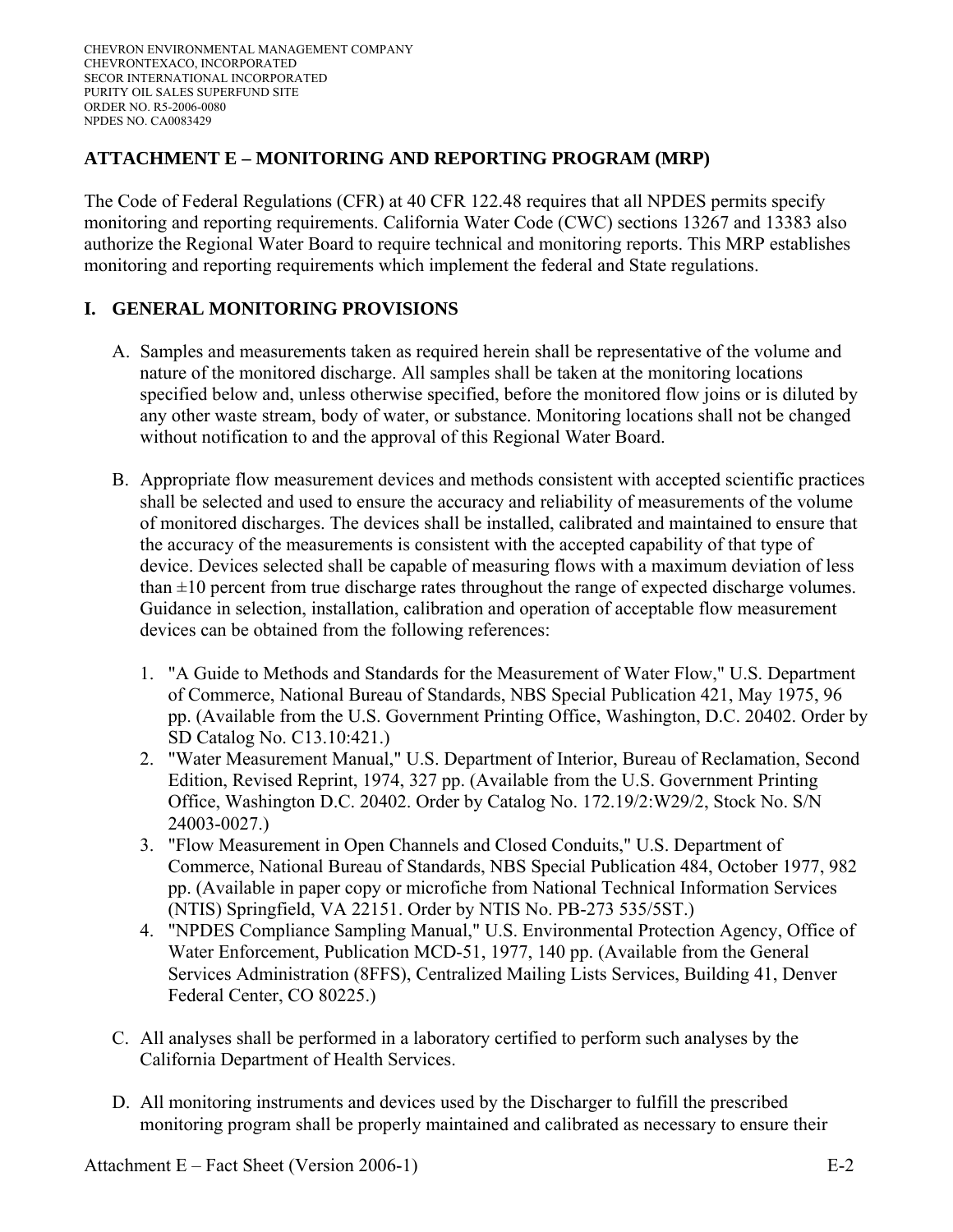<span id="page-38-0"></span>continued accuracy. All flow measurement devices shall be calibrated at least once per year to ensure continued accuracy of the devices.

- E. Monitoring results, including noncompliance, shall be reported at intervals and in a manner specified in this Monitoring and Reporting Program.
- F. If a discharge is intermittent rather than continuous, the Discharger shall monitor and record data for all of the constituents listed below on the first day of each intermittent discharge and thereafter the frequencies in the schedules shall apply. In no event shall the Discharger be required to monitor and record data more often than twice the frequencies listed in the schedules.
- G. If results of the monitoring a pollutant appear to violate effluent limitations, but the monitoring frequency is not sufficient to validate the violation, the frequency of sampling shall be increased immediately to confirm the magnitude and duration of the violation.
- H. If a monitoring result appears to violate an effluent limitation for VOCs, as indicated by the results from a single sample, the Discharger shall immediately collect at least two grab samples and analyze both for the constituent(s) showing noncompliance. If one or both of the resampling results indicate continued noncompliance, the Discharger must cease the discharge immediately after receiving the results confirming non-compliance, and submit a work plan and schedule within 30 days thereafter to achieve compliance. The work plan must be prepared by a California registered professional engineer experienced in the design of wastewater treatment facilities. Discharge from the groundwater treatment system may resume only after the work plan is implemented, and only after at least one additional monitoring result demonstrates that the VOC violation problem has been corrected.

# **II. MONITORING LOCATIONS**

The Discharger shall establish the following monitoring locations to demonstrate compliance with the effluent limitations, discharge specifications, and other requirements in this Order:

| <b>Discharge Point</b><br><b>Name</b> | <b>Monitoring</b><br><b>Location Name</b> | <b>Monitoring Location Description</b>                                                                                                                         |
|---------------------------------------|-------------------------------------------|----------------------------------------------------------------------------------------------------------------------------------------------------------------|
| 001                                   | $M-001$                                   | Representative sample of total effluent wastewater flow after all treatment<br>operations, at the last connection prior to discharge from Discharge Point 001. |
| 002                                   | $M-002$                                   | Representative sample of total effluent wastewater flow after all treatment<br>operations, at the last connection prior to discharge from Discharge Point 002. |
| --<br>$R - 001$                       |                                           | 600 feet upstream from Discharge Point 001 in Fresno Irrigation District (FID)<br>North Central Canal.                                                         |
| --                                    | $R-002$                                   | 300 feet upstream from Discharge Point 002 in FID Central Canal.                                                                                               |
| --                                    | $R-003$                                   | 1050 feet downstream from Discharge Point 001 in FID North Central Canal.                                                                                      |
| $R - 004$<br>--                       |                                           | 300 feet downstream from Discharge Point 002 in FID Central Canal.                                                                                             |

# **III. INFLUENT MONITORING REQUIREMENTS – NOT APPLICABLE**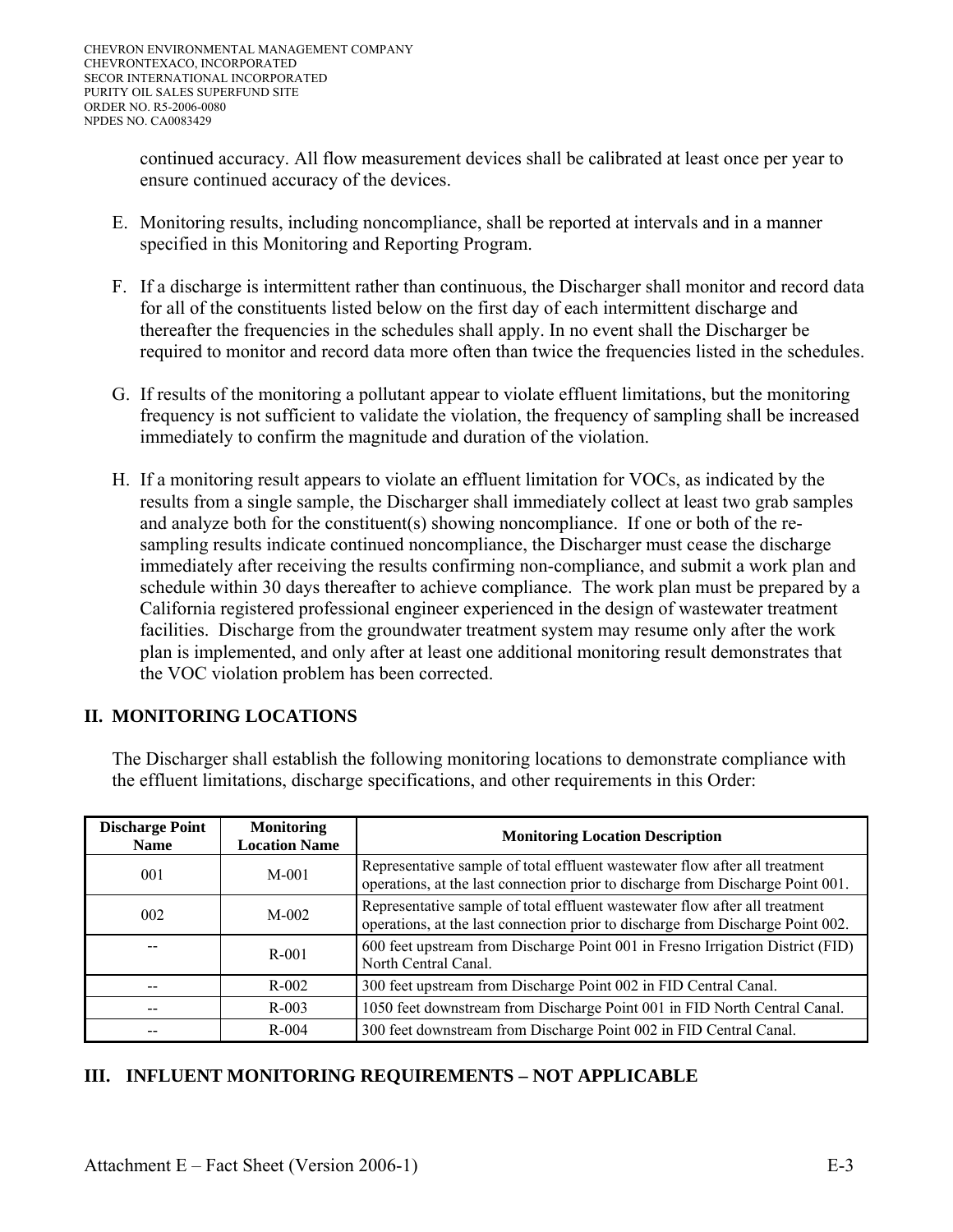# <span id="page-39-0"></span>**IV. EFFLUENT MONITORING REQUIREMENTS**

#### **A. Monitoring Location M-001 or M-002**

1. The Discharger shall monitor treated groundwater at M-001 or M-002 (depending on where the effluent is discharged) as follows:

| <b>Parameter</b>                 | <b>Units</b> | <b>Sample Type</b> | Minimum Sampling <sup>1</sup><br>Frequency | <b>Required Analytical</b><br><b>Test Method</b> |
|----------------------------------|--------------|--------------------|--------------------------------------------|--------------------------------------------------|
| Flow                             | mgd          | Metered            | $1/m$ onth                                 | $\overline{\phantom{a}}$                         |
| pH                               | S.U.         | Grab               | $1/m$ onth                                 | $\overline{c}$                                   |
| Copper (total<br>recoverable)    | $\mu$ g/L    | Grab               | $1/m$ onth                                 | $\overline{2}$                                   |
| Lead (total recoverable)         | $\mu g/L$    | Grab               | $1/m$ onth                                 | $\overline{c}$                                   |
| Nickel (total<br>recoverable)    | $\mu$ g/L    | Grab               | $1/m$ onth                                 | $\sqrt{2}$                                       |
| Boron (total<br>recoverable)     | mg/L         | Grab               | $1/m$ onth                                 | $\sqrt{2}$                                       |
| Chloride                         | mg/L         | Grab               | $1/m$ onth                                 | $\overline{2}$                                   |
| EC at 25°C                       | umhos/cm     | Grab               | $1/m$ onth                                 | $\overline{2}$                                   |
| Iron (total recoverable)         | $\mu$ g/L    | Grab               | $1/m$ onth                                 | $\overline{2}$                                   |
| Manganese (total<br>recoverable) | $\mu g/L$    | Grab               | $1/m$ onth                                 | $\overline{2}$                                   |
| Dichloromethane                  | $\mu g/L$    | Grab               | $1/m$ onth                                 | $\sqrt{2}$                                       |
| 1,2-Dichlorobenzene<br>$\mu g/L$ |              | Grab               | $1 /$ month                                | $\overline{2}$                                   |
| 1,4-Dichlorobenzene              | $\mu g/L$    | Grab               | $1/m$ onth                                 | $\overline{c}$                                   |
| <b>TCE</b>                       | $\mu g/L$    | Grab               | $1/m$ onth                                 | $\overline{c}$                                   |
| $1,1$ -DCA                       | $\mu$ g/L    | Grab               | $1/m$ onth                                 | $\overline{2}$                                   |
| $1,2$ -DCA                       | $\mu$ g/L    | Grab               | $1/m$ onth                                 | $\overline{c}$                                   |
| $1,1$ -DCE<br>$\mu g/L$          |              | Grab               | $1/m$ onth                                 | $\overline{c}$                                   |
| $cis-1,2-DCE$<br>$\mu g/L$       |              | Grab               | $1/m$ onth                                 | $\overline{c}$                                   |
| trans-1,2-DCE                    | $\mu g/L$    | Grab               | $1 /$ month                                | $\overline{c}$                                   |
| Benzene                          | $\mu g/L$    | Grab               | $1 /$ month                                | $\sqrt{2}$                                       |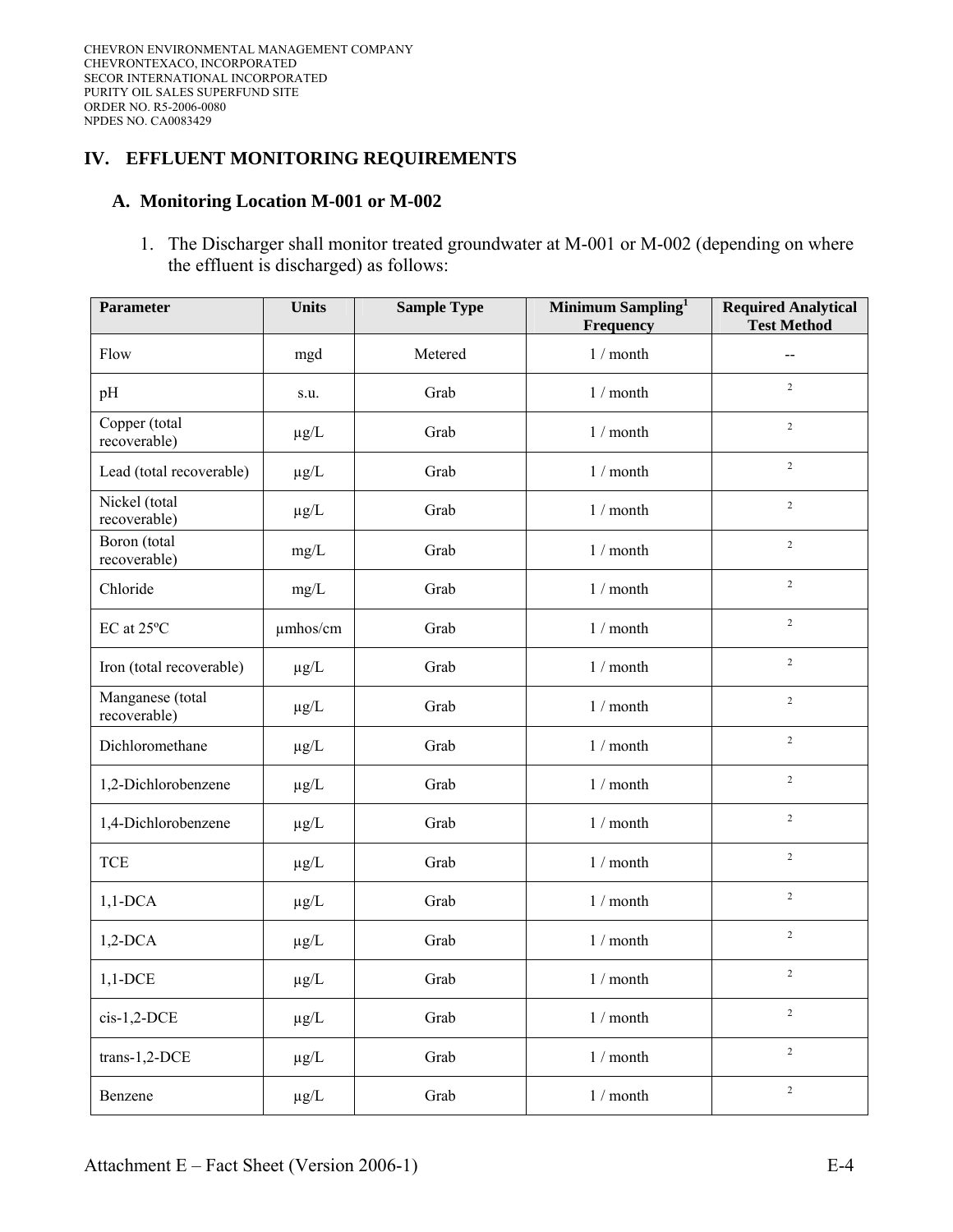1

<span id="page-40-0"></span>

| <b>Parameter</b>              | <b>Units</b> | <b>Sample Type</b> | Minimum Sampling <sup>1</sup><br>Frequency | <b>Required Analytical</b><br><b>Test Method</b> |
|-------------------------------|--------------|--------------------|--------------------------------------------|--------------------------------------------------|
| Chlorobenzene                 | $\mu$ g/L    | Grab               | $1/m$ onth                                 | $\overline{c}$                                   |
| Vinyl chloride                | $\mu$ g/L    | Grab               | $1/m$ onth                                 | $\overline{c}$                                   |
| <b>MEK</b>                    | $\mu$ g/L    | Grab               | $1/m$ onth                                 | $\overline{c}$                                   |
| 4-Methyl-2-pentanone          | $\mu$ g/L    | Grab               | $1/m$ onth                                 | $\overline{c}$                                   |
| Total Xylene Isomers          | $\mu g/L$    | Grab               | $1/m$ onth                                 | $\overline{c}$                                   |
| Other VOCs                    | $\mu$ g/L    | Grab               | $1/$ quarter                               | $\overline{c}$                                   |
| Arsenic (Total<br>Recoverable | $\mu$ g/L    | Grab               | $1/$ month                                 | $\overline{c}$                                   |
| Acute Toxicity <sup>3</sup>   | % survival   | Grab               | 1 / year                                   | $\overline{c}$                                   |

 If any monthly sample contains detectable concentrations of volatile organic compounds the Discharger shall immediately resample and reanalyze the effluent for the detected constituent(s) and shall continue sampling the effluent on a daily basis until the constituent(s) concentrations are ND for two consecutive monitoring events. 2

 Pollutants shall be analyzed using the analytical methods described in 40 CFR 136; for priority pollutants the methods must meet the lowest minimum levels (MLs) specified in Attachment 4 of the SIP. For other pollutants the methods must meet the lowest detection limits for reporting (DLRs) in California Code of Regulations, Title 22, section 64445.1, and where no methods are specified for a given pollutant, by methods approved by this Regional Water Board or the State Water Board.

 All acute toxicity bioassays shall be performed according to EPA-821-R-02-012 Methods for Measuring the Acute Toxicity of Effluents and Receiving Waters to Freshwater and Marine Organisms, Fifth Edition, October 2002 (or latest edition) using *Pimephales promelas* with no pH adjustment, with exceptions granted to the Discharger by the Executive Officer and the Environmental Laboratory Accreditation Program (ELAP). Temperature and pH shall be recorded at the time of bioassay sample collection.

# **V. WHOLE EFFLUENT TOXICITY TESTING REQUIREMENTS**

Chronic toxicity monitoring shall be conducted to determine whether the effluent is contributing toxicity to the receiving water. The testing shall be conducted as specified in EPA-821-R-02-013*, Short-Term Methods for Estimating the Chronic Toxicity of Effluents and Receiving Waters to Freshwater Organisms,* Fourth Edition, October 2002. Twenty-four hour composite samples shall be representative of the volume and quality of the discharge. Time of collection of samples shall be recorded. Control waters shall be provided by the laboratory or collected from the potable water supply at the Facility. The sensitivity of the test organisms to a reference toxicant shall be determined concurrently with each bioassay and reported with the test results. Both the reference toxicant and effluent test must meet all test acceptability criteria as specified in the chronic manual. If the test acceptability criteria are not achieved, then the Discharger must re-sample and re-test within 14 days.

Species: *Pimephales promelas, Ceriodaphnia dubia and Selenastrum capriconicutum*  Frequency: One time no more than 365 days and no less than 180 days prior to expiration of this Order

Attachment E – Fact Sheet (Version 2006-1) E-5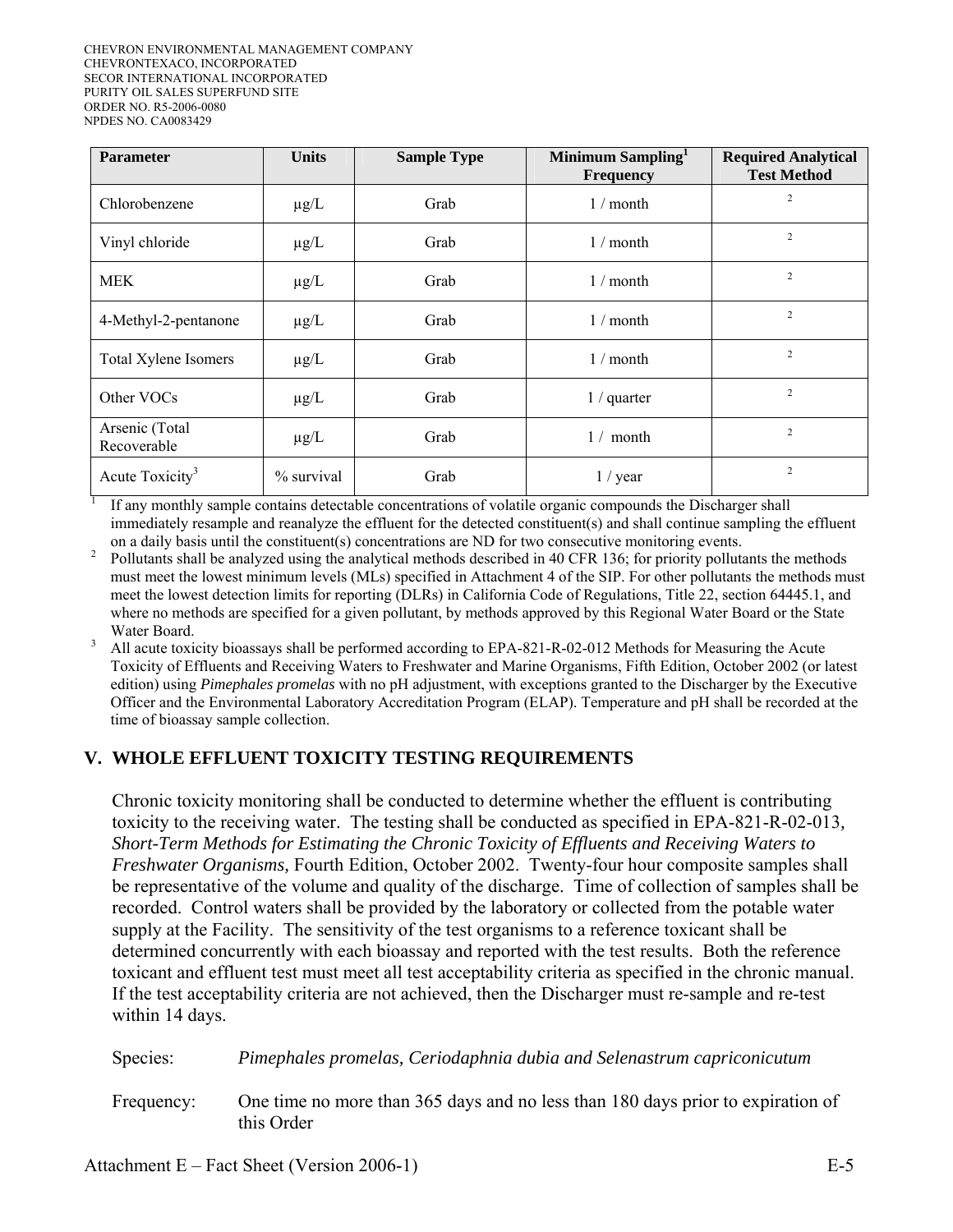#### <span id="page-41-0"></span>Dilution Series:

|                               | Dilutions $(\% )$ |    |    | <b>Controls</b> |       |                                     |              |
|-------------------------------|-------------------|----|----|-----------------|-------|-------------------------------------|--------------|
|                               | <b>100</b>        | 50 | 25 | 12.5            | 6.25  | <b>Irrigation</b><br>Canal<br>Water | Lab<br>Water |
| $%$ Effluent                  | 100               | 50 | 25 | 12.5            | 6.25  |                                     |              |
| % Dilution Water <sup>1</sup> |                   | 50 | 75 | 87.5            | 93.75 | 100                                 |              |
| $%$ Lab Water <sup>2</sup>    |                   |    |    | 0               |       |                                     | 100          |

1 Dilution water may be uncontaminated receiving water, a standard synthetic (reconstituted) water, or another acceptable dilution water as defined in Section 7 of EPA/821/R-02/013. The dilution series may be altered upon approval of Regional Water Board staff.<br>
<sup>2</sup> Lab water shall meet USEPA protocol re

Lab water shall meet USEPA protocol requirements

#### **VI. LAND DISCHARGE MONITORING REQUIREMENTS – NOT APPLICABLE**

#### **VII. RECLAMATION MONITORING REQUIREMENTS – NOT APPLICABLE**

#### **VIII. RECEIVING WATER MONITORING REQUIREMENTS**

#### **A. Monitoring Locations R-001 and R-003 or R-002 and R-004**

1. Samples shall be obtained from Monitoring Locations R-001 and R-003 when effluent is discharged to the FID North Central Canal and from R-002 and R-004 when effluent is discharged to the FID Central Canal. If discharge does not occur during the monitoring period, samples are not required to be collected. The Discharger shall monitor FID North Central Canal and FID Central Canal at R-001 and R-003 or at R-002 and R-004 respectively as follows:

| <b>Parameter</b>     | <b>Units</b>  | <b>Sample Type</b> | <b>Minimum Sampling</b><br><b>Frequency</b> | <b>Required Analytical</b><br><b>Test Method</b> |
|----------------------|---------------|--------------------|---------------------------------------------|--------------------------------------------------|
| Flow                 | mgd           | Metered            | month                                       |                                                  |
| EC at $25^{\circ}$ C | $\mu$ mhos/cm | Grab               | month                                       |                                                  |
| Turbidity            | NTU           | Grab               | month                                       |                                                  |

1 Pollutants shall be analyzed using the analytical methods described in 40 CFR 136; for priority pollutants the methods must meet the lowest minimum levels (MLs) specified in Attachment 4 of the SIP, where no methods are specified for a given pollutant, by methods approved by this Regional Water Board or the State Water Board.

2. In conducting the receiving water sampling, a log shall be kept of the upstream and downstream receiving water conditions. Attention shall be given to the presence of: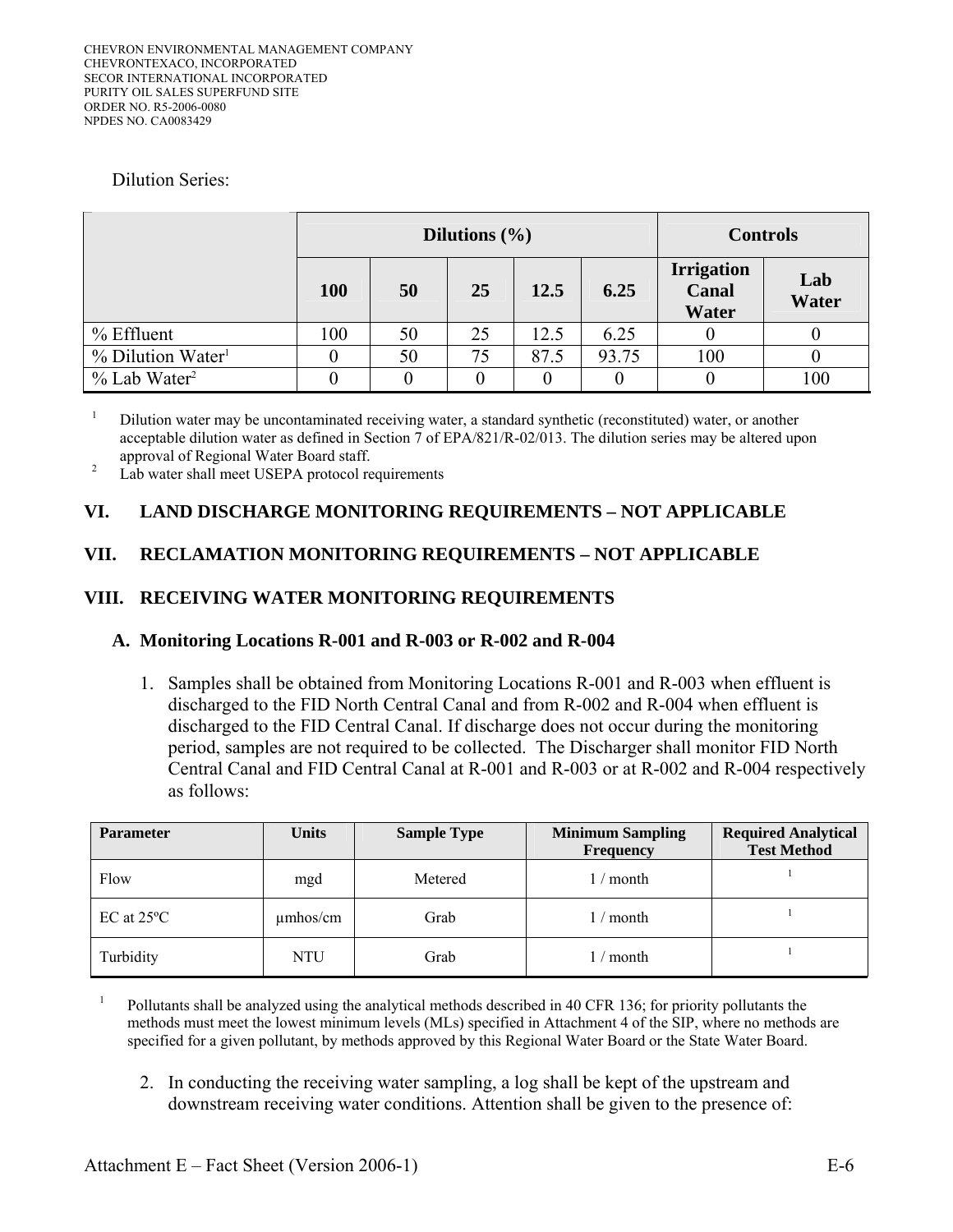- <span id="page-42-0"></span>a. Floating or suspended matter
- b. Discoloration
- c. Bottom deposits
- d. Aquatic life
- e. Visible films, sheens coatings
- f. Fungi, slimes, or objectionable growths
- g. Potential nuisance conditions

Notes on receiving water conditions shall be summarized in the monitoring reports.

#### **IX. OTHER MONITORING REQUIREMENTS**

#### **A. Priority Pollutants**

The State Water Board adopted the *Policy for Implementation of Toxics Standards for Inland Surface Waters, Enclosed Bays, and Estuaries of California* (known as the State Implementation Policy or SIP). The SIP states that the Regional Water Boards will require periodic monitoring for pollutants for which criteria or objectives apply and for which no effluent limitations have been established. Accordingly, the Regional Water Board is requiring, as part of this Monitoring and Reporting Program, that the Discharger conduct effluent and receiving water monitoring for priority pollutants one time no more than **365 days and no less than 180 days prior to expiration of this Order**. Priority pollutants are defined as USEPA Priority Pollutants and consist of the constituents listed in the most recent National Toxics Rule and California Toxics Rule. The Discharger must analyze effluent and receiving water pH and hardness at the same time as priority pollutants.

All analyses shall be performed at a laboratory certified by the California Department of Health Services. The laboratory is required to submit the Minimum Level (ML) and the Method Detection Limit (MDL) with the reported results for each constituent. The MDL should be as close as practicable to the USEPA MDL determined by the procedure found in 40 CFR Part 136. The Discharger shall report the results of analytical determinations for the presence of chemical constituents in a sample using the following reporting protocols required in Section 2.4.4 of the SIP:

- 1. Sample results greater than or equal to the reported ML shall be reported as measured by the laboratory (i.e., the measured chemical concentration in the sample).
- 2. Sample results less than the reported ML, but greater than or equal to the laboratory's MDL, shall be reported as "Detected, but Not Quantified," or DNQ. The estimated chemical concentration of the sample shall also be reported.
- 3. For the purposes of data collection, the laboratory shall write the estimated chemical concentration next to DNQ as well as the words "Estimated Concentration" (may be shortened to "Est. Conc."). The laboratory may, if such information is available, include numerical estimates of the data quality for the reported result. Numerical estimates of data quality may be percent accuracy (+ a percentage of the reported value), numerical ranges (low to high), or any other means considered appropriate by the laboratory.
- 4. Sample results less than the laboratory's MDL shall be reported as "Not Detected," or ND.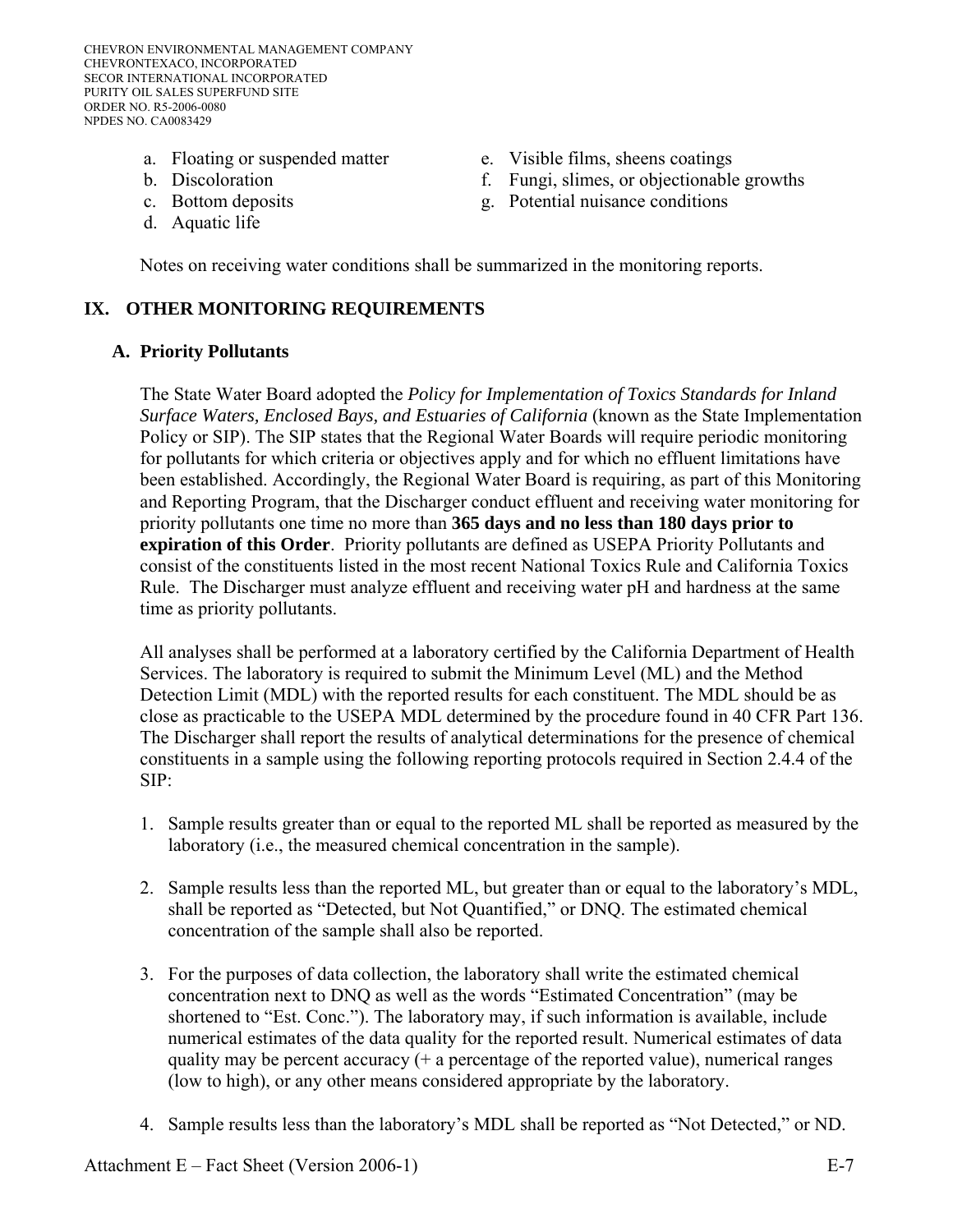# <span id="page-43-0"></span>**X. REPORTING REQUIREMENTS**

#### **A. General Monitoring and Reporting Requirements**

The Discharger shall report to the Regional Water Board any toxic chemical release data it reports to the State Emergency Response Commission within 15 days of reporting the data to the Commission pursuant to section 313 of the "Emergency Planning and Community Right to Know Act of 1986.

#### **B. Self Monitoring Reports (SMRs)**

- 1. At any time during the term of this permit, the State or Regional Water Board may notify the Discharger to electronically submit SMRs. Until such notification is given, the Discharger shall submit SMRs in accordance with the requirements described below.
- 2. The Discharger shall submit monthly and annual SMRs including the results of all required monitoring using USEPA-approved test methods or other test methods specified in this Order. Monthly reports shall be due on the  $1<sup>st</sup>$  day of the second month following the end of each calendar month. Annual reports shall be due on February 1 following each calendar year.
- 3. Monitoring periods and reporting for all required monitoring shall be completed according to the following schedule:

| <b>Sampling</b>  | <b>Monitoring Period Begins On</b>            | <b>Monitoring Period</b>              | <b>SMR</b> Due Date |
|------------------|-----------------------------------------------|---------------------------------------|---------------------|
| <b>Frequency</b> |                                               |                                       |                     |
| month            | First day of calendar month following permit  | 1 <sup>st</sup> day of calendar month | First day of second |
|                  | effective date or on permit effective date if | through last day of calendar          | calendar month      |
|                  | that date is first day of the month           | month                                 | following month of  |
|                  |                                               |                                       | sampling            |
| $1/$ quarter     | Closest of January 1, April 1, July 1, or     | January 1 through March 31            | May 1               |
|                  | October 1 following (or on) permit effective  | April 1 through June 30               | August 1            |
|                  | date                                          | July 1 through September 30           | November 1          |
|                  |                                               | October 1 through December 31         | February 1          |
| 1 / year         | January 1 following (or on) permit effective  | January 1 through December 31         | February 1          |
|                  | date                                          |                                       |                     |

- 4. The Discharger shall report with each sample result the applicable Minimum Level (ML) and the current Method Detection Limit (MDL), as determined by the procedure in 40 CFR Part 136.
- 5. The Discharger shall arrange all reported data in a tabular format. The data shall be summarized to clearly illustrate whether the Facility is operating in compliance with interim and/or final effluent limitations.
- 6. The Discharger shall attach a cover letter to the SMR. The information contained in the cover letter shall clearly identify violations of the WDRs; discuss corrective actions taken or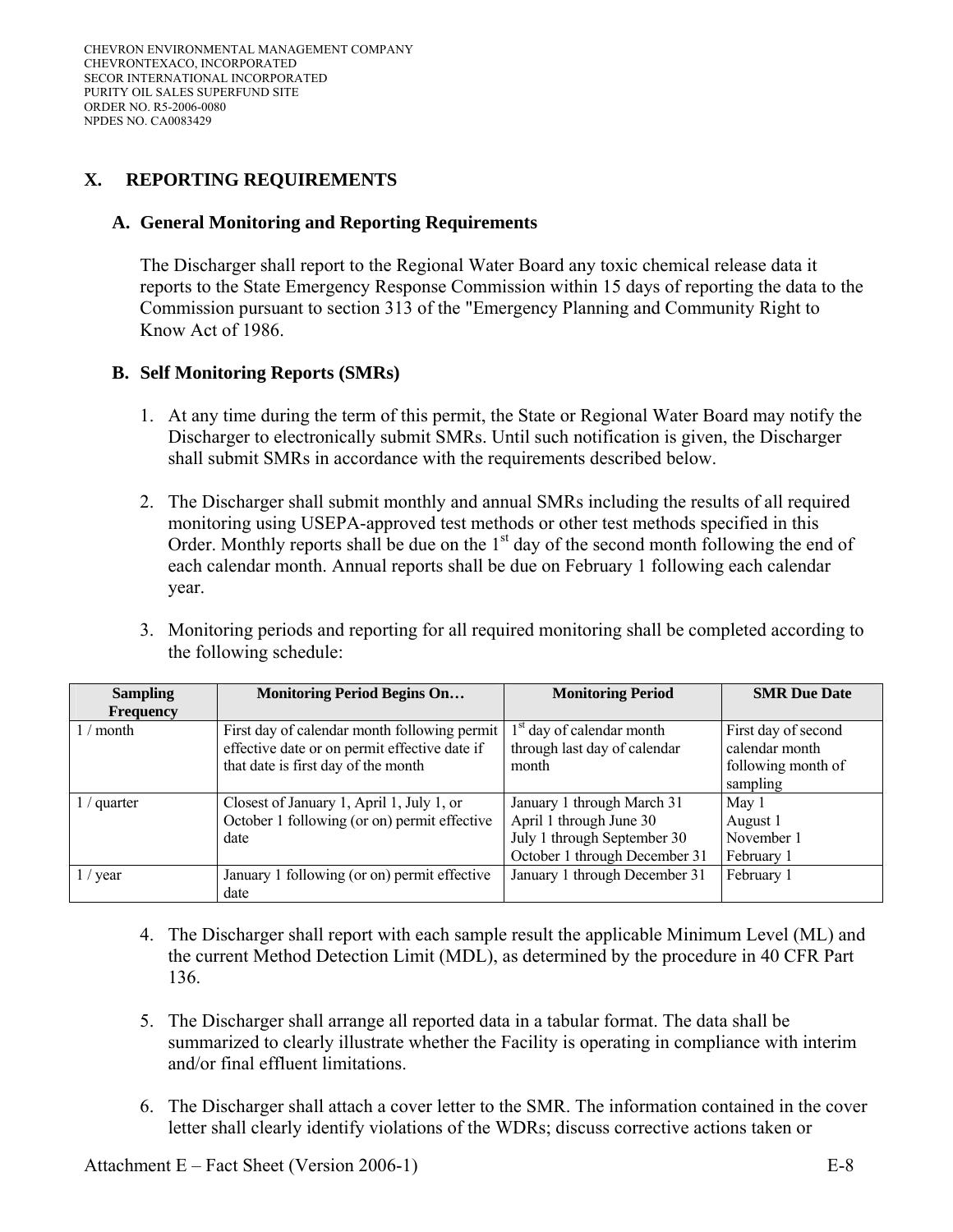<span id="page-44-0"></span>planned; and the proposed time schedule for corrective actions. Identified violations must include a description of the requirement that was violated and a description of the violation.

7. SMRs must be submitted to the Regional Water Board, signed and certified as required by the standard provisions (Attachment D), to the address listed below:

| Submit monitoring reports to:      |
|------------------------------------|
| <b>Central Valley Regional</b>     |
| <b>Water Quality Control Board</b> |
| Fresno Branch Office               |
| 1685 "E" Street                    |
| Fresno, CA 93706                   |

#### **C. Discharge Monitoring Reports (DMRs)**

- 1. When requested by USEPA, the Discharger shall complete and submit DMRs. The submittal date shall be no later than the submittal date specified in the Monitoring and Reporting Program for Discharger SMRs.
- 2. DMRs must be signed and certified as required by the standard provisions (Attachment D). The Discharger shall submit the original DMR and one copy of the DMR to the address listed below:

| <b>Submit DMRs to:</b>                        |
|-----------------------------------------------|
| <b>State Water Resources Control Board</b>    |
| Discharge Monitoring Report Processing Center |
| Post Office Box 671                           |
| Sacramento, CA 95812                          |

3. All discharge monitoring results must be reported on the official USEPA pre-printed DMR forms (EPA Form 3320-1). Forms that are self-generated or modified cannot be accepted.

#### **D. Other Reports**

1. Annual Report (1/Year):

By **February 1 of each year**, the Discharger shall submit a written report to the Executive Officer containing the following:

- a. The names and general responsibilities of all persons employed at the groundwater treatment system who have responsibility for the subject discharges.
- b. The names and telephone numbers of persons to contact regarding the groundwater treatment system for emergency and routine situations.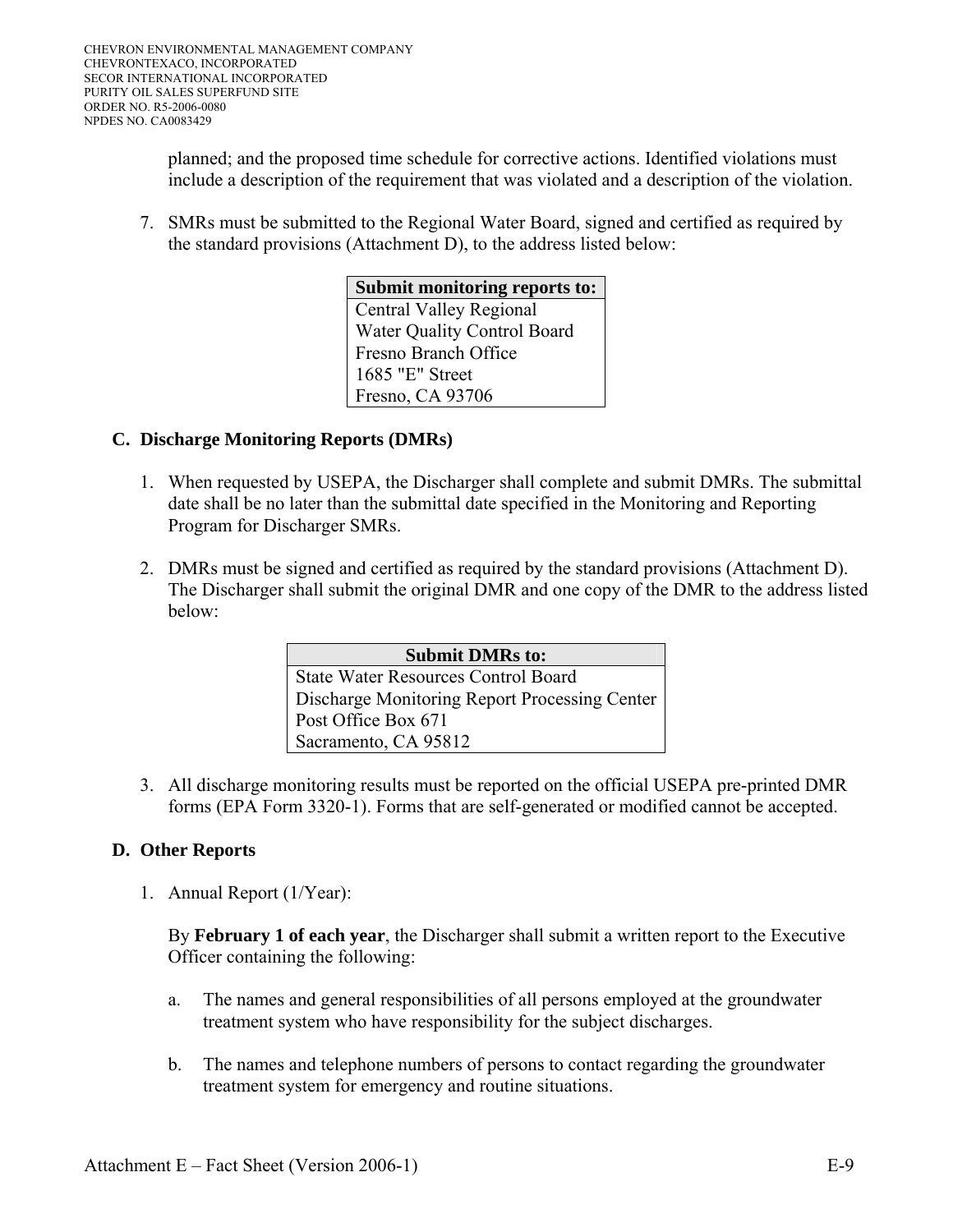- c. A statement certifying when monitoring instruments and devices for purposes of assuring compliance with this Order were last calibrated including identification of who performed the calibration.
- 2. Upon notice, the Discharger may also be requested to submit an annual report (1/Year) to the Regional Water Board with both tabular and graphical summaries of the monitoring data obtained during the previous year. Any such request shall be made in writing. The report shall discuss the compliance record. If violations have occurred, the report shall also discuss the corrective actions taken and planned to bring the discharge into full compliance with the waste discharge requirements.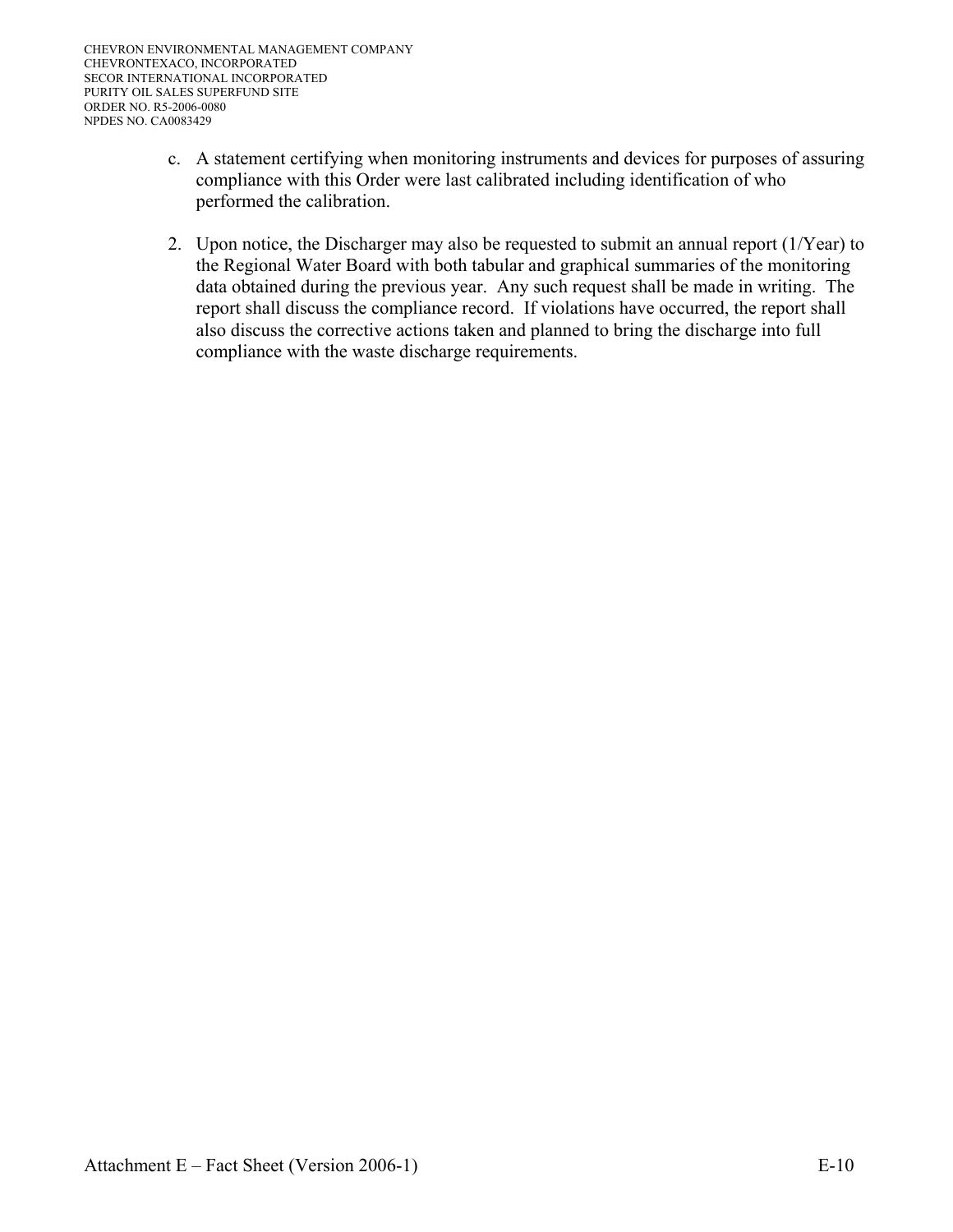# **Attachment F** – Fact Sheet – Table of Contents

| I.  |                                                                                              |  |
|-----|----------------------------------------------------------------------------------------------|--|
| П.  |                                                                                              |  |
|     |                                                                                              |  |
|     | B.                                                                                           |  |
|     | Summary of Existing Requirements and Self-Monitoring Report (SMR) Data  6<br>$\mathcal{C}$ . |  |
|     | D.                                                                                           |  |
|     | E.                                                                                           |  |
| Ш.  |                                                                                              |  |
|     | A.                                                                                           |  |
|     | <b>B</b> .                                                                                   |  |
|     | $\mathcal{C}$ .                                                                              |  |
|     | D.                                                                                           |  |
|     | Ε.                                                                                           |  |
| IV. |                                                                                              |  |
|     | A.                                                                                           |  |
|     | <b>B.</b>                                                                                    |  |
|     |                                                                                              |  |
|     |                                                                                              |  |
|     |                                                                                              |  |
|     |                                                                                              |  |
|     | 1.                                                                                           |  |
|     | Applicable Beneficial Uses and Water Quality Criteria and Objectives  18<br>2.               |  |
|     |                                                                                              |  |
|     | 4.                                                                                           |  |
|     | 5.                                                                                           |  |
|     | D.                                                                                           |  |
|     | E.                                                                                           |  |
|     | F.                                                                                           |  |
|     | G.                                                                                           |  |
| V.  |                                                                                              |  |
|     | A.                                                                                           |  |
|     | <b>B.</b>                                                                                    |  |
| VI. |                                                                                              |  |
|     | A.                                                                                           |  |
|     | Effluent Monitoring.<br><b>B.</b>                                                            |  |
|     | $\mathbf{C}$ .                                                                               |  |
|     | D.                                                                                           |  |
|     |                                                                                              |  |
|     |                                                                                              |  |
|     | Е.                                                                                           |  |
|     |                                                                                              |  |
|     | $A_{\cdot}$                                                                                  |  |
|     | Β.                                                                                           |  |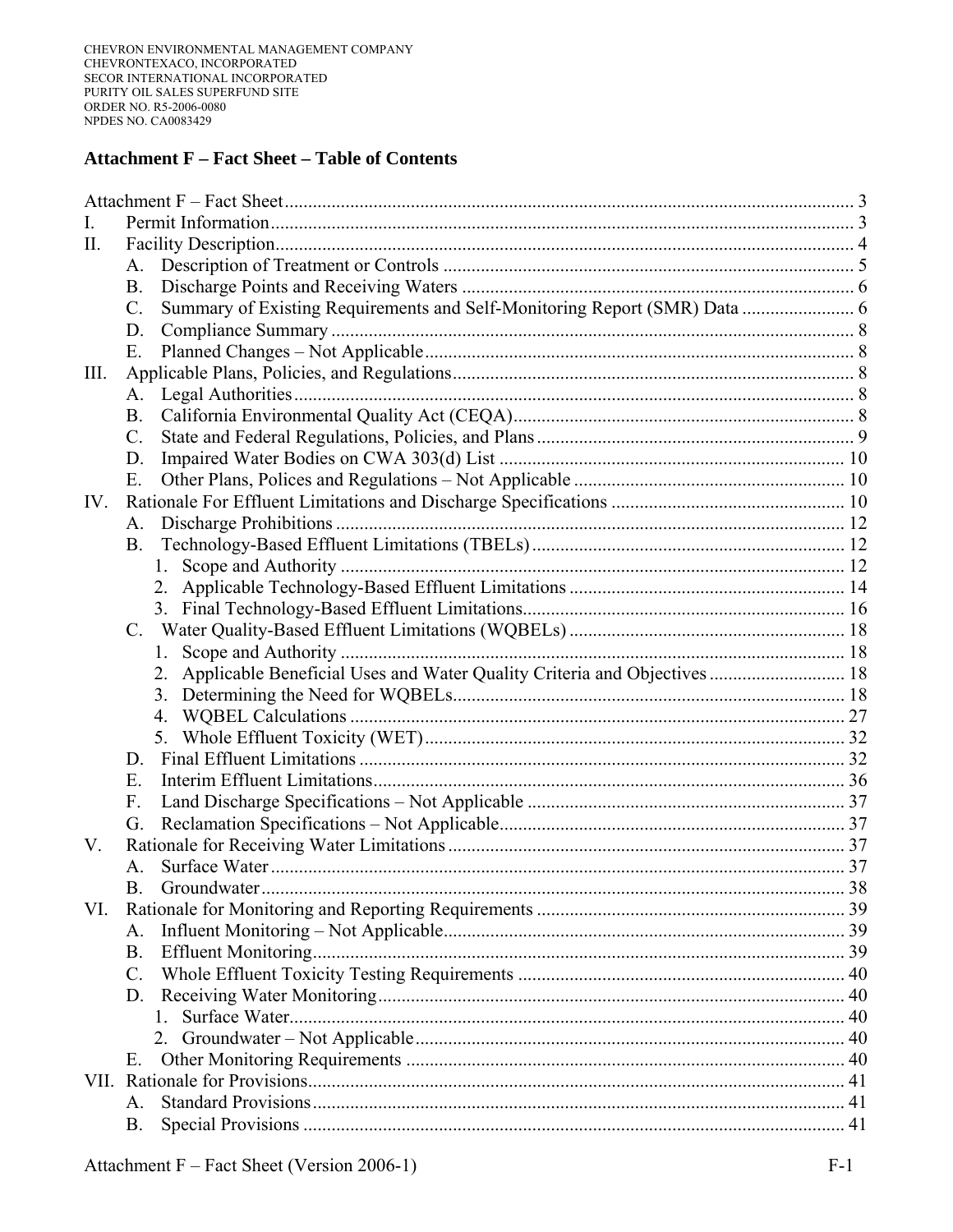| 3. Best Management Practices and Pollution Prevention – Not Applicable 42        |  |
|----------------------------------------------------------------------------------|--|
|                                                                                  |  |
|                                                                                  |  |
| 6. Special Provisions for Municipal Facilities (POTWs Only) – Not Applicable  42 |  |
|                                                                                  |  |
|                                                                                  |  |
|                                                                                  |  |
| B.                                                                               |  |
| C.                                                                               |  |
| D.                                                                               |  |
| E.                                                                               |  |
| $F_{\cdot}$                                                                      |  |
| G.                                                                               |  |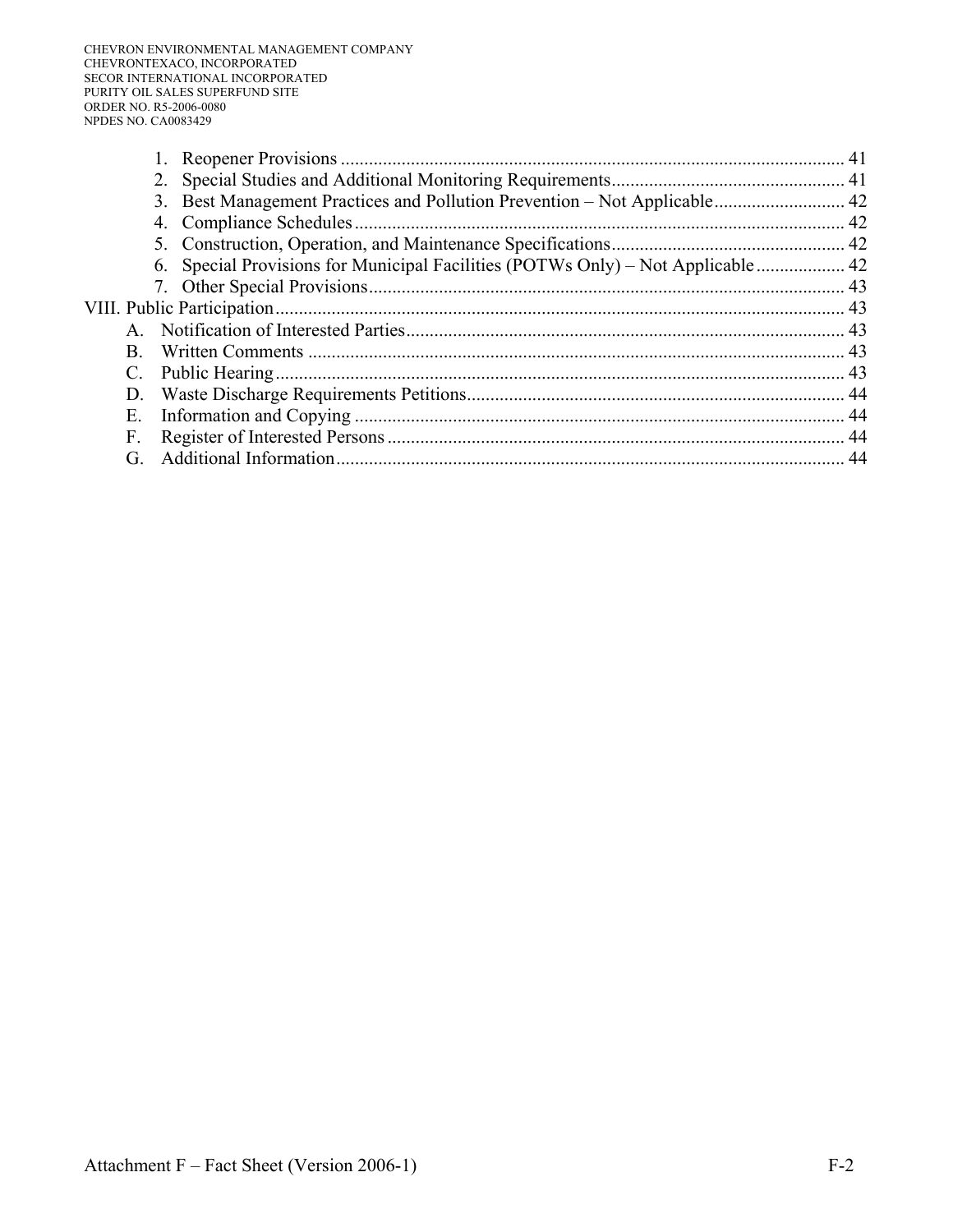# <span id="page-48-0"></span>**ATTACHMENT F – FACT SHEET**

As described in Section II of this Order, this Fact Sheet includes the legal requirements and technical rationale that serve as the basis for the requirements of this Order.

**Scope of Permit.** This renewed Order regulates the discharge of up to 0.542 million gallons per day (mgd) of groundwater treatment system effluent from the Purity Oil Sales Superfund Site groundwater cleanup project. This Order includes effluent and surface water limitations, monitoring and reporting requirements, additional study requirements, and reopener provisions for effluent constituents.

# **I. PERMIT INFORMATION**

The following table summarizes administrative information related to the facility.

| <b>WDID</b>                                                   | 5D102120001                                                                                 |
|---------------------------------------------------------------|---------------------------------------------------------------------------------------------|
|                                                               | Chevron Environmental Management Company,                                                   |
| <b>Discharger</b>                                             | ChevronTexaco, Incorporated; and SECOR International Incorporated                           |
| <b>Name of Facility</b>                                       | Purity Oil Sales Superfund Site                                                             |
|                                                               | 3281 South Maple Avenue                                                                     |
| <b>Facility Address</b>                                       | Malaga, CA 93725                                                                            |
|                                                               | Fresno County                                                                               |
| <b>Facility Contact, Title and</b><br><b>Phone</b>            | Frank Gegunde, Project Geologist, (559) 271-2650                                            |
| <b>Authorized Person to Sign and</b><br><b>Submit Reports</b> | Robert D. Mihalovich, Senior Superfund Specialist, (925) 842-1341                           |
| <b>Mailing Address</b>                                        | 6001 Bollinger Canyon Road, San Ramon, CA 94583                                             |
| <b>Billing Address</b>                                        | c/o SECOR International Inc., 3475 West Shaw Avenue, Suite #104, Fresno,<br>CA 93711        |
| <b>Type of Facility</b>                                       | Groundwater Cleanup Project                                                                 |
| <b>Major or Minor Facility</b>                                | Minor                                                                                       |
| <b>Threat to Water Quality</b>                                | 3                                                                                           |
| Complexity                                                    | B                                                                                           |
| <b>Pretreatment Program</b>                                   | Not Applicable                                                                              |
| <b>Reclamation Requirements</b>                               | Not Applicable                                                                              |
| <b>Facility Permitted Flow</b>                                | 0.542 million gallons per day (mgd)                                                         |
| <b>Facility Design Flow</b>                                   | $0.542$ mgd                                                                                 |
| Watershed                                                     | South Valley Floor Hydrologic Unit (551.00)                                                 |
| <b>Receiving Waters</b>                                       | Fresno Irrigation District North Central Canal, Fresno Irrigation District<br>Central Canal |
| <b>Receiving Water Type</b>                                   | <b>Irrigation Canal</b>                                                                     |

A. Chevron Environmental Management Company and ChevronTexaco, Incorporated; are the owner and operator of Purity Oil Sales Superfund Site (hereinafter Facility) a groundwater cleanup project. SECOR International Incorporated (SECOR) is responsible for the operation of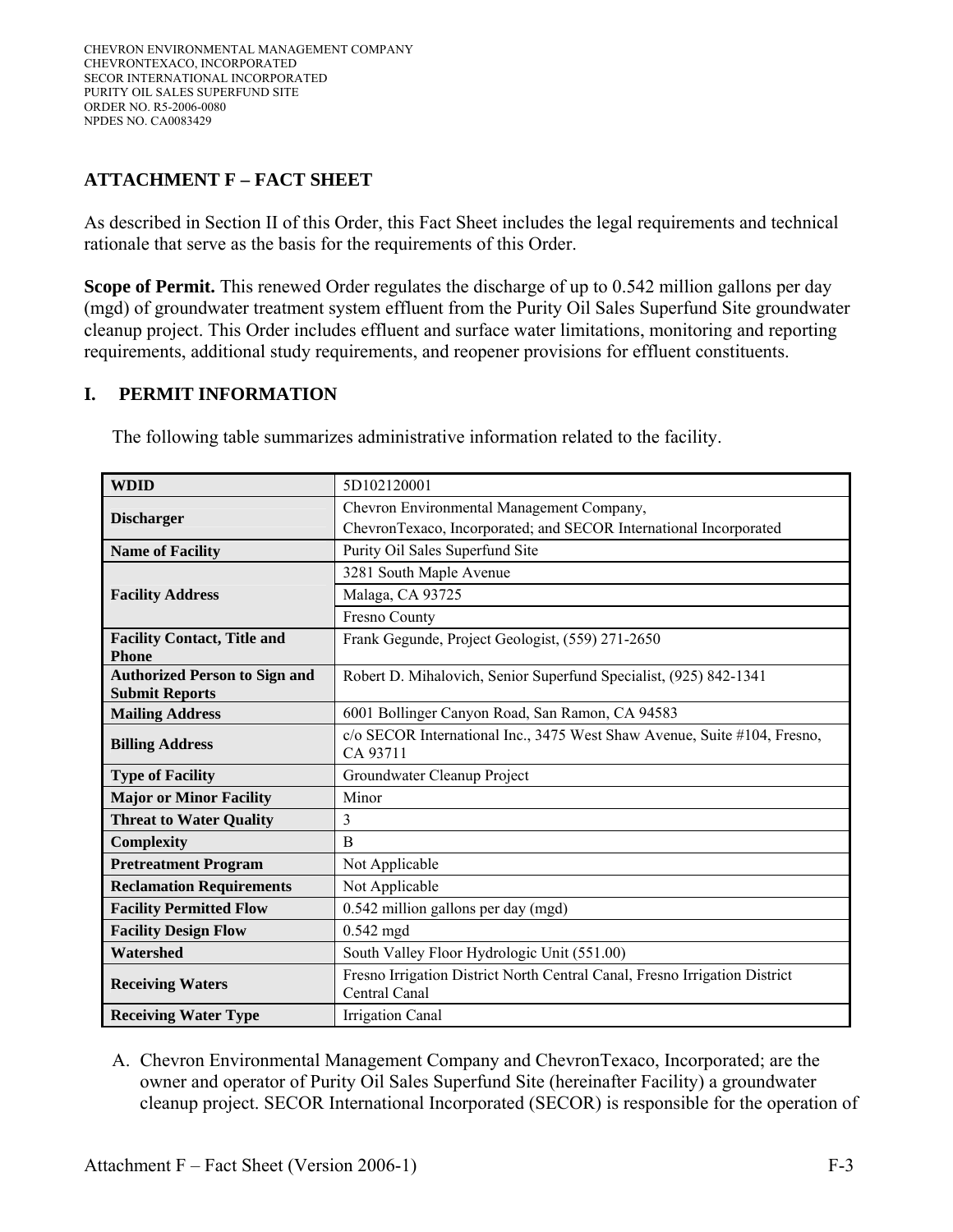<span id="page-49-0"></span>the Facility's groundwater treatment system. Together Chevron Environmental Management Company, ChevronTexaco, Incorporated; and SECOR are hereinafter referred to as Discharger.

- B. The Facility discharges wastewater to the Fresno Irrigation District (FID) North Central Canal and FID Central Canal (canals), which discharge to Fresno Slough and during periods of heavy rainfall, Fresno Slough drains to the San Joaquin River; all are waters of the United States. The discharge is currently regulated by Waste Discharge Requirements (WDRs) Order 5-00-008 which was adopted on January 28, 2000 and was to expire on January 28, 2005. The terms of the existing Order automatically continued in effect after the permit expiration date.
- C. The Discharger filed a report of waste discharge and submitted an application for renewal of its WDRs and National Pollutant Discharge Elimination System (NPDES) permit on January 17, 2005. A site visit was conducted on November 16, 2004 to observe operations and collect additional data to develop permit limitations and conditions.

# **II. FACILITY DESCRIPTION**

The Discharger owns and operates the Facility and provides groundwater cleanup under the U.S. Environmental Protection Agency (USEPA) Superfund Program. The groundwater cleanup involves extracting groundwater, removing contaminants, and discharging the treated groundwater to the FID North Central Canal or the FID Central Canal. The Discharger has operated the project's groundwater extraction and treatment system under the limitations of a NPDES permit since 1994.

The 6.86-acre "Site" where the Facility is located is in Section 25, T14S, R20E, MDB&M as shown on Attachment B. The State of California acquired the Facility property (Assessor's Parcel No. 330- 060-04) for non-payment of property taxes and owned it between 1973 and 1978. The State sold the Facility property in 1978, but it is currently in tax status default and the owner is unknown.

On March 25, 1994, the Regional Water Board adopted WDRs Order No. 94-066 (NPDES Permit No. CA0083429) for the Purity Oil Sales Site Steering Committee, an unincorporated California association and its members (comprised of the potentially responsible parties named in the USEPA Unilateral Administrative Order), for the discharge of treated groundwater into the Central Canal and/or North Central Canal. The Discharger assumed control of the groundwater extraction and treatment system following a legal settlement.

#### **Site History**

The Site was occupied between 1934 and 1975 by an oil recycling facility, where crankcase drainage and other waste oils were stored, processed and recycled. During this period, oily acidic liquids and sludges were spilled and disposed of on the Site. In February 1974, a Regional Water Board staff inspection of the Site disclosed the discharges of wastes to unlined sumps. On January 7, 1975 the Regional Water Board issued a Cleanup and Abatement Order to the Facility. The Facility owner filed for bankruptcy and shut down its operations in 1975.

Site investigations conducted by USEPA, the California Department of Health Services (DHS), and the Regional Water Board during 1980, 1981, and 1982 revealed high to extremely high surface soil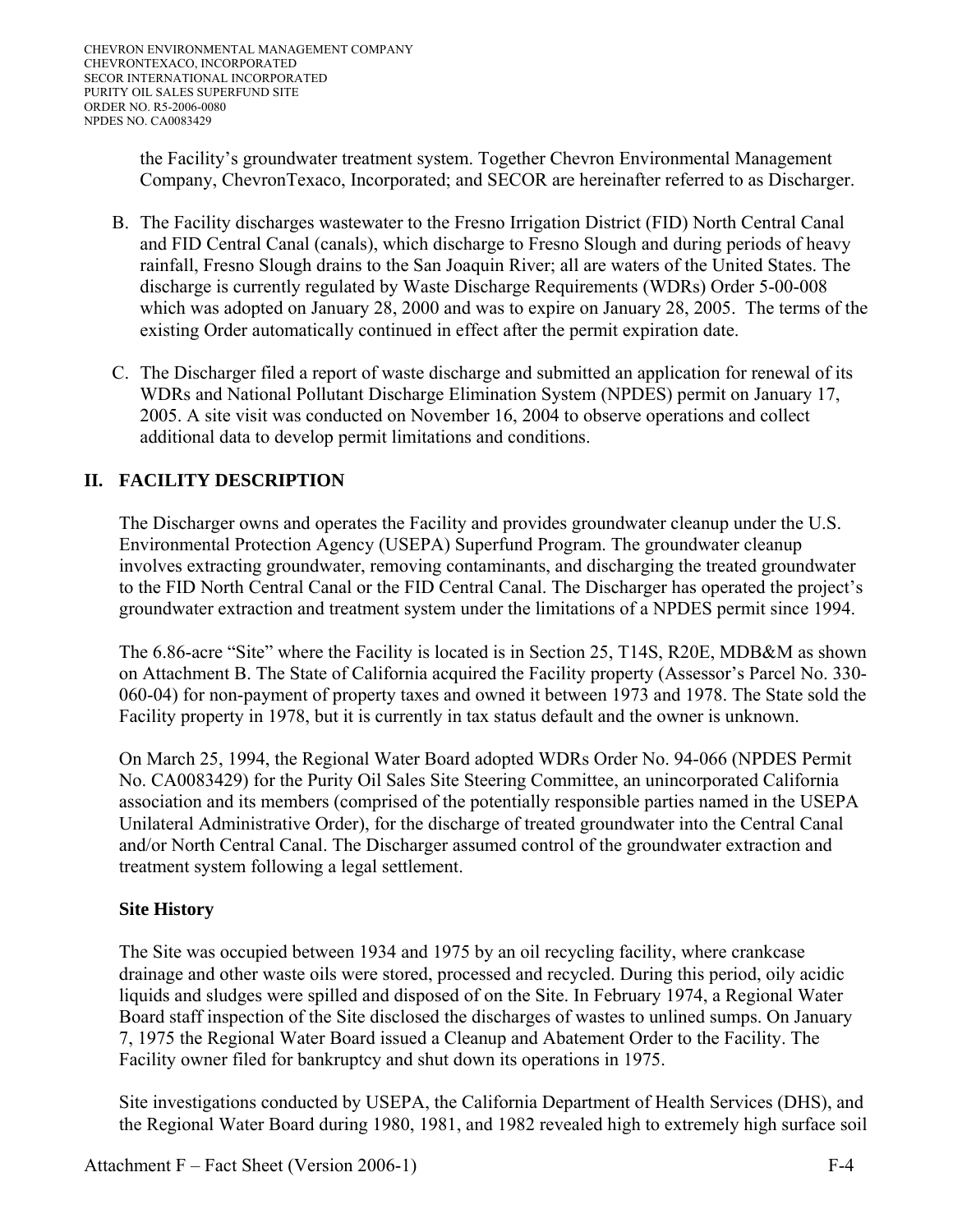<span id="page-50-0"></span>concentrations of oil and grease, lead, zinc, copper, soluble sulfur, volatile organic compounds (VOCs), and polychlorinated biphenyls. Soil samples indicated that, in addition to waste oil, chlorinated solvents and other materials not directly associated with the waste oil reprocessing operation were handled at the Site. Additional investigation revealed that groundwater at the Site was contaminated with VOCs, iron, and manganese. Groundwater samples also contained nickel at concentrations of up to 90 parts per billion. Various site-specific USEPA documents note that iron, manganese, and nickel are naturally occurring.

The waste areas identified at the Site include three ponds, one pit, and eight sumps, all of which were unlined. In addition, seven above-ground steel tanks, several of which evidenced seepage of contaminants, were removed from the Site in 1991. The western three quarters of the Site is mounded 8 to 10 feet above natural grade because a former large pond area, which had contained a tar-like material, was filled with construction debris in 1974.

USEPA placed the Site on the National Priority List in December 1982 and became the lead agency for the site in 1986. On September 26, 1989, USEPA signed a Record of Decision (ROD) selecting extraction wells, air stripping technology, and the greensand process for the removal of contaminants from groundwater. The ROD establishes cleanup goals, which in this case, are equal to the State Maximum Contaminant Levels (MCLs) for some VOCs, iron, and manganese.

#### **Site Conditions**

Site soils are comprised of sand and silty sands, interspersed with layers of lower-permeability silt. Groundwater is generally encountered at depths of 50 feet below ground surface (bgs). Groundwater flow is to the northwest with a gradient of about 0.002 foot-per-foot.

Annual precipitation in the area is about 10.5 inches and the average evaporation is about 66 inches.

#### **A. Description of Treatment or Controls**

- 1. Groundwater is pumped from two onsite extraction wells (EW-1 and EW-2) and fed to the groundwater treatment system (GWTS) at an average influent flow rate of less than 2 gallons per minute (gpm). The GWTS removes volatile organic compounds (VOCs), iron, and manganese to below State MCLs. The GWTS consists of groundwater extraction wells, groundwater feed tank, potassium permanganate chemical feed system, three greensand catalytic oxidizer/filters connected in parallel (iron and manganese removal), and an air stripper column (VOCs removal). The treatment capacity of the GWTS is 542,000 gallons per day (gpd).
- 2. Treated groundwater is used for system reconditioning and greensand filter backwash. In accordance with an agreement between former Purity Oil Sales Site Steering Committee and the Malaga County Water District (MCWD), the filter backwash water containing precipitated iron, manganese, and suspended solids is discharged to the MCWD sewer system.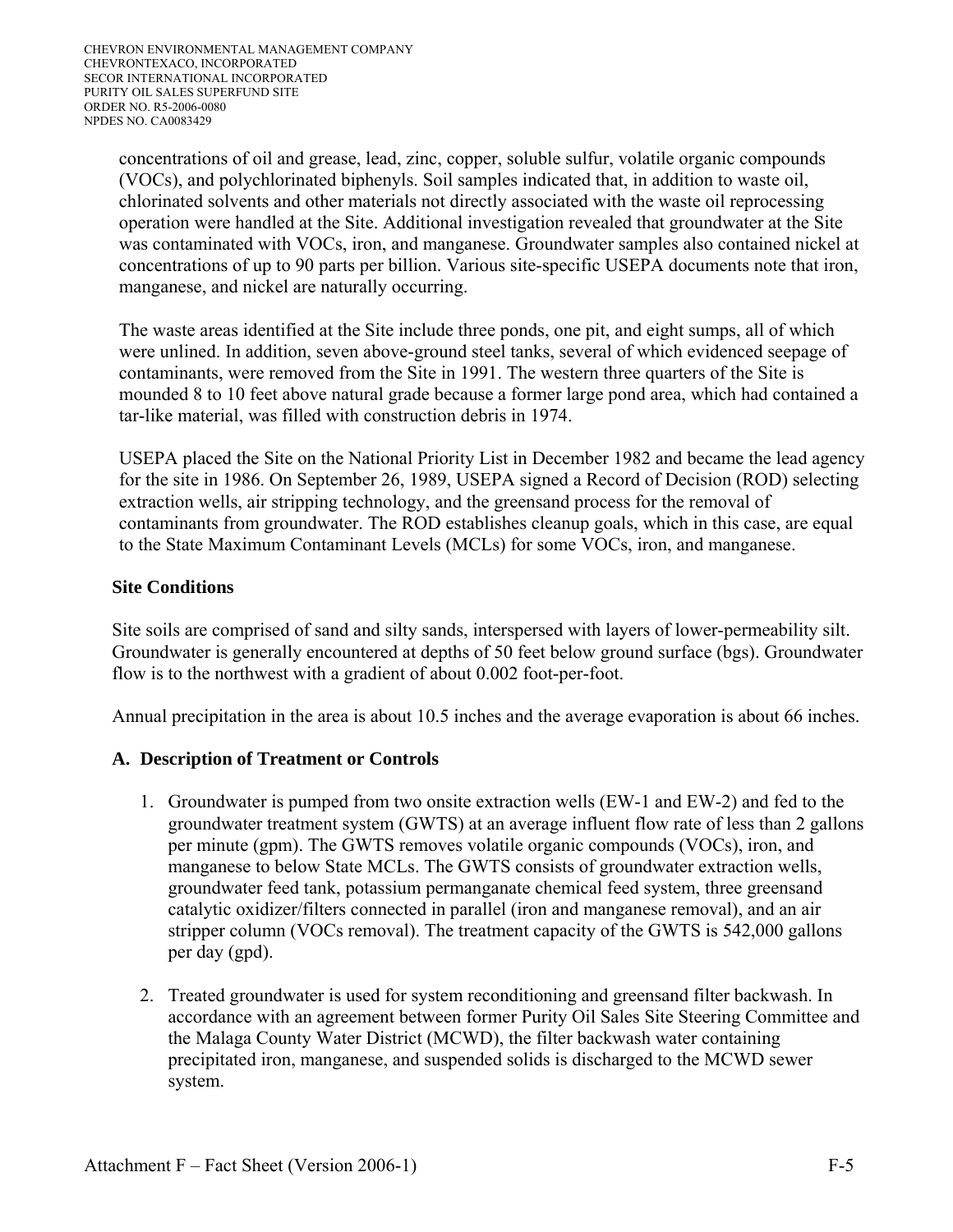#### <span id="page-51-0"></span>**B. Discharge Points and Receiving Waters**

- 1. The Discharger discharges to the FID North Central Canal (Discharge Point 001) under normal operations. When the FID North Central Canal is unavailable, due to maintenance or repair activities, the discharge is to the FID Central Canal (Discharge Point 002). The canals are owned and operated by the FID. The former Purity Oil Sales Site Steering Committee and the FID have entered into a formal agreement for the discharge. Discharge Points 001 and 002 are in Section 25, T14S, R20E, MDB&M.
- 2. The North Central and Central canals bifurcate approximately 1,800 feet to the southeast of the Facility and flow in a westerly direction, recombining approximately five miles to the west. From there, FID directs the combined canal to either: (a) a 240-acre infiltration parcel approximately eight miles southwest of the Site, or (b) Fresno Slough approximately 16 miles southwest of the property. During years of heavy rainfall, water drains from the Fresno Slough to Mendota Pool along the San Joaquin River.

#### **C. Summary of Existing Requirements and Self-Monitoring Report (SMR) Data**

1. Effluent limitations contained in the existing Order for discharges from Discharge Points 001 and 002 (Monitoring Locations M-001 and M-002 respectively) and representative effluent monitoring data from the term of the previous Order are as follows:

| <b>Parameter</b><br>(units)                  | <b>Effluent Limitation</b> |                      |                                                  | <b>Effluent Monitoring Data</b><br>(January 2000 – September 2004) |
|----------------------------------------------|----------------------------|----------------------|--------------------------------------------------|--------------------------------------------------------------------|
|                                              | 30-Day Median              | <b>Maximum Daily</b> | <b>Highest 30-Day</b><br><b>Median Discharge</b> | <b>Highest Daily</b><br><b>Discharge</b>                           |
| Flow (gpd)                                   | $432,000^a$                | 542,000              | $6,820^{b}$                                      | 37,940                                                             |
| Iron $(\mu g/L)$                             | --                         | 300                  |                                                  | 1500                                                               |
| Manganese $(\mu g/L)$                        |                            | 50                   |                                                  | 220                                                                |
| Trichloroethene $(\mu g/L)$                  | < 0.5                      | 5                    | ND                                               | ND                                                                 |
| 1,1-Dichloroethane<br>$(\mu g/L)$            | < 0.5                      | 5                    | ND                                               | ND                                                                 |
| 1,2- Dichloroethane<br>$(\mu g/L)$           | < 0.5                      | 5                    | ND                                               | ND                                                                 |
| 1,1-Dichloroethene<br>$(\mu g/L)$            | < 0.5                      | 5                    | ND                                               | ND                                                                 |
| cis-1,2-Dichloroethene<br>$(\mu g/L)$        | < 0.5                      | 5                    | ND                                               | ND                                                                 |
| trans- $1,2$ -<br>Dichloroethene $(\mu g/L)$ | < 0.5                      | 5                    | ND                                               | ND                                                                 |
| Benzene $(\mu g/L)$                          | < 0.5                      | 5                    | ND                                               | ND                                                                 |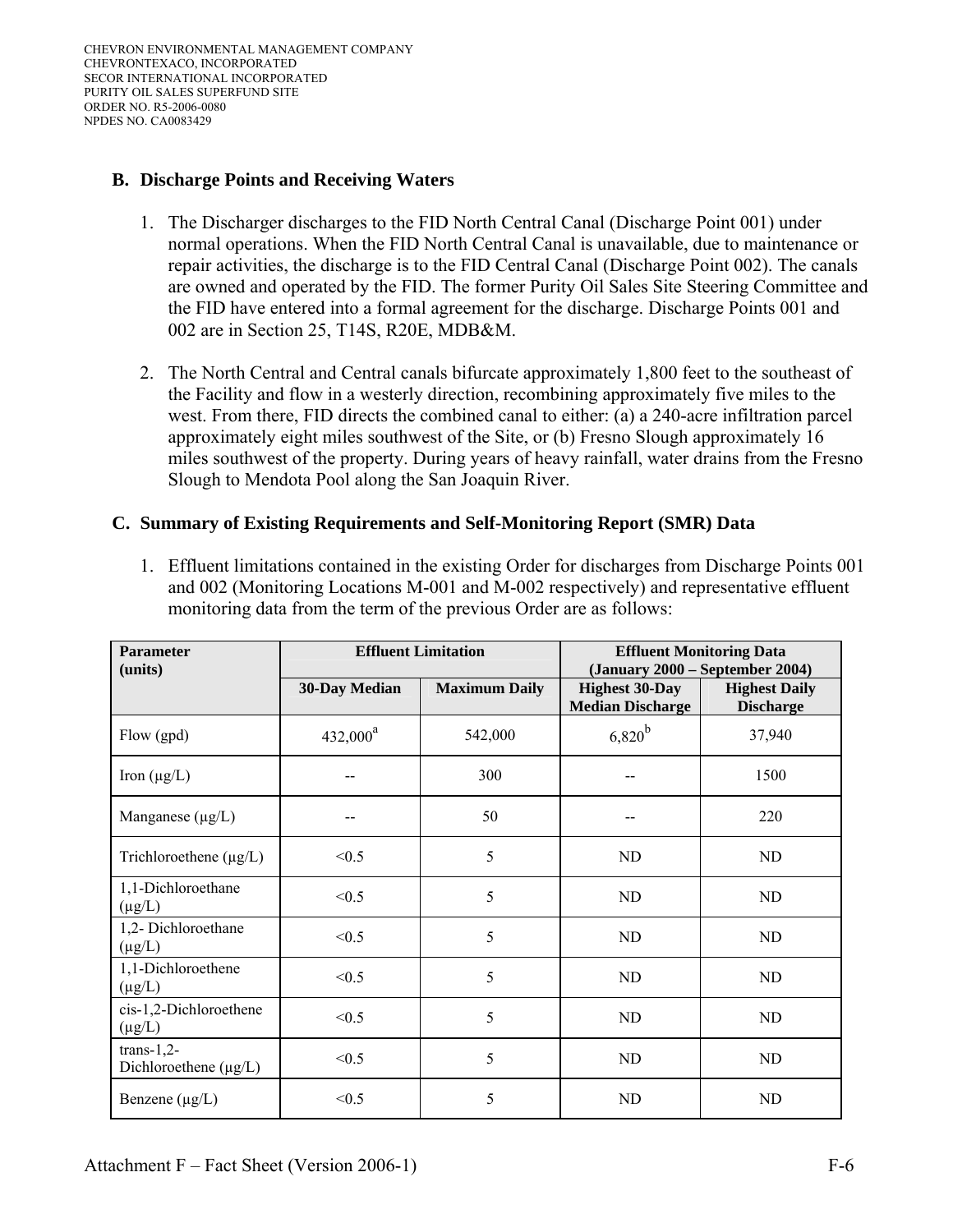CHEVRON ENVIRONMENTAL MANAGEMENT COMPANY CHEVRONTEXACO, INCORPORATED SECOR INTERNATIONAL INCORPORATED PURITY OIL SALES SUPERFUND SITE ORDER NO. R5-2006-0080 NPDES NO. CA0083429

| <b>Parameter</b><br>(units)                     |               | <b>Effluent Limitation</b> | <b>Effluent Monitoring Data</b><br>(January 2000 – September 2004) |                                          |  |  |  |
|-------------------------------------------------|---------------|----------------------------|--------------------------------------------------------------------|------------------------------------------|--|--|--|
|                                                 | 30-Day Median | <b>Maximum Daily</b>       | <b>Highest 30-Day</b><br><b>Median Discharge</b>                   | <b>Highest Daily</b><br><b>Discharge</b> |  |  |  |
| Chlorobenzene $(\mu g/L)$                       | < 0.5         | 5                          | 0.59                                                               | 0.59                                     |  |  |  |
| 1,2-Dichlorobenzene<br>$(\mu g/L)$              | < 0.5         | 5                          | ND                                                                 | ND                                       |  |  |  |
| Vinyl chloride $(\mu g/L)$                      | < 0.5         |                            | ND                                                                 | ND                                       |  |  |  |
| Other volatile organic<br>compounds $(\mu g/L)$ | --            | Nondetectable              |                                                                    |                                          |  |  |  |
| Dichloromethane<br>$(\mu g/L)$                  |               | Nondetectable              | 4.4                                                                | 4.4                                      |  |  |  |
| 4-Methyl-2-pentanone<br>$(\mu g/L)$             |               | Nondetectable              | 5.2                                                                | 5.2                                      |  |  |  |
| Methyl Tert Butyl Ether<br>$(\mu g/L)$          |               | Nondetectable              | 0.47 DNQ                                                           | 0.47 DNQ                                 |  |  |  |
| pH (standard unit)                              |               | $6.0 - 9.0^{\circ}$        |                                                                    | $7.1 - 8.4^{\circ}$                      |  |  |  |

<sup>a</sup> Average monthly effluent limitation<br> $\frac{b}{c}$  Highert suggese monthly disclosed

b Highest average monthly discharge<br> $\frac{c}{c}$  Instantaneous minimum-maximum range

2. Representative GWTS influent monitoring data from the period of January 2000 – September 2004 are as follows (table summarizes detected influent data):

| <b>Parameter</b>            | <b>Units</b> | <b>Maximum</b> | Long-term Average <sup>a</sup> |
|-----------------------------|--------------|----------------|--------------------------------|
| Iron                        | mg/L         | 14             | 1.8                            |
| Manganese                   | mg/L         | 0.8            | 0.4                            |
| 1,1-Dichloroethane          | $\mu$ g/L    | 1.1            | 0.65                           |
| 1,2-Dichlorobenzene         | $\mu$ g/L    | 2.4            | 1.2                            |
| 1,2-Dichloroethane          | $\mu$ g/L    | 2.1            | 0.82                           |
| 1,4-Dichlorobenzene         | $\mu$ g/L    | 0.51           | 0.51                           |
| Benzene                     | $\mu$ g/L    | 0.64           | 0.64                           |
| Chlorobenzene               | $\mu$ g/L    | 3.1            | 1.1                            |
| cis-1,2-Dichloroethene      | $\mu$ g/L    | 34             | 10                             |
| <b>Total Xylene Isomers</b> | $\mu$ g/L    | 1.4            | 1.0                            |
| Trichloroethene             | $\mu$ g/L    | 0.32           | 0.32                           |
| Vinyl chloride              | $\mu$ g/L    | 0.31           | 0.31                           |
| Methyl Ethyl Ketone         | $\mu$ g/L    | 17             | 17                             |
| 4-Methyl-2-pentanone        | $\mu$ g/L    | 1.1            | 1.1                            |

<sup>a</sup> Averages based on detected values only.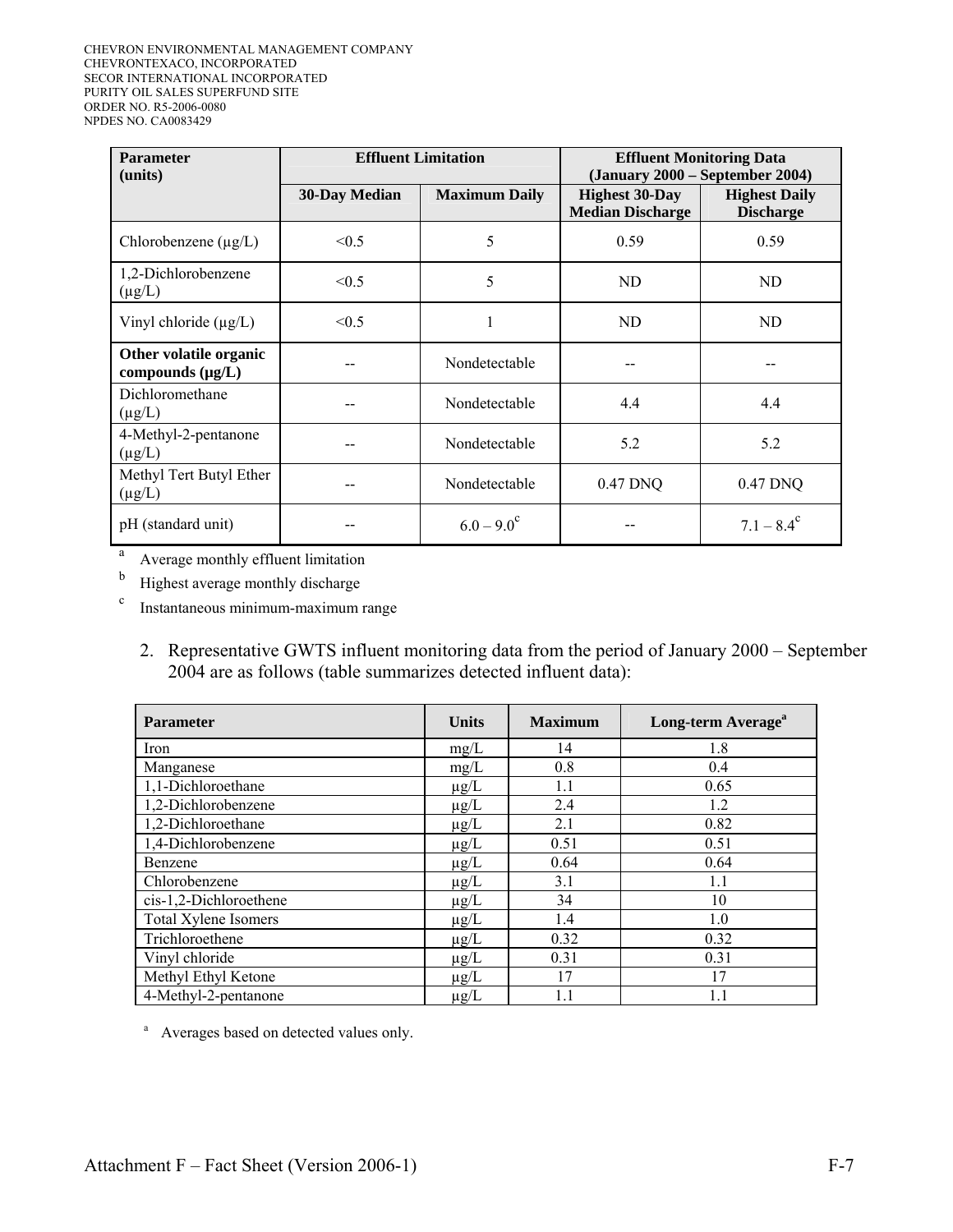#### <span id="page-53-0"></span>**D. Compliance Summary**

 1. During the monitoring period of January 2000 – September 2004 the Discharger violated the following effluent limitations established by Order No. 5-00-008:

| <b>Parameter</b>                                           |               | <b>Effluent Limitations</b> | <b>Number of Exceedances</b> |                |  |  |
|------------------------------------------------------------|---------------|-----------------------------|------------------------------|----------------|--|--|
| (units)                                                    | $30$ -Day     | <b>Maximum</b>              | $30$ -Day                    | <b>Maximum</b> |  |  |
|                                                            | <b>Median</b> | Daily                       | <b>Median</b>                | Daily          |  |  |
| Iron                                                       |               | 300                         |                              |                |  |  |
| $(\mu g/L)$                                                |               |                             |                              |                |  |  |
| Manganese                                                  |               | 50                          |                              |                |  |  |
| $(\mu g/L)$                                                |               |                             |                              |                |  |  |
| Chlorobenzene                                              | < 0.5         |                             |                              |                |  |  |
| $(\mu g/L)$                                                |               | 5                           |                              |                |  |  |
| Dichloromethane                                            |               |                             |                              |                |  |  |
| $(\mu g/L)$                                                |               | Nondetectable               |                              | 2              |  |  |
| 4-Methyl-2-pentanone                                       |               | Nondetectable               |                              |                |  |  |
| $(\mu g/L)$                                                |               |                             |                              |                |  |  |
| "The sum of the concentrations of the VOC constituents  in |               |                             |                              | 3              |  |  |
| the discharge shall not exceed 5 $\mu$ g/l "               |               |                             |                              |                |  |  |

#### **E. Planned Changes – Not Applicable**

#### **III. APPLICABLE PLANS, POLICIES, AND REGULATIONS**

The requirements contained in the proposed Order are based on the requirements and authorities described in this section.

#### **A. Legal Authorities**

This Order is issued pursuant to section 402 of the Federal Clean Water Act (CWA) and implementing regulations adopted by the U.S. Environmental Protection Agency (USEPA) and Chapter 5.5, Division 7 of the California Water Code (CWC). It shall serve as a NPDES permit for point source discharges from this facility to surface waters. This Order also serves as Waste Discharge Requirements (WDRs) pursuant to Article 4, Chapter 4 of the CWC for discharges that are not subject to regulation under CWA section 402.

#### **B. California Environmental Quality Act (CEQA)**

This action to adopt an NPDES permit is exempt from the provisions of the California Environmental Quality Act (Public Resources Code Section 21000, et seq.) in accordance with Section 13389 of the CWC.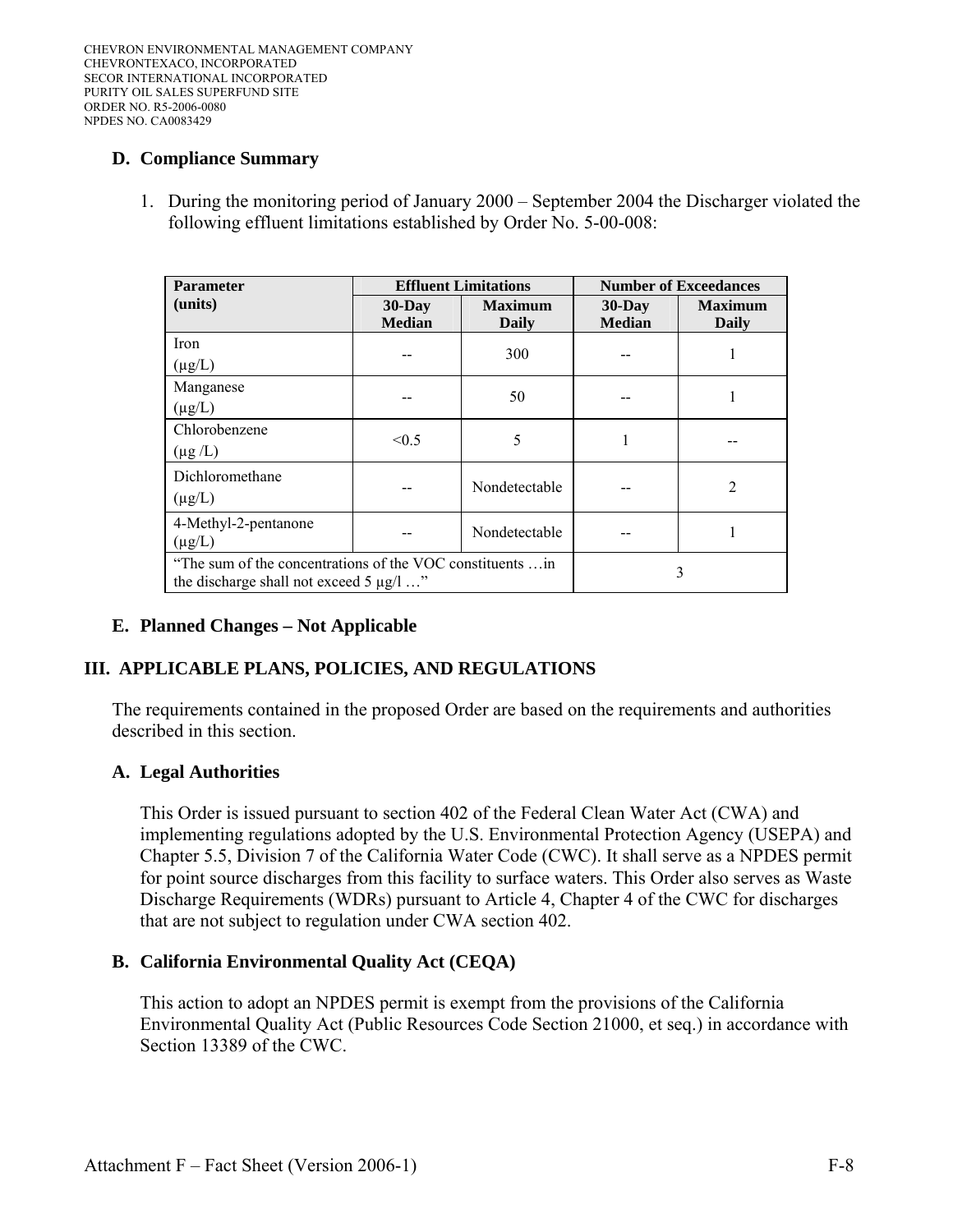<span id="page-54-0"></span>CHEVRON ENVIRONMENTAL MANAGEMENT COMPANY CHEVRONTEXACO, INCORPORATED SECOR INTERNATIONAL INCORPORATED PURITY OIL SALES SUPERFUND SITE ORDER NO. R5-2006-0080 NPDES NO. CA0083429

#### **C. State and Federal Regulations, Policies, and Plans**

 1. **Water Quality Control Plans.** The Regional Water Board adopted a *Water Quality Control Plan for the Tulare Lake Basin, Second Edition* (hereinafter Basin Plan) that designates beneficial uses, establishes water quality objectives, and contains implementation programs and policies to achieve those objectives for all waters addressed through the plan. In addition, State Water Resources Control Board (State Water Board) Resolution No. 88-63 requires that, with certain exceptions, the Regional Water Board assign the municipal and domestic supply (MUN) use to water bodies that do not have beneficial uses listed in the Basin Plan, therefore this designation applies to the FID canals. As described above, the FID canals discharge to Fresno Slough, a Valley Floor Water. The Basin Plan designates the beneficial uses of Valley Floor Waters as: agricultural supply (AGR); industrial service supply (IND); industrial process supply (PRO); water contact recreation (REC-1); non-contact water recreation (REC-2); warm freshwater habitat (including spawning) (WARM); wildlife habitat (WILD); support of rare, threatened, or endangered species (RARE); and groundwater recharge (GWR). Discharges from the groundwater cleanup system to the FID canals must be protective of the beneficial uses of Fresno Slough. Therefore, for purposes of this Order the beneficial uses of Fresno Slough are considered applicable to the FID canals; along with the MUN designation in accordance with State Water Board Resolution No. 88-63. Beneficial uses applicable to the FID canals are as follows:

| <b>Discharge Point</b> | <b>Receiving Water Name</b> | <b>Beneficial Use(s)</b>                                                     |
|------------------------|-----------------------------|------------------------------------------------------------------------------|
| 001                    | FID North Central Canal     | Existing:                                                                    |
|                        |                             | MUN, AGR, IND, PRO, REC-1, REC-2, WARM, WILD,<br>RARE, and GWR.              |
| 002                    | FID Central Canal           | Existing:<br>MUN, AGR, IND, PRO, REC-1, REC-2, WARM, WILD,<br>RARE, and GWR. |

- 2. **National Toxics Rule (NTR) and California Toxics Rule (CTR).** USEPA adopted the NTR on December 22, 1992, which was amended on May 4, 1995 and November 9, 1999, and the CTR on May 18, 2000, which was amended on February 13, 2001. These rules include water quality criteria for priority pollutants and are applicable to this discharge.
- 3. **State Implementation Policy.** On March 2, 2000, State Water Board adopted the *Policy for Implementation of Toxics Standards for Inland Surface Waters, Enclosed Bays, and Estuaries of California* (State Implementation Policy or SIP*).* The SIP became effective on April 28, 2000, with respect to the priority pollutant criteria promulgated for California by the USEPA through the NTR and to the priority pollutant objectives established by the Regional Water Boards in their basin plans, with the exception of the provision on alternate test procedures for individual discharges that have been approved by USEPA Regional Administrator. The alternate test procedures provision was effective on May 22, 2000. The SIP became effective on May 18, 2000. The SIP was amended by the State Water Board on February 24, 2005. The SIP includes procedures for determining the need for and calculating water quality-based effluent limitations (WQBELs), and requires dischargers to submit data sufficient to do so.

Attachment F – Fact Sheet (Version 2006-1) F-9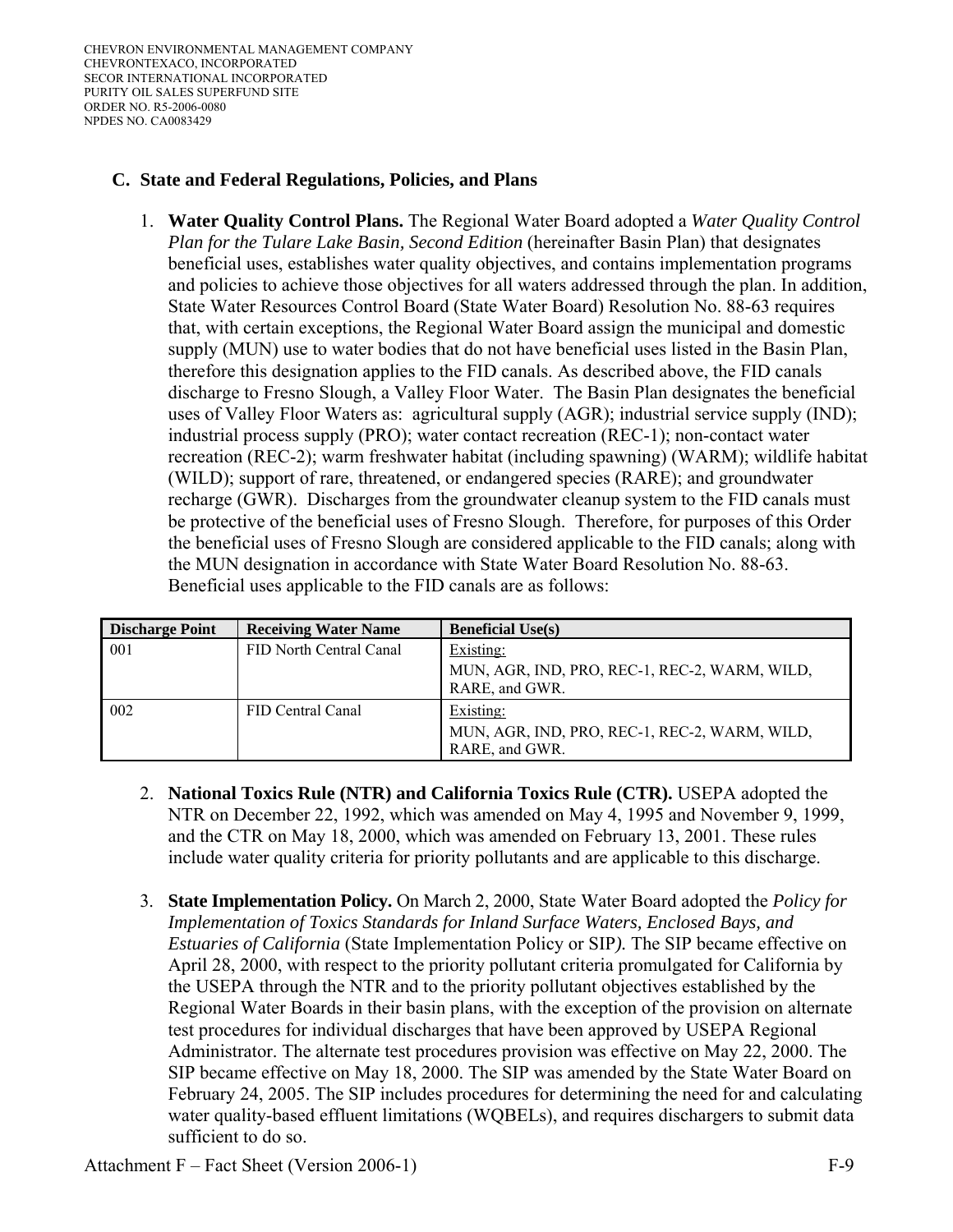- <span id="page-55-0"></span>4. **Antidegradation Policy.** Section 131.12 of 40 CFR requires that State water quality standards include an antidegradation policy consistent with the federal policy. The State Water Board established California's antidegradation policy in State Water Board Resolution 68-16, which is consistent with the requirements of the federal antidegradation policy. Resolution 68-16 requires that existing water quality is maintained unless degradation is justified based on specific findings. As discussed in detail in this Fact Sheet, the permitted discharge is consistent with the antidegradation provision of 40 CFR 131.12 and State Water Board Resolution 68-16.
- 5. **Anti-Backsliding Requirements.** Sections 402(o)(2) and 303(d)(4) of the CWA and 40 CFR 122.44(l) prohibit backsliding in NPDES permits. These anti-backsliding provisions require that effluent limitations in a reissued permit must be as stringent as those in the previous permit, with some exceptions in which limitations may be relaxed. All effluent limitations in the Order are at least as stringent as the effluent limitations in the previous Order.
- 6. **Monitoring and Reporting Requirements.** Section 122.48 of 40 CFR requires that all NPDES permits specify requirements for recording and reporting monitoring results. Sections 13267 and 13383 of the CWC authorize the Regional Water Boards to require technical and monitoring reports. The Monitoring and Reporting Program (MRP) establishes monitoring and reporting requirements to implement federal and State requirements. This MRP is provided in Attachment E.
- 7. **Storm Water Requirements.** USEPA promulgated Federal Regulations for storm water on November 16, 1990 in 40 CFR Parts 122, 123, and 124. The NPDES Industrial Storm Water Program does not regulate storm water discharges from groundwater cleanup facilities.

#### **D. Impaired Water Bodies on CWA 303(d) List**

The FID North Central and Central Canals are not listed as impaired water bodies.

# **E. Other Plans, Polices and Regulations – Not Applicable**

# **IV. RATIONALE FOR EFFLUENT LIMITATIONS AND DISCHARGE SPECIFICATIONS**

Effluent limitations and toxic and pretreatment effluent standards established pursuant to Sections 301 (Effluent Limitations), 302 (Water Quality Related Effluent Limitations), 304 (Information and Guidelines), and 307 (Toxic and Pretreatment Effluent Standards) of the Clean Water Act (CWA) and amendments thereto that are applicable to the discharge are contained herein.

The federal Clean Water Act (CWA) mandates the implementation of effluent limitations that are as stringent as necessary to meet water quality standards established pursuant to state or federal law.  $(33 \text{ U.S.C.}, \text{section } 1311(b)(1)(C); 40 \text{ CFR } 122.44(d)(1)).$  NPDES permits must incorporate discharge limits necessary to ensure that water quality standards are met. This requirement applies to narrative criteria as well as to criteria specifying maximum amounts of particular pollutants. Pursuant to 40 CFR 122.44(d)(1)(i), NPDES permits must contain limits that control all pollutants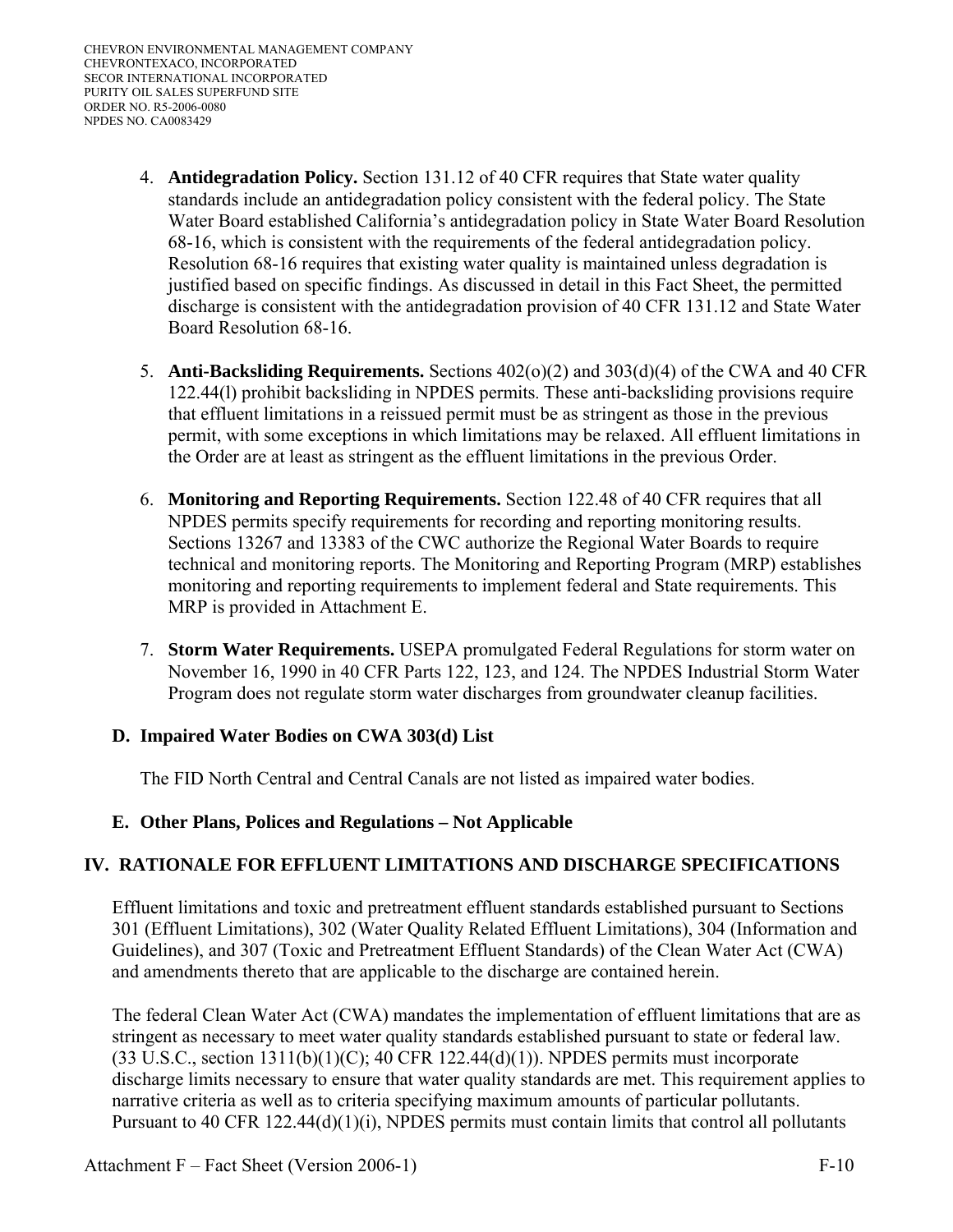that "are or may be discharged at a level which will cause, have the reasonable potential to cause, or contribute to an excursion above any state water quality standard, including state narrative criteria for water quality." 40 CFR 122.44(d)(1)(vi), further provides that "[w]here a state has not established a water quality criterion for a specific chemical pollutant that is present in an effluent at a concentration that causes, has the reasonable potential to cause, or contributes to an excursion above a narrative criterion within an applicable State water quality standard, the permitting authority must establish effluent limits."

 The Basin Plan, at page IV-17.00, contains an implementation policy ("Policy for Application of Water Quality Objectives") that specifies that the Regional Water Board "will, on a case-by-case basis, adopt numerical limitations in orders which will implement the narrative objectives." This Policy complies with 40 CFR 122.44(d)(1). With respect to narrative objectives, the Regional Water Board must establish effluent limitations using one or more of three specified sources, including USEPA's published water quality criteria, a proposed state criterion (i.e., water quality objective), or an explicit state policy interpreting its narrative water quality criteria (i.e., the Regional Water Board's "Policy for Application of Water Quality Objectives")(40 CFR 122.44(d)(1) (vi) (A), (B) or (C)). The Basin Plan contains a narrative objective requiring that: "All waters shall be maintained free of toxic substances in concentrations that produce detrimental physiological responses in human, plant, animal, or aquatic life". The Basin Plan requires the application of the most stringent objective necessary to ensure that surface water and groundwater do not contain chemical constituents, toxic substances, radionuclides, or taste and odor producing substances that adversely affect beneficial uses. The Basin Plan states that material and relevant information, including numeric criteria, and recommendations from other agencies and scientific literature will be utilized in evaluating compliance with the narrative toxicity objective. The Basin Plan also limits chemical constituents in concentrations that adversely affect surface water beneficial uses. For waters designated as MUN, the Basin Plan specifies that, at a minimum, waters shall not contain concentrations of constituents that exceed Maximum Contaminant Levels (MCLs) of California Code of Regulations (CCR) Title 22. The Basin Plan further states that, to protect all beneficial uses, the Regional Water Board may apply limits more stringent than MCLs. When a reasonable potential exists for exceeding a narrative objective, federal regulations mandate numerical effluent limitations and the Basin Plan narrative criteria clearly establish a procedure for translating the narrative objectives into numerical effluent limitations.

Chapter 4 of the Basin Plan contains a policy for application of water quality objectives that specifies a method for evaluating the cumulative cancer risk from multiple chemicals found together in water. As of July 9, 2004, the following constituents detected in the Facility's discharge are considered to be carcinogens as defined by The Safe Drinking Water & Toxic Enforcement Act of 1986:

| Arsenic     | $1,1$ -DCA     | Benzene             |
|-------------|----------------|---------------------|
| Chromium VI | $1,2-DCA$      | 1,4-Dichlorobenzene |
| Lead        | TCE.           | Dichloromethane     |
| Nickel      | Vinyl chloride |                     |

According to the Basin Plan, for carcinogenic constituents, the additive toxicity of the sum of the constituents is determined by dividing the concentration of each carcinogen in the discharge by its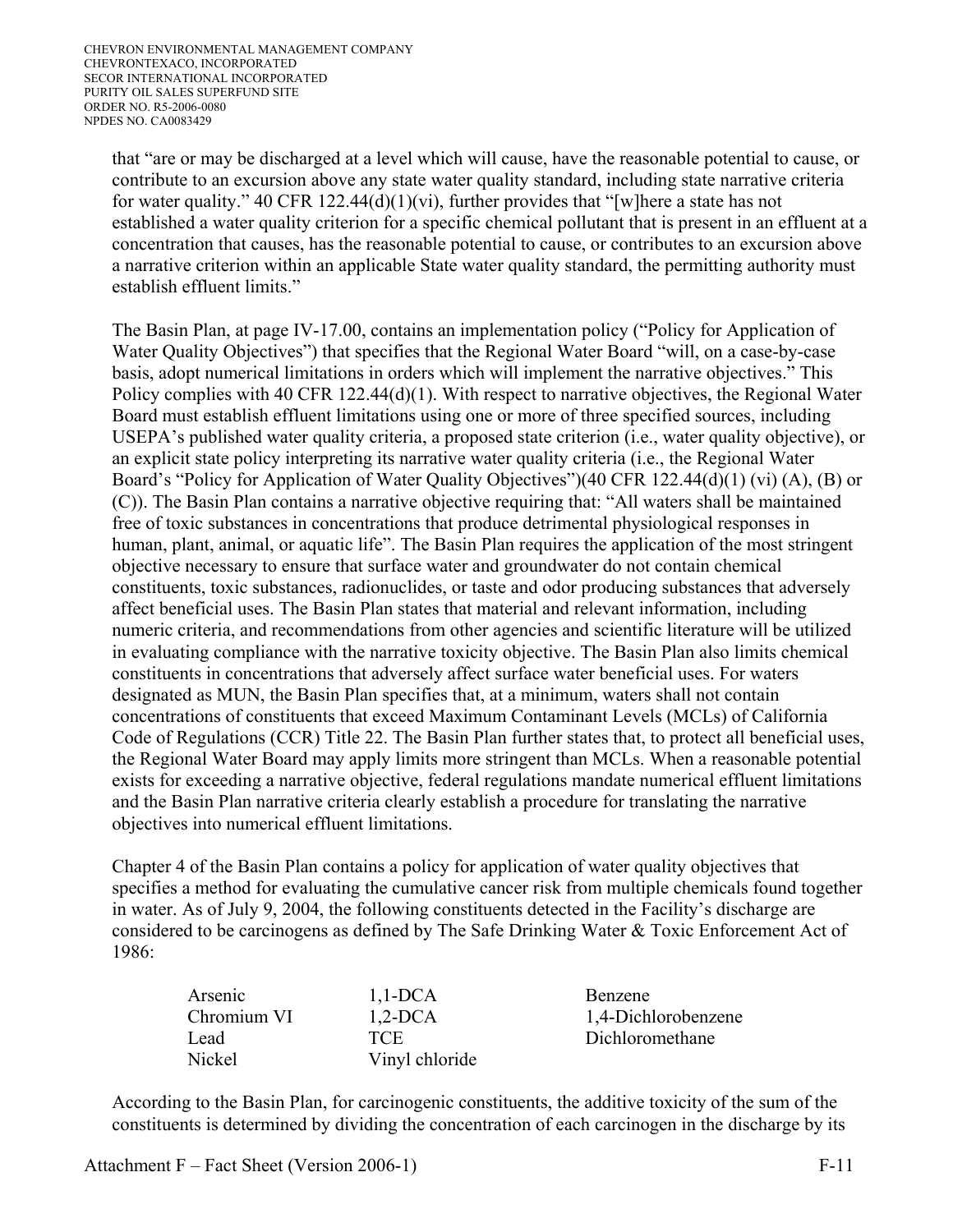<span id="page-57-0"></span>toxicological limit. The Basin Plan assumes an additive toxicity problem does not exist if the summation of the ratios is less than 1.0. If the summation of the ratios is equal to or greater than 1.0, the combination of constituents is assumed to present an unacceptable level of toxicologic risk.

The Basin Plan describes additive toxicity by the following formula:

$$
\sum_{i=1}^{n} \frac{[Concentration of Toxic Substance]i}{[Toxicological Limit for Substance in Water]i} < 1.0
$$

The GWTS was designed to provide groundwater cleanup for up to its design flow of 0.542 mgd. This Order establishes a daily maximum effluent flow limitation of 0.542 mgd, based on the design flow. Order No. 5-00-008 included a 30-day average effluent flow limit of 0.432 mgd. This Order continues the 30-day average effluent flow limit as a monthly average effluent flow limitation of 0.432 mgd.

Mass-based effluent limitations were calculated by multiplying the concentration limitation by the design flow (0.542 mgd) and the appropriate unit conversion factors.

# **A. Discharge Prohibitions**

1. As stated in Section I.G of Attachment D, Federal Standard Provisions, this Order prohibits bypass from any portion of the treatment facility.

# **B. Technology-Based Effluent Limitations (TBELs)**

# **1. Scope and Authority**

- a. The SIP defines Minimum Level (ML) as the concentration at which the entire analytical system must give recognizable signal and calibration point. The ML is the concentration in a sample that is equivalent to the concentration of the lowest calibration standard analyzed by a specific analytical procedure, assuming that all method specified sample weights, volumes, and processing steps have been followed.
- b. The SIP defines Method Detection Limit (MDL) as the concentration of a substance that can be measured and reported with 99 percent confidence that the analyte concentration is greater than zero, as defined in 40 CFR 136, Appendix B, revised as of 14 May 1999.
- c. The SIP requires the Discharger to report with each sample result the corresponding applicable ML and the laboratory's current MDL.
- d. CWA section 301(b)(1) requires NPDES permits to include effluent limitations that achieve technology-based standards and any more stringent limitations necessary to meet water quality standards. Water quality standards include the Basin Plan's beneficial uses and narrative and numeric water quality objectives, State Water Board adopted standards and federal standards including NTR and CTR. These standards include the Basin Plan's toxicity objective and Resolution 68-16. Under the Clean Water Act, the applicable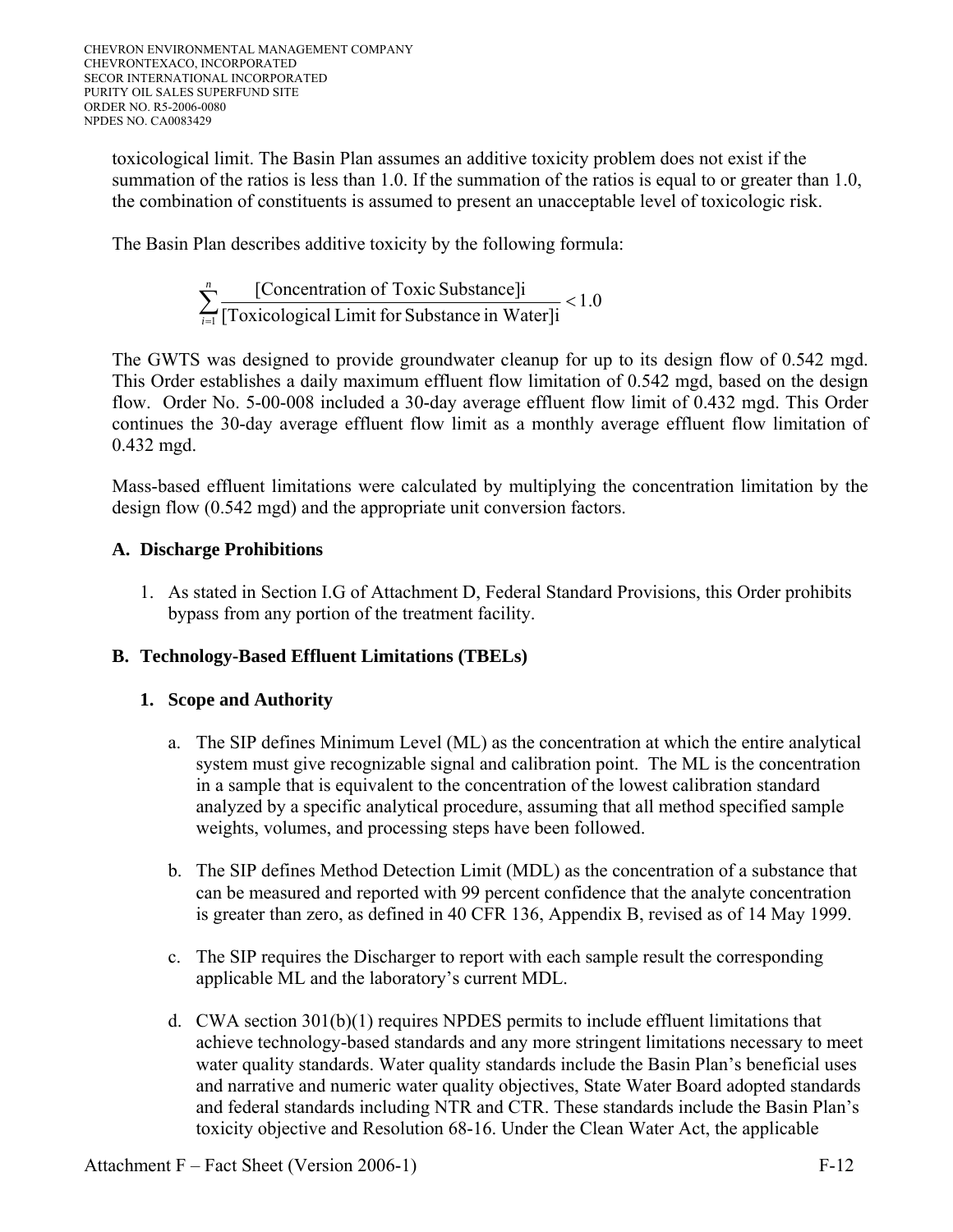technology-based standard is "best available technology economically achievable/best conventional pollutant control technology" or BAT/BCT. Because there are no promulgated effluent limitations for VOCs in groundwater extracted for cleanup, technology-based effluent limitations are established based upon consideration of the Regional Water Board staff's best professional judgment (BPJ). This Regional Water Board has a long history of regulating cleanup of VOCs in groundwater and has consistently imposed effluent limits at less than minimum levels (MLs) for VOCs in groundwater (see Attachment A for a definition of MLs). With respect to the specific discharges permitted herein, and particularly the air stripper, the following have been considered; as required by 40 CFR 125 for establishing BAT based upon BPJ:

- **Appropriate technology for category or class of discharges** Air Stripping treatment systems are commonly used to remove VOCs from extracted groundwater at cleanup sites. Systems are designed to remove VOCs to nondetectable concentrations. Properly operated and maintained systems perform reliably and ensure essentially complete removal of VOCs. The Discharger employs an air stripper system.
- **Unique factors relating to the applicant** The Discharger has not identified any unique factors that would justify discharges equaling or exceeding quantifiable concentrations of VOCs.
- **Age of equipment** The GWTS was constructed in 1994. The first water was extracted, treated, and discharged in December 1994. There have been no significant upgrades to any of the system components since 1994.
- **Non-water quality environmental impacts, including energy requirements and cost of achieving proposed effluent reduction** – The system currently in place reliably removes VOCs to nondetectable concentrations of less than 0.5 µg/L, therefore, implementation of the proposed limits would not create additional nonwater quality impacts, or financial costs for the Discharger.
- **Influent and effluent data** The monitoring data provided by the Discharger indicates that most of the time its air stripper effluent VOC concentrations are below detection limits of 0.5 µg/L. Out of the seven hundred eight effluent samples tested, consisting of seventeen different VOCs, only three samples exceeded the 0.5 µg/L detection limit while most were not detected. Therefore, the Facility is capable of meeting the proposed effluent limits.

Air stripping systems are appropriate technologies for complete VOC removal from extracted groundwater. The above supports a conclusion that the limits of less than 0.5 µg/L as a daily maximum reflects best practicable treatment control technology (BPTC)/BAT. Additionally, the Discharger must properly operate and maintain its treatment systems. As the Discharger is already meeting the effluent limitations, continued proper operation and maintenance will achieve these effluent limits and not impose additional costs on the Discharger.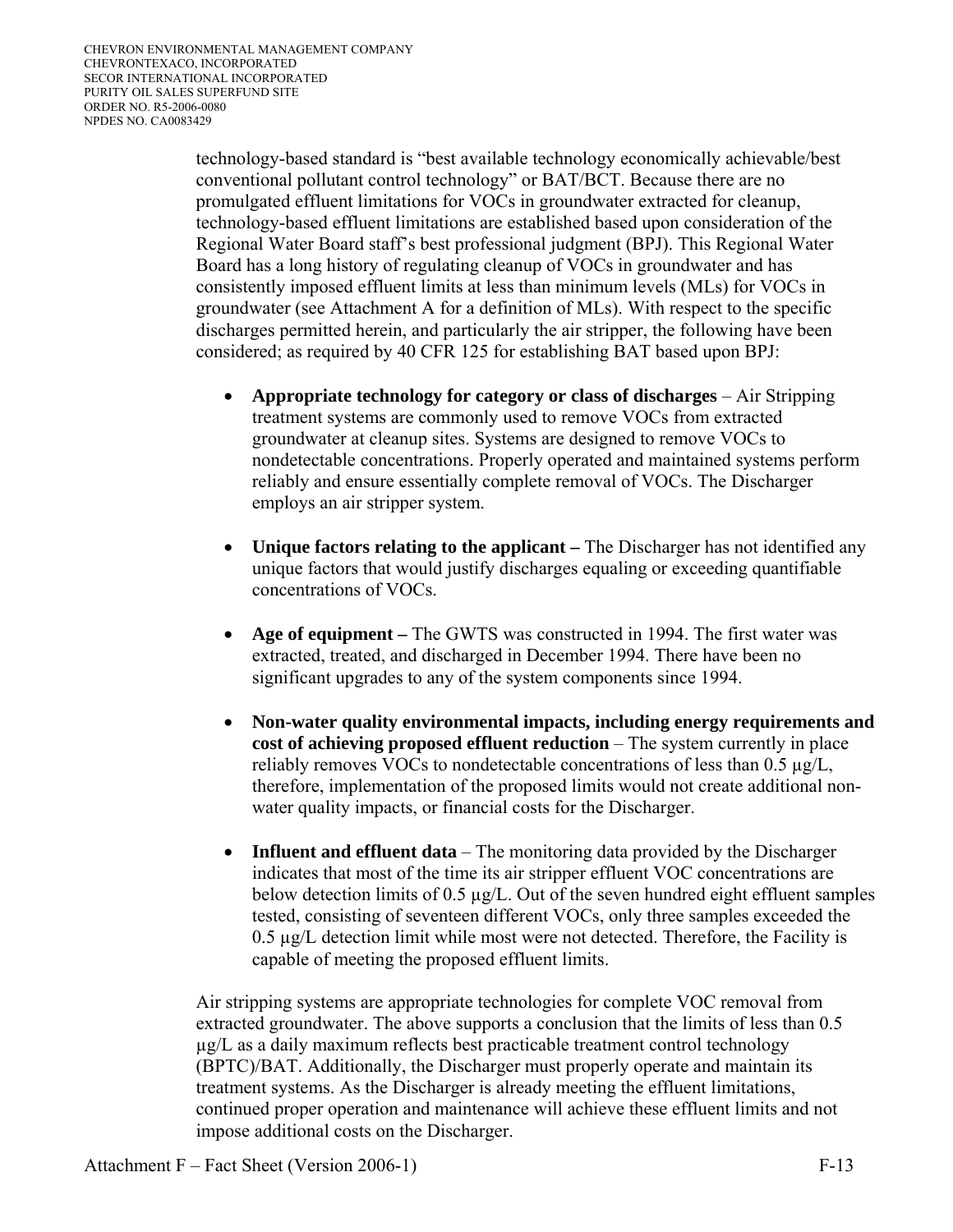- <span id="page-59-0"></span> e. CWA Section 301 requires implementation of effluent limitations that are as stringent as necessary to meet water quality standards established pursuant to state law. Applicable state water quality standards include Resolution 68-16.
- f. Resolution No. 68-16 requires implementation of BPTC to ensure that the highest water quality is maintained consistent with the maximum benefit to the people of the State. BPTC for groundwater cleanup of VOCs provides that the pollutants should be discharged at concentrations no higher than quantifiable levels for each pollutant. BPTC is equivalent to BAT and for VOCs subject to this Order requires meeting effluent limits set at less than MLs. Several dischargers in the Central Valley Region have implemented BPTC groundwater treatment systems and have been able to consistently treat VOCs in the wastewater to concentrations below the MLs. The MLs for VOC constituents of concern are listed below:

| <b>Parameter</b>                              | <b>Units</b> | ML        |
|-----------------------------------------------|--------------|-----------|
| Trichloroethene (TCE)                         | $\mu$ g/L    | $0.5^1$   |
| 1,1-Dichloroethane (1,1-DCA)                  | $\mu$ g/L    | $0.5^{1}$ |
| 1,2-Dichloroethane (1,2-DCA)                  | $\mu$ g/L    | $0.5^{1}$ |
| 1,1-Dichloroethene (1,1-DCE)                  | $\mu$ g/L    | $0.5^1$   |
| cis-1,2-Dichloroethene (cis-1,2-DCE)          | $\mu$ g/L    | $0.5^2$   |
| trans-1,2-Dichloroethene (trans-1,2-DCE)      | $\mu$ g/L    | $0.5^{1}$ |
| Benzene                                       | $\mu$ g/L    | $0.5^1$   |
| Chlorobenzene                                 | $\mu$ g/L    | $0.5^1$   |
| 1,2-Dichlorobenzene (o-Dichlorobenzene)       | $\mu$ g/L    | $0.5^1$   |
| Vinyl chloride                                | $\mu$ g/L    | $0.5^{1}$ |
| Dichloromethane                               | $\mu$ g/L    | $0.5^{1}$ |
| 1,4-Dichlorobenzene                           | $\mu$ g/L    | $0.5^{1}$ |
| Methyl tert butyl ether (MTBE)                | $\mu$ g/L    | $3^2$     |
| Methyl ethyl ketone (MEK)                     | $\mu$ g/L    | $0.5^2$   |
| 4-methyl-2-pentanone                          | $\mu$ g/L    | $0.5^2$   |
| <b>Total Xylene Isomers</b>                   | $\mu$ g/L    | $0.5^2$   |
| Based on MLs listed in Appendix 4 of the SIP. |              |           |

 $\frac{1}{2}$  Based on MLs listed in Appendix 4 of the SIP.

 The SIP does not include MLs for these constituents; these values are based on California Department of Health Services Detection Limits for purposes of Reporting (DLRs) codified in Title 22, CCR, section 64445.1.

#### **2. Applicable Technology-Based Effluent Limitations**

 a. Order No. 5-00-008 established effluent limitations for iron and manganese, which are technology-based effluent limitations (TBELs) for the iron and manganese precipitation and greensands filtration portion of the GWTS. The iron and manganese limitations were developed using best professional judgment. The existing TBELs are protective of Basin Plan beneficial uses. To ensure continued attainment of beneficial uses, this Order carries over the TBELs for iron and manganese established by the Order No. 5-00-008 with

<sup>2</sup>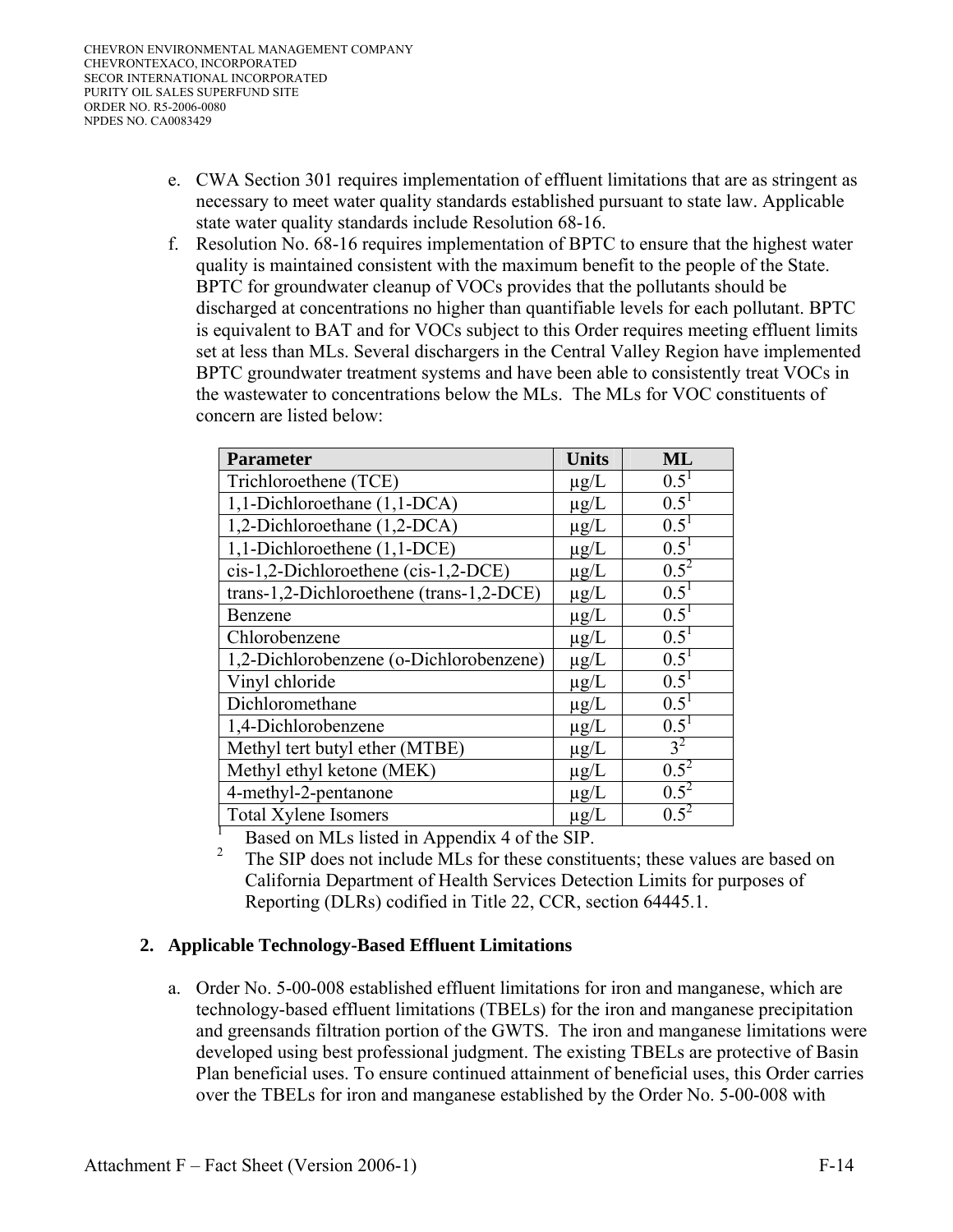additional mass-based effluent limitations. Order No. 5-00-008 did not establish massbased effluent limitations for iron or manganese.

- b. Volatile Organic Compounds
	- i. According to the SIP, if no ML value is below the effluent limitation, the applicable ML value shall be the lowest ML value listed in Appendix 4 of the SIP. VOC concentrations below the MLs are generally considered unquantifiable. Therefore, application of TBELs for VOCs at ground water cleanup sites requires effluent to be below MLs.
	- ii. Order No. 5-00-008 established 30-day median effluent imitations of less than current MLs ( $\leq 0.5$  μg/L) and daily maximum effluent limitations of 5 μg/L for TCE, 1,1-DCA, 1,2-DCA, 1,1-DCE, cis-1,2-DCE, trans-1,2-DCE, benzene, chlorobenzene, 1,2 dichlorobenzene, and vinyl chloride, which are TBELs based on BPJ. In accordance with federal Antibacksliding provisions, this Order assigns maximum daily TBELs for these VOCs, except water quality based effluent limitations (WQBELs) are being established for 1,1-DCE. WQBELs are more stringent than applicable TBELs for 1,1-DCE; see section IV.C of this Fact Sheet for further discussion. The maximum daily TBELs established by this Order are less than current MLs, consistent with BPJ based BAT limitations for VOCs removal using air strippers.
	- iii. Order No. 5-00-008 established a daily maximum effluent limitation of "nondetectable" for other VOCs. This Order continues the "nondetectable" limitation for other VOCs.
	- iv. Order No. 5-00-008 includes the following effluent limitation: "For any sample event, the sum of the concentrations of the VOC constituents…in the discharge shall not exceed 5 μg/L (nondetectables shall be considered equal to zero)." Order No. 5-00- 008's summation of VOCs limitation described above would allow the discharge of VOCs in detectable amounts up to a total of 5 μg/L. Discharge of VOCs in detectable amounts does not comply with BPTC requirements for removal of VOCs established by this Order. Therefore, this Order does not continue the previous Order's summation of VOCs limitation.
	- v. Analysis of Discharger Self Monitoring Reports for the period of January 2000 September 2004 and CTR priority pollutant scans (see section II.C and Table F-2 of this Fact Sheet) indicate that the following VOCs, in addition to those already assigned TBELs (see paragraph ii.) have been detected in influent and/or treatment system effluent at levels greater than the effluent limitations contained in Order No. 5-00-008: dichloromethane, 1,4-dichlorobenzene, MEK, 4-methyl-2-pentanone, and total xylene isomers. Because these VOCs have been detected in influent and/or treatment system effluent at concentrations exceeding the limitations in Order No. 5- 00-008, TBELs consistent with BPJ based BAT limitations for VOCs removal using air strippers have been included in this permit.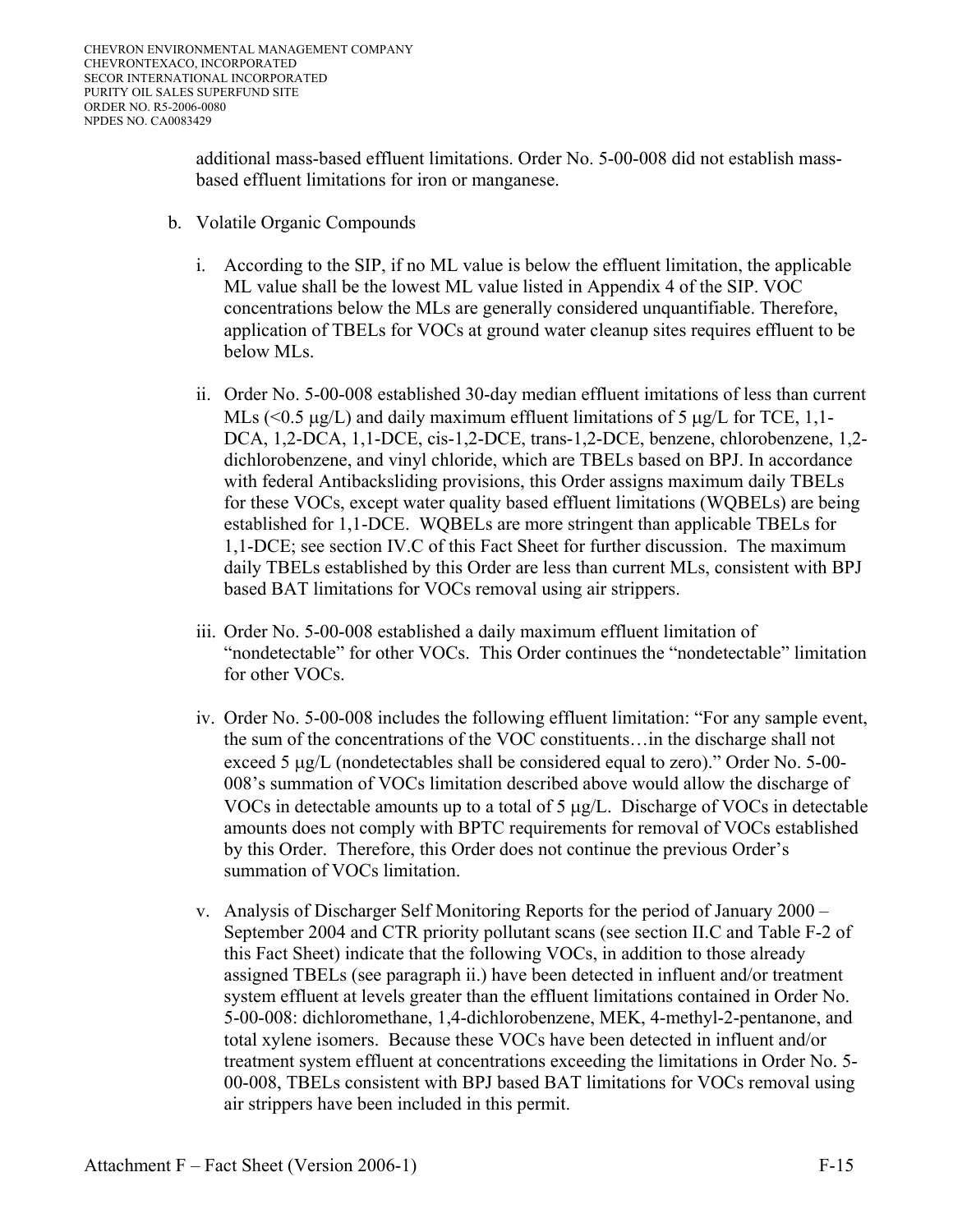<span id="page-61-0"></span> Dichloromethane and 1,4-dichlorobenzene are priority pollutants with MLs listed in Appendix 4 of the SIP. Concentrations of these VOCs less than the corresponding MLs (0.5 μg/L) are considered unquantifiable; therefore TBELs for dichloromethane and 1,4-dichlorobenzene are set at <0.5 μg/L.

 MEK, 4-methyl-2-pentanone, and total xylene isomers are not priority pollutants. California Department of Health Services lists DLRs for numerous organic chemicals. The DLRs are codified in Title 22, CCR, section 64445.1. The DLRs for MEK, 4-methyl-2-pentanone, and total xylene isomers are summarized below:

| <b>Parameter</b>     | $DLR (\mu g/L)$ |
|----------------------|-----------------|
| <b>MEK</b>           | 0.5             |
| 4-methyl-2-pentanone | 0.5             |
| total xylene isomers |                 |

 Concentrations below Title 22 DLRs are considered unquantifiable. BPTC is capable of removing MEK, 4-methyl-2-pentanone, and total xylene isomers to concentrations below the DLRs. Therefore, this Order assigns TBELs equivalent to less than the above DLRs for MEK, 4-methyl-2-pentanone, and total xylene isomers. These limitations are consistent with BPJ based BAT limitations for VOCs removal using air strippers.

#### **3. Final Technology-Based Effluent Limitations**

Table F-1 summarizes the final technology-based effluent limitations established in this Order.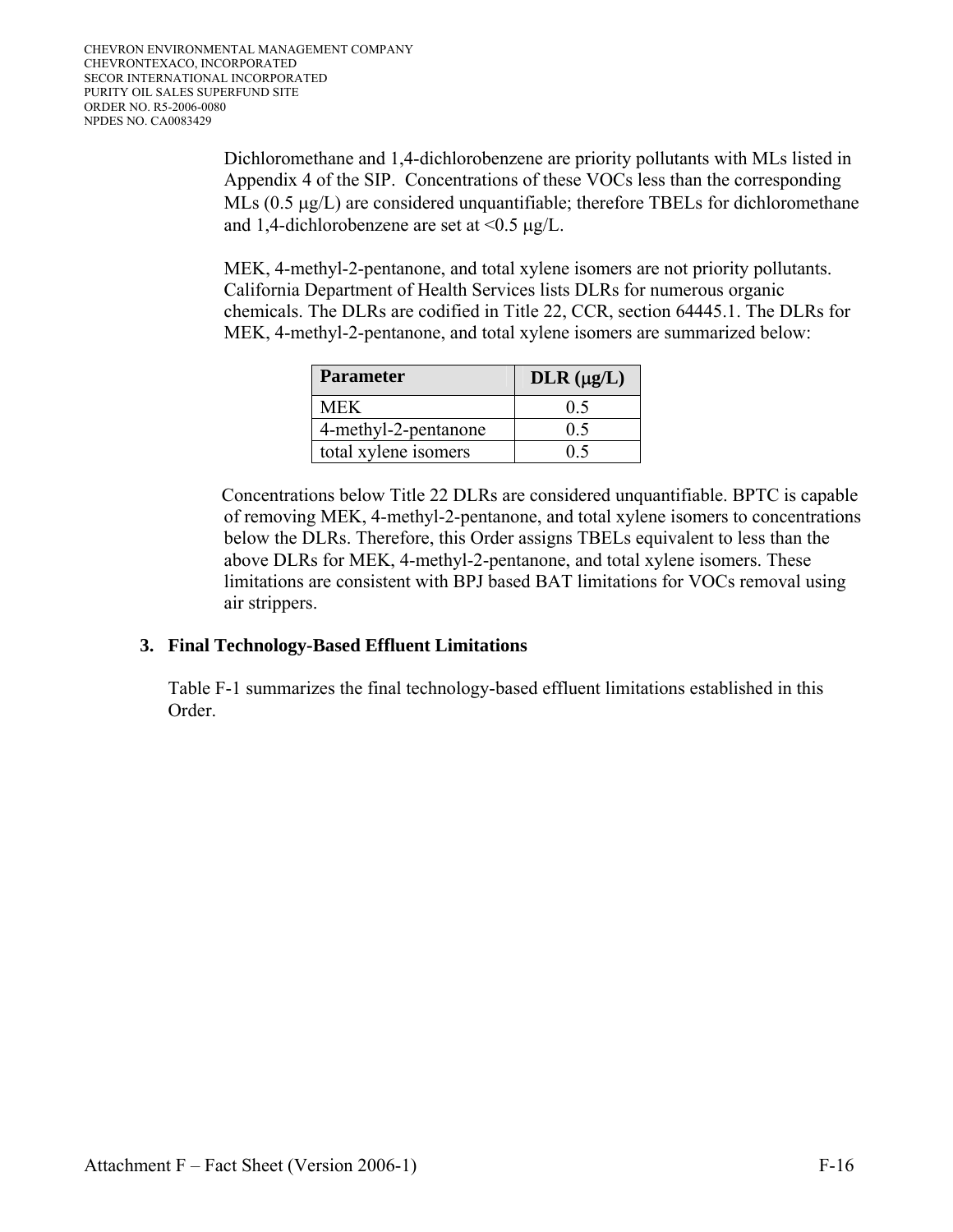| <b>Effluent Limitations</b> |              |                          |                            |                                               |                                        |  |
|-----------------------------|--------------|--------------------------|----------------------------|-----------------------------------------------|----------------------------------------|--|
| <b>Parameter</b>            | <b>Units</b> | <b>Average Monthly</b>   | <b>Maximum Daily</b>       | <b>Instantaneous</b><br><b>Minimum</b>        | <b>Instantaneous</b><br><b>Maximum</b> |  |
| Flow                        | mgd          | 0.432                    | 0.542                      | $\overline{\phantom{a}}$                      | $-$                                    |  |
| Iron (total recoverable)    | $\mu g/L$    | $\overline{a}$           | 300                        | $\sim$                                        | $\overline{a}$                         |  |
|                             | lbs/day      | --                       | 1.4                        | $\overline{\phantom{a}}$                      | $\overline{\phantom{m}}$               |  |
| Manganese (total            | $\mu g/L$    | $\overline{a}$           | 50                         | $\overline{\phantom{a}}$                      | $\sim$                                 |  |
| recoverable)                | lbs/day      | $-$                      | 0.23                       | $\overline{\phantom{a}}$                      | $\overline{a}$                         |  |
| Dichloromethane             | $\mu g/L$    | $\overline{a}$           | < 0.5                      | $\overline{\phantom{a}}$                      | $-$                                    |  |
| 1,2-Dichlorobenzene         | $\mu g/L$    | $\overline{\phantom{a}}$ | < 0.5                      | $\overline{\phantom{m}}$                      | $\overline{\phantom{m}}$               |  |
| 1,4-Dichlorobenzene         | $\mu g/L$    | $\overline{a}$           | < 0.5                      | $\mathcal{L}_{\mathcal{F}}$                   | $\rightarrow$                          |  |
| <b>TCE</b>                  | $\mu g/L$    | $\overline{\phantom{m}}$ | < 0.5                      | $\mathord{\hspace{1pt}\text{--}\hspace{1pt}}$ | $ -$                                   |  |
| $1,1$ -DCA                  | $\mu g/L$    | $\overline{a}$           | < 0.5                      | $\overline{\phantom{a}}$                      | $\overline{\phantom{a}}$               |  |
| $1,2$ -DCA                  | $\mu g/L$    | --                       | < 0.5                      | $\overline{\phantom{a}}$                      | $\overline{\phantom{a}}$               |  |
| cis-1,2-DCE                 | $\mu g/L$    | $-$                      | < 0.5                      | $\overline{\phantom{a}}$                      | $-$                                    |  |
| trans-1,2- $DCE$            | $\mu g/L$    | $\overline{\phantom{a}}$ | < 0.5                      | $\hspace{0.05cm}$ $\hspace{0.05cm}$           | $\overline{\phantom{a}}$               |  |
| Benzene                     | $\mu g/L$    | $\overline{\phantom{a}}$ | < 0.5                      | $\mathcal{L} = \mathcal{L}$                   | $\mathcal{L} = \mathcal{L}$            |  |
| Chlorobenzene               | $\mu$ g/L    | $\overline{\phantom{a}}$ | < 0.5                      | $\overline{\phantom{a}}$                      | $\overline{\phantom{a}}$               |  |
| Vinyl Chloride              | $\mu$ g/L    | $\overline{\phantom{a}}$ | < 0.5                      | $\overline{\phantom{a}}$                      | $\mathbf{H}$                           |  |
| <b>MEK</b>                  | $\mu g/L$    | $\overline{\phantom{a}}$ | < 0.5                      | $\mathcal{L}_{\mathcal{L}}$                   | $\mathbf{u}$                           |  |
| 4-Methyl-2-pentanone        | $\mu g/L$    | $-$                      | < 0.5                      | $\sim$                                        | $\sim$                                 |  |
| Total Xylene Isomers        | $\mu g/L$    | $\overline{\phantom{a}}$ | < 0.5                      | $\mathbf{u}$                                  | $\mathbf{H}$                           |  |
| Other VOCs                  | $\mu g/L$    | $\overline{a}$           | Nondetectable <sup>a</sup> | --                                            |                                        |  |

CHEYRON ENVIRONMENTAL MANAGEMENT COMPANY<br>CHEVRONTEXACO, INCORPORATED<br>SECOR INTERNATIONAL INCORPORATED<br>PURITY OIL SALES SUPERFUND SITE<br>ORDER NO. CA003429<br>NPDES NO. CA0033429

CHEVRON ENVIRONMENTAL MANAGEMENT COMPANY

PURITY OIL SALES SUPERFUND SITE SECOR INTERNATIONAL INCORPORATED CHEVRONTEXACO, INCORPORATED

ORDER NO. R5-2006-0080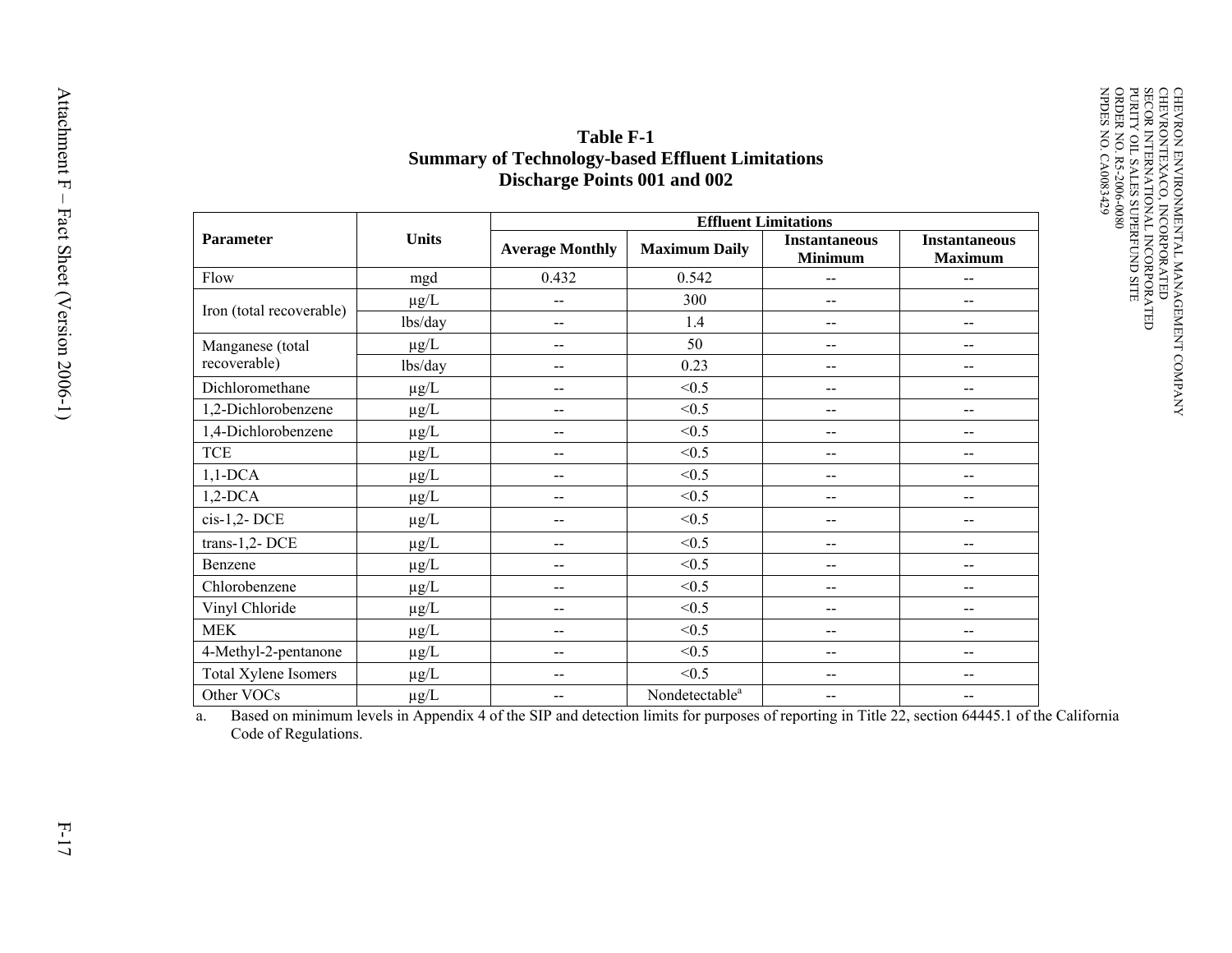## <span id="page-63-0"></span>**C. Water Quality-Based Effluent Limitations (WQBELs)**

#### **1. Scope and Authority**

As specified in 40 CFR 122.44(d)(1)(i), permits are required to include WQBELs for pollutants (including toxicity) that are or may be discharged at levels that cause, have reasonable potential to cause, or contribute to an excursion above any state water quality standard. The process for determining reasonable potential and calculating WQBELs when necessary is intended to protect the designated uses of the receiving water as specified in the Basin Plan, and achieve applicable water quality objectives and criteria that are contained in other State plans and policies, or water quality criteria contained in the CTR and NTR.

#### **2. Applicable Beneficial Uses and Water Quality Criteria and Objectives**

- a. There may be assimilative capacity within the receiving waters (FID canals) for the Facility's discharge, however, section 1.4.2.2 of the SIP requires that the Discharger's permit application include the information needed by the Regional Water Board to make a determination on allowing a mixing zone, including the calculations for deriving the appropriate receiving water and effluent flows, and/or the results of a mixing zone study. Without the mixing zone study and flow information, it is impossible for the Regional Water Board to assess the assimilative capacity of the receiving waters. Therefore, the Regional Water Board has evaluated the need for WQBELs for pollutants without benefit of dilution in this Order. These water qualitybased effluent limitations are based on the application of water quality criteria or objectives at the point of discharge to the FID canals (Discharge Points 001 and 002).
- b. The minimum receiving water hardness was used to develop hardness dependent WQBELs. The worst-case or minimum observed value has been chosen to protect the beneficial uses of the receiving water and is shown below:

| <b>Parameter</b> | <b>Units</b> | <b>Minimum Receiving</b><br><b>Water Concentration</b> |
|------------------|--------------|--------------------------------------------------------|
| Hardness         | mg/L         | 10                                                     |

#### **3. Determining the Need for WQBELs**

a. Reasonable potential (RP) was determined by calculating the projected MEC (maximum effluent concentration) for each constituent and comparing it to applicable water quality criteria; if a criterion was exceeded, the discharge was determined to have reasonable potential to exceed a water quality objective for that constituent. The projected MEC is determined by multiplying the observed MEC by a factor that accounts for statistical variation. The multiplying factor is determined (for 99% confidence level and 99% probability basis) using the number of results available and the coefficient of variation (standard deviation divided by the mean) of the sample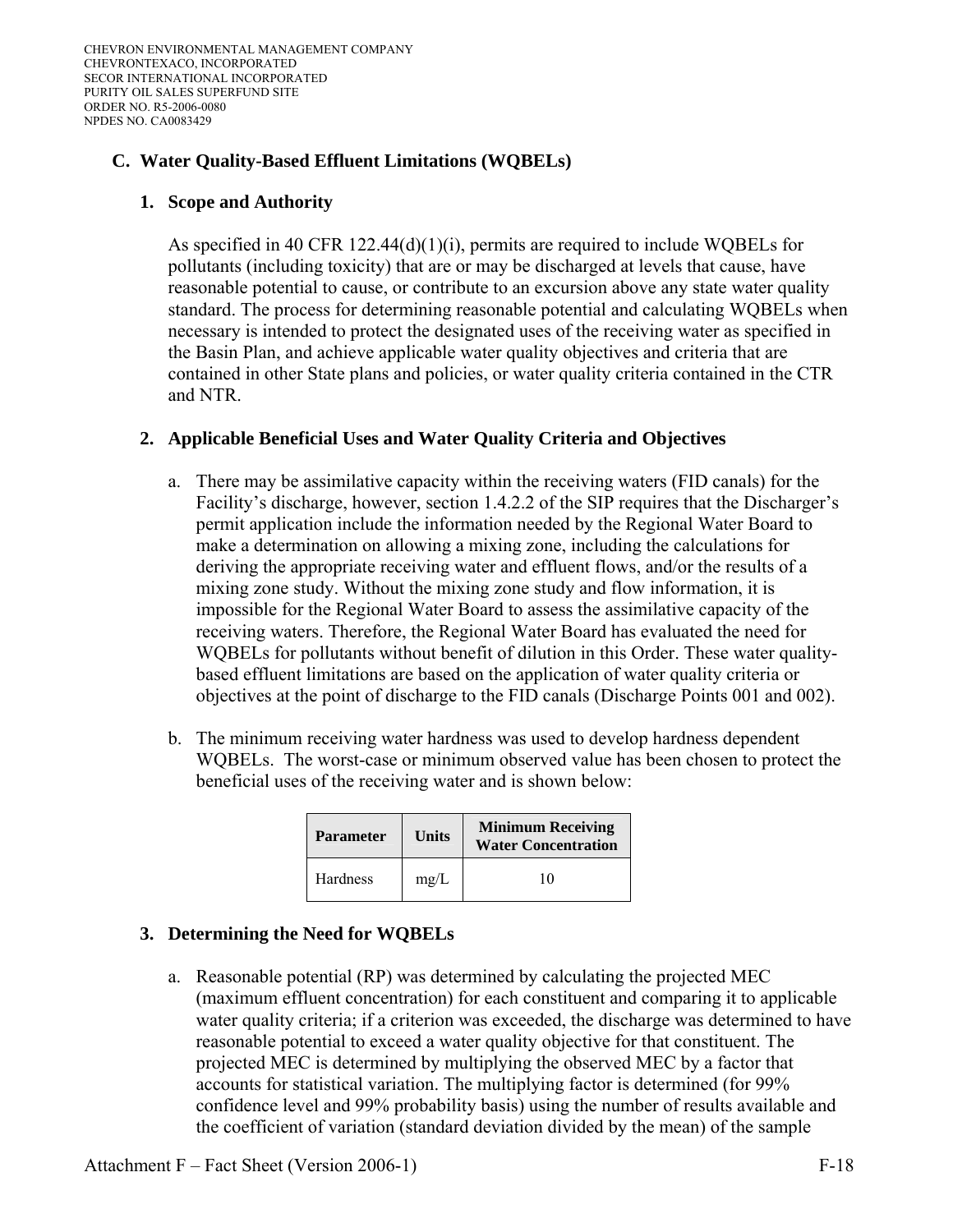results. In accordance with the SIP, non-detect results were counted as one-half the detection level when calculating the mean. For all constituents for which the source of the applicable water quality standard is the CTR or NTR, the multiplying factor is 1. Reasonable potential evaluation was based on the methods used in the SIP and the USEPA Technical Support Document for Water Quality-Based Toxics Control [EPA/505/2-90-001] (TSD).

- b. According to Section 1.2 of the SIP, the Discharger must report data for all the priority pollutants listed in the CTR. The data are used to determine the reasonable potential for these constituents to cause or contribute to an exceedance of applicable water quality criteria and to calculate effluent limitations. The Discharger was issued a 13267 Order directing it to conduct a receiving water and effluent monitoring study in accordance with the SIP. The Discharger has not submitted all of the required monitoring data for the receiving water. This Order contains provisions that:
	- i. Require the Discharger to conduct a study to provide information as to whether the levels of NTR and CTR constituents, USEPA priority pollutants, in the discharge have the reasonable potential to cause or contribute to an in-stream excursion above a water quality standard, including Basin Plan numeric and narrative objectives and water quality standards, objectives, and criteria;
	- ii. If the discharge has a reasonable potential to cause or contribute to an in-stream excursion above a water quality standard, require the Discharger to submit sufficient information to calculate effluent limitations for those constituents; and
	- iii. Allow the Regional Water Board to reopen this Order and include effluent limitations for those constituents.
- c. Section 1.2 of the SIP requires the Regional Water Board to use all available, valid, relevant, representative data and information to implement the requirements of the SIP. In addition to effluent and receiving water quality data, analysis of groundwater quality data is a valid and relevant means of determining the requirements of this Order.
- d. Although the Discharger's GWTS has performed reliably, similar systems have experienced failures or operational errors that have resulted in pass through of untreated or partially treated effluent resulting in exceedances of permit limits. A failure of the GWTS or operational errors could result in a similar discharge of partially treated or untreated effluent exceeding applicable water quality criteria. Therefore groundwater quality data or influent data and effluent data were used to determine the need for additional effluent limitations in this Order.
- e. Federal regulations require effluent limitations for all pollutants that are or may be discharged at a level that will cause or have the reasonable potential to cause, or contribute to an in-stream excursion above a narrative or numerical water quality standard. Based on information submitted as part of the application, in studies, and as directed by monitoring and reporting programs the Regional Water Board finds that the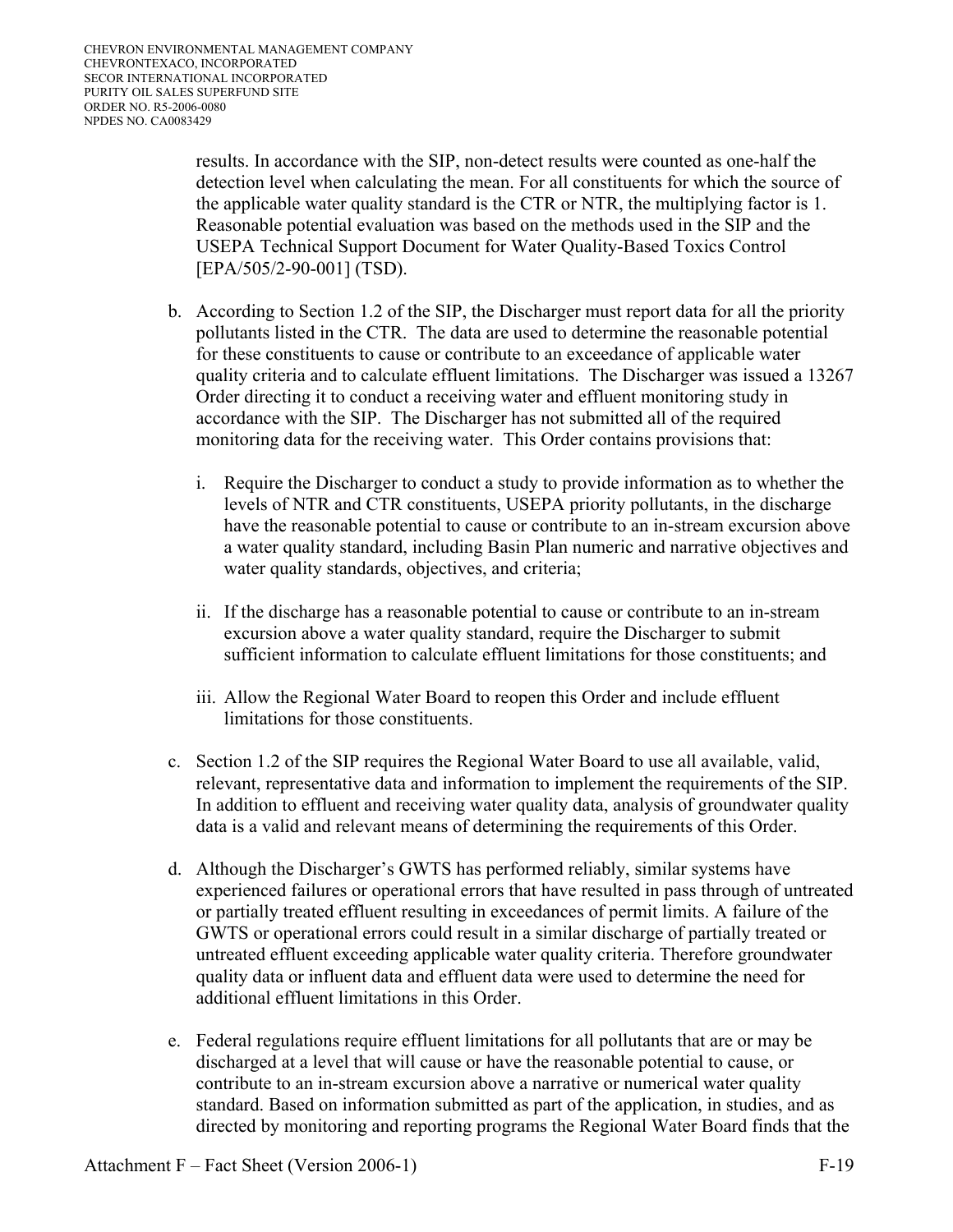discharge does have a reasonable potential to cause or contribute to an in-stream excursion above a water quality standard for arsenic, copper, lead, nickel, iron, manganese, conductivity at 25 ºC, 1,2-DCA, and cis-1,2-DCE. Effluent limitations for these constituents are included in this Order.

- f. The SIP, at Section 1.4 states, in part, "…calculated water quality based effluent limitations shall be compared to the technology-based effluent limitations for the pollutant, and the most protective of the two types of limitations shall be included in the permit." 40 CFR 122.44 requires the same comparison and the application of the more stringent limitations.
- g. The reasonable potential analysis for detected constituents is summarized below in Table F-2. Background data for the receiving water have not been summarized because no data are available.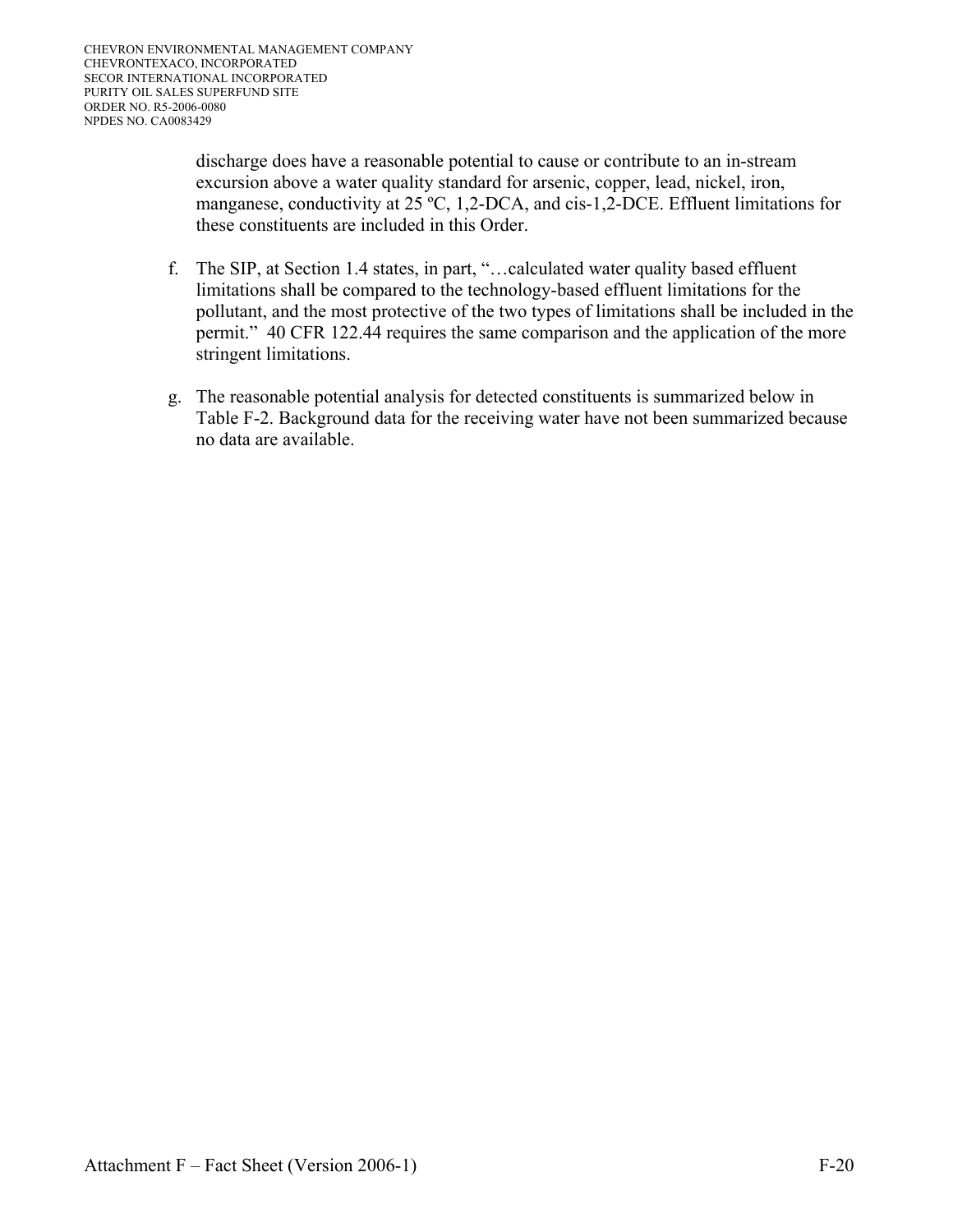CHEVRON ENVIRONMENTAL MANAGEMENT COMPANY CHEVRONTEXACO, INCORPORATED SECOR INTERNATIONAL INCORPORATED PURITY OIL SALES SUPERFUND SITE ORDER NO. R5-2006-0080 NPDES NO. CA0083429

#### **Table F-2 Reasonable Potential Analysis Summary for Detected Constituents Discharge Points 001 and 002**

| <b>Parameter</b>                                         | <b>Units</b>           | ${\bf n}^1$    | $CV^2$ | <b>Multiplier</b> | MEC <sup>3</sup> | MIC <sup>4</sup> | 99 <sup>th</sup><br>MEC <sup>3</sup> | WQO/<br>WQC <sup>5</sup> | <b>Sources</b>                   | $RP^6$      |
|----------------------------------------------------------|------------------------|----------------|--------|-------------------|------------------|------------------|--------------------------------------|--------------------------|----------------------------------|-------------|
| Antimony (total<br>recoverable)                          | $\mu$ g/L              | 2              | 0.6    | 7.4               | 0.3              | <b>NA</b>        | 2.22                                 | 6                        | California Primary MCL           | N           |
| Arsenic (total<br>recoverable)                           | $\mu$ g/L              | 2              | 0.6    | 7.4               | 4                | NA               | 29.6                                 | 10                       | <b>USEPA Primary MCL</b>         | $Y^7$       |
| Chromium (III)                                           | $\mu$ g/L              | 2              | 0.6    | 1                 | 3.4              | <b>NA</b>        | 3.4                                  | 31/260                   | National Toxic Rule              | N           |
| Chromium (VI)                                            | $\mu\text{g}/\text{L}$ | $\overline{2}$ | 0.6    |                   | 1.1              | <b>NA</b>        | 1.1                                  | 11/16                    | California Toxics Rule           | N           |
| Copper (total<br>recoverable)                            | $\mu g/L$              | 2              | 0.6    |                   | 6.4              | <b>NA</b>        | 6.4                                  | 1.3/1.6                  | California Toxics Rule           | $\mathbf Y$ |
| Lead (total recoverable)                                 | $\mu$ g/L              | 3              | 0.6    |                   | 1.3              | <b>NA</b>        | 1.3                                  | 0.17/4                   | California Toxics Rule           | Y           |
| Mercury                                                  | $\mu$ g/L              | 2              | 0.6    |                   | 0.0012           | <b>NA</b>        | 0.0012                               | 0.05                     | California Toxics Rule           | N           |
| Nickel (total recoverable)                               | $\mu$ g/L              | 2              | 0.6    |                   | 9.3              | <b>NA</b>        | 9.3                                  | 7/70                     | California Toxics Rule           | Y           |
| Selenium                                                 | $\mu$ g/L              | 2              | 0.6    |                   |                  | <b>NA</b>        | 1                                    | 5/20                     | <b>National Toxics Rule</b>      | N           |
| Thallium (total<br>recoverable)                          | $\mu$ g/L              | 2              | 0.6    |                   | 0.09             | <b>NA</b>        | 0.09                                 | 1.7                      | <b>National Toxics Rule</b>      | N           |
| Zinc (total recoverable)                                 | $\mu\text{g}/\text{L}$ | $\overline{2}$ | 0.6    |                   | $\overline{3}$   | <b>NA</b>        | $\overline{3}$                       | 17/17                    | California Toxics Rule           | ${\bf N}$   |
| Chlorobenzene                                            | $\mu$ g/L              | 47             | 0.6    | 1.75              | 0.59             | 3.1              | 1.0325                               | 20                       | <b>USEPA Ambient WQ Criteria</b> | N           |
| Dichloromethane                                          | $\mu\text{g}/\text{L}$ | 46             | 0.6    |                   | 4.4              | ND               | 4.4                                  | 4.7                      | California Toxics Rule           | N           |
| Iron (total recoverable)                                 | $\mu$ g/L              | 34             | 0.6    | 1.93              | 1500             | 14000            | 2895                                 | 300                      | California Secondary MCL         | Y           |
| Manganese (total<br>recoverable)                         | $\mu g/L$              | 32             | 0.6    | 1.97              | 220              | 800              | 433.4                                | 50                       | California Secondary MCL         | Y           |
| <b>Electrical Conductivity at</b><br>$25^{\circ}$ C (EC) | $\mu$ mhos/cm          | 2              | 0.6    | 7.4               | 850              | <b>NA</b>        | 6290                                 | 1000                     | Basin Plan                       | Y           |
| 4-Methyl-2-pentanone                                     | $\mu$ g/L              | 6              | 0.6    | 3.8               | 5.2              | 1.1              | 19.76                                | 120                      | California DHS Action Level      | ${\bf N}$   |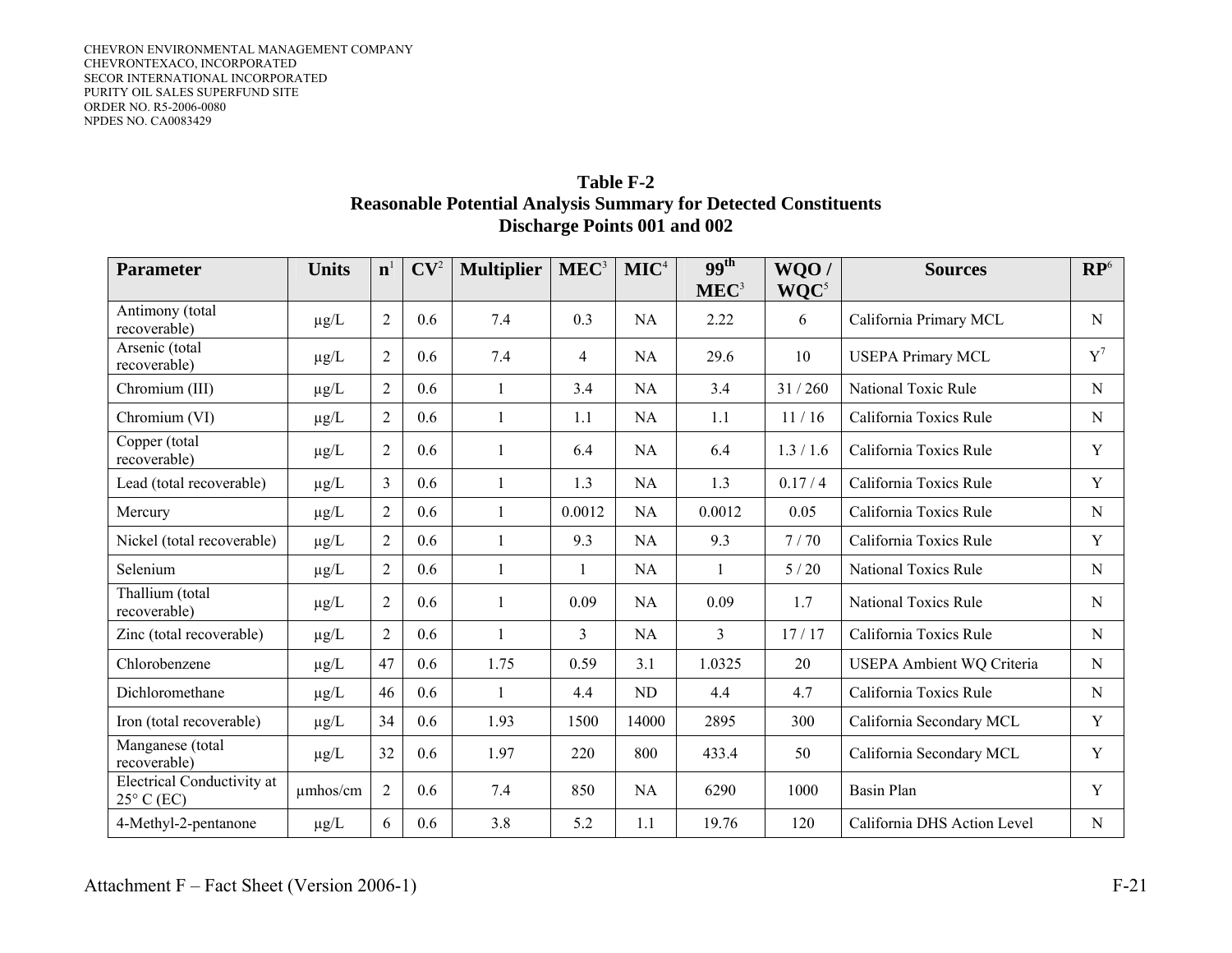#### CHEVRON ENVIRONMENTAL MANAGEMENT COMPANY CHEVRONTEXACO, INCORPORATED SECOR INTERNATIONAL INCORPORATED PURITY OIL SALES SUPERFUND SITE ORDER NO. R5-2006-0080 NPDES NO. CA0083429

| <b>Parameter</b>    | <b>Units</b> | ${\bf n}^1$    | CV <sup>2</sup> | <b>Multiplier</b> | MEC <sup>3</sup> | MIC <sup>4</sup> | 99 <sup>th</sup> | WQO/    | <b>Sources</b>                   | $RP^6$ |
|---------------------|--------------|----------------|-----------------|-------------------|------------------|------------------|------------------|---------|----------------------------------|--------|
|                     |              |                |                 |                   |                  |                  | MEC <sup>3</sup> | $WQC^5$ |                                  |        |
| <b>MTBE</b>         | $\mu$ g/L    | 45             | 0.6             | 1.77              | 0.47             | ND               | 0.8319           | 5       | California Secondary MCL         | N      |
| Benzene             | $\mu$ g/L    | 29             | 0.6             | $-$               | ND               | 0.64             | $\sim$ $\sim$    |         | California Primary MCL           | N      |
| $1,1$ -DCA          | $\mu$ g/L    | 29             | 0.6             | $-$               | ND               | 1.1              | $-$              | 5       | California Primary MCL           | N      |
| $1,2$ -DCA          | $\mu$ g/L    | 29             | 1.1             | $-$               | ND               | 2.1              | $\sim$ $\sim$    | 0.38    | <b>National Toxics Rule</b>      | $Y^8$  |
| <b>TCE</b>          | $\mu$ g/L    | 29             | 0.6             | $-$               | ND               | 0.32             | $\sim$ $\sim$    | 2.7     | California Toxics Rule           | N      |
| Vinyl Chloride      | $\mu$ g/L    | 29             | 0.6             | $-$               | ND               | 0.31             | $\sim$ $\sim$    | 0.5     | California Primary MCL           | N      |
| 1,2-Dichlorobenzene | $\mu$ g/L    | 29             | 0.3             | $- -$             | ND               | 2.4              | $- -$            | 24      | Odor Threshold                   | N      |
| ,4-Dichlorobenzene  | $\mu$ g/L    | 29             | 0.6             | $- -$             | ND               | 0.51             | $- -$            | 5       | California Primary MCL           | N      |
| $cis-1,2-DCE$       | $\mu$ g/L    | 29             | 0.6             | $- -$             | ND               | 34               | --               | 6       | California Primary MCL           | $Y^8$  |
| $X$ ylene $(s)$     | $\mu$ g/L    | 29             | 0.6             |                   | ND               | 1.4              | $- -$            | 17      | Taste & Odor Threshold           | N      |
| <b>MEK</b>          | $\mu$ g/L    | $\overline{2}$ | 0.6             |                   | <b>ND</b>        | 17               |                  | 4,200   | <b>USEPA IRIS Reference Dose</b> | N      |

<sup>1</sup> n: number of parameter samples.<br><sup>2</sup>  $CV<sub>i</sub>$  as efficient of vericion.

CV: coefficient of variation.

 $3$  MEC: maximum effluent concentration.  $99<sup>th</sup>$  MEC: maximum predicted effluent concentration using  $99<sup>th</sup>$  percentile multiplier. Note that multiplier is equal to "1" when applying CTR criteria. NA: Not Available. ND: Not Detectable.

<sup>4</sup> MIC: maximum influent concentration. Note that 99<sup>th</sup> percentile multipliers were not used to determine a projected maximum influent concentration. The TSD RPA procedures for the determination of projected maximum effluent concentrations may be applicable for the determination of projected maximum influent concentrations; however, the TSD approach indicates that facility effluent concentrations should be used with the multipliers when determining the need for WQBELs.

 $5$  WQO: water quality objective. WQC: water quality criteria.

 $\frac{6}{7}$  Reasonable potential.

<sup>7</sup> RP based on groundwater monitoring and extraction well data. Not enough data to base reasonable potential on effluent concentrations.

RP based on influent concentration.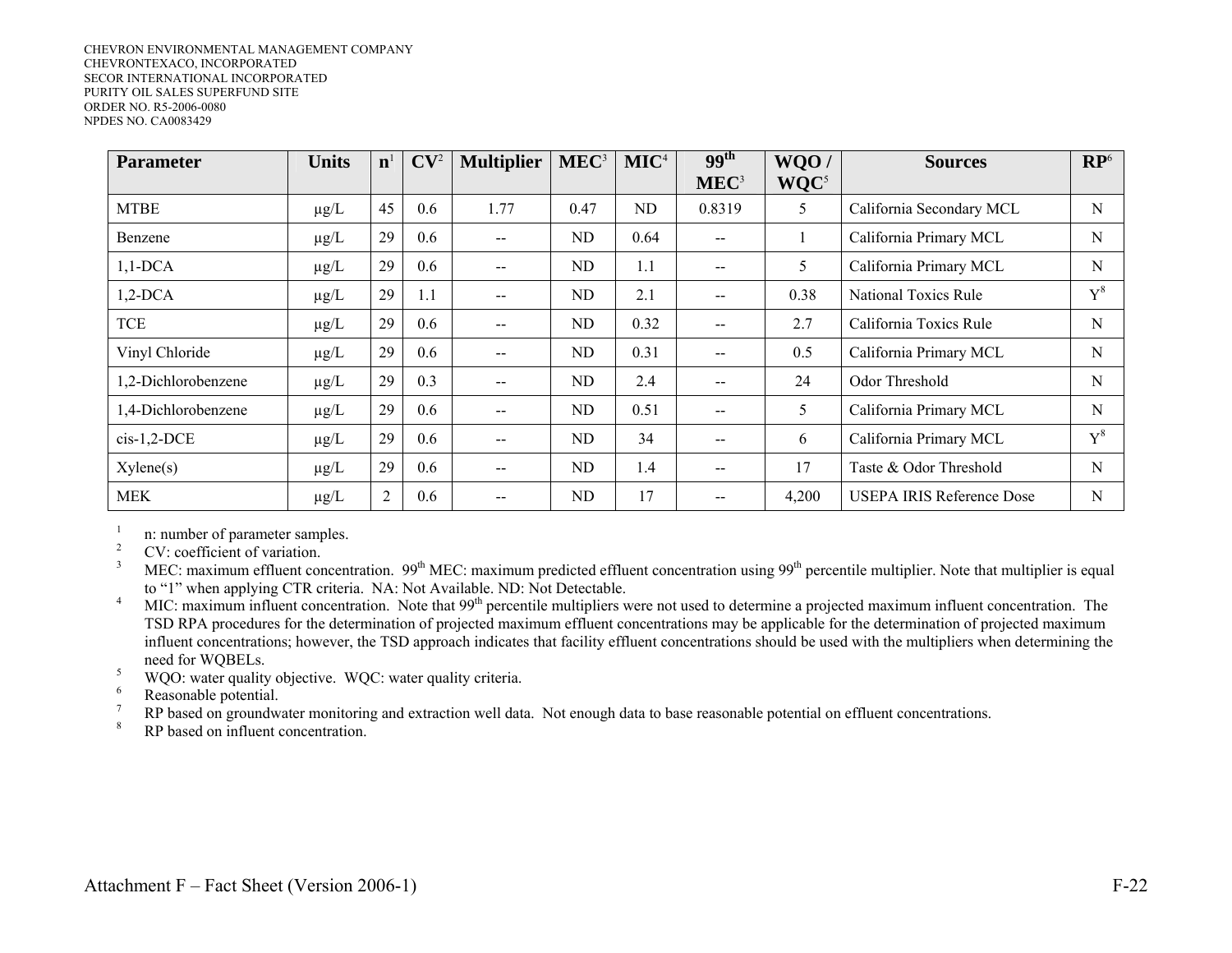h. **Arsenic.** CTR freshwater aquatic life criteria for arsenic are 150 µg/L (as a four-day average) and 340 µg/L (as a one-hour average). For waters with the designated beneficial use of MUN, the Basin Plan prohibits discharges that contain chemicals in concentrations that exceed California drinking water MCLs. The California DHS Primary MCL for arsenic is 50 µg/L. On 31 October 2001, USEPA adopted a new federal Primary MCL for arsenic of 10 µg/L. The Safe Drinking Water Act requires California DHS to adopt a Primary MCL at least as low as the USEPA Primary MCL. To protect potential MUN, it is reasonable to require compliance with the USEPA Primary MCL for arsenic. The drinking water standards for arsenic are lower than the aquatic life CTR criteria.

There are only two effluent results for arsenic  $(3.6 \mu g/L)$  on 8 February 2005 and 4  $\mu g/L$ on 5 May 2005). Regional Water Board staff do not believe the limited data is sufficient to determine whether the discharge has reasonable potential to cause or contribute to an in-stream excursion above applicable water quality objectives for arsenic. However, review of groundwater monitoring data and extraction well data indicate that the influent to the GWTS could exceed the USEPA Primary MCL of 10 µg/L. Analytical results for two groundwater monitoring wells less than 200 feet from extraction well EW-1 show dissolved arsenic concentrations to be 9.9 µg/L or greater since May 2005 and as high as  $22.9 \mu g/L$ . Extraction well EW-1 supplies the largest fraction of the influent to the GWTS. Dissolved arsenic concentrations in EW-1 have been reported as high as 15.1  $\mu$ g/L (18 March 2005). When combined with the flow from extraction well EW-2 (dissolved concentrations from 1.4  $\mu$ g/L to 9.3  $\mu$ g/L), it is reasonable to conclude that, at times, the influent to the GWTS can exceed the USEPA Primary MCL of 10  $\mu$ g/L. Given that the GWTS's arsenic removal efficiency is undetermined at this time and GWTS sometimes fail, there is a reasonable potential that the effluent arsenic concentrations could exceed the USEPA Primary MCL of 10 µg/L during periods of no receiving water dilution. Therefore, to protect potential MUN, this Order includes a maximum daily effluent limitation of 10 µg/L for arsenic based on the Basin Plan chemical constituent objective.

i. **Copper**. The CTR includes hardness-dependent criteria for the protection of freshwater aquatic life for copper. WARM is a beneficial use of the receiving water. The criteria for copper are presented in dissolved concentrations. USEPA recommends conversion factors to translate dissolved concentrations to total recoverable concentrations. The conversion factors for copper in freshwater are 0.960 for both the acute and the chronic criteria. Using the worst-case (lowest receiving water) measured hardness of 10 mg/L, the corresponding criteria are 1.6  $\mu$ g/L and 1.3  $\mu$ g/L for the acute and chronic criteria, respectively. The maximum observed effluent copper concentration was 6.4 µg/L. The maximum observed upstream receiving water copper concentration was 2.5 µg/L. Both the effluent and receiving water concentrations have exceeded the chronic criterion; therefore, effluent limitations for copper are included in this Order. The effluent limitations for copper are presented in total recoverable concentrations, and are based on CTR criteria for the protection of freshwater aquatic life. A review of effluent monitoring data indicates that the Discharger will not be able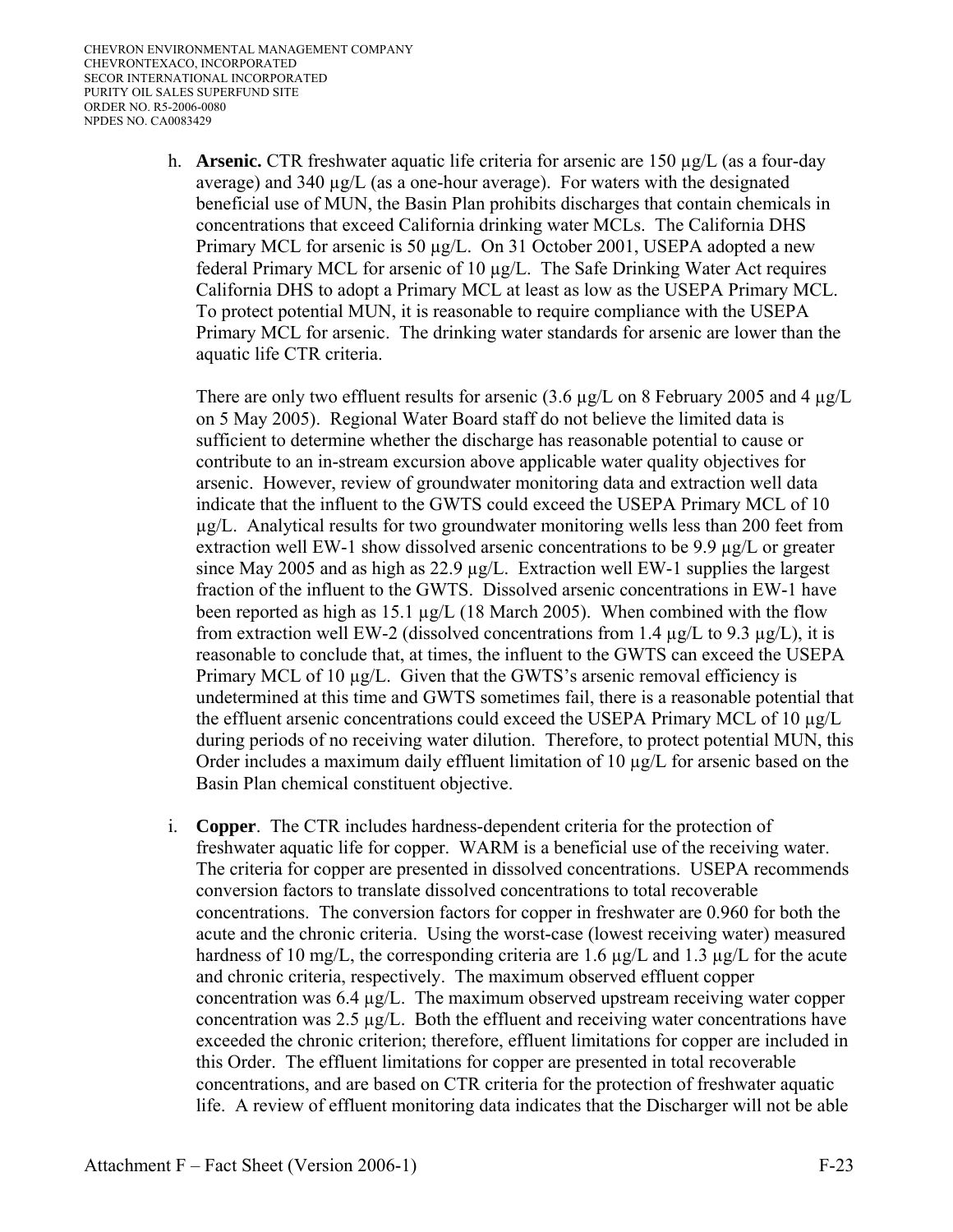to immediately comply with these new effluent limitations for copper. This Order includes interim limitations and a compliance schedule for copper.

- j. **Lead.** The CTR includes hardness-dependent criteria for the protection of freshwater aquatic life for lead. WARM is a beneficial use of the receiving water. The standards for lead are presented in dissolved concentrations. USEPA recommends conversion factors to translate dissolved concentrations to total recoverable concentrations. The conversion factors for lead in freshwater are 1.13 for both the acute and the chronic criteria. Using the worst-case (lowest receiving water) measured hardness of 10 mg/L, the corresponding criteria are 4  $\mu$ g/L and 0.17  $\mu$ g/L for the acute and chronic criteria, respectively. The maximum observed effluent lead concentration was 1.3 µg/L. The maximum observed upstream receiving water lead concentration was 1.5 µg/L. Both the effluent and receiving water concentrations have exceeded the chronic criterion; therefore, effluent limitations for lead are included in this Order. The effluent limitations for lead are presented in total recoverable concentrations, and are based on the CTR standards for the protection of freshwater aquatic life. A review of effluent monitoring data indicates that the Discharger will not be able to immediately comply with these new effluent limitations for lead. This Order includes interim limitations and a compliance schedule for lead.
- k. **Nickel.** The CTR includes hardness-dependent criteria for the protection of freshwater aquatic life for nickel. WARM is a beneficial use of the receiving water. The standards for metals are presented in dissolved concentrations. USEPA recommends conversion factors to translate dissolved concentrations to total recoverable concentrations. The conversion factors for nickel in freshwater are 0.998 and 0.997 for acute and the chronic criteria, respectively. Using the worst-case (lowest receiving water) measured hardness of 10 mg/L, the corresponding criteria are 70 µg/L and 7 µg/L for the acute and chronic criteria, respectively. The maximum observed effluent nickel concentration was 9.3 µg/L. The maximum observed upstream receiving water nickel concentration was 3.4 µg/L. The effluent water concentration has exceeded the chronic criterion; therefore, the effluent limitations for nickel are included in this Order. The effluent limitations for nickel are presented in total recoverable concentrations, and are based on the CTR standards for the protection of freshwater aquatic life. A review of effluent monitoring data indicates that the Discharger will not be able to immediately comply with these new effluent limitations for nickel. This Order includes interim limitations and a compliance schedule for nickel.
- l. **Conductivity at 25° C (EC), Boron, and Chloride.** Page IV-9, Discharges to Navigable Waters of the Basin Plan, requires at a minimum, dischargers to surface waters to comply with the following effluent limits:
	- Maximum EC not to exceed the quality of the source water plus 500 μmhos/cm or 1,000 μmhos/cm, whichever is more stringent, and
	- Discharges shall not exceed a chloride content of 175 mg/l or a boron content of 1.0 mg/l.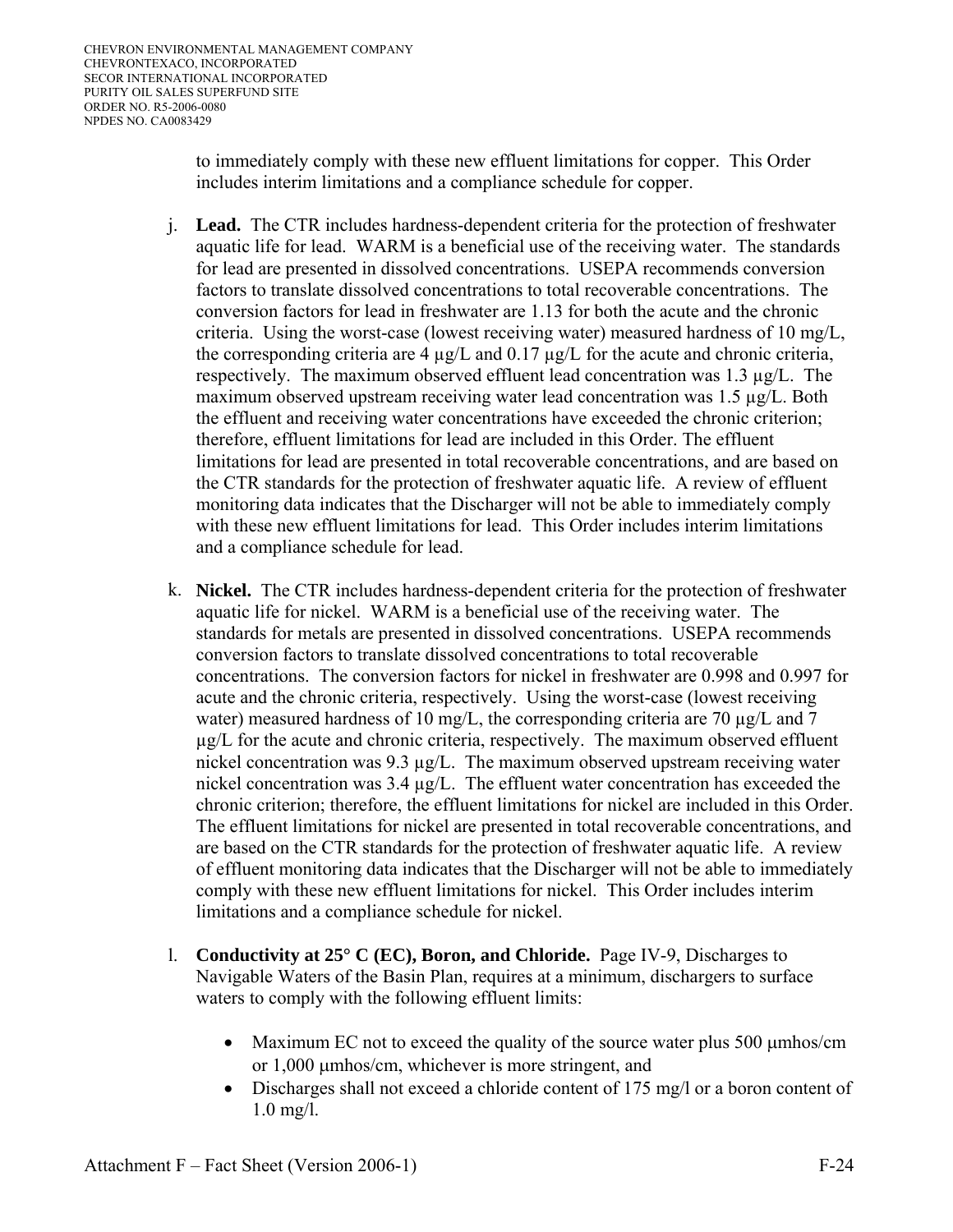To comply with Basin Plan requirements, this Order includes EC, boron, and chloride limitations as maximum daily effluent limitations. The GWTS does not add EC, chloride, or boron. Therefore the effluent EC, chloride, and boron concentrations should be the same as the influent concentrations. This Order assigns EC, chloride, and boron limitations and monitoring to gather information, and may be reopened to reconsider EC, chloride, and boron limitations should future monitoring indicate the need.

- m. **pH.** The Basin Plan includes numeric water quality objectives that the pH "…not be depressed below 6.5, raised above 8.3, or changed at any time more than 0.3 units from normal ambient pH.*"* Because there is no available assimilative capacity, this Order requires that effluent pH be within the limits of 6.5 to 8.3 units.
- n. As shown in Table F-2, WQBELs are necessary for arsenic, copper, lead, nickel, iron, manganese, 1,2-DCA, and cis-1,2-DCE, however, the SIP and 40 CFR 122.33 require NPDES permits to consider both TBELs and WQBELs, and that the more stringent of the two must be implemented to protect water quality. The following table summarizes applicable TBELs, WQBELs, and the final effluent limitations for constituents of concern (i.e. constituents with TBELs shown in Table F-1 and constituents requiring WQBELs-as shown in Table F-2):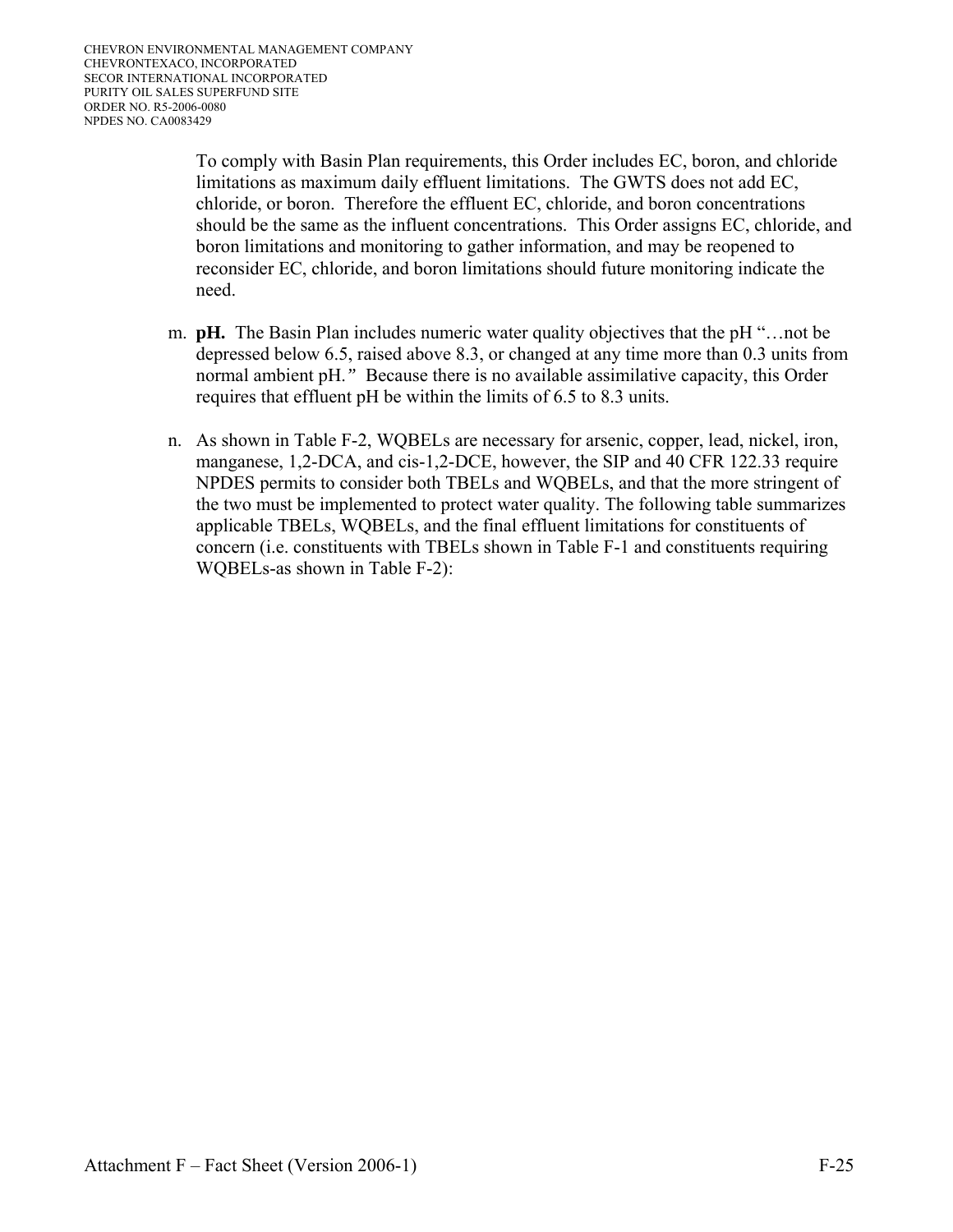| <b>Constituent</b>               | <b>Units</b> | <b>WQBEL</b>             |                          | <b>TBEL</b>                           | <b>More</b>              | <b>Final Effluent</b> |                          |             |
|----------------------------------|--------------|--------------------------|--------------------------|---------------------------------------|--------------------------|-----------------------|--------------------------|-------------|
|                                  |              | <b>AMEL</b>              | <b>MDEL</b>              | <b>Source</b>                         | <b>MDEL</b>              | <b>Stringent</b>      | Limits                   |             |
|                                  |              |                          |                          |                                       |                          | WQBEL/<br><b>TBEL</b> | <b>AMEL</b>              | <b>MDEL</b> |
| Arsenic (total<br>recoverable)   | $\mu$ g/L    | $\overline{\phantom{a}}$ | 10                       | <b>USEPA</b><br>Primary MCL           | $\overline{\phantom{a}}$ | <b>WQBEL</b>          | --                       | 10          |
| Copper (total<br>recoverable)    | $\mu$ g/L    | 0.8                      | 1.6                      | <b>CTR</b> Aquatic<br>Life            | --                       | <b>WQBEL</b>          | 0.8                      | 1.6         |
| Lead (total<br>recoverable)      | $\mu$ g/L    | 0.11                     | 0.3                      | <b>CTR</b> Aquatic<br>Life            | $-$                      | <b>WQBEL</b>          | 0.11                     | 0.3         |
| Nickel (total<br>recoverable)    | $\mu g/L$    | $\overline{4}$           | 11                       | <b>CTR</b> Aquatic<br>Life            | --                       | <b>WQBEL</b>          | $\overline{4}$           | 11          |
| Iron (total<br>recoverable)      | $\mu$ g/L    | 300                      | $-$                      | California<br>Secondary<br><b>MCL</b> | 300                      | <b>TBEL</b>           | $-$                      | 300         |
| Manganese (total<br>recoverable) | $\mu$ g/L    | 50                       | $\overline{\phantom{a}}$ | California<br>Secondary<br><b>MCL</b> | 50                       | <b>TBEL</b>           | --                       | 50          |
| Dichloromethane                  | $\mu$ g/L    | 4.7                      | 9.5                      | <b>CTR HH</b>                         | < 0.5                    | <b>TBEL</b>           | --                       | < 0.5       |
| $1,2-$<br>Dichlorobenzene        | $\mu$ g/L    | 24                       | $\overline{\phantom{a}}$ | <b>Odor Threshold</b>                 | < 0.5                    | <b>TBEL</b>           | $\overline{\phantom{a}}$ | < 0.5       |
| $1,4-$<br>Dichlorobenzene        | $\mu g/L$    | 5                        |                          | California<br>Primary MCL             | < 0.5                    | <b>TBEL</b>           | --                       | < 0.5       |
| <b>TCE</b>                       | $\mu$ g/L    | 2.7                      | 5.4                      | <b>CTR HH</b>                         | < 0.5                    | <b>TBEL</b>           | --                       | < 0.5       |
| $1,1$ -DCA                       | $\mu$ g/L    | 5                        | --                       | California<br>Primary MCL             | < 0.5                    | <b>TBEL</b>           | $-$                      | < 0.5       |
| $1,2$ -DCA                       | $\mu$ g/L    | 0.38                     | 1.0                      | NTR HH                                | < 0.5                    | WQBEL/<br><b>TBEL</b> | 0.38                     | < 0.5       |
| $1,1$ -DCE                       | $\mu g/L$    | 0.057                    | 0.11                     | NTR HH                                | < 0.5                    | <b>WQBEL</b>          | 0.057                    | 0.11        |
| $cis-1,2-DCE$                    | $\mu$ g/L    | 6                        | $-$                      | California<br>Primary MCL             | < 0.5                    | <b>TBEL</b>           | $-$                      | < 0.5       |
| $trans-1,2-DCE$                  | $\mu$ g/L    | 10                       | --                       | California<br>Primary MCL             | < 0.5                    | <b>TBEL</b>           | --                       | < 0.5       |
| Benzene                          | $\mu$ g/L    | $\mathbf{1}$             |                          | California<br>Primary MCL             | < 0.5                    | <b>TBEL</b>           |                          | < 0.5       |
| Chlorobenzene                    | $\mu$ g/L    | $70\,$                   | $-$                      | California<br>Primary MCL             | < 0.5                    | <b>TBEL</b>           | --                       | < 0.5       |
| Vinyl Chloride                   | $\mu$ g/L    | 0.5                      | --                       | California<br>Primary MCL             | < 0.5                    | <b>TBEL</b>           | $-$                      | < 0.5       |
| <b>MEK</b>                       | $\mu$ g/L    | 4200                     | $-$                      | <b>USEPA IRIS</b>                     | < 0.5                    | <b>TBEL</b>           | $-$                      | < 0.5       |
| 4-Methyl-2-<br>pentanone         | $\mu$ g/L    | 120                      | $\qquad \qquad -$        | <b>DHS</b> Action<br>Level            | < 0.5                    | <b>TBEL</b>           | $-$                      | < 0.5       |
| Total Xylene<br>Isomers          | $\mu$ g/L    | 17                       | --                       | Taste and Odor                        | < 0.5                    | <b>TBEL</b>           | $-$                      | < 0.5       |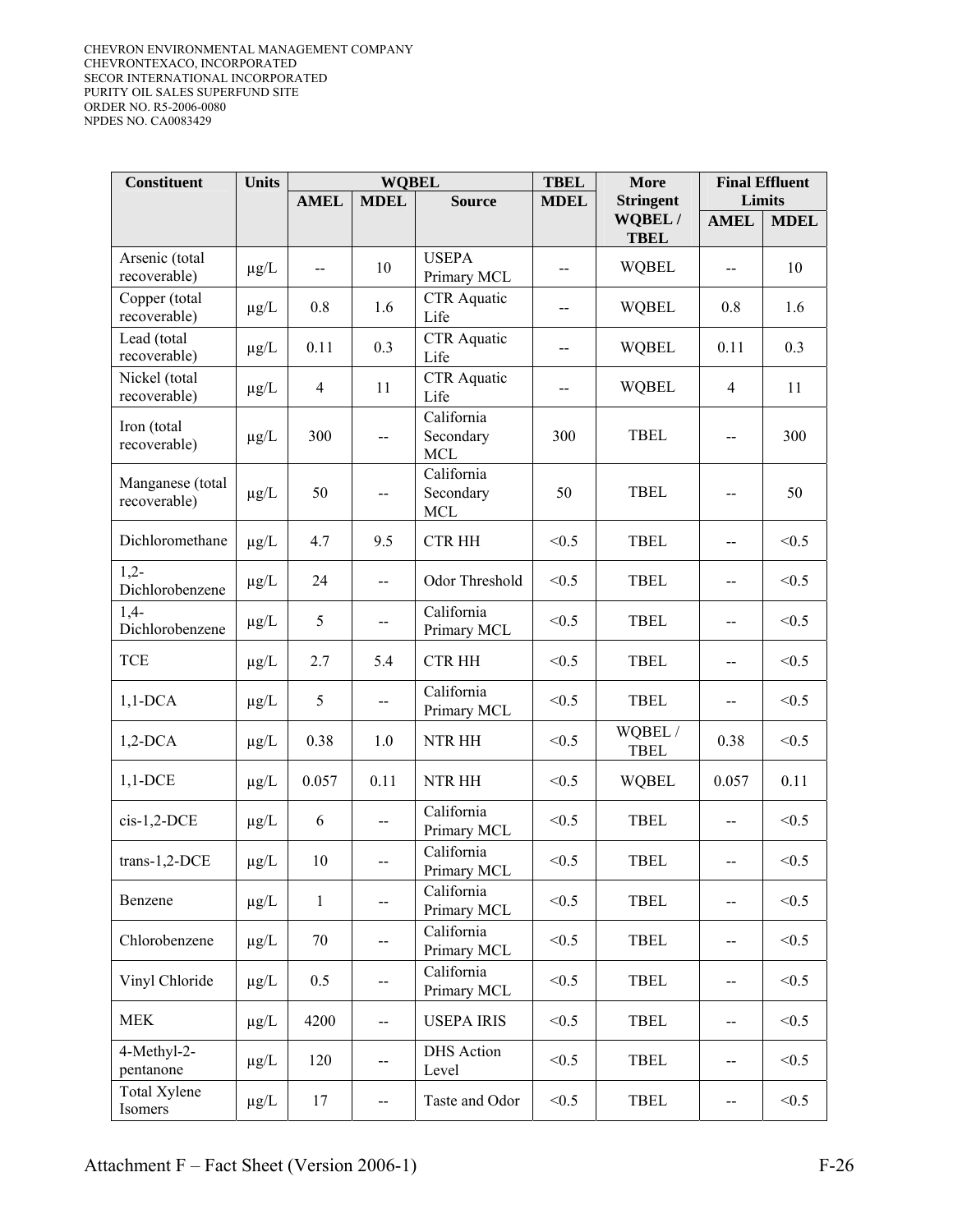## **4. WQBEL Calculations**

- a. The Discharger conducted monitoring for priority and non-priority pollutants. The analytical results of two comprehensive sampling events were submitted to the Regional Water Board. The results of these sampling events, along with effluent and receiving water monitoring conducted during the term of Order No. 5-00-008 were used in developing the requirements of this Order. Effluent limitations are included in the Order to protect the beneficial uses of the receiving water and to ensure that the discharge complies with the Basin Plan objective that toxic substances not be discharged in toxic amounts.
- b. Effluent Limitations for WQBELs were calculated in accordance with Section 1.4 of the SIP and the TSD. The following paragraphs describe the general methodology used for calculating effluent limitations.
- c. **WQBELs Calculation Example.** Using copper as an example, the following demonstrates how WQBELs were established for this Order. The process for developing these limits is in accordance with Section 1.4 of the SIP. Attachment G summarizes the development and calculation of all WQBELs for this Order using the process described below.

**Step 1:** For each constituent requiring an effluent limit, identify the applicable water quality criteria or objective. For each criterion determine the effluent concentration allowance (ECA) using the following steady state equation:

| ECA       | $= C + D (C-B)$ when $C > B$ , and |                   |  |
|-----------|------------------------------------|-------------------|--|
| $ECA = C$ |                                    | when $C \leq B$ , |  |

- Where:  $C =$  The priority pollutant criterion/objective, adjusted if necessary for hardness, pH and translators. In this Order a hardness value of 10  $mg/L$  (as  $CaCO<sub>3</sub>$ ) was used for development of hardness-dependant criteria.
	- $D =$  The dilution credit, and
	- B = The ambient background concentration

As discussed in Section IV.C.2.a of this Fact Sheet, dilution credits have not been considered in this Order; therefore:

 $ECA = C$ 

For copper, the applicable water quality criteria are:

| ECA <sub>acute</sub>        | =   |                      | 1.6 $\mu$ g/L |
|-----------------------------|-----|----------------------|---------------|
| ECA <sub>chronic</sub>      | =   |                      | 1.3 $\mu$ g/L |
| ECA <sub>human health</sub> | $=$ | $1000 \quad \mu g/L$ |               |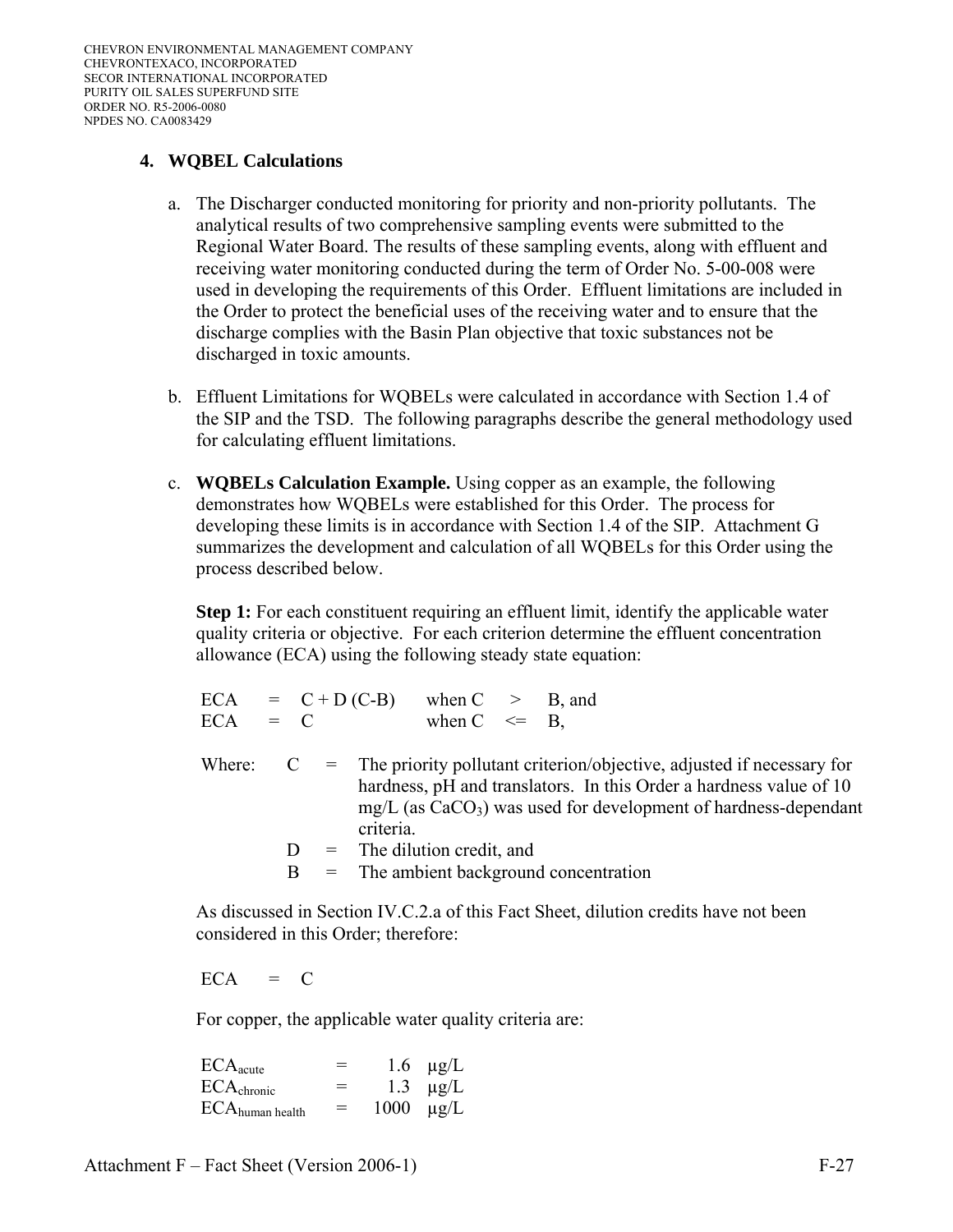**Step 2:** For each ECA based on aquatic life criterion/objective, determine the long-term average discharge condition (LTA) by multiplying the ECA by a factor (multiplier). The multiplier is a statistically based factor that adjusts the ECA to account for effluent variability. The value of the multiplier varies depending on the coefficient of variation (CV) of the data set and whether it is an acute or chronic criterion/objective. Table 1 of the SIP provides pre-calculated values for the multipliers based on the value of the CV. Equations to develop the multipliers in place of using values in the tables are provided in Section 1.4, Step 3 of the SIP and will not be repeated here.

| LTA <sub>acute</sub> | $= ECAacute$ | x Multiplier <sub>acute</sub>                                                   |
|----------------------|--------------|---------------------------------------------------------------------------------|
|                      |              | $LTA_{\text{chronic}}$ = $ECA_{\text{chronic}}$ x Multiplier <sub>chronic</sub> |

The CV for the data set must be determined before the multipliers can be selected and will vary depending on the number of samples and the standard deviation of a data set. If the data set is less than 10 samples, or at least 80% of the samples in the data set are reported as non-detect, the CV shall be set equal to 0.6.

For copper, the following data were used to develop the acute and chronic LTA using Table 1 of the SIP:

| No. of Samples           | CV<br>06                   | <b>Multiplier</b> <sub>acute</sub><br>0.32 |  | <b>Multiplier</b> <sub>chronic</sub><br>0.53 |                      |                  |
|--------------------------|----------------------------|--------------------------------------------|--|----------------------------------------------|----------------------|------------------|
| $LTA_{\text{acute}}$     | $=$ 1.6 $\mu$ g/L x 0.32 = |                                            |  |                                              | $0.51 \quad \mu g/L$ |                  |
| $LTA_{\text{chronic}}$ = |                            | 1.3 $\mu$ g/L x 0.53                       |  | $\mathbf{r} = \mathbf{r}$                    |                      | $0.69$ $\mu$ g/L |

**Step 3:** Select the most limiting (lowest) of the LTAs.

 $LTA =$  most limiting of  $LTA<sub>acute</sub>$  or  $LTA<sub>chronic</sub>$ 

For copper, the most limiting LTA was the  $LTA<sub>acute</sub>$ 

 $LTA = 0.51 \mu g/L$ 

**Step 4:** Calculate the water quality based effluent limits by multiplying the LTA by a factor (multiplier). Water quality-based effluent limits are expressed as Average Monthly Effluent Limitations (AMELs) and Maximum Daily Effluent Limitations (MDELs). The multiplier is a statistically based factor that adjusts the LTA for the averaging periods and exceedance frequencies of the criteria/objectives and the effluent limitations. The value of the multiplier varies depending on the probability basis, the coefficient of variation (CV) of the data set, the number of samples (for AMEL) and whether it is monthly or daily limit. Table 2 of the SIP provides pre-calculated values for the multipliers based on the value of the CV and the number of samples. Equations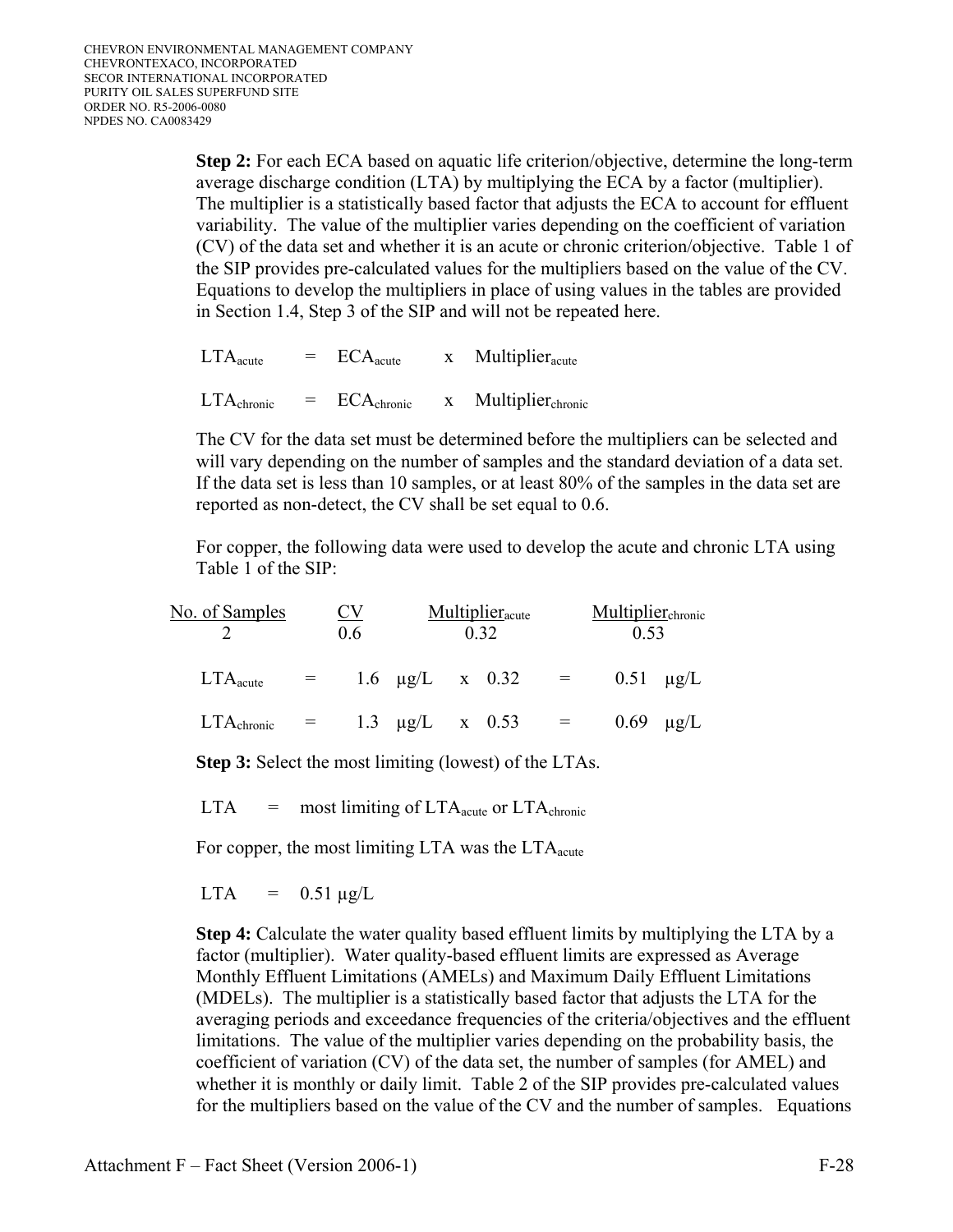to develop the multipliers in place of using values in the tables are provided in Section 1.4, Step 5 of the SIP and will not be repeated here.

 $\text{FMEL}_{\text{aquatic life}}$  = LTA x MDEL<sub>multiplier</sub>  $AMEL_{aquatic life}$  =  $LTA$  x  $AMEL_{multiplier}$ 

AMEL multipliers are based on a  $95<sup>th</sup>$  percentile occurrence probability, and the MDEL multipliers are based on the 99<sup>th</sup> percentile occurrence probability. If the number of samples is less than four (4), the default number of samples to be used is four (4).

For copper, the following data were used to develop the AMEL and MDEL for aquatic life using Table 2 of the SIP:

| No. of Samples               | CV |    | Multiplier <sub>MDEL</sub> | MultiplierAMEL |           |  |
|------------------------------|----|----|----------------------------|----------------|-----------|--|
|                              |    | 06 | 3 1 1                      |                | 1.55      |  |
| AMEL <sub>aquatic</sub> life |    |    | $= 0.51$ x 1.55 $= 0.80$   |                | $\mu$ g/L |  |
| MDEL <sub>aquatic</sub> life |    |    | $= 0.51$ x 3.11 $= 1.60$   |                | $\mu$ g/L |  |

**Step 5:** For the ECA based on human health, set the AMEL equal to the ECA<sub>human health</sub>

 $AMEL$ <sub>human health</sub>  $= ECA$ <sub>human health</sub>

For copper:

 $AMEL$ <sub>human health</sub> = 1000  $\mu$ g/L

**Step 6:** Calculate the MDEL for human health by multiplying the AMEL by the ratio of the Multiplier $_{\text{MDEL}}$  to the Multiplier $_{\text{AMEL}}$ . Table 2 of the SIP provides pre-calculated ratios to be used in this calculation based on the CV and the number of samples.

 $\text{MDEL}_{\text{human health}}$  =  $\text{AMEL}_{\text{human health}}$  x  $(\text{Multiplier}_{\text{ADEL}}/\text{Multiplier}_{\text{AMEL}})$ 

For copper, the following data were used to develop the MDEL<sub>human health</sub>:

| No. of Samples                      | СV<br>06 |                                                    | 3 1 1 | <b>Multiplier<sub>MDEL</sub></b> | <b>Multiplier</b> AMEL<br>1.55 | <u>Ratio</u><br>2.01 |  |
|-------------------------------------|----------|----------------------------------------------------|-------|----------------------------------|--------------------------------|----------------------|--|
| $\text{MDEL}_{\text{human health}}$ |          | $= 1000 \text{ µg/L}$ x 2.01 $= 2010 \text{ µg/L}$ |       |                                  |                                |                      |  |

**Step 7:** Select the lower of the AMEL and MDEL based on aquatic life and human health as the water-quality based effluent limit for the Order.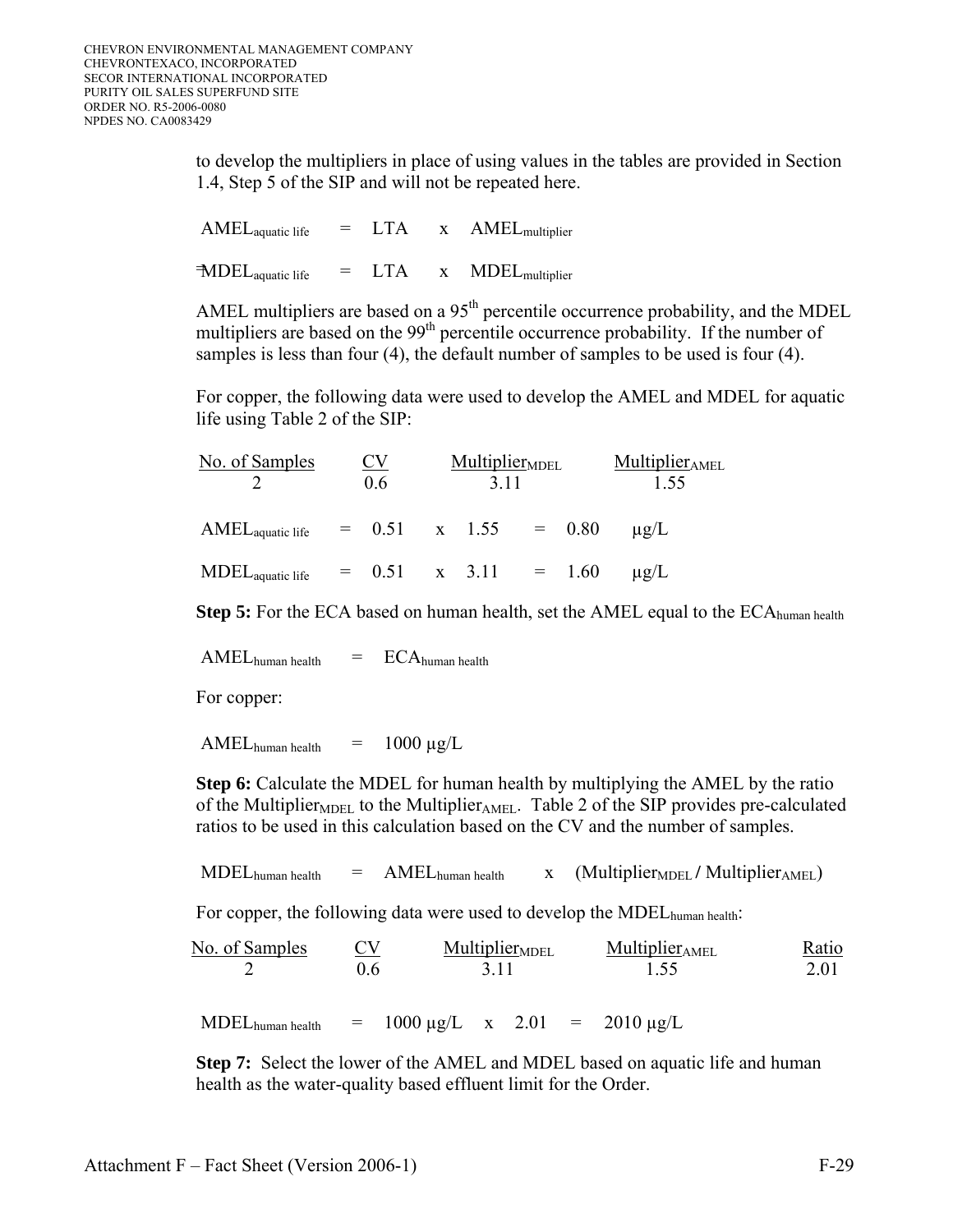| For copper:                         |                                     |                                     |                     |
|-------------------------------------|-------------------------------------|-------------------------------------|---------------------|
| <b>AMEL</b> <sub>aquatic</sub> life | <b>MDEL</b> <sub>aquatic</sub> life | $\text{AMEL}_{\text{human health}}$ | $MDEL$ human health |
| $0.80 \mu g/L$                      | $1.60 \mu g/L$                      | $1000 \mu g/L$                      | $2010 \mu g/L$      |

The lowest (most restrictive) effluent limits are based on aquatic toxicity and were incorporated into this Order. These limits will be protective of aquatic life.

**Mass-based Limitations.** Mass-based effluent limitations, or mass emission rates (MERs), for WQBELs applicable to Discharge Point 001 are calculated as follows:

MER =  $8.34$  (lb-L/mg-Mgal) x (AMEL or MDEL) x  $0.542$  mgd

d. **Final WQBELs.** Table F-3 summarizes the final WQBELs contained in this Order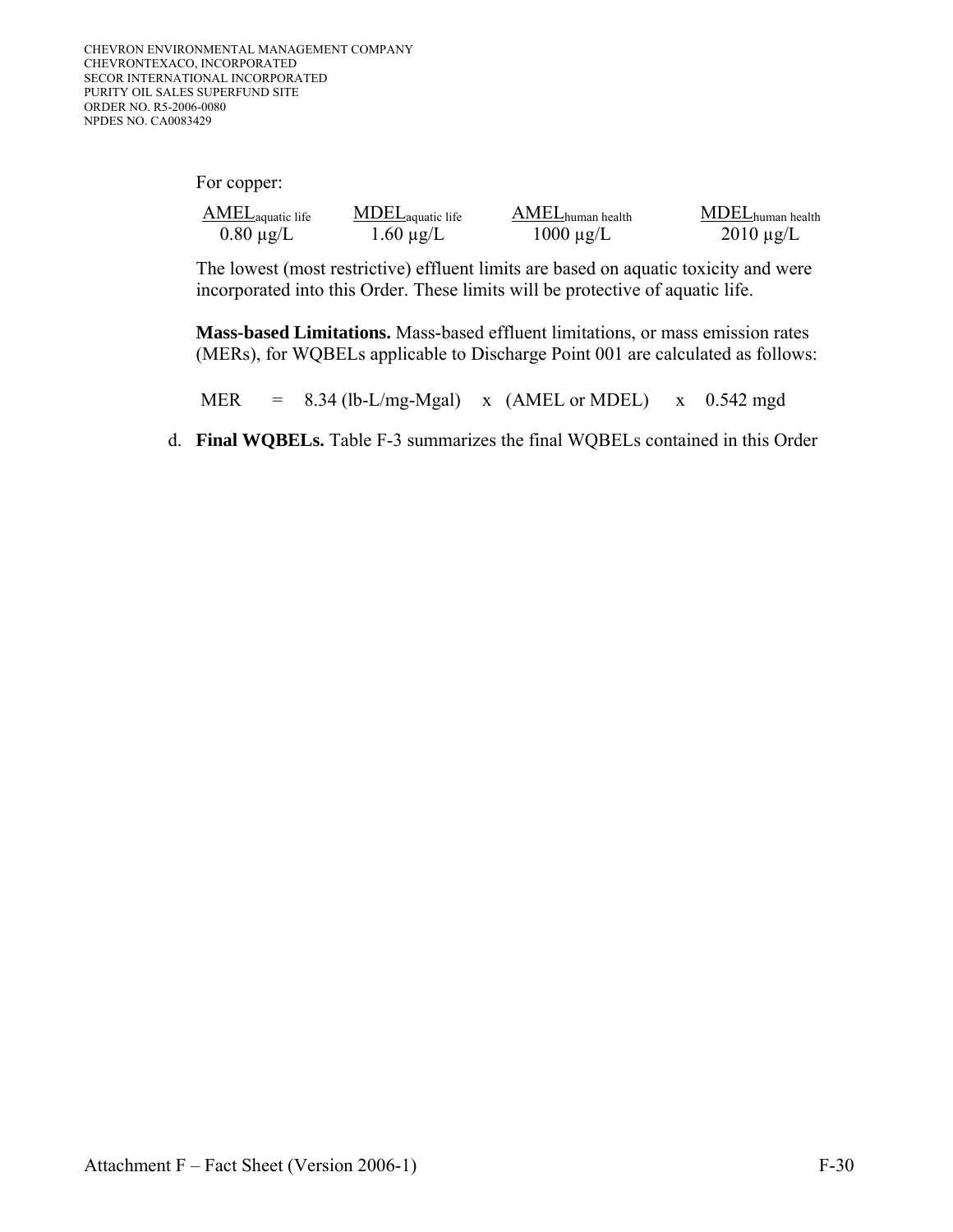| Table F-3                                                  |
|------------------------------------------------------------|
| <b>Summary of Water Quality-based Effluent Limitations</b> |
| Discharge Points 001 and 002                               |

|                    |               |                          |                             | <b>Effluent Limitations</b>                   |                                               |
|--------------------|---------------|--------------------------|-----------------------------|-----------------------------------------------|-----------------------------------------------|
| Parameter          | <b>Units</b>  | <b>Average Monthly</b>   | <b>Maximum Daily</b>        | <b>Instantaneous</b><br><b>Minimum</b>        | <b>Instantaneous</b><br><b>Maximum</b>        |
| pH                 | standard unit | $\sim$                   | $\overline{\phantom{a}}$    | 6.5                                           | 8.3                                           |
| Arsenic (total     | $\mu g/L$     | $\sim$                   | 10                          | $\overline{\phantom{m}}$                      | $\mathbf{u}$                                  |
| recoverable)       | lbs/day       | $\overline{a}$           | 0.05                        | $- -$                                         | $\overline{a}$                                |
| Copper (total      | $\mu g/L$     | 0.8                      | 1.6                         | $-$                                           | $\mathbf{--}$                                 |
| recoverable)       | lbs/day       | $3.6 \times 10^{-3}$     | $7.2 \times 10^{-3}$        | $-$                                           | $\overline{\phantom{m}}$                      |
| Lead (total        | $\mu g/L$     | 0.11                     | 0.3                         | $\overline{\phantom{a}}$                      | $\mathbf{u}$                                  |
| recoverable)       | lbs/day       | $4.8 \times 10^{-4}$     | $1.4 \times 10^{-3}$        | $\mathbf{u}$                                  | $-$                                           |
| Nickel (total      | $\mu g/L$     | 3.56                     | 11.4                        | $-$                                           | $-$                                           |
| recoverable)       | lbs/day       | 0.02                     | 0.05                        | $\mathbf{u}$                                  | $\mathbf{--}$                                 |
| Boron (total       | mg/L          | $\mathbf{u}$             | 1.0                         | $\qquad \qquad -$                             | $\overline{\phantom{a}}$                      |
| recoverable)       | lbs/day       | $\overline{\phantom{a}}$ | 4.5                         | $\overline{a}$                                | $\overline{\phantom{a}}$                      |
| Chloride           | mg/L          | --                       | 175                         | $\overline{\phantom{a}}$                      | $\mathbf{m}$                                  |
|                    | lbs/day       | --                       | 790                         | --                                            | $-$                                           |
| EC at 25 $\circ$ C | umhos/cm      | $\overline{a}$           | 1000                        | $-$                                           | $\mathord{\hspace{1pt}\text{--}\hspace{1pt}}$ |
| $1,2$ -DCA         | $\mu g/L$     | 0.38                     | $\mathcal{L}_{\mathcal{F}}$ | $-$                                           | $\mathbf{m}$                                  |
|                    | lbs/day       | $1.7x10^{-3}$            | $-$                         | --                                            | $-$                                           |
| $1,1$ -DCE         | $\mu g/L$     | 0.057                    | 0.11                        | $-$                                           | $\overline{a}$                                |
|                    | lbs/day       | $2.6x10^{-4}$            | $5.2x10^{-4}$               | $\mathord{\hspace{1pt}\text{--}\hspace{1pt}}$ | $\mathord{\hspace{1pt}\text{--}\hspace{1pt}}$ |

PDES NO. CA0083429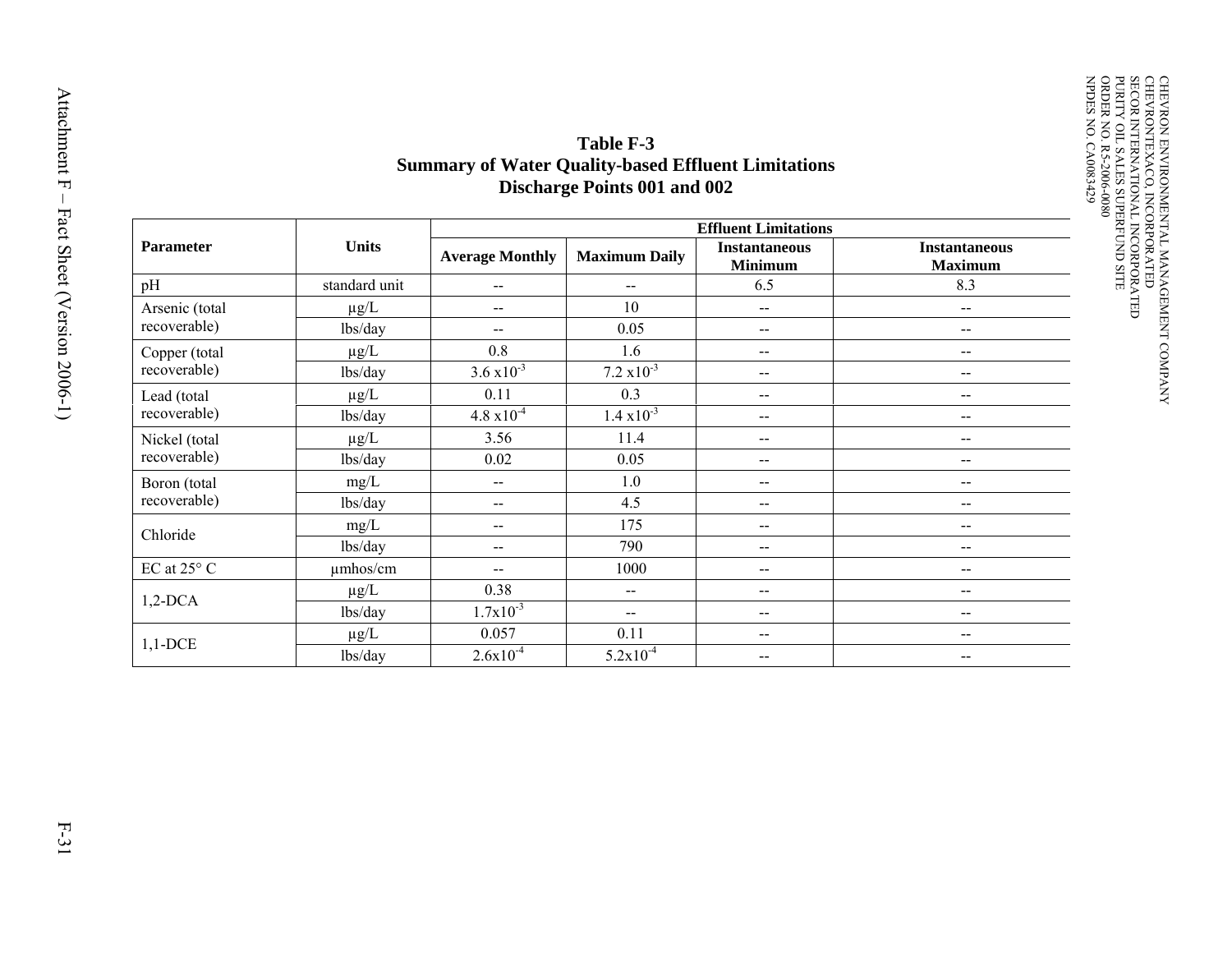# **5. Whole Effluent Toxicity (WET)**

- a. **Acute Toxicity.** In order to comply with Basin Plan narrative toxicity requirements, this Order includes the following acute toxicity limitation: the average survival in undiluted effluent for any three consecutive 96-hour static or continuous flow bioassay tests shall be at least 90%, with no single test having less than 70% survival.
- b. **Chronic Toxicity.** The Basin Plan specifies a narrative objective for toxicity, requiring that all waters be maintained free of toxic substances in concentrations that are lethal to or produce other detrimental response on aquatic organisms. Detrimental response includes but is not limited to decreased growth rate, decreased reproductive success of resident or indicator species, and/or significant alterations in population, community ecology, or receiving water biota.

# **D. Final Effluent Limitations**

1. 40 CFR 122.45 states that:

 "…All pollutants limited in permits shall have limitations…expressed in terms of mass except... [f]or pH, temperature, radiation, or other pollutants which cannot appropriately be expressed by mass…Pollutants limited in terms of mass additionally may be limited in terms of other units of measurement, and the permit shall require the permittee to comply with both limitations."

- 2. Over the past several years, the air-stripper has consistently removed the pollutants to the proposed effluent limits. The proposed effluent limitations consider the BPJ factors in section IV B.1, above, historical performance of the on-site BAT/BPTC systems, receiving water conditions, USEPA method detection limits, and are less than or equal to California Primary Maximum Contaminant Levels, California Toxics Rule and National Toxics Rule criteria, and limits which implement applicable water quality objectives.
- 3. Application of BAT/BCT to achieve the effluent limits will also result in compliance with WQBELs, consistent with the requirement of Resolution 68-16 that discharges meet BPTC. Possible exceptions are the WQBELs for 1,2-DCA and 1,1-DCE. However, given that the limitations for these constituents are below the applicable MLs, it is appropriate to assume that the results of <0.5 µg/L also represent compliance with the WQBEL and BPTC.The permitted discharge is consistent with the anti-degradation provisions of 40 CFR 131.12 and Resolution No. 68-16. BPTC for cleanup of groundwater polluted by volatile organic constituents is removal of VOCs to a level at or below corresponding analytical quantitation limits. Some resulting degradation of the receiving water could occur if VOCs were present at concentrations below the quantitation limit, but such degradation would not be quantifiable. The Discharger has not submitted an analysis to the Regional Water Board demonstrating that degradation resulting from discharges of VOCs at concentrations in excess of quantifiable levels would be consistent with the maximum benefit of the people of the state and Resolution No. 68-18. The continued remediation of polluted groundwater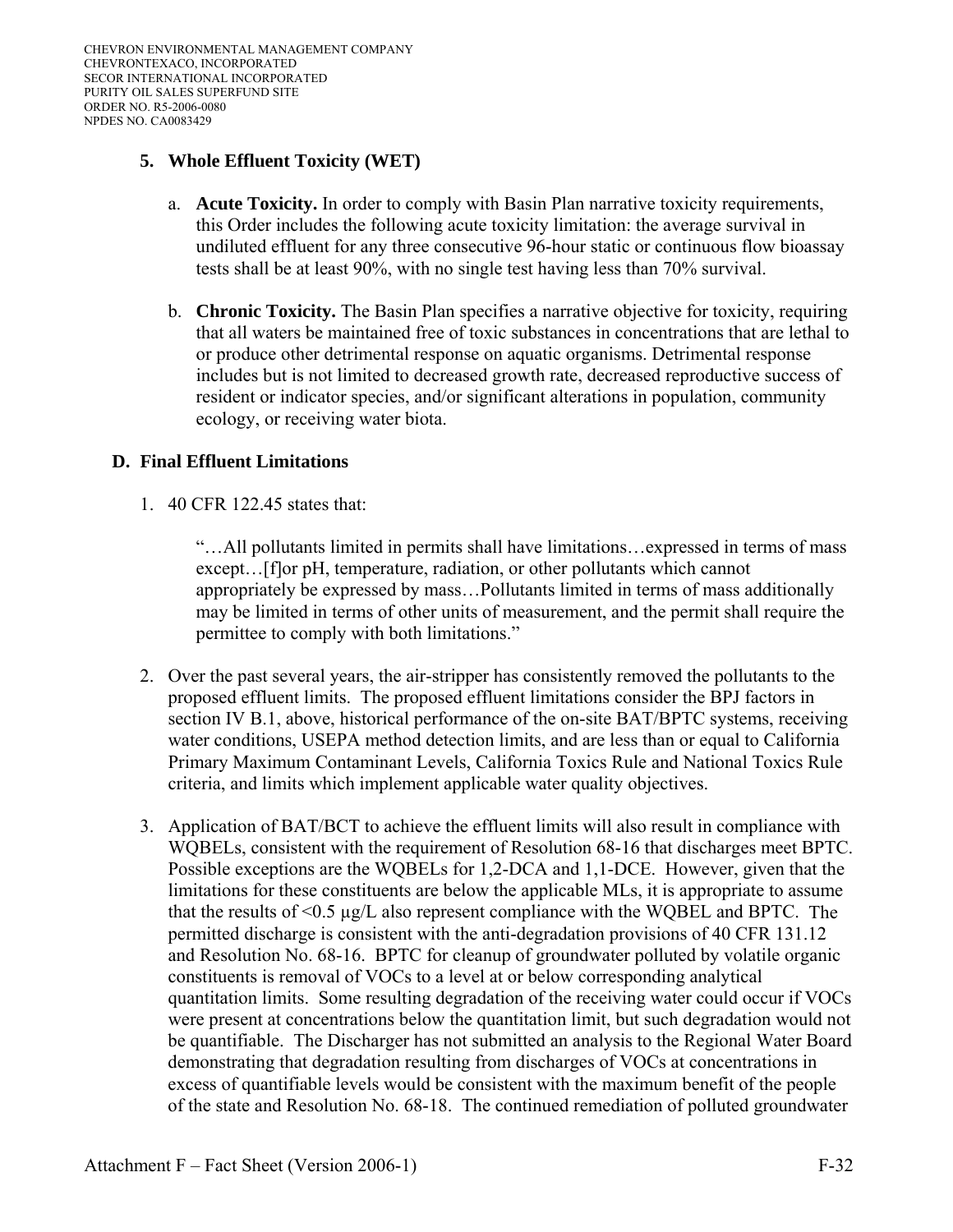and the discharge of the treated groundwater to the FID canals benefit the people of the state.

4. Table F-4 summarizes the final technology-based and water quality-based effluent limits established in this Order.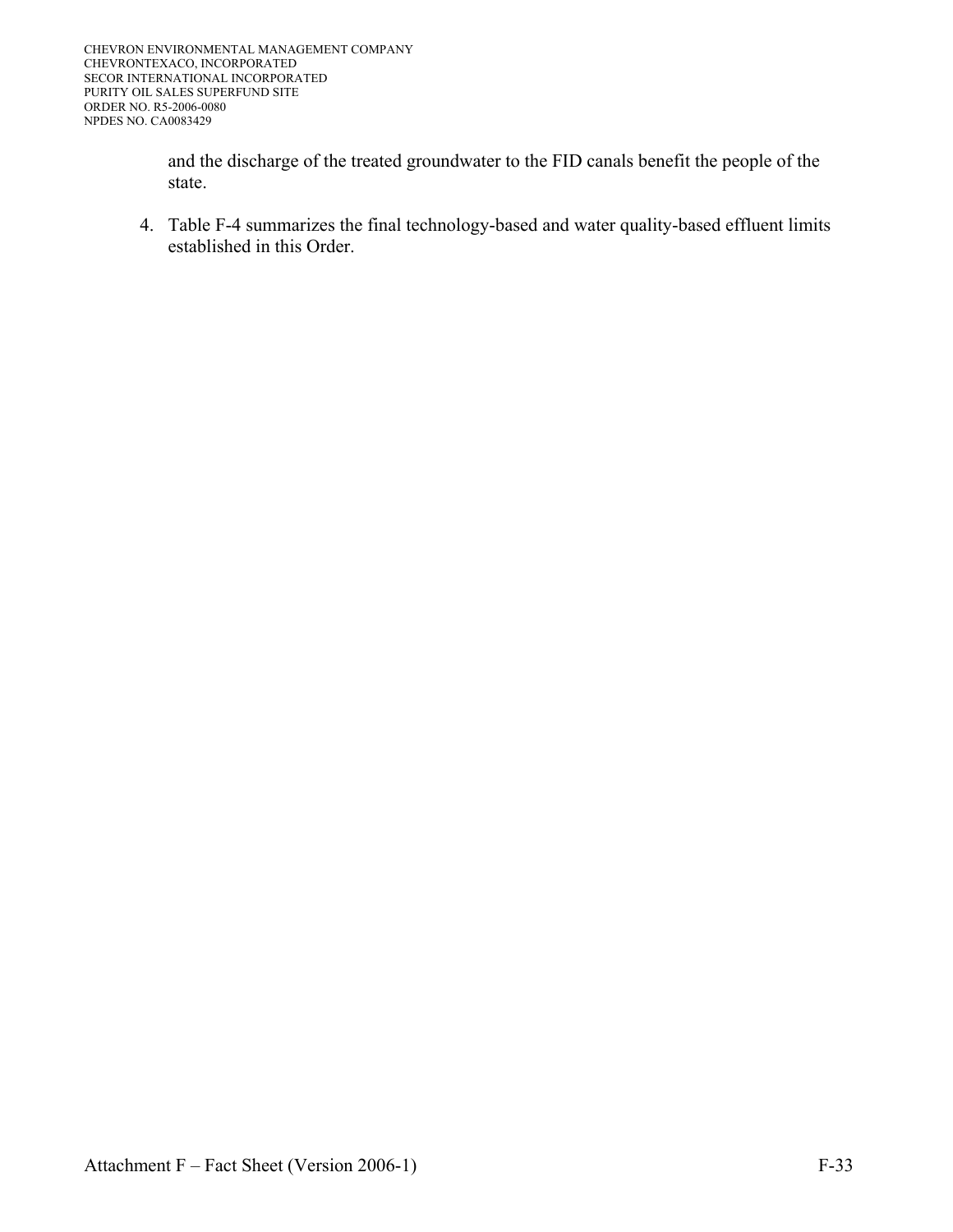| <b>Table F-4</b><br><b>Summary of Final Effluent Limitations</b><br><b>Discharge Points 001 and 002</b> |                |                           |                                |                                        |                                        |                                                  |  |  |
|---------------------------------------------------------------------------------------------------------|----------------|---------------------------|--------------------------------|----------------------------------------|----------------------------------------|--------------------------------------------------|--|--|
|                                                                                                         |                |                           |                                | <b>Effluent Limitations</b>            |                                        |                                                  |  |  |
| <b>Parameter</b>                                                                                        | <b>Units</b>   | Average<br><b>Monthly</b> | <b>Maximum</b><br><b>Daily</b> | <b>Instantaneous</b><br><b>Minimum</b> | <b>Instantaneous</b><br><b>Maximum</b> | <b>Basis</b>                                     |  |  |
| Flow                                                                                                    | mgd            | 0.432                     | 0.542                          | $\mathbf{u}$                           | $-$                                    | Previous Order No. 5-00-<br>008, Antibacksliding |  |  |
| pH                                                                                                      | standard units | $\overline{a}$            | $\overline{a}$                 | 6.5                                    | 8.3                                    | <b>Basin Plan</b>                                |  |  |
| Arsenic (total                                                                                          | $\mu$ g/L      | $\mathbf{u}$              | 10                             | $\overline{\phantom{a}}$               | $\overline{\phantom{a}}$               | <b>Basin Plan</b>                                |  |  |
| recoverable)                                                                                            | lbs/day        | $\overline{\phantom{a}}$  | 0.05                           | $\overline{a}$                         | $\overline{a}$                         |                                                  |  |  |
| Copper (total                                                                                           | $\mu$ g/L      | 0.8                       | 1.6                            | $\overline{\phantom{a}}$               | $\overline{\phantom{a}}$               | <b>CTR</b>                                       |  |  |
| recoverable)                                                                                            | lbs/day        | $3.6 \times 10^{-3}$      | $7.2 \overline{x10^{-3}}$      | $\overline{a}$                         | $\overline{a}$                         |                                                  |  |  |
| Lead (total                                                                                             | $\mu g/L$      | 0.11                      | 0.3                            | $\mathbf{H}$                           | $\overline{\phantom{a}}$               | <b>CTR</b>                                       |  |  |
| recoverable)                                                                                            | lbs/day        | $4.8 \times 10^{-4}$      | $1.4 \times 10^{-3}$           | $\overline{a}$                         | $\overline{a}$                         |                                                  |  |  |
| Nickel (total                                                                                           | $\mu$ g/L      | 3.56                      | 11.4                           | $\hspace{0.05cm}$ $\hspace{0.05cm}$    | $\overline{\phantom{m}}$               | <b>CTR</b>                                       |  |  |
| recoverable)                                                                                            | lbs/day        | 0.02                      | 0.05                           |                                        |                                        |                                                  |  |  |
| Boron (total                                                                                            | mg/L           | $\mathbf{L}$              | 1.0                            | $\mathbf{u}$                           | $\overline{a}$                         | <b>Basin Plan</b>                                |  |  |
| recoverable)                                                                                            | lbs/day        | $\overline{\phantom{a}}$  | 4.5                            | $-$                                    | $\overline{a}$                         |                                                  |  |  |
|                                                                                                         | mg/L           | $-$                       | 175                            | $\mathbf{u}$                           | $\overline{\phantom{a}}$               |                                                  |  |  |
| Chloride                                                                                                | lbs/day        | $\overline{a}$            | 790                            | $\mathbf{u}$                           | $\overline{a}$                         | <b>Basin Plan</b>                                |  |  |
| EC at $25^{\circ}$ C                                                                                    | umhos/cm       | $\overline{\phantom{a}}$  | 1000                           | $\mathcal{L}_{\mathcal{F}}$            | $\overline{\phantom{a}}$               | <b>Basin Plan</b>                                |  |  |
| Iron (total                                                                                             | $\mu g/L$      | $\overline{a}$            | 300                            | $-$                                    | $\overline{\phantom{a}}$               | Previous Order No. 5-00-                         |  |  |
| recoverable)                                                                                            | lbs/day        | --                        | 1.4                            | $\overline{\phantom{m}}$               | $\overline{\phantom{a}}$               | 008, Antibacksliding                             |  |  |
| Manganese (total                                                                                        | $\mu$ g/L      | $\overline{a}$            | 50                             | $\sim$                                 | $\overline{\phantom{a}}$               | Previous Order No. 5-00-                         |  |  |
| recoverable)                                                                                            | lbs/day        | $\overline{\phantom{a}}$  | 0.23                           | $\mathbf{--}$                          | $\sim$                                 | 008, Antibacksliding                             |  |  |
|                                                                                                         | $\mu$ g/L      | $-$                       | < 0.5                          | $\overline{\phantom{a}}$               | $\overline{a}$                         |                                                  |  |  |
| Dichloromethane                                                                                         | lbs/day        | $-$                       | $\overline{\phantom{a}}$       | $\mathbf{--}$                          | $\mathcal{L}_{\mathcal{F}}$            | <b>BPJ</b>                                       |  |  |
| $1,2-$                                                                                                  | $\mu$ g/L      | $\overline{\phantom{a}}$  | < 0.5                          | $\overline{a}$                         | $\overline{a}$                         |                                                  |  |  |
| Dichlorobenzene                                                                                         | lbs/day        | $\overline{\phantom{a}}$  | $\overline{\phantom{a}}$       | $\mathbf{u}$                           | $\overline{\phantom{a}}$               | <b>BPJ</b>                                       |  |  |
| $1.4-$                                                                                                  | $\mu g/L$      | $\overline{\phantom{a}}$  | < 0.5                          | $-$                                    | $\overline{\phantom{a}}$               |                                                  |  |  |
| Dichlorobenzene                                                                                         | lbs/day        | $\overline{\phantom{a}}$  | $\frac{1}{2}$                  | $\mathbf{u}$                           | $\overline{a}$                         | <b>BPJ</b>                                       |  |  |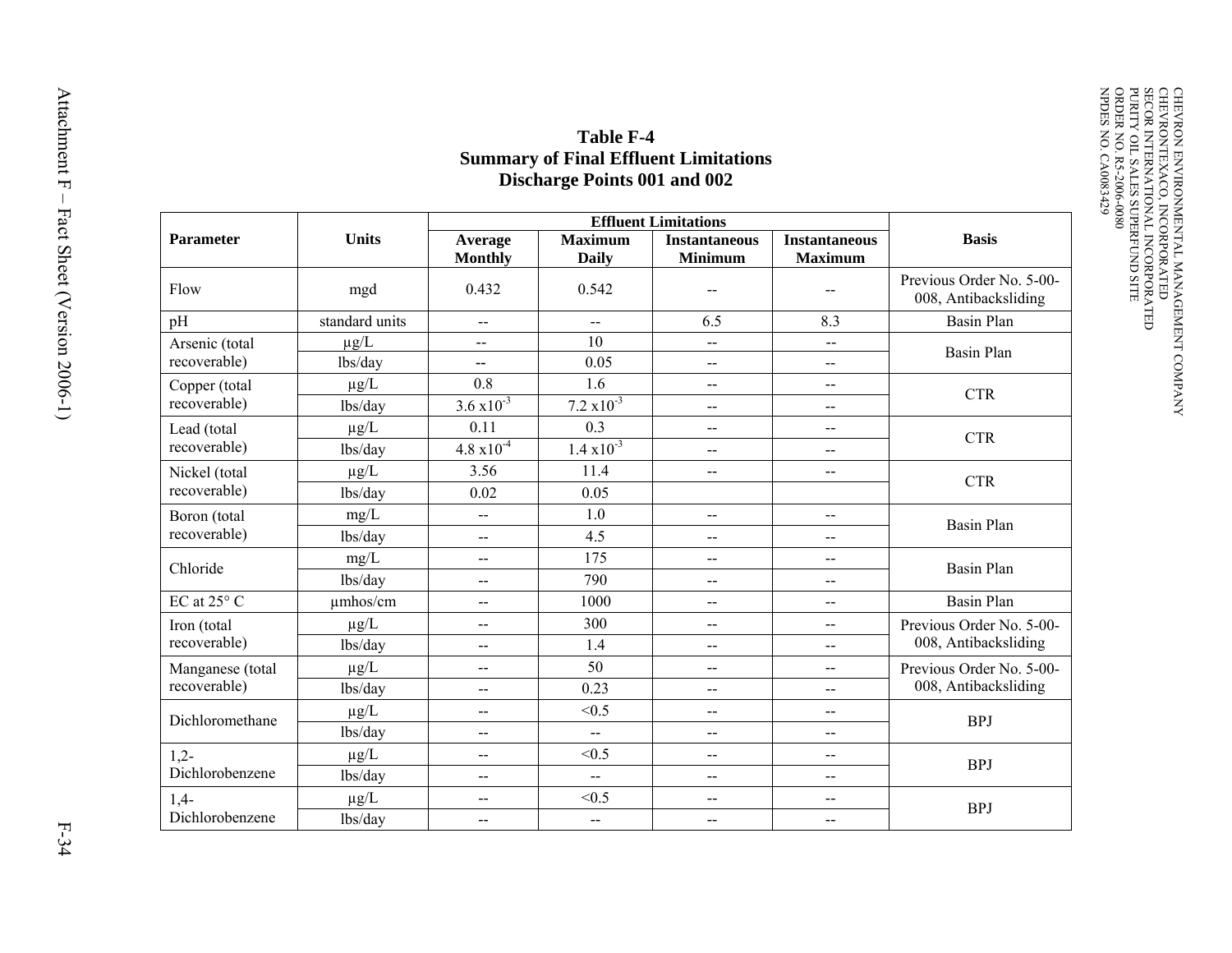| Parameter          | Units     | Average                                       | <b>Maximum</b>              | <b>Effluent Limitations</b><br><b>Instantaneous</b> | <b>Instantaneous</b>                                                                                                                                   | <b>Basis</b> |
|--------------------|-----------|-----------------------------------------------|-----------------------------|-----------------------------------------------------|--------------------------------------------------------------------------------------------------------------------------------------------------------|--------------|
|                    |           | <b>Monthly</b>                                | <b>Daily</b>                | <b>Minimum</b>                                      | <b>Maximum</b>                                                                                                                                         |              |
| <b>TCE</b>         | $\mu$ g/L | $\qquad \qquad -$                             | < 0.5                       | $\overline{\phantom{m}}$                            | $\overline{\phantom{a}}$                                                                                                                               | <b>BPJ</b>   |
|                    | lbs/day   | $\overline{a}$                                | $\overline{\phantom{a}}$    | $\overline{a}$                                      | н.                                                                                                                                                     |              |
|                    | $\mu$ g/L | $\overline{\phantom{a}}$                      | < 0.5                       | $\hspace{0.05cm}$ – $\hspace{0.05cm}$               | $\overline{\phantom{a}}$                                                                                                                               |              |
| $1,1$ -DCA         | lbs/day   | Ц.                                            | Щ.                          | $\overline{a}$                                      | $\overline{a}$                                                                                                                                         | <b>BPJ</b>   |
|                    | $\mu g/L$ | 0.38                                          | < 0.5                       | $\overline{\phantom{a}}$                            | $\overline{\phantom{a}}$                                                                                                                               |              |
| $1,2$ -DCA         | lbs/day   | $1.7x10^{-3}$                                 | $\overline{\phantom{a}}$    | $\mathbf{--}$                                       | $\overline{\phantom{a}}$                                                                                                                               | NTR, BPJ     |
|                    | $\mu$ g/L | 0.057                                         | 0.11                        | $\overline{\phantom{a}}$                            | $\overline{\phantom{a}}$                                                                                                                               |              |
| $1,1$ -DCE         | lbs/day   | $2.6x10^{-4}$                                 | $5.2x10^{-4}$               | $\overline{\phantom{m}}$                            | $\overline{\phantom{a}}$                                                                                                                               | <b>NTR</b>   |
|                    | $\mu g/L$ | $\overline{\phantom{a}}$                      | < 0.5                       | $\overline{\phantom{a}}$                            | $\overline{\phantom{a}}$                                                                                                                               |              |
| $cis-1,2-DCE$      | lbs/day   | $\overline{\phantom{a}}$                      | $\overline{\phantom{a}}$    | $\overline{\phantom{a}}$                            | н.                                                                                                                                                     | <b>BPJ</b>   |
| trans-1,2-DCE      | $\mu$ g/L | $\overline{\phantom{a}}$                      | < 0.5                       | $\overline{\phantom{m}}$                            | $\overline{\phantom{a}}$                                                                                                                               | <b>BPJ</b>   |
|                    | lbs/day   | $\overline{\phantom{a}}$                      | $\mathcal{L}_{\mathcal{F}}$ | $\mathbf{H} = \mathbf{H}$                           | $\overline{a}$                                                                                                                                         |              |
| Benzene            | $\mu$ g/L | $\overline{\phantom{a}}$                      | < 0.5                       | $\mathbf{u}$                                        | $\mathcal{L}_{\mathcal{L}}$                                                                                                                            | <b>BPJ</b>   |
|                    | lbs/day   | $\sim$                                        | $\overline{\phantom{a}}$    | $\mathord{\hspace{1pt}\text{--}\hspace{1pt}}$       | $\mathcal{L} = \mathcal{L}$                                                                                                                            |              |
|                    | $\mu g/L$ | --                                            | < 0.5                       | $\mathord{\hspace{1pt}\text{--}\hspace{1pt}}$       | $\overline{\phantom{a}}$                                                                                                                               |              |
| Chlorobenzene      | lbs/day   | $\overline{\phantom{a}}$                      | $\mathcal{L}_{\mathcal{F}}$ | $\overline{\phantom{m}}$                            | $\overline{\phantom{a}}$                                                                                                                               | <b>BPJ</b>   |
|                    | $\mu g/L$ | $\overline{\phantom{a}}$                      | < 0.5                       | $\overline{\phantom{m}}$                            | $\hspace{0.05cm}$ $\hspace{0.05cm}$                                                                                                                    |              |
| Vinyl chloride     | lbs/day   | --                                            | $\overline{\phantom{a}}$    | $\overline{a}$                                      | н.                                                                                                                                                     | <b>BPJ</b>   |
|                    | $\mu$ g/L | $\overline{\phantom{a}}$                      | < 0.5                       | $\overline{\phantom{a}}$                            | $\overline{\phantom{a}}$                                                                                                                               |              |
| <b>MEK</b>         | lbs/day   | $\overline{\phantom{a}}$                      | $\overline{a}$              | $\mathbf{u}$                                        | $\overline{\phantom{a}}$                                                                                                                               | <b>BPJ</b>   |
| 4-Methyl-2-        | $\mu$ g/L | $\overline{\phantom{a}}$                      | < 0.5                       | $\overline{\phantom{m}}$                            | $\hspace{0.05cm}$ $\hspace{0.05cm}$                                                                                                                    |              |
| pentanone          | lbs/day   | $-$                                           | $\overline{\phantom{a}}$    | $\mathord{\hspace{1pt}\text{--}\hspace{1pt}}$       | $\sim$                                                                                                                                                 | <b>BPJ</b>   |
| Total Xylene       | $\mu$ g/L | $\overline{a}$                                | < 0.5                       | $\mathcal{L}_{\mathcal{F}}$                         | $\overline{a}$                                                                                                                                         |              |
| Isomers            | lbs/day   | $\mathord{\hspace{1pt}\text{--}\hspace{1pt}}$ | $\overline{\phantom{a}}$    | $\overline{\phantom{a}}$                            | $\mathord{\hspace{1pt}\text{--}\hspace{1pt}}$                                                                                                          | <b>BPJ</b>   |
|                    | $\mu g/L$ | $\mathcal{L}_{\mathcal{F}}$                   | Nondetectable <sup>a</sup>  | $\overline{\phantom{a}}$                            | $\mathord{\hspace{1pt}\text{--}\hspace{1pt}}$                                                                                                          |              |
| Other VOCs         | lbs/day   | $\overline{a}$                                | Ц.                          | $\sim$                                              | $\overline{a}$                                                                                                                                         | <b>BPJ</b>   |
| a.<br>Regulations. |           |                                               |                             |                                                     | Based on minimum levels in Appendix 4 of the SIP and detection limits for purposes of reporting in Title 22, section 64445.1 of the California Code of |              |

CHEVRON ENVIRONMENTAL MANAGEMENT COMPANY<br>CHEVRONTEXACO, INCORPORATED<br>SECOR INTERNATIONAL INCORPORATED<br>PURITY OIL SALES SUPERFUND SITE<br>ORDER NO. CA0083429<br>NPDES NO. CA0083429

CHEVRON ENVIRONMENTAL MANAGEMENT COMPANY

PURITY OIL SALES SUPERFUND SITE SECOR INTERNATIONAL INCORPORATED CHEVRONTEXACO, INCORPORATED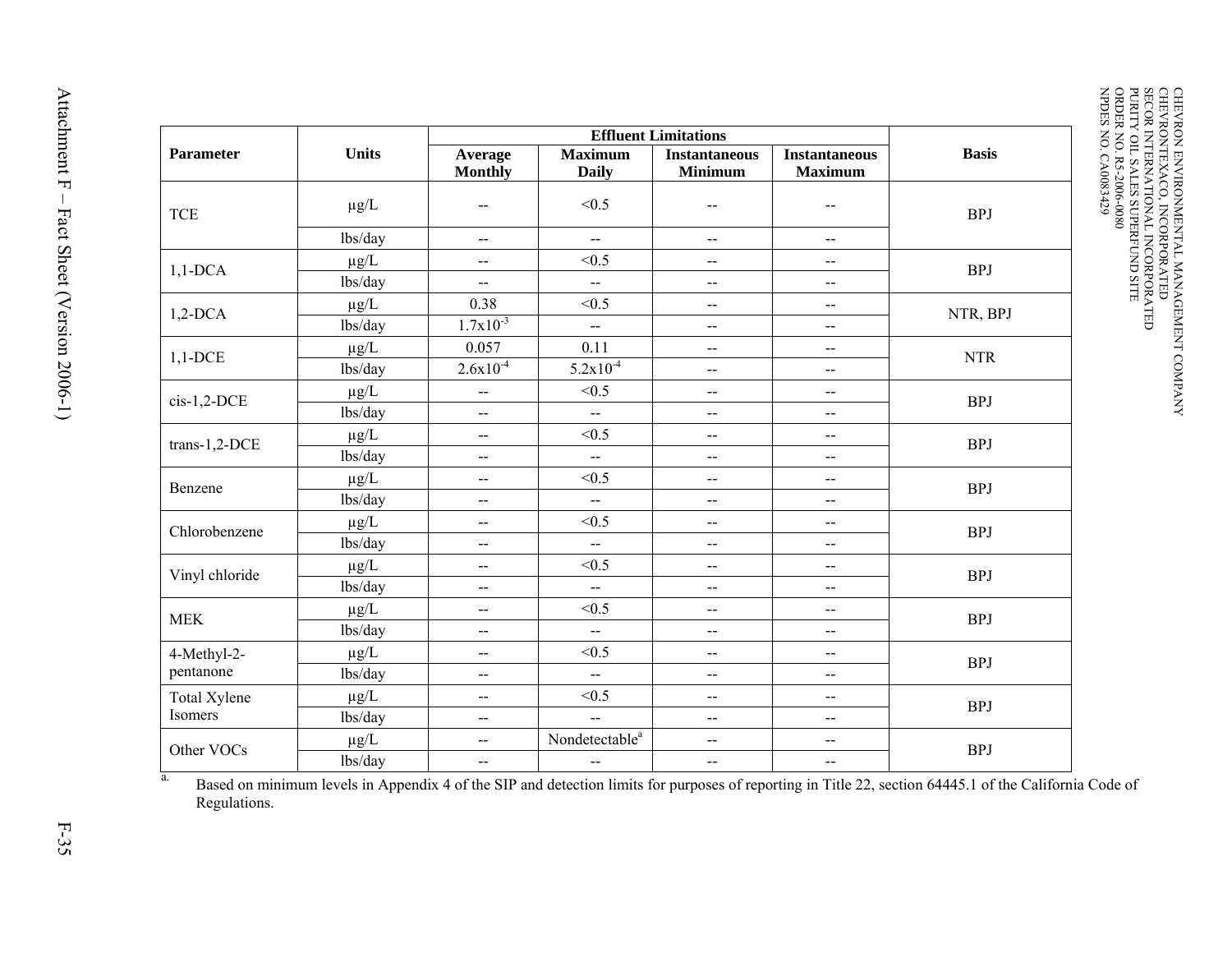CHEVRON ENVIRONMENTAL MANAGEMENT COMPANY CHEVRONTEXACO, INCORPORATED SECOR INTERNATIONAL INCORPORATED PURITY OIL SALES SUPERFUND SITE ORDER NO. R5-2006-0080 NPDES NO. CA0083429

### **E. Interim Effluent Limitations**

- 1. As stated in Finding II.I of this Order, the USEPA adopted the NTR and the CTR, which contain promulgated water quality criteria applicable to this discharge and the State Water Resources Control Board adopted the SIP, which contains guidance on implementation of the NTR and CTR. CTR and NTR criteria along with beneficial use designations contained the Basin Plan and antidegradation policies constitute water quality standards pursuant to the Clean Water Act. The SIP, Section 2.2.1, requires that if a compliance schedule is granted for a CTR or NTR constituent, the Regional Water Board shall establish interim requirements and dates for their achievement in the NPDES permit. The interim limitations must: be based on current GWTS performance or existing permit limitations, whichever is more stringent; include interim compliance dates separated by no more than one year, and; be included in the Provisions. The interim limitations in this Order are based on current GWTS performance. In developing the interim limitations, where there are ten or more sampling data points available, sampling and laboratory variability are accounted for by establishing interim limits that are based on normally distributed data where 99.9% of the data points will lie within 3.3 standard deviations of the mean (*Basic Statistical Methods for Engineers and Scientists*, Kennedy and Neville). Therefore, the interim limitations in this Order are established as the mean plus 3.3 standard deviations of the available data. Where actual sampling shows an exceedance of the proposed 3.3 standard deviations interim limit, the maximum detected concentration has been established as the interim limitation. When there are less than ten sampling data points available, the *Technical Support Document for Water Quality Based Toxics Control* (EPA/505/2-90-001) (TSD) recommends a coefficient of variation of 0.6 be utilized as representative of wastewater effluent sampling. The TSD recognizes that a minimum of ten data points is necessary to conduct a valid statistical analysis. Therefore, when there are less than ten sampling results for a constituent, the interim limitation is based on the corresponding multiplier from Table 3.1 of the TSD multiplied by the maximum observed sampling point. Interim limitations are established when compliance with NTR and CTRbased effluent limitations cannot be achieved by the existing discharge. Discharge of constituents in concentrations in excess of the final effluent limitations, but in compliance with the interim effluent limitations, can significantly degrade water quality and adversely affect the beneficial uses of the receiving stream on a long-term basis. The interim limitations, however, establish an enforceable ceiling concentration until compliance with the final effluent limitations can be achieved.
- 2. The following interim limitations establish an enforceable maximum effluent concentration until compliance with the final effluent limitations can be achieved: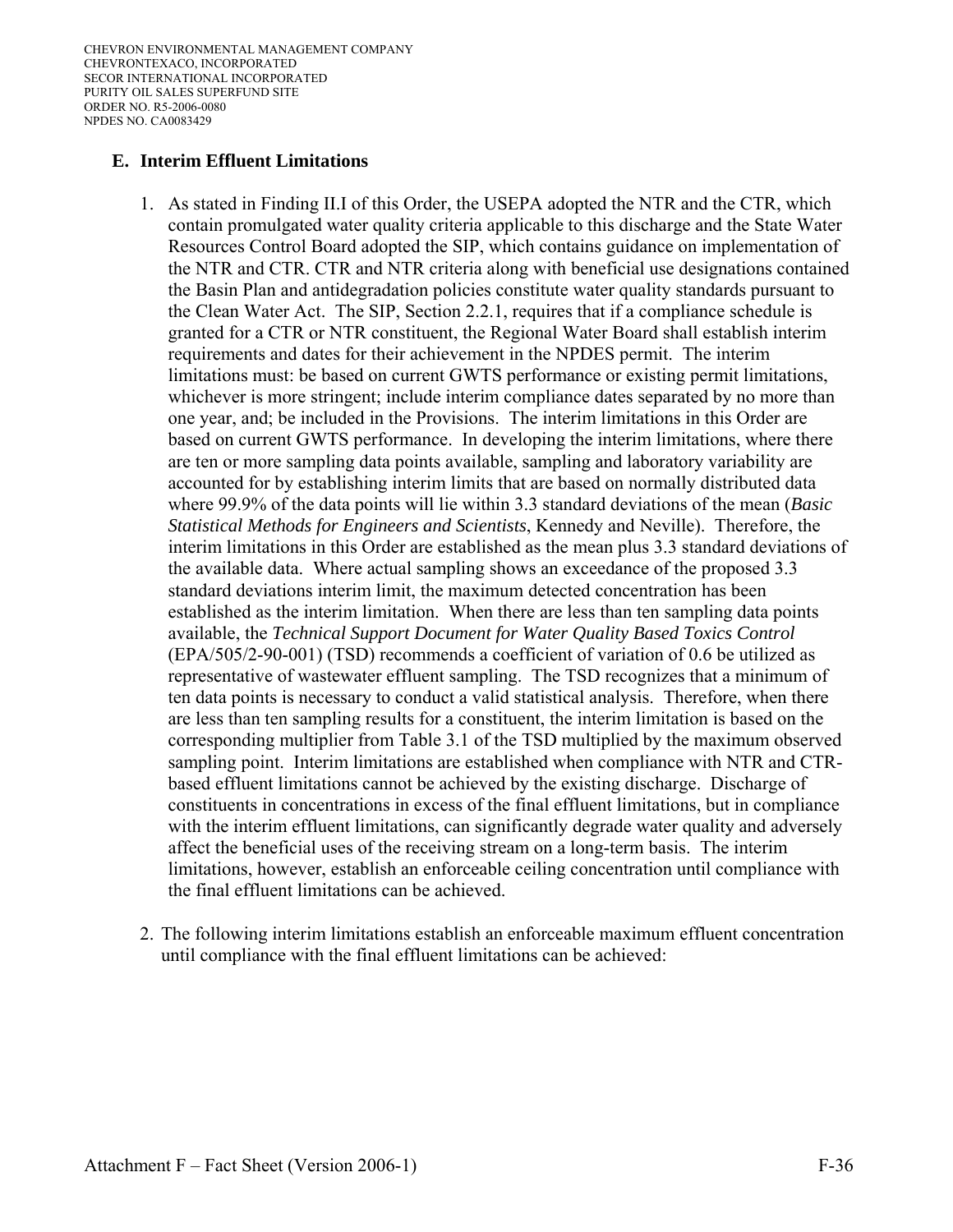CHEVRON ENVIRONMENTAL MANAGEMENT COMPANY CHEVRONTEXACO, INCORPORATED SECOR INTERNATIONAL INCORPORATED PURITY OIL SALES SUPERFUND SITE ORDER NO. R5-2006-0080 NPDES NO. CA0083429

| Parameter                  | <b>Units</b> | <b>Interim Effluent</b><br><b>Limitations</b> |  |
|----------------------------|--------------|-----------------------------------------------|--|
|                            |              | <b>Maximum Daily</b>                          |  |
| Copper (total recoverable) | $\mu$ g/L    | 50                                            |  |
|                            | lbs/day      | 0.2                                           |  |
| Lead (total recoverable)   | $\mu$ g/L    |                                               |  |
|                            | lbs/day      | 0.03                                          |  |
| Nickel (total recoverable) | $\mu$ g/L    | 70                                            |  |
|                            | lbs/day      | 0.3                                           |  |

# **F. Land Discharge Specifications – Not Applicable**

#### **G. Reclamation Specifications – Not Applicable**

#### **V. RATIONALE FOR RECEIVING WATER LIMITATIONS**

#### **A. Surface Water**

- 1. The Clean Water Act, Section 303(a-c), required states to adopt numeric criteria where they are necessary to protect designated uses. The Regional Water Board adopted numeric criteria in the Basin Plan. The Basin Plan is a regulatory reference for meeting the state and federal requirements for water quality control (40 CFR 131.20). State Water Board Resolution No. 68-16, the Antidegradation Policy, does not allow changes in water quality less than that prescribed in Water Quality Control Plans (Basin Plans). The Basin Plan states that; "The numerical and narrative water quality objectives define the least stringent standards that the Regional Water Board will apply to regional waters in order to protect the beneficial uses." This Order contains Receiving Water Limitations based on the Basin Plan numerical and narrative water quality objectives for Biostimulatory Substances, Chemical Constituents, Color, Dissolved Oxygen, Floating Material, Oil and Grease, pH, Pesticides, Radioactivity, Salinity, Sediment, Settleable Material, Suspended Material, Tastes and Odors, Temperature, Toxicity and Turbidity.
- 2. **Fecal Coliform.** The receiving waters have been designated as having the beneficial use of contact recreation (REC-1). For water bodies designated as having REC-1 as a beneficial use, the Basin Plan includes a water quality objective limiting the "…fecal coliform concentration based on a minimum of not less than five samples for any 30-day period…" to a maximum geometric mean of 200 MPN/100 ml. The objective also states that "…[no] more than ten percent of the total number of samples taken during any 30-day period [shall] exceed 400/100 ml." This objective is included in the Order as a receiving water limitation.
- 3. **Dissolved Oxygen.** The receiving waters have been designated as having the beneficial use of warm freshwater aquatic habitat (WARM). For water bodies designated as having WARM as a beneficial use, the Basin Plan includes a water quality objective of maintaining a minimum of 5.0 mg/L of dissolved oxygen. Since the beneficial use of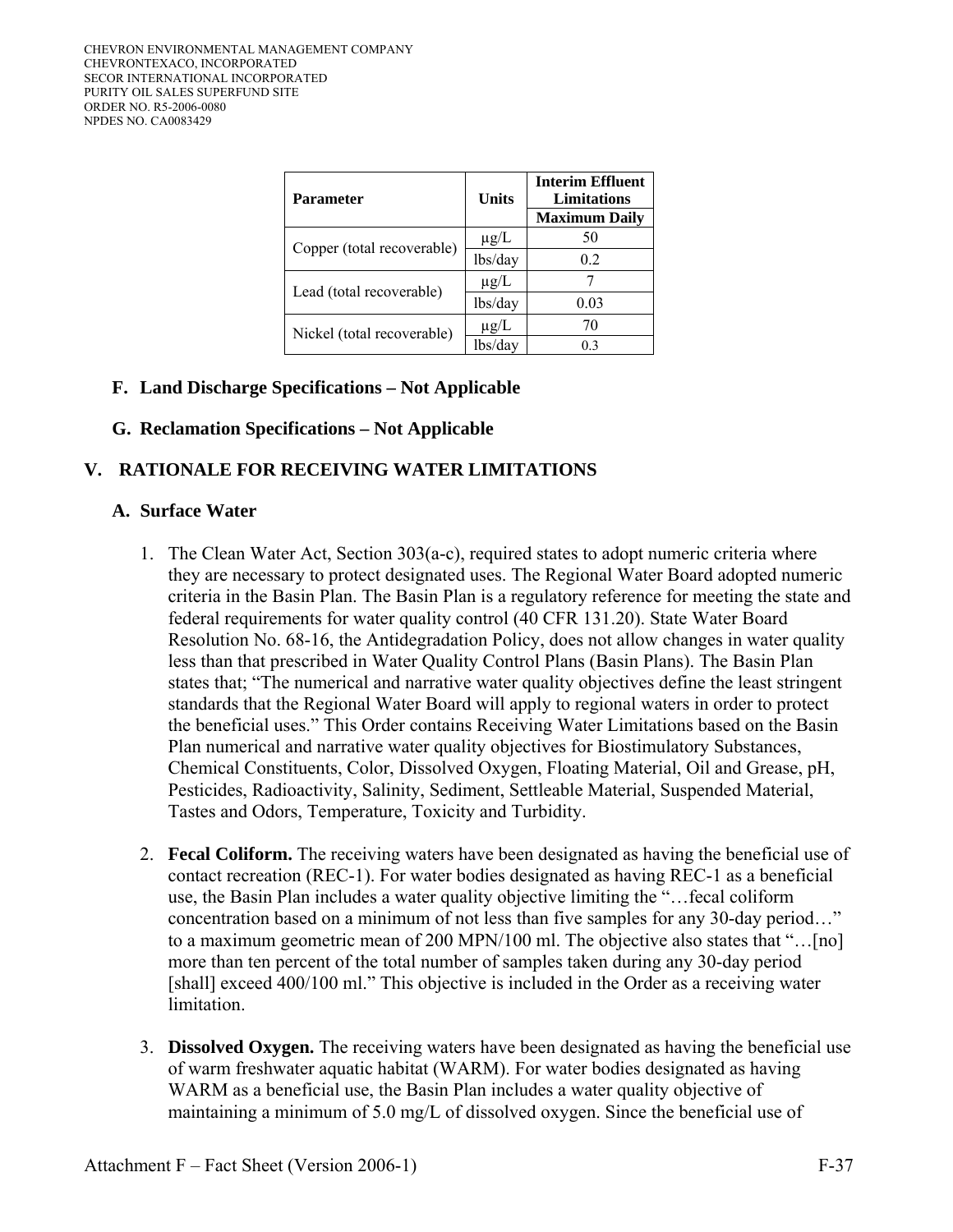WARM does apply to the FID canals, a receiving water limitation of 5.0 mg/L for dissolved oxygen was included in the Order.

The Basin Plan also includes the water quality objective that "Waste discharges shall not cause the monthly median dissolved oxygen concentrations (DO) in the main water mass (at centroid of flow) of streams and above the thermocline in lakes to fall below 85 percent of saturation concentration, and the 95 percentile concentration to fall below 75 percent of saturation concentration." This objective was included as a receiving water limitation in the Order.

- 4. **pH.** For all surface water bodies in the Tulare Lake Basin, the Basin Plan includes water quality objectives stating that "The pH of water shall not be depressed below 6.5, raised above 8.3, or changed at any time more than 0.3 units from normal ambient pH." The Order includes receiving water limitations for both pH range and pH change.
- 5. **Temperature.** The receiving waters have the beneficial use of WARM. The Basin Plan includes the objective that "Elevated temperature wastes shall not cause the temperature of waters designated COLD or WARM to increase by more than 5°F above natural receiving water temperature." This Order includes a receiving water limitation based on this objective.
- 6. **Turbidity.** The Basin Plan includes the following objective: "Increases in turbidity attributable to controllable water quality factors shall not exceed the following limits:
	- a. Where natural turbidity is between 0 and 5 Nephelometric Turbidity Units (NTUs), increases shall not exceed 1 NTU.
	- b. Where natural turbidity is between 5 and 10 NTUs, increases shall not exceed 20 percent.
	- c. Where natural turbidity is between 50 and 100 NTUs, increases shall not exceed 10 NTU.
	- d. Where natural turbidity is greater than 100 NTUs, increases shall not exceed 10 percent."

# **B. Groundwater**

- 1. The Basin Plan designates the beneficial uses of groundwater in the discharge area as MUN, AGR, industrial service supply (IND), industrial process supply (PRO), REC-1, and REC-2.
- 2. The following Groundwater Limitation in this Order is based on the State Antidegradation Policy, State Water Board Resolution 68-16: Release of waste constituents from any storage, treatment, or disposal component associated with the Facility shall not, in combination with other sources of the waste constituents, cause groundwater within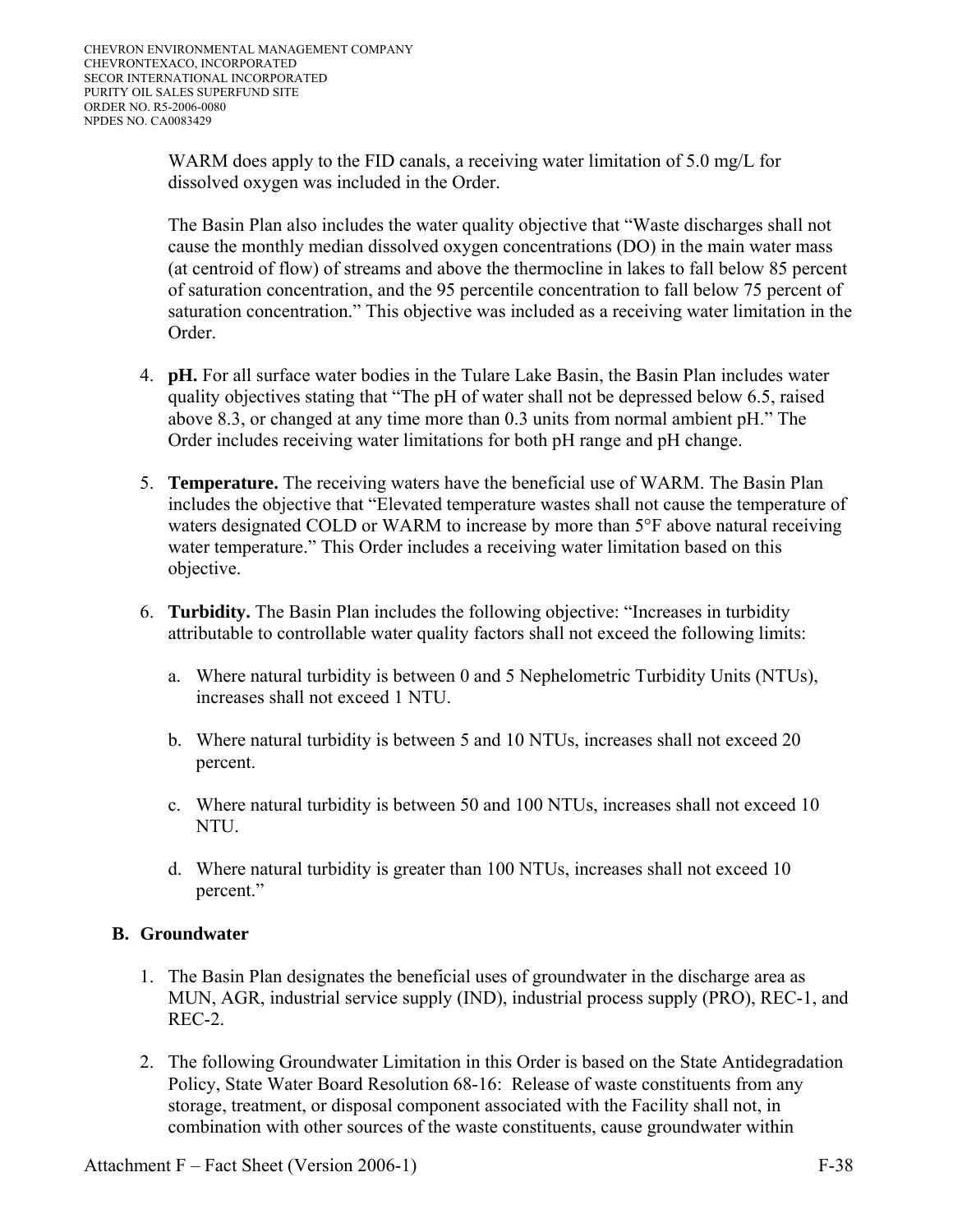influence of the Facility and discharge area(s) to contain waste constituents in concentrations in excess of natural background quality. The GWTS is a closed system and there is no reason for a release of waste that would affect groundwater.

# **VI. RATIONALE FOR MONITORING AND REPORTING REQUIREMENTS**

Section 122.48 of 40 CFR requires all NPDES permits to specify recording and reporting of monitoring results. Sections 13267 and 13383 of the California Water Code authorize the Water Boards to require technical and monitoring reports. The Monitoring and Reporting Program, Attachment E of this Order, establishes monitoring and reporting requirements to implement federal and State requirements. The following provides the rationale for the monitoring and reporting requirements contained in the Monitoring and Reporting Program for this facility.

# **A. Influent Monitoring – Not Applicable**

# **B. Effluent Monitoring**

Pursuant to the requirements of 40 CFR 122.44(i)(2) effluent monitoring is required for all constituents with effluent limitations. Table F-5 summarizes the monitoring required and the rationale for assigning the monitoring.

| Parameter(s)                                                                                                                                                                                                                                | <b>Monitoring</b><br>Frequency | <b>Rationale</b>                                                                 |  |  |  |  |  |  |  |
|---------------------------------------------------------------------------------------------------------------------------------------------------------------------------------------------------------------------------------------------|--------------------------------|----------------------------------------------------------------------------------|--|--|--|--|--|--|--|
| Flow                                                                                                                                                                                                                                        | 1/month                        | Determine compliance daily maximum and monthly<br>average flow limitation.       |  |  |  |  |  |  |  |
| Copper, Lead, Nickel                                                                                                                                                                                                                        | 1/month                        | Determine compliance with effluent limitations.                                  |  |  |  |  |  |  |  |
| Iron, Manganese                                                                                                                                                                                                                             | 1/month                        | Determine compliance with effluent limitations.                                  |  |  |  |  |  |  |  |
| TCE; 1,1-DCA; 1,2-DCA; 1,1-<br>DCE; cis-1,2-DCE; trans-1,2-<br>DCE; Benzene; Chlorobenzene;<br>Dichloromethane; 1,2-<br>Dichlorobenzene; 1,4-<br>Dichlorobenzene; Vinyl<br>chloride; MEK; 4-Methyl-2-<br>pentanone; Total Xylene<br>Isomers | 1/month                        | Determine compliance with effluent limitations.                                  |  |  |  |  |  |  |  |
| Other VOCs                                                                                                                                                                                                                                  | $1$ /quarter                   | Determine compliance with effluent limitations.                                  |  |  |  |  |  |  |  |
| pH                                                                                                                                                                                                                                          | 1/month                        | Determine compliance with instantaneous<br>minimum/maximum effluent limitations. |  |  |  |  |  |  |  |
| Boron, Chloride, EC at 25° C                                                                                                                                                                                                                | 1/month                        | Determine compliance with effluent limitations.                                  |  |  |  |  |  |  |  |
| Arsenic                                                                                                                                                                                                                                     | 1/month                        | Determine compliance with effluent limitations.                                  |  |  |  |  |  |  |  |

#### **Table F-5 Summary of Effluent Monitoring Discharge Points 001 and 002**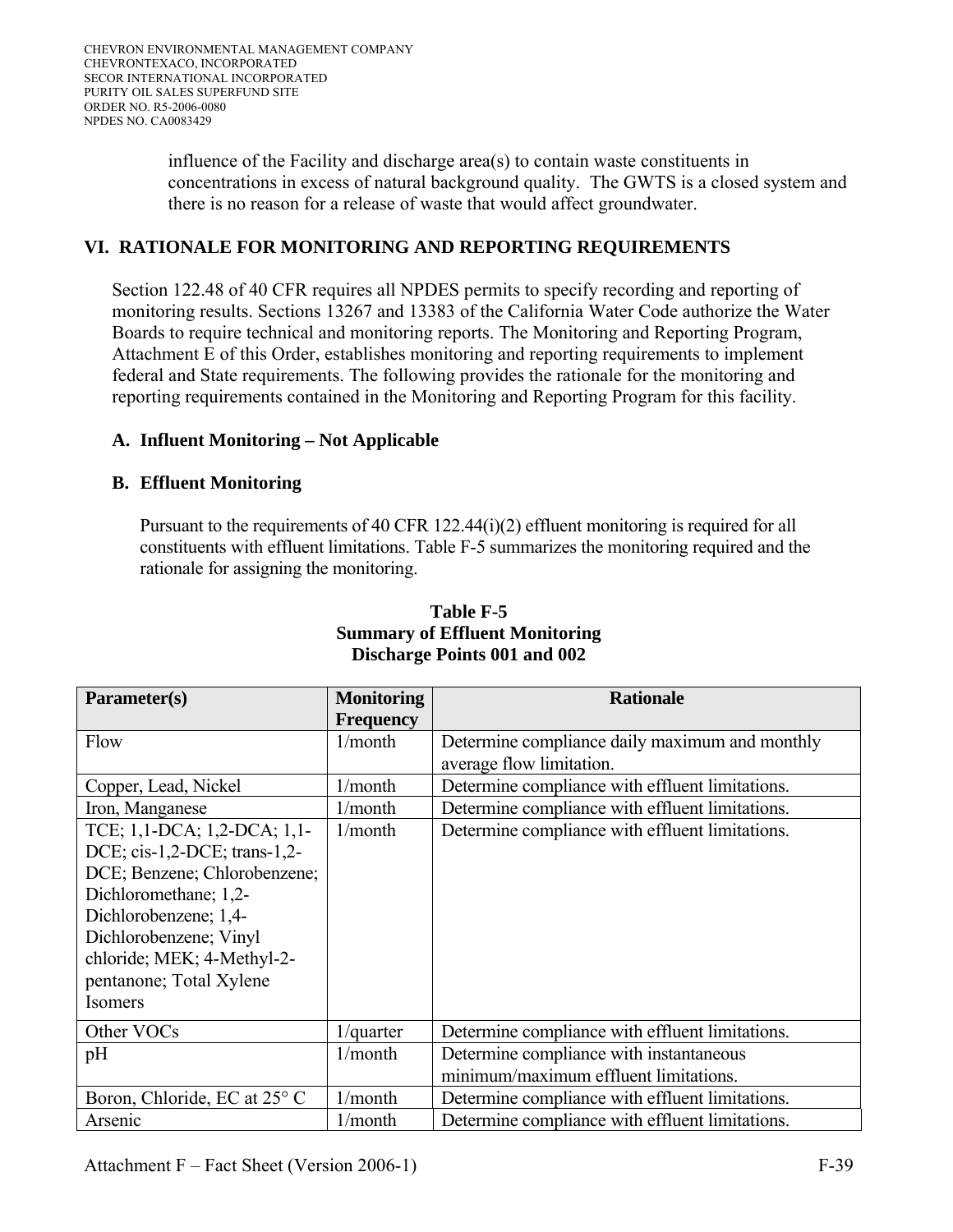# **C. Whole Effluent Toxicity Testing Requirements**

- 1. **Acute Toxicity.** Chapter III of the Basin Plan establishes narrative toxicity water quality objectives and requires that at a minimum compliance with this objective shall be evaluated with a 96-hour bioassay. This Order requires annual acute toxicity testing that implements the requirements of the Basin Plan.
- 2. **Chronic Toxicity.** Section 4 of the SIP states that a chronic toxicity effluent limitation is required in permits for all discharges that will cause, have the reasonable potential to cause, or contribute to chronic toxicity in receiving waters. Therefore, in accordance with the SIP, the Discharger will be required to conduct chronic toxicity testing in order to determine reasonable potential and establish WQBELs as necessary.

# **D. Receiving Water Monitoring**

#### **1. Surface Water**

 Receiving water monitoring is included to determine the impacts of the discharge on the receiving water, and also to determine compliance with receiving water limitations. Table F-6 summarizes the receiving water monitoring required by this Order.

## **Table F-6 Summary of Receiving Water Monitoring Monitoring Locations R-001 and R-003 or R-002 and R-004**

| <b>Parameter</b>                    | Frequency  | <b>Rationale</b>                                                                                                                        |  |  |  |  |  |  |  |
|-------------------------------------|------------|-----------------------------------------------------------------------------------------------------------------------------------------|--|--|--|--|--|--|--|
| pH, EC at $25^{\circ}$ C, Turbidity | $1/m$ onth | Monitoring assigned to determine whether the<br>discharge is causing an in-stream exceedance of<br>applicable water quality objectives. |  |  |  |  |  |  |  |

#### **2. Groundwater – Not Applicable**

#### **E. Other Monitoring Requirements**

Section 1.3 of the SIP requires the Regional Water Board to require periodic monitoring for pollutants, at least once prior to the reissuance of a permit, for which criteria or objectives apply and for which no effluent limitations have been established. To comply with the SIP, this Order requires the Discharger to sample effluent and upstream receiving water for priority pollutants at least once during this permit term and the samples shall be collected no more than 365 days and no less than 180 days prior to expiration of this Order.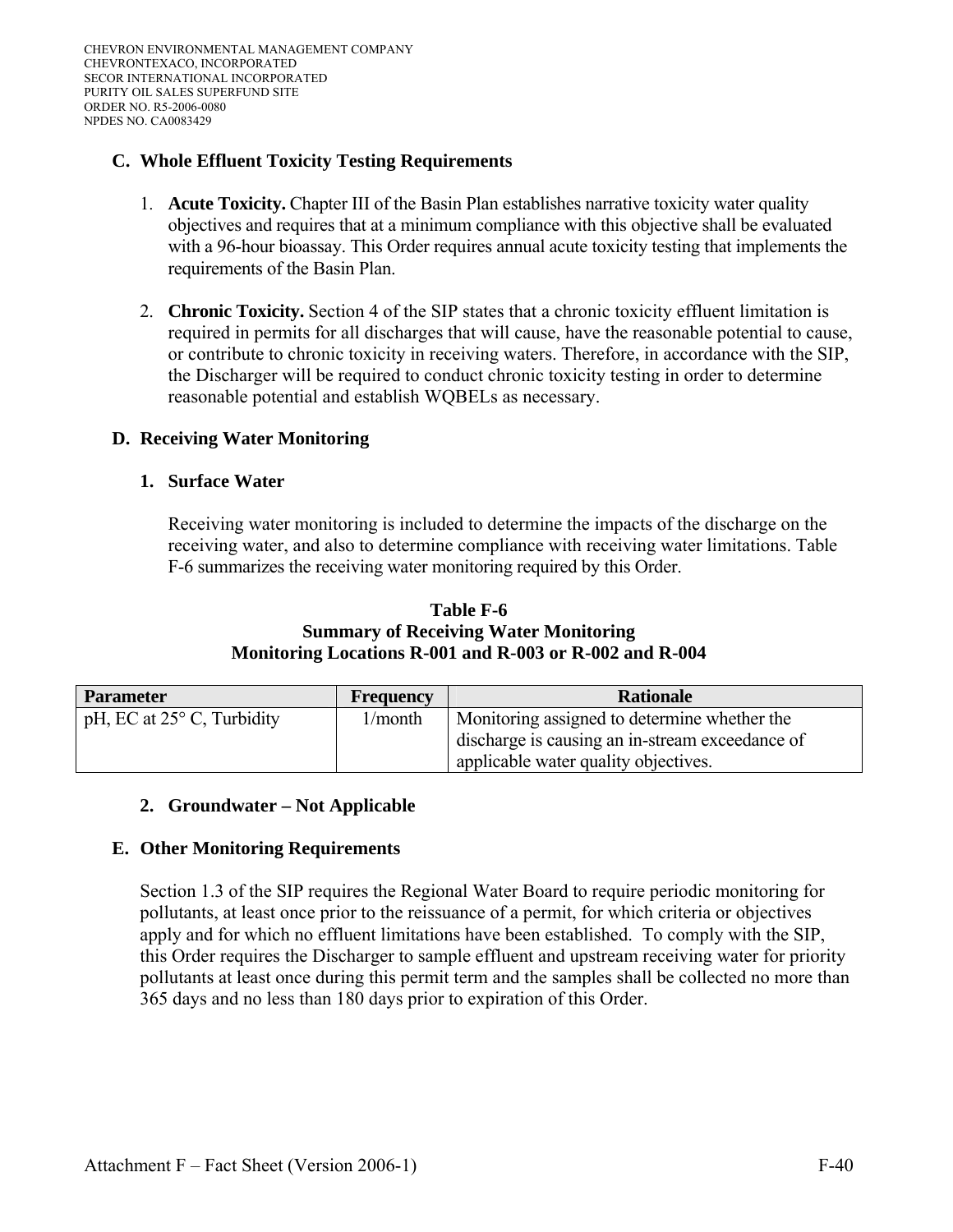# **VII. RATIONALE FOR PROVISIONS**

#### **A. Standard Provisions**

## **Federal Standard Provisions**

Standard Provisions, which in accordance with 40 CFR Sections 122.41 and 122.42, apply to all NPDES discharges and must be included in every NPDES permit, are provided in Attachment D to the Order.

40 CFR Section 122.41(a)(1) and (b) through (n) establish conditions that apply to all stateissued NPDES permits. These conditions must be incorporated into the permits either expressly or by reference. If incorporated by reference, a specific citation to the regulations must be included in the Order. 40 CFR Section 123.25(a)(12) allows the State to omit or modify conditions to impose more stringent requirements. In accordance with Section 123.35, this Order omits federal conditions that address enforcement authority specified in 40CFR Sections  $122.41(i)(5)$  and  $(k)(2)$  because the enforcement authority under the CWC is more stringent. In lieu of these conditions, this Order incorporates by reference CWC section 13387(e).

# **B. Special Provisions**

#### **1. Reopener Provisions**

- a. **Provision VI.C.1.a, Reopener Provision.** This provision allows the Regional Water Board to re-open this Order to include any newly adopted receiving water standards.
- b. **Provision VI.C.1.b, Chronic Toxicity Reopener Provision.** If the chronic toxicity testing specified in Section VI.C.2 indicates that the discharge causes, has the reasonable potential to cause, or contributes to an in-stream excursion above the water quality objective for toxicity, this Order shall be reopened and a chronic toxicity limitation included and/or a limitation for the specific toxicant identified in the TRE included. Additionally, if a chronic toxicity water quality objective is adopted by the State Water Board, this Order may be reopened and a limitation based on that objective included.
- c. **Provision VI.C.1.c, Studies/Monitoring Reopener Provision.** This provision allows the Regional Water Board to reopen this Order if review of the study results specified in Section VI.C.2 of this Order or any effluent monitoring show that the discharge has reasonable potential to cause or contribute to an exceedance of a water quality objective.

#### **2. Special Studies and Additional Monitoring Requirements**

a. **Provision VI.C.2.a, Toxicity Studies.** This provision is based on Section 4 of the SIP. It requires the discharger to conduct additional studies to evaluate toxicity in the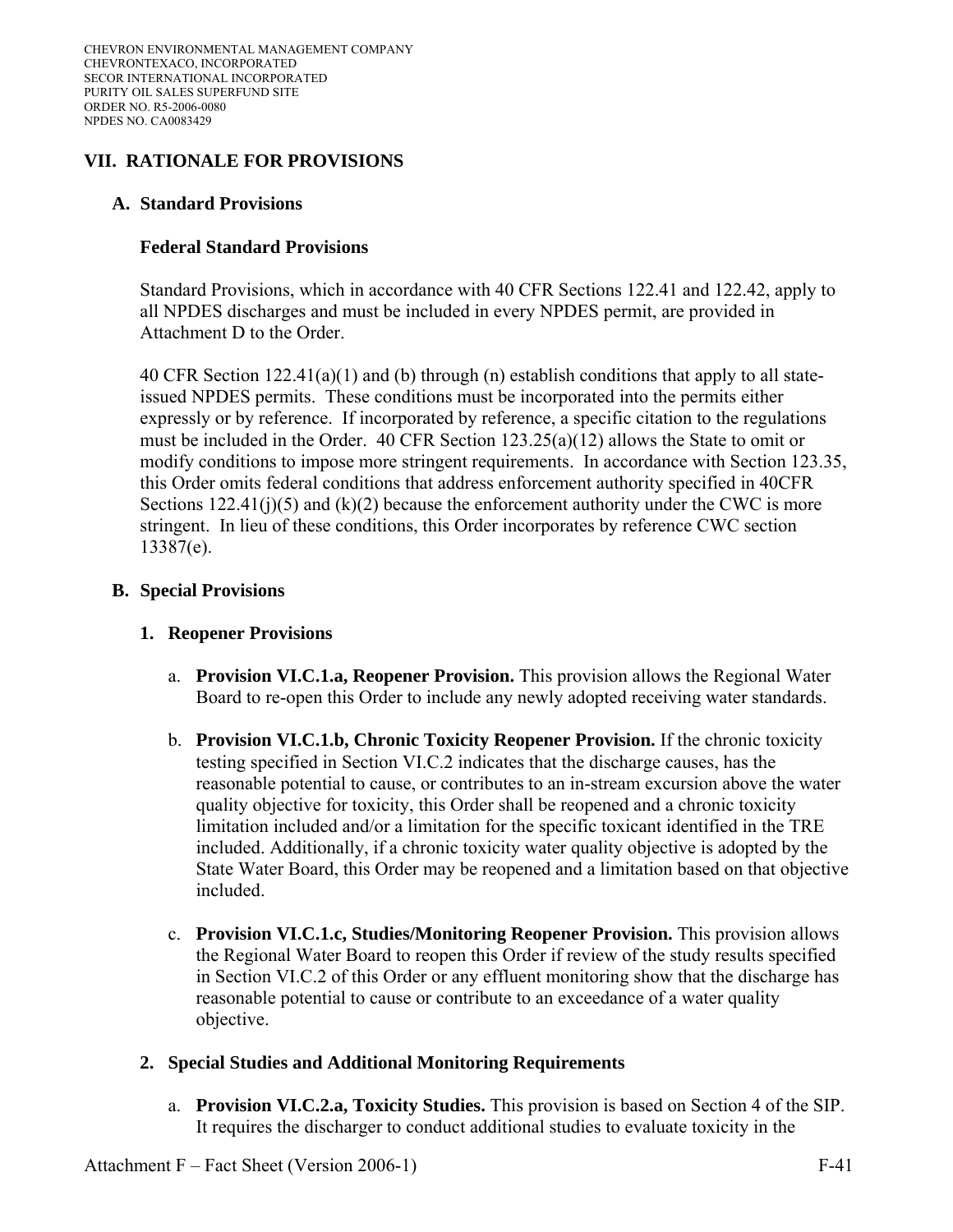discharge and eventually reduce that toxicity (Toxicity Identification Evaluation (TIE) and Toxicity Reduction Evaluation (TRE)) if chronic toxicity monitoring indicates that the discharge causes, has the reasonable potential to cause, or contributes to an instream excursion above the water quality objective for toxicity.

b. **Provision VI.C.2.b, Priority Pollutant Monitoring.** According to Section 1.2 of the SIP, the Discharger must report data for all the priority pollutants listed in the CTR. The data are used to determine reasonable potential for these constituents to cause or contribute to an exceedance of applicable water quality criteria and to calculate effluent limitations. The Discharger was directed under Section 13267 of the California Water Code to conduct a receiving water and effluent monitoring study in accordance with the SIP. The Discharger has not submitted all of the required monitoring data. This provision requires the Discharger to sample the upstream receiving water for priority pollutants and submit the results to the Regional Water Board.

# **3. Best Management Practices and Pollution Prevention – Not Applicable**

#### **4. Compliance Schedules**

**Provision VI.C.4, Compliance Schedule and Infeasibility Study.** The SIP, Section 2.1, provides that: "Based on an existing discharger's request and demonstration that it is infeasible for the discharger to achieve immediate compliance with a CTR criterion, or with an effluent limitation based on a CTR criterion, the Regional Water Board may establish a compliance schedule in an NPDES permit." Section 2.1 further states that compliance schedules may be included in NPDES permits provided that the following justification has been submitted:…"(a) documentation that diligent efforts have been made to quantify pollutant levels in the discharge and the sources of the pollutant in the waste stream; (b) documentation of source control and/or pollution minimization efforts currently underway or completed; (c) a proposal for additional or future source control measures, pollutant minimization actions, or waste treatment (i.e., GWTS upgrades); and (d) a demonstration that the proposed schedule is as short as practicable." This Order requires the Discharger to provide this information. The new water quality-based effluent limitations for copper, lead, and nickel become effective on **18 September 2006** if a compliance schedule justification is not completed and submitted by the Discharger to the Regional Water Board. Otherwise, final water quality-based effluent limitations for copper, lead, and nickel become effective May 18, 2010.

#### **5. Construction, Operation, and Maintenance Specifications**

Order No. 5-00-008 established the following backflushing requirement: "Each greensand filter shall be cleaned by backflushing with approximately 5070 gallons of uncontaminated water after treating approximately 35,000 gallons of groundwater." This Order continues the backflushing requirement established in the previous Order.

# **6. Special Provisions for Municipal Facilities (POTWs Only) – Not Applicable**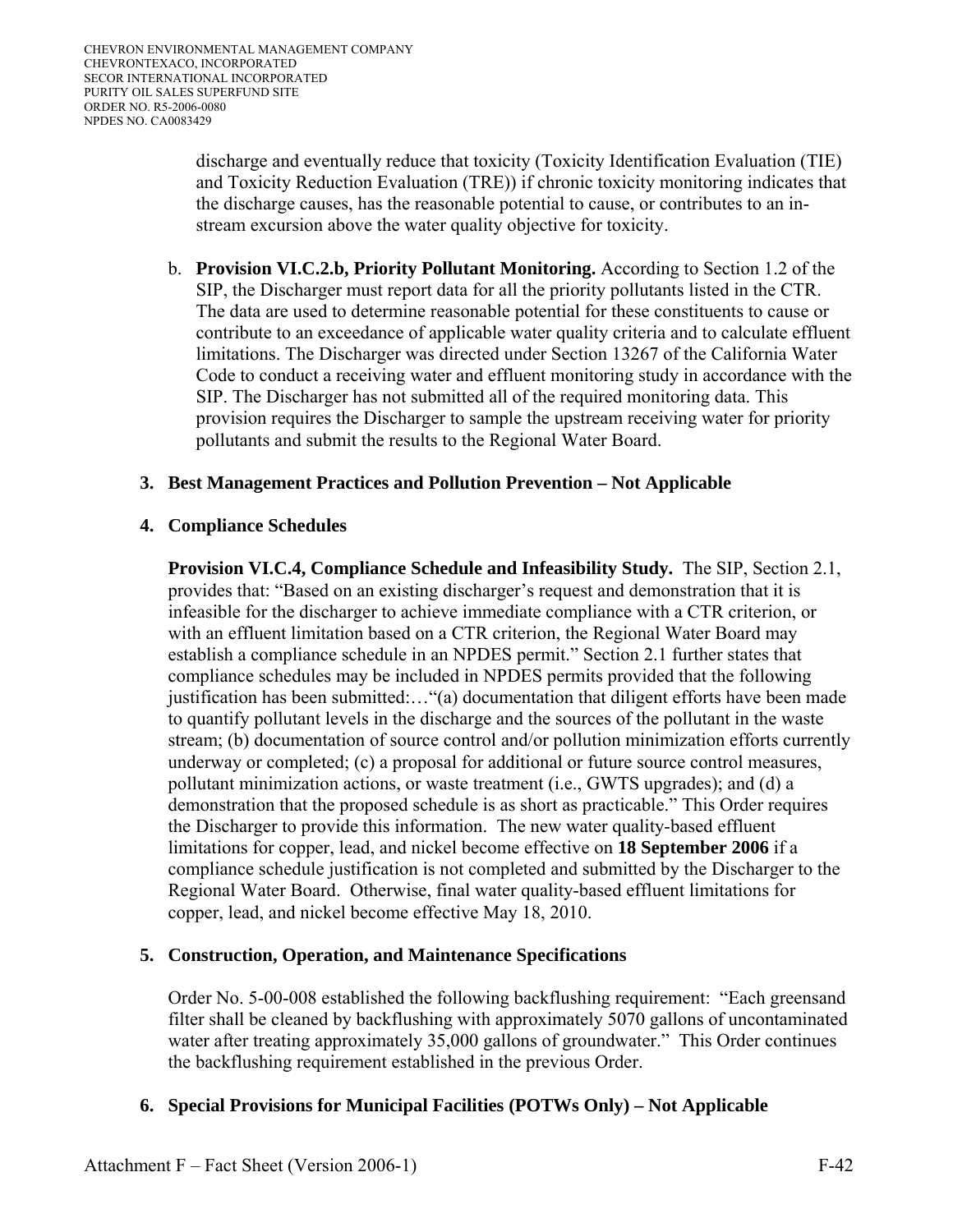## **7. Other Special Provisions**

Order No. 5-00-008 established the following requirement for the disposal of greensands filter backflush water: "Any proposed change in [greensands filter backwash water] disposal practice from that described in [section II.A of Attachment F] shall be reported to the Executive Officer at least 90 days in advance of the change." This Order continues the above backflush water disposal requirement.

# **VIII. PUBLIC PARTICIPATION**

The Regional Water Board is considering the issuance of waste discharge requirements (WDRs) that will serve as a National Pollutant Discharge Elimination System (NPDES) permit for the Purity Oil Sales Superfund Site. As a step in the WDR adoption process, the Regional Water Board staff has developed tentative WDRs. The Regional Water Board encourages public participation in the WDR adoption process.

#### **A. Notification of Interested Parties**

The Regional Water Board has notified the Discharger and interested agencies and persons of its intent to prescribe waste discharge requirements for the discharge and has provided them with an opportunity to submit their written comments and recommendations. Notification was provided through mail service and posting at the site and other public locations.

#### **B. Written Comments**

The staff determinations are tentative. Interested persons are invited to submit written comments concerning these tentative WDRs. Comments should be submitted either in person or by mail to the Executive Office at the Regional Water Board at the address above on the cover page of this Order.

To be fully responded to by staff and considered by the Regional Water Board, written comments should be received at the Regional Water Board offices by 5:00 p.m. on **21 June 2006.**

#### **C. Public Hearing**

The Regional Water Board will hold a public hearing on the tentative WDRs during its regular Board meeting on the following date and time and at the following location:

Date: 3 August 2006 Time: 8:30 A.M. Location: Central Valley Regional Water Quality Control Board 11020 Sun Center Drive #200 Rancho Cordova, CA 95670-6114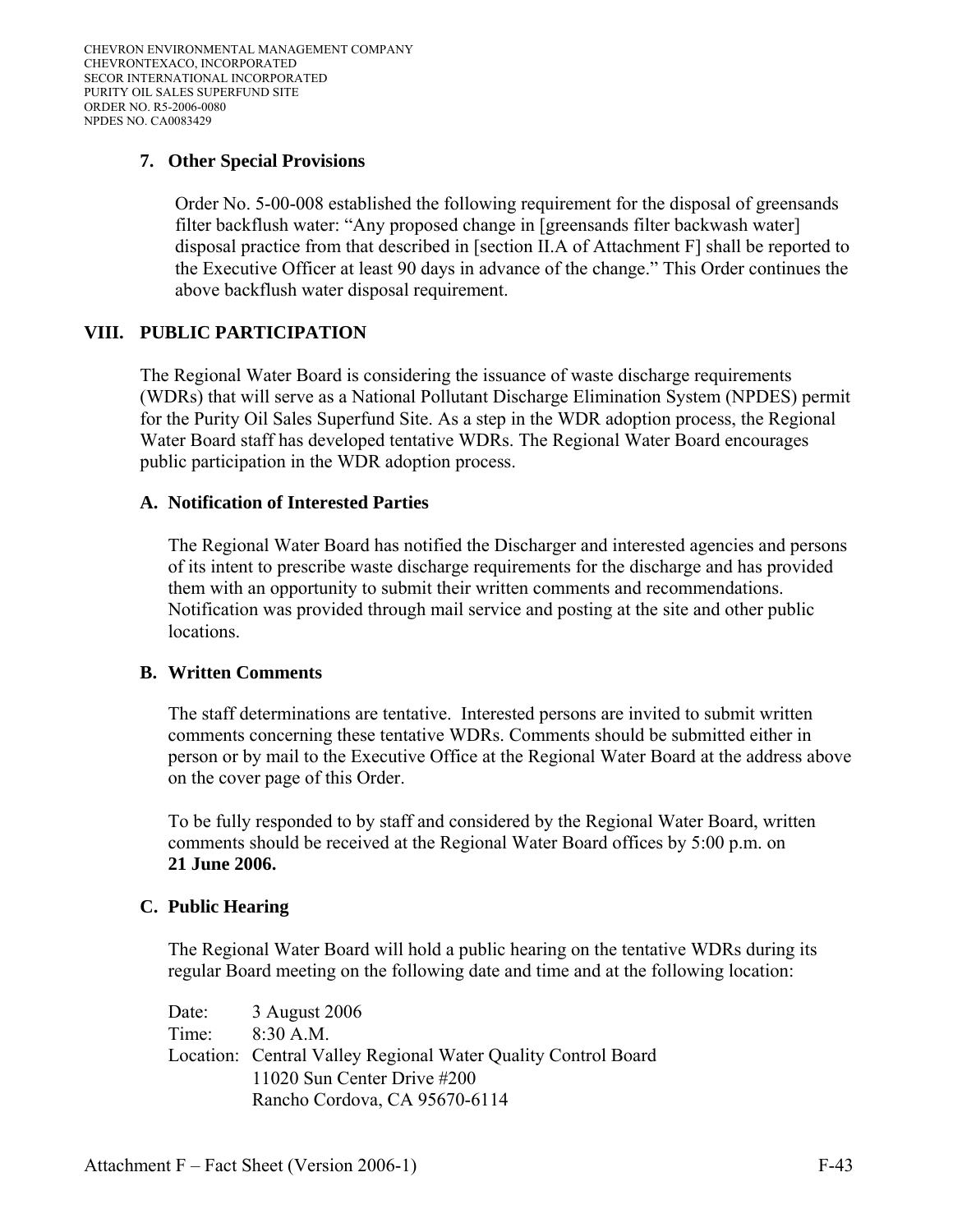Interested persons are invited to attend. At the public hearing, the Regional Water Board will hear testimony, if any, pertinent to the discharge, WDRs, and permit. Oral testimony will be heard; however, for accuracy of the record, important testimony should be in writing.

Please be aware that dates and venues may change. Our web address is http://www.waterboards.ca.gov/centralvalley/ where you can access the current agenda for changes in dates and locations.

# **D. Waste Discharge Requirements Petitions**

Any aggrieved person may petition the State Water Board to review the decision of the Regional Water Board regarding the final WDRs. The petition must be submitted within 30 days of the Regional Water Board's action to the following address:

State Water Resources Control Board Office of Chief Counsel P.O. Box 100, 1001 I Street Sacramento, CA 95812-0100

# **E. Information and Copying**

The Report of Waste Discharge (RWD), related documents, tentative effluent limitations and special provisions, comments received, and other information are on file and may be inspected at the Regional Water Board's Fresno Office at any time between 8:00 a.m. and 5:00 p.m., Monday through Friday. The address of the Fresno Office is on the cover of this Order. Copying of documents may be arranged through the Regional Water Board by calling (559) 445-5116.

#### **F. Register of Interested Persons**

Any person interested in being placed on the mailing list for information regarding the WDRs and NPDES permit should contact the Regional Water Board, reference this facility, and provide a name, address, and phone number.

# **G. Additional Information**

Requests for additional information or questions regarding this order should be directed to Matt Scroggins at (559) 445-6042.